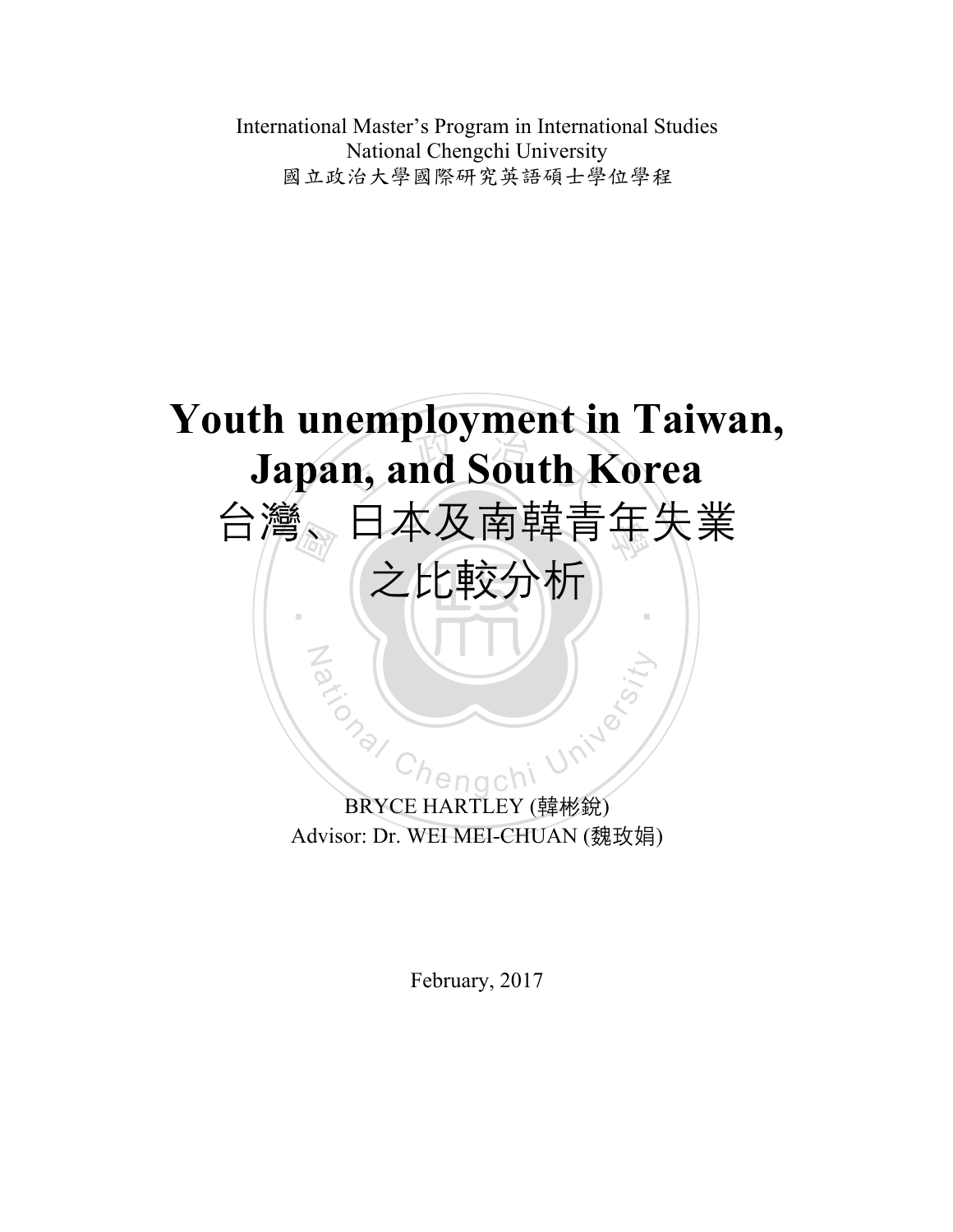# **Contents**

| Chapter I.                                                                        |     |
|-----------------------------------------------------------------------------------|-----|
| $\mathbf{A}$ .                                                                    |     |
| <b>B.</b>                                                                         |     |
| $\mathbf{C}$ .                                                                    |     |
| 1.                                                                                |     |
| 11.                                                                               |     |
|                                                                                   |     |
| <b>A.</b>                                                                         |     |
| $\mathbf{1}$ .                                                                    |     |
| 11.                                                                               |     |
| 111.                                                                              |     |
| <b>B.</b>                                                                         |     |
|                                                                                   |     |
|                                                                                   |     |
| <b>B.</b>                                                                         |     |
| C.                                                                                |     |
| D.                                                                                |     |
|                                                                                   |     |
|                                                                                   |     |
|                                                                                   |     |
| <b>B.</b>                                                                         |     |
|                                                                                   |     |
|                                                                                   |     |
|                                                                                   |     |
| er V. Japan (5)<br>History (65)<br>Trends (65)                                    |     |
| Chapter V.                                                                        |     |
| A.                                                                                |     |
| <b>B.</b><br>$\mathbf{C}$ .                                                       |     |
| D.                                                                                |     |
| Summary.                                                                          | .82 |
|                                                                                   |     |
|                                                                                   |     |
| A.                                                                                |     |
| Discourse surrounding key issues in the school-to-work transition 86<br><b>B.</b> |     |
| C.                                                                                |     |
| D.                                                                                |     |
|                                                                                   |     |
|                                                                                   |     |
|                                                                                   |     |
|                                                                                   |     |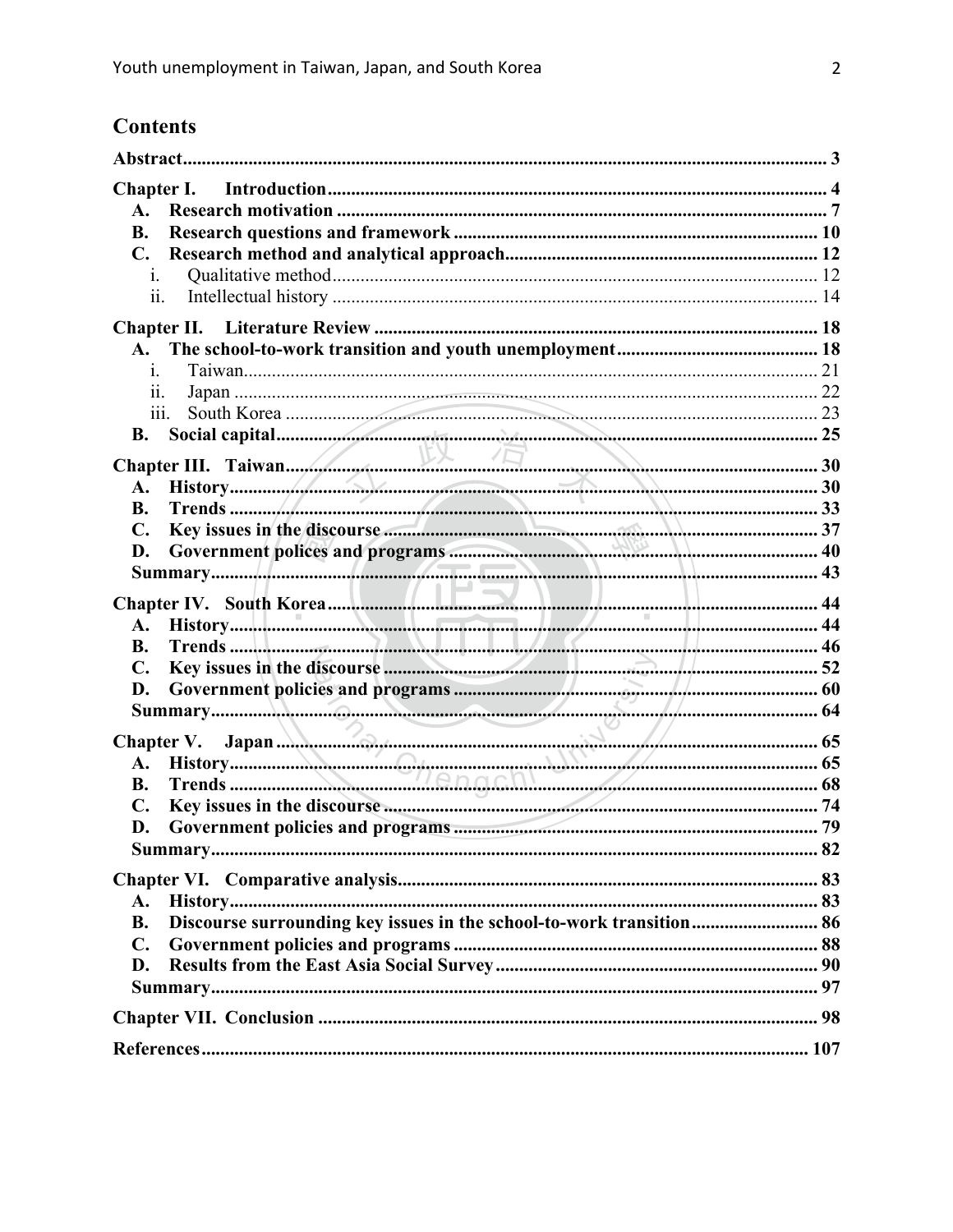# Abstract

 國 context in which youth unemployment and the school-to-work transition emerged as a publicly concerned issue in Taiwan, Japan, and South Korea. Moreover, this thesis seeks to analyze the discourses that have been put forth in public discussions and deliberations and consequently how Youth unemployment in the context of the school-to-work transition is an important issue to understand given its implications for individual development, society, the economy, and the education system. While this topic has received strong attention in the North America and Europe, less research on the topic in East Asia exists. Given the sharp fall in fertility rates, rising youth unemployment, and the adverse social consequences of incomplete school-to-work transitions in East Asia, there is a need for greater analysis on the topic. This thesis sets out to investigate the concerned issue in Taiwan, Japan, and South Korea. Moreover, this thesis seeks to analyze the policymakers have responded.

N A qualitative method is used to provide a holistic understanding of the issue and generate more ed to provide a holistic understanding of the is<br>on to analyzing the discourse, the thesis examines<br>(a), particularly the relevance of social capital the discourse and the EASS data, it is found the suitable solutions. In addition to analyzing the discourse, the thesis examines the results of the East Asia Social Survey (EASS), particularly the relevance of social capital to youth unemployment. Based on the findings in the discourse and the EASS data, it is found that the challenges to the school-to-work transition in Taiwan, Japan, and South Korea are the intense exam culture, youth's lack of social capital, a deficit of practical experience opportunities, and the strong emphasis on rote learning in the education systems. It is thus recommended that policymakers consider alternative measurements to exam results in determining the academic future of young people as well as increasing their opportunities to gain social capital and work experience.

‧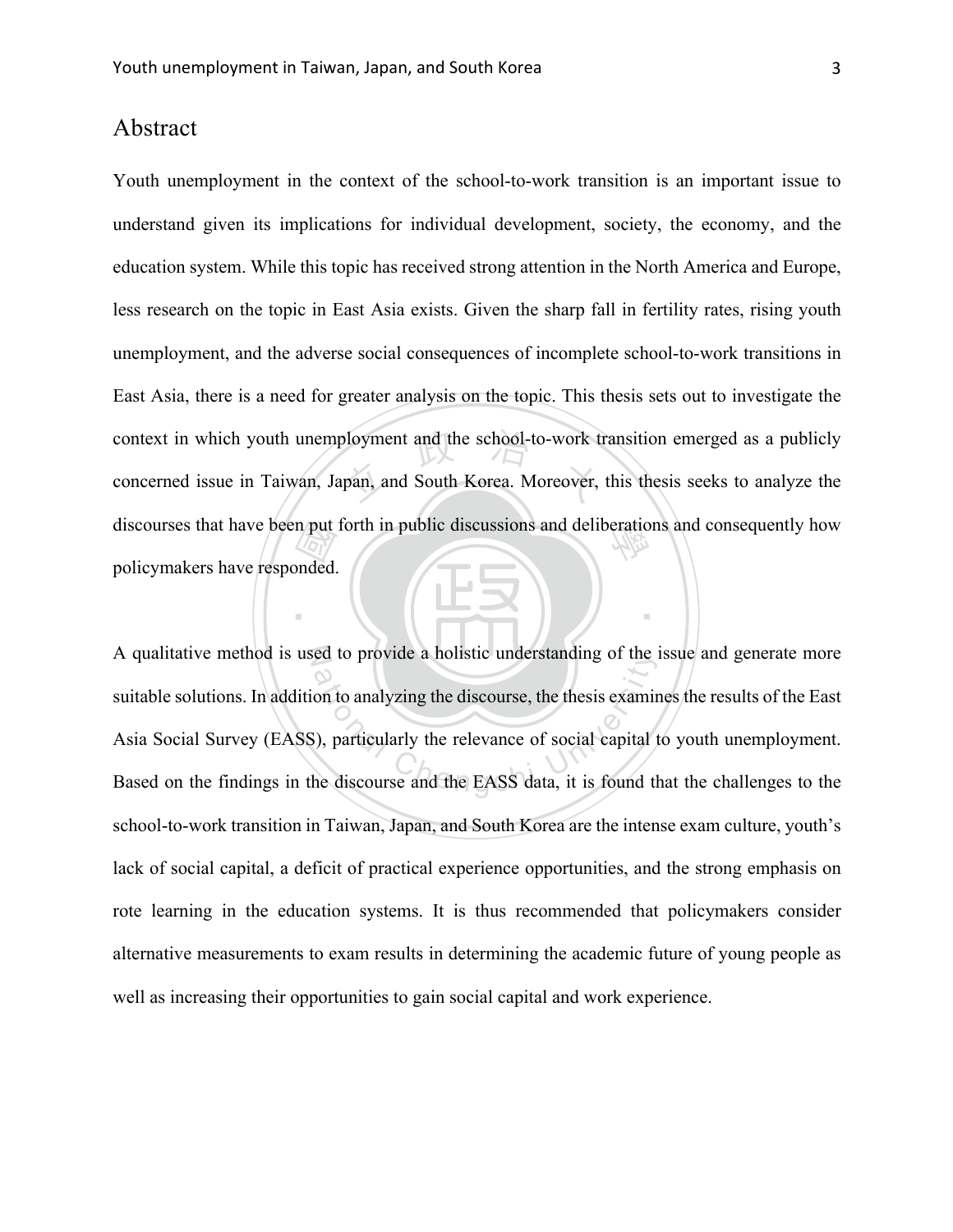# Chapter I. Introduction

ty (Ch<br>e unen vation young people have to offer.<br>ling frustrated and more likely to including criminal activity (Chen, 2009). As for development, young people can be pivotal engines Youth unemployment in 2015 in Taiwan, Japan, and South Korea was between 69 and 208 per cent higher than the overall unemployment rate despite that this generation of Taiwanese, Japanese, and Korean is more educated than ever before (International Labour Organization, Statistics Database; The International Labour Organization & The United Nations, 2015). This represents an unsuccessful school-to-work transition, which has serious implications for the economy, society, and development. Economically, a higher youth unemployment rate represents an underutilization of the talent, energy, and innovation young people have to offer. Socially, youth who are unable to find jobs are prone to feeling frustrated and more likely to engage in antisocial behavior, of change, but if they are unemployed or underemployed this opportunity for change is lost.

N While youth unemployment is one of the more visible outcomes of a failed school-to-work at is one of the more visible outcomes of<br>a contract the more visible outcomes of<br>a contract the first entry into stable and satisfactory enterpretently<br>col-to-work transition it can be conceptualized transition, the concept is far more nuanced. The transition is defined by the ILO as "the passage from the end of schooling to the first entry into stable and satisfactory employment." In order to better understand the school-to-work transition it can be conceptualized into the following three stages.

‧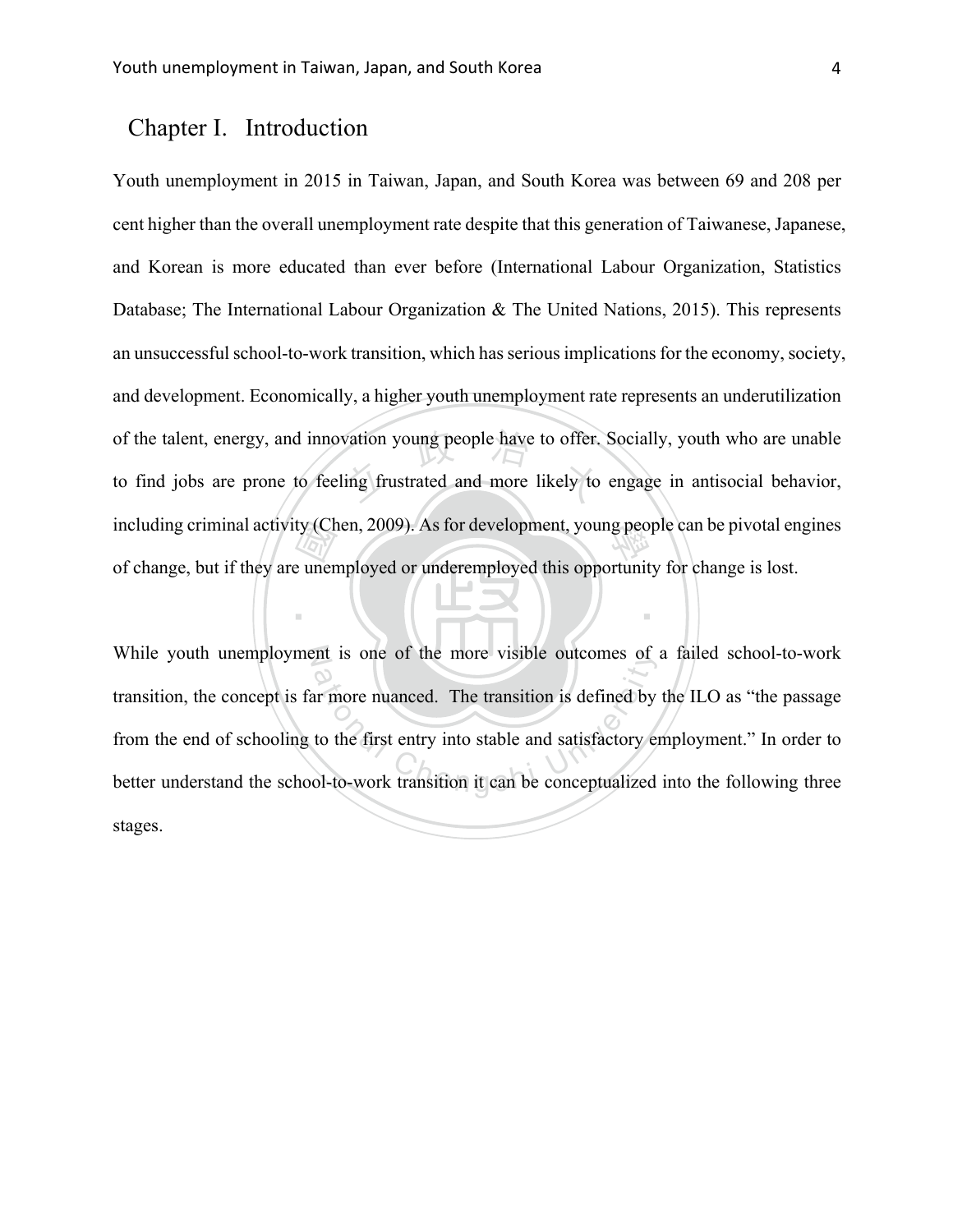

important focus of the school-to-work transition. Then at the "in transition" stage, youth are n stage<br>pares<br>schoo During the pre-transition stage most youth are in education where they should be learning skills usually looking for work, at which time public employment services, career counselling, and job at which time public employment services, car<br>
services are very important. Since many youth<br>
mily they often engage in work that is far les<br>
and a lack of social protection. As such, youth as and knowledge that prepares them for the labor force. As such, education systems are also an finding and job matching services are very important. Since many youth need income to support themselves and/or their family they often engage in work that is far less than ideal, frequently characterized by precarity and a lack of social protection. As such, youth are considered "transited" when they secure decent work, which the ILO defines in the following way:

Decent work sums up the aspirations of people in their working lives. It involves opportunities for work that is productive and delivers a fair income, security in the workplace and social protection for families, better prospects for personal development and social integration, freedom for people to express their concerns, organize and participate in the decisions that affect their lives and equality of opportunity and treatment for all women and men (2007).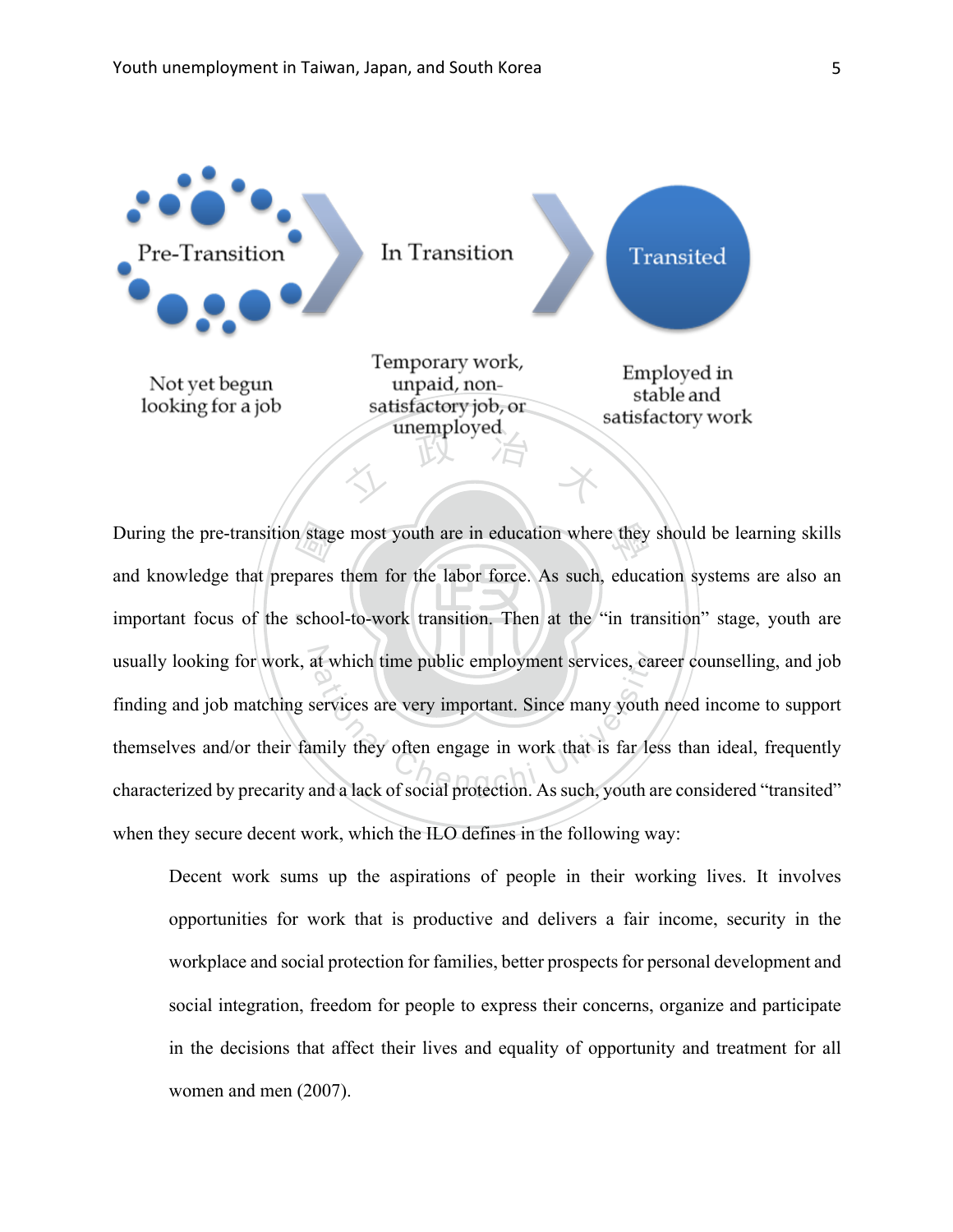So while youth unemployment is an important consequence of a poor transition and a useful barometer for measuring the state of the school-to-work transition, the discussion of the schoolto-work transition is by no means limited to youth unemployment.

intellectual history analytical approximately 學 Although issues related to the school-to-work transition appear worldwide, the precise challenges faced and the response by society and policymakers varies greatly. The cases of Taiwan, Japan, and South Korea will be analyzed because of their shared history, cultural values and dynamic developments with regards to the school-to-work transition in the last several decades. A qualitative analysis using an intellectual history analytical approach will be used to provide a comprehensive analysis of the school-to-work transition in these three societies and generate policy recommendations.

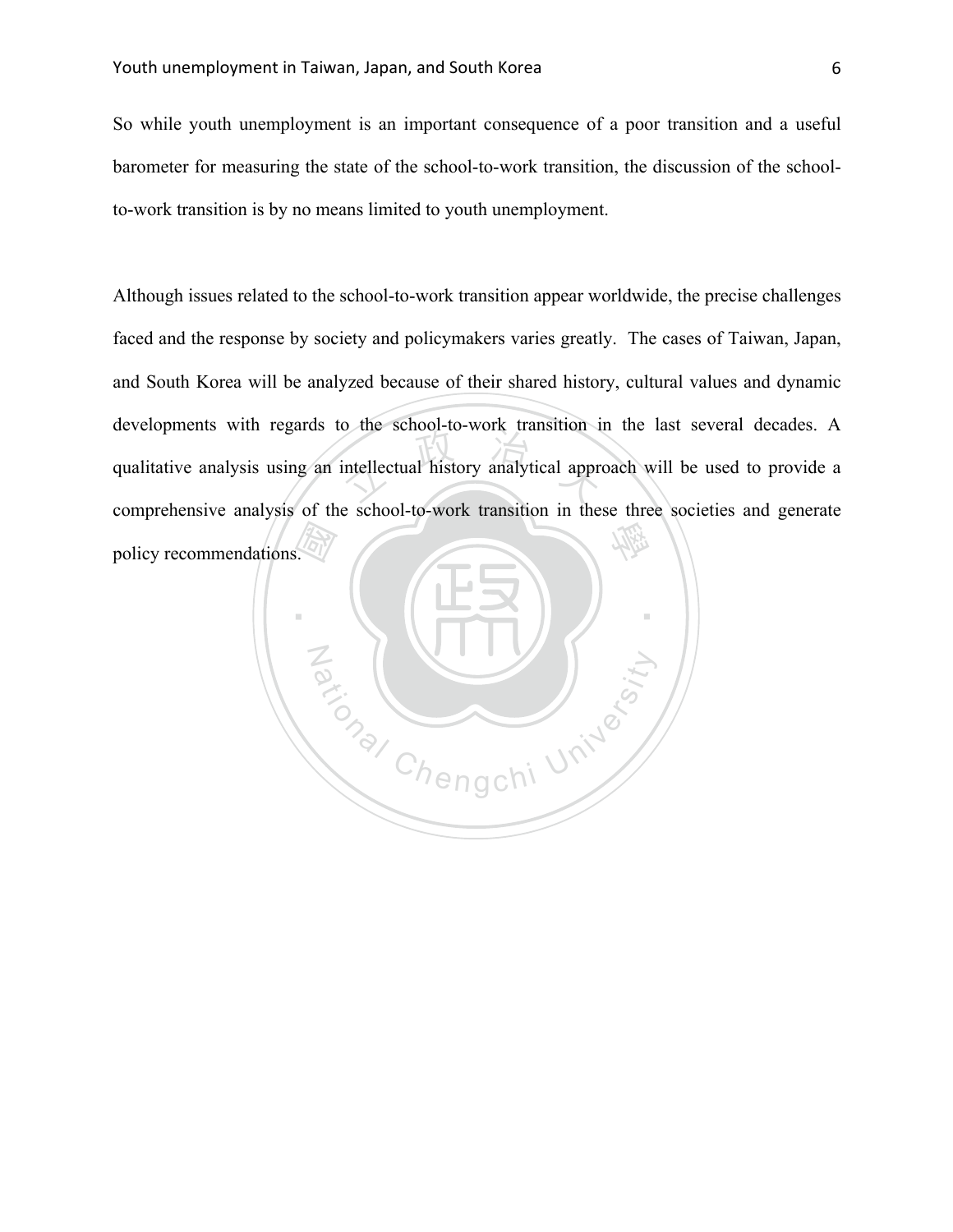N

# **A. Research motivation**

therefore need to be actively engaged as equal contributors and implementers, and given the adequate resources and space to reach their full potential. 24 per cent of the working-age pop ‧ As mentioned, youth unemployment is one of the serious consequences of not addressing the school-to-work transition and useful to analyze given that it is easily quantifiable. Youth unemployment is a serious global issue and particularly acute in Asia and the Pacific due in large part to demographic dynamics. Demographics in Asia and the Pacific exacerbate the effects of youth unemployment because of the sheer size as well as specific population trends. In 2014, the youth population in Asia and the Pacific reached 717 million, corresponding to a sizable 17 per cent of the total population and 24 per cent of the working-age population (UN ESCAP Statistical Database).Failing to fully integrate such a significant group of productive, adaptable, and dynamic people could have long-lasting repercussions on a wide range of development areas. Youth adequate resources and space to reach their full potential.

atries in the region face is a growing share of or<br>the same and individuals (UNDESA database). This<br>Sorea where the old age dependency ratio is 35 A key trend that many countries in the region face is a growing share of older people and a falling population share of working age individuals (UNDESA database). This is particularly acute in Taiwan, Japan, and South Korea where the old age dependency ratio is 35, 42, and 18, some of the highest rates in the world (UNDESA, 2015; National Statistics of the ROC (Taiwan)). The old age dependency ratio refers to the number of older persons (aged over 65) relative to the working age population (age 15-64). This situation poses a number of challenges including labor market shortages, increased strain on working age individuals, and increased healthcare costs. It is therefore of increasing importance that young people are fully integrated in society and participate in the labor market as productive workers. Critical to achieving this is ensuring that young people are able to transition into productive, decent jobs in a timely manner after finishing their education.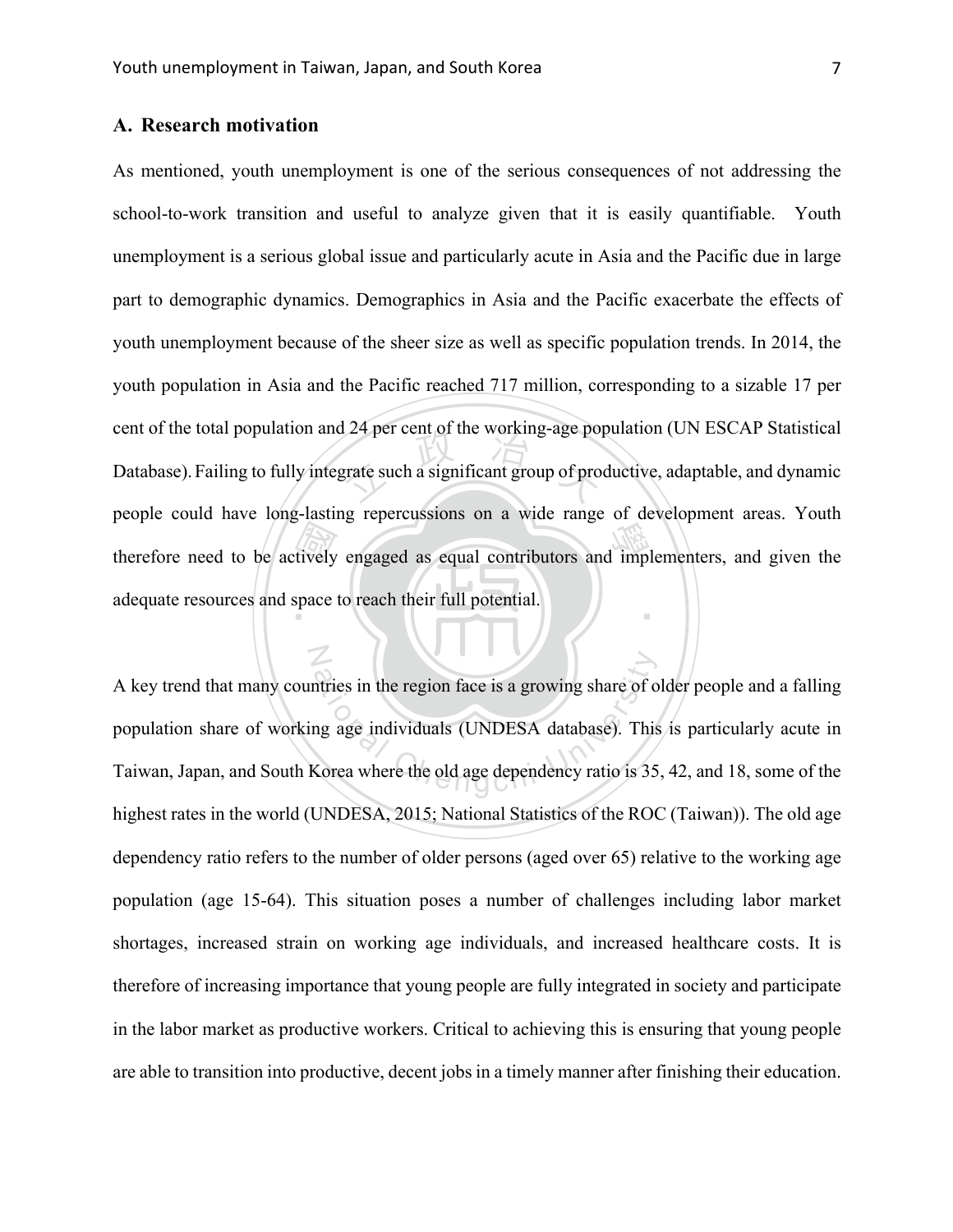expression, the gap between youth a 學 In 2015, the youth unemployment rate was 12, 6, and 10 per cent in Taiwan, Japan, and South Korea, which is at least partly indicative of the challenges youth face in their transition from school to work. Still, these rates alone do not accurately characterize the situation because they must be considered within a national comparative context. While the unemployment rates in these countries may appear low at a glance, they are substantially higher than the general population. As can be seen in the figure below, the youth unemployment rate in the three countries are between 69 and 208 per cent higher than adults. As such, the gap between youth and adult unemployment rates in Taiwan, Japan, and South Korea indicate that youth face disproportionate barriers to employment because of the difficulties they experience in transiting from school to work.

‧

‧國 **Youth to adult unemployment rate comparison, 2015**



Source: National government statistics databases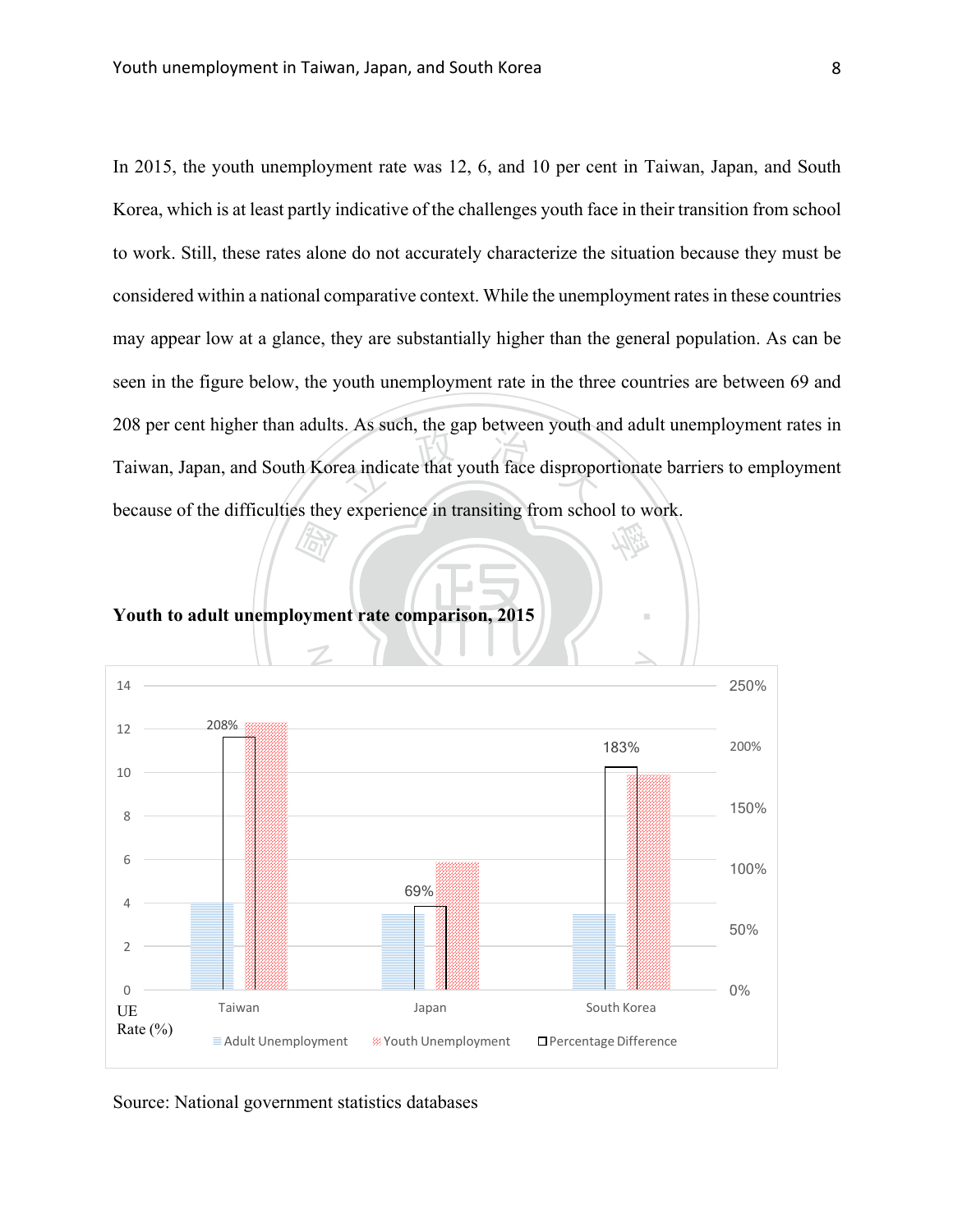working adults per dependent olde 學 Solving the issue of youth unemployment is crucial to ensuring sustainable long-term growth because the experience of youth in the labor market has a contagion effect on the entire economy. The longer youth spend in transition, searching for a job or accepting employment below their skill level is not only a loss to the economy in terms of unrealized production but it is also a burden on the adult population that has to support youth during this time. Then as a result, when the parents of today's youth advance in age their financial resources are more likely to be depleted, making it difficult to take care of themselves in old age. Furthermore, unlike previous generations where older persons had a strong base of young people to support them, declining fertility rates means there will be substantially less working adults per dependent older person. The bottlenecks in the school-to-work transition clearly have implications beyond youth that cause a ripple effect.

**Address**<br>Japan The cases of Taiwan, Japan, and South Korea are of particular interest because all three N experienced rapid economic growth in the past and have many of the institutional structures commonly believed to prevent youth unemployment, including active labor market policies, public employment services, and high enrollment in education (secondary and tertiary).

Chengchi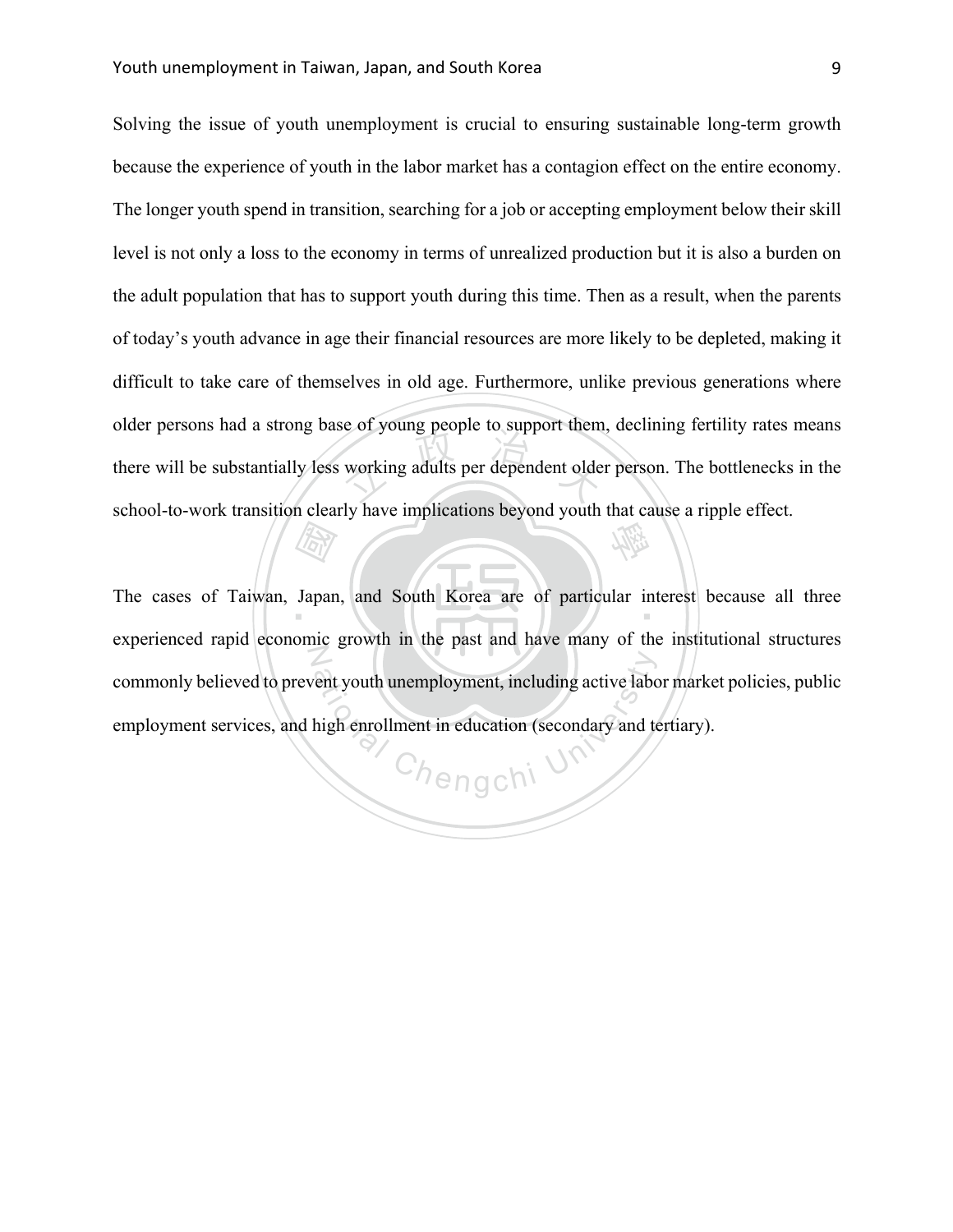### **B. Research questions and framework**

Given the multi-faceted, multi-disciplinary nature of the school-to-work transition a holistic approach is necessary to fully understand the situation. This dissertation aims to answer the following three questions:

- 1. What are the contexts in which the school-to-work transition emerges as a publicly concerned and discussed issue in Taiwan, Japan, and South Korea?
- 2. What are those discourses that have been put forward in the public discussion/deliberation about school-to-work transition in these countries?
- sponded to this discourse? 3. How have policymakers responded to this discourse?

A qualitative methods approach using the analytical approach of intellectual history will be used<br>to investigate the above research questions. While it is necessary to understand the quantitative to investigate the above research questions. While it is necessary to understand the quantitative trends relevant to the school-to-work transition, they do not provide a complete picture of the The implications for the entire society. Therefore<br>ative in nature so as to generate a nuanced in-de<br>chool-to-work transition. This will enable an difficulties youth face and the implications for the entire society. Therefore, the bulk of the analysis of this thesis will be qualitative in nature so as to generate a nuanced in-depth understanding of all the different facets of the school-to-work transition. This will enable an examination of the topic that explores not only the economic aspect of the transition but also the equally important social aspects, including inequality and the perception of young people.

An intellectual history approach is the most suitable analytical approach to employ because of its emphasis on the importance of understanding the context in which any given phenomenon develops. Furthermore, intellectual history is a flexible framework that appeals to multidisciplinary issues because it takes into consideration how cultural norms, traditions and historic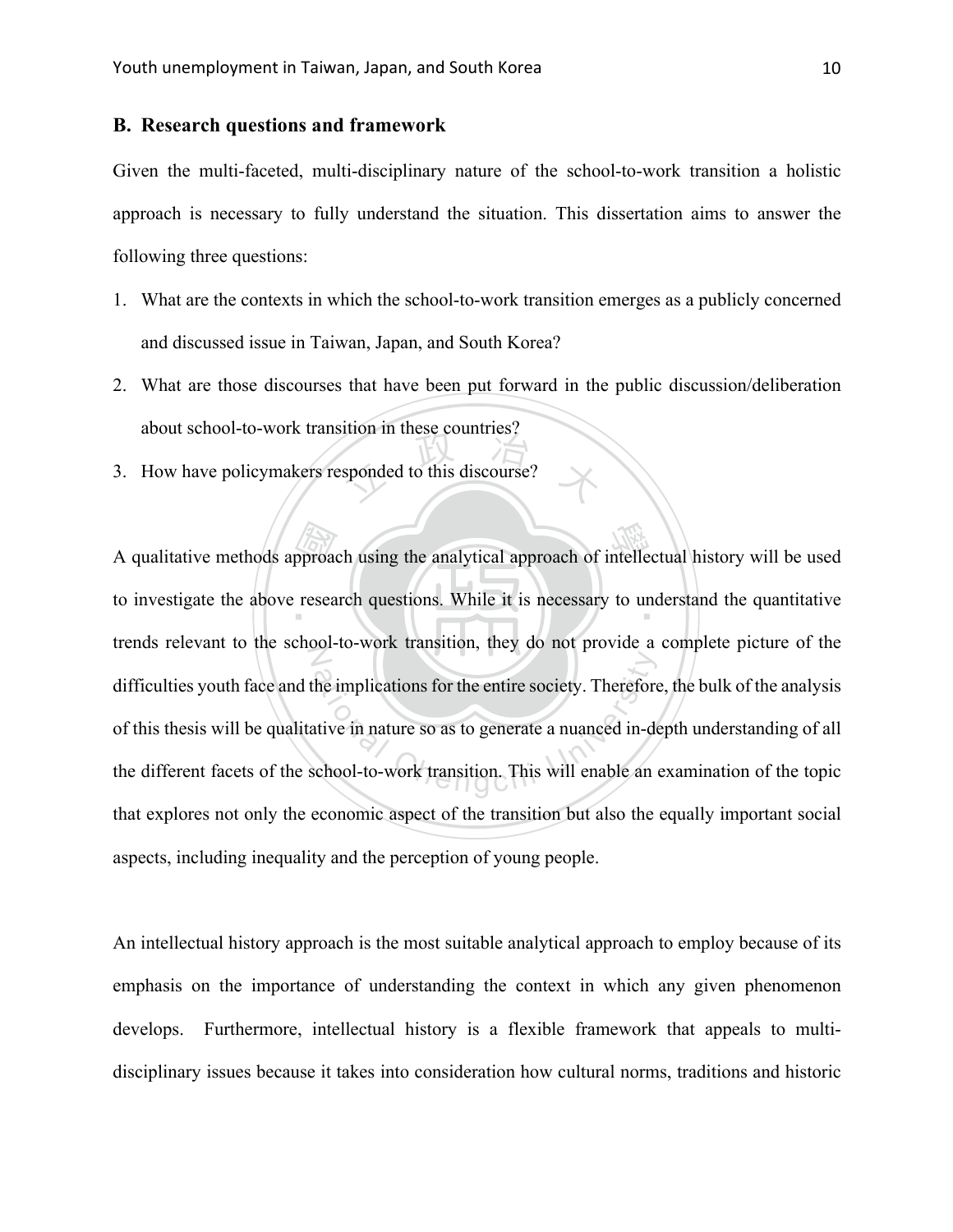events influence a topic. This allows for a study of the transition that takes into consideration the political implications of a sequence of events that is highly social in nature.

uniquely comprehensive and holistic analysis of the school-to-work transition in Taiwan, Japan<br>and South Korea. the state of the countries have re Considering the comparative aim of the thesis, intellectual history allows the researcher to see over time how issues related to the school-to-work transition have evolved based on contexts that share many similarities. This approach allows for an analysis of firstly the level of (dis)similarity in the contexts of Taiwan, Japan and South Korea and secondly how the discourse surrounding the school-to-work transition changed and evolved. Answering the first two questions enables an analysis of how the governments in these three countries have responded or failed to respond to the discourse. The end result is a methodological and analytical framework that allows for a and South Korea.

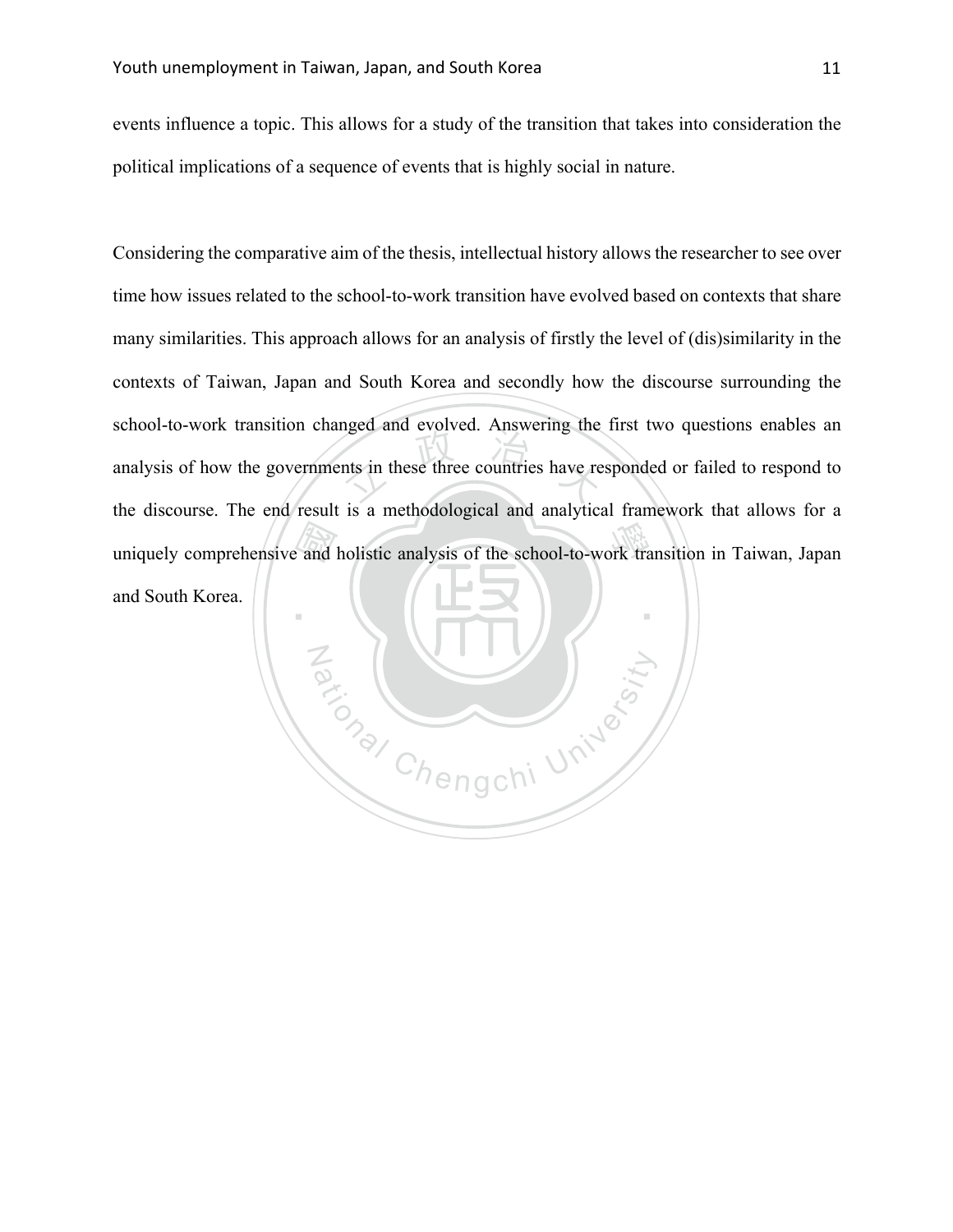## **C. Research method and analytical approach**

This dissertation will employ intellectual history as the analytical approach and a qualitative methodology to deliver a contextualized analysis of the school-to-work transition in Taiwan, South Korea, and Japan. Utilizing this approach will enrich the existing literature of the subject by expanding the geographic scope to East Asia and provide a vital understanding of the social, cultural and historic forces that shaped the unique situations of these societies.

# **i. Qualitative method**

scholars argued that reducing complex phenomena, such as human interactions, into numbers undermined one's analysis. In the 1980s, qualitative analysis gained more traction with the fic methodology began in the begin undermined one's analysis. In the 1980s, qualitative analysis gained more traction with the increased amount of research being conducted on identity, discourse communities, and gender 1). While quantitative analysis remains the process, a large number of social scientists ackers scholars increasingly argue that qualitative a Qualitative research as a specific methodology began in the beginning of the 1900s with scholars rejecting the idea that all phenomena can be empirically measured and tested (Leavy, 2011). These (Denzin and Lincoln, 2011). While quantitative analysis remains the primary methodology for research in the hard sciences, a large number of social scientists acknowledge the value of qualitative analysis. Also, scholars increasingly argue that qualitative and quantitative analysis does not need to be a strict dichotomy, rather elements of the other can incorporated to yield a more flexible methodology.

Given that the school-to-work transition is a social phenomenon, qualitative analysis is well suited to analyze the myriad of nuances that influence a young person's employment status, education, and access to resources. Purely positivistic investigation would not be able to adequately capture the whole picture as well as qualitative research can. Moreover, quantitative analysis risks over-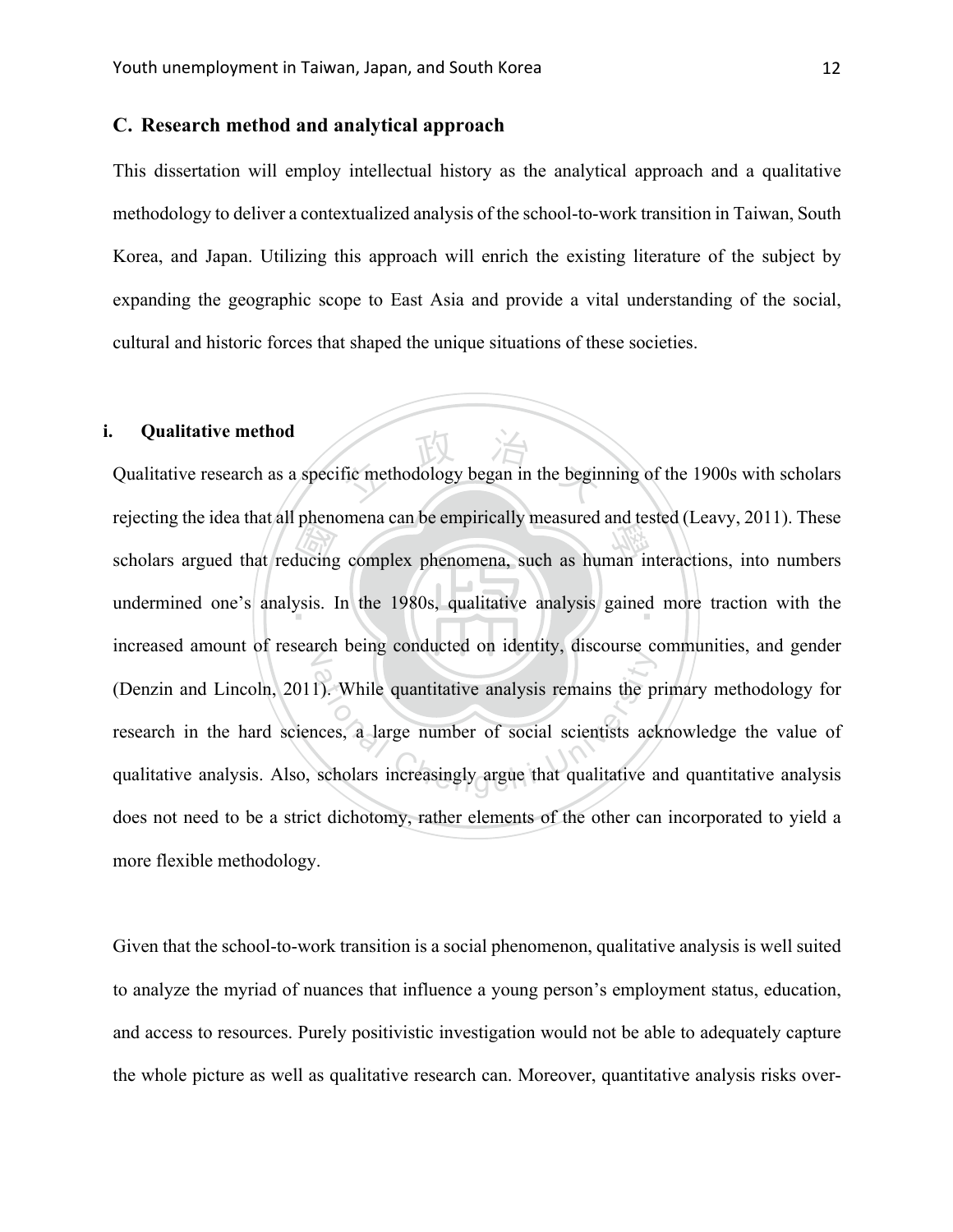$\frac{1}{100}$ simplifying the complex nature of the school-to-work transition. Using qualitative analysis on the other hand will allow this dissertation to examine the influence of history, culture, power dynamics, inequality, and human behavior on youth's journey from education into the labor market. Another reason for using a qualitative methodology is to emphasize the need for a more holistic view of youth issues to be taken by policymakers. Too often in labor economics policymakers concentrate solely on unemployment rates without taking into consideration the quality and circumstances of those who are technically employed. This is particularly true of youth who are often engaged in precarious employment that frequently does not offer social protection, stability, or acceptable working conditions.

At the same time, overlooking quantitative trends relevant to the school-to-work transition would<br>be foolhardy as they offer another lens through which to view the subject. Longitudinal trends in be foolhardy as they offer another lens through which to view the subject. Longitudinal trends in Z Also, a society's enrollment rates in differentially.<br>
Changing values of the society and its gover<br>
ese quantitative trends, it is necessary to emplo the unemployment rate of youth and adults highlight how events such as economic crises affect the two groups differently. Also, a society's enrollment rates in different types of education provide a window into the changing values of the society and its government. In order to fully understand the results of these quantitative trends, it is necessary to employ qualitative analysis to understand the larger impact on society and youth's transition from school to work. Looking at the quantitative trends can also support or refute the validity of arguments made by academics, the public, and the government. In this way, quantitative data will support my qualitative analysis of the school-to-work transition in Taiwan, Japan, and South Korea.

Drawing on the strengths of the qualitative method approach and utilizing the lens of intellectual history, this dissertation will offer a comprehensive comparative analysis of the school-to-work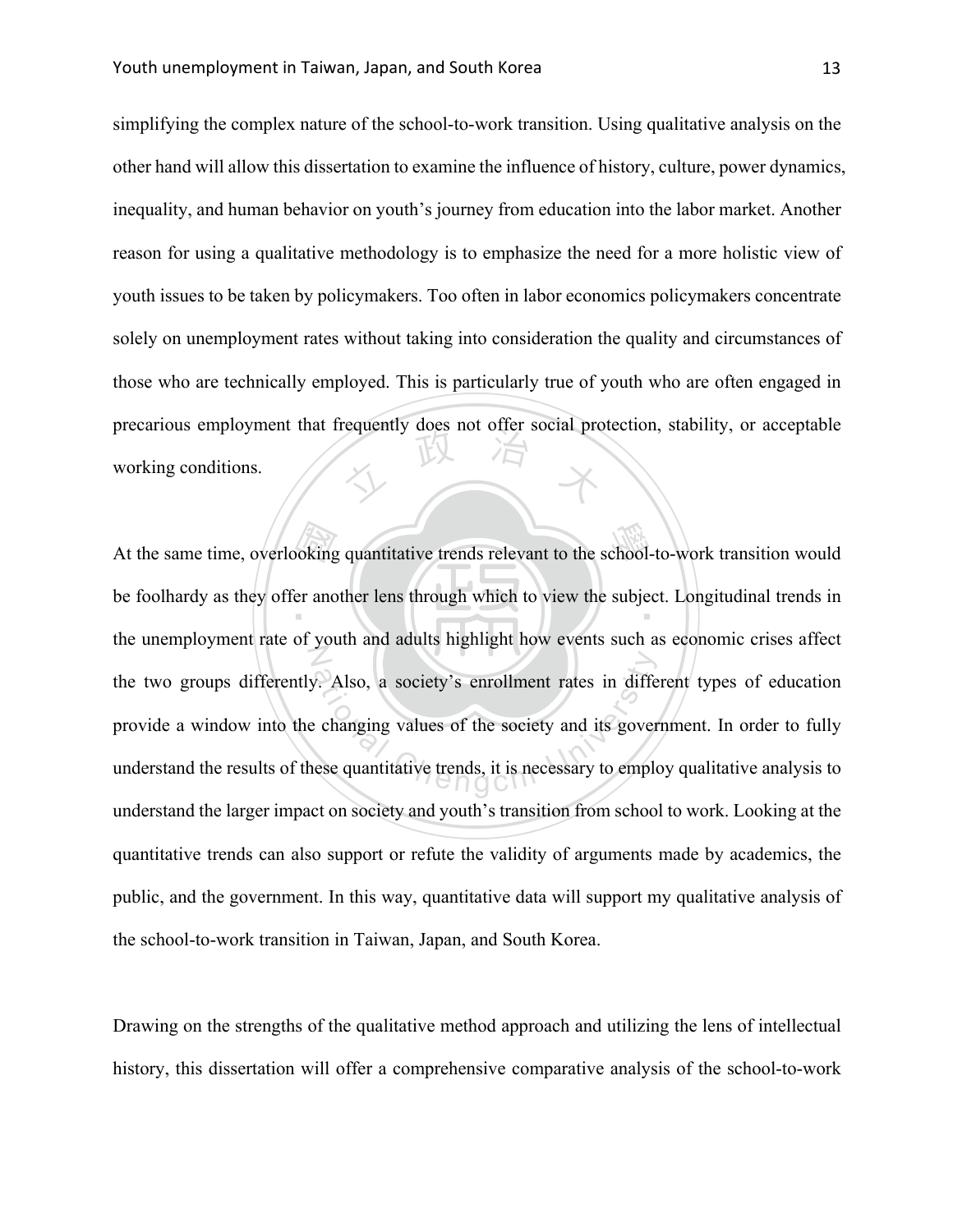transition in Taiwan, Japan, and South Korea. The thesis will begin by looking at how the history of these three countries shaped the context in which issues related to the school-to-work transition arose. Then it will examine key quantitative trends of the school-to-work transition, namely trends related to unemployment, education, and public spending.

presented. Lastly, the dissertation will include a proposal of actions the governments can take to alleviate the bottlenecks experienced by youth in their transition from school to work in Taiwan, ctions are in line with the prevailing alleviate the bottlenecks experienced by youth in their transition from school to work in Taiwan, N Next, the bulk of the analysis for each country chapter will focus on how the discourse surrounding the school-to-work transition has been presented and contested in the public forum. Then the thesis will analyze how the government has responded to issues related to the school-to-work transition and the extent to which their actions are in line with the prevailing discourse. After the individual country chapters, an in-depth comparative analysis of the situation in all three countries will be Japan, and South Korea.

# **ii. Intellectual history**

ation<br>See who make use of the tradition in research Intellectual history and those who make use of the tradition in research employ a diverse set of methodologies and as such many scholars assert it is not possible to conceive a singular global definition of the subject (Gordon, 2009). Broadly speaking, intellectual history attempts to contextualize any given idea or phenomenon by examining the history and environment of the phenomenon in a particular setting. The history of ideas and intellectual history share many things in common and are sometimes used interchangeably but in fact, they are distinct in a number of ways.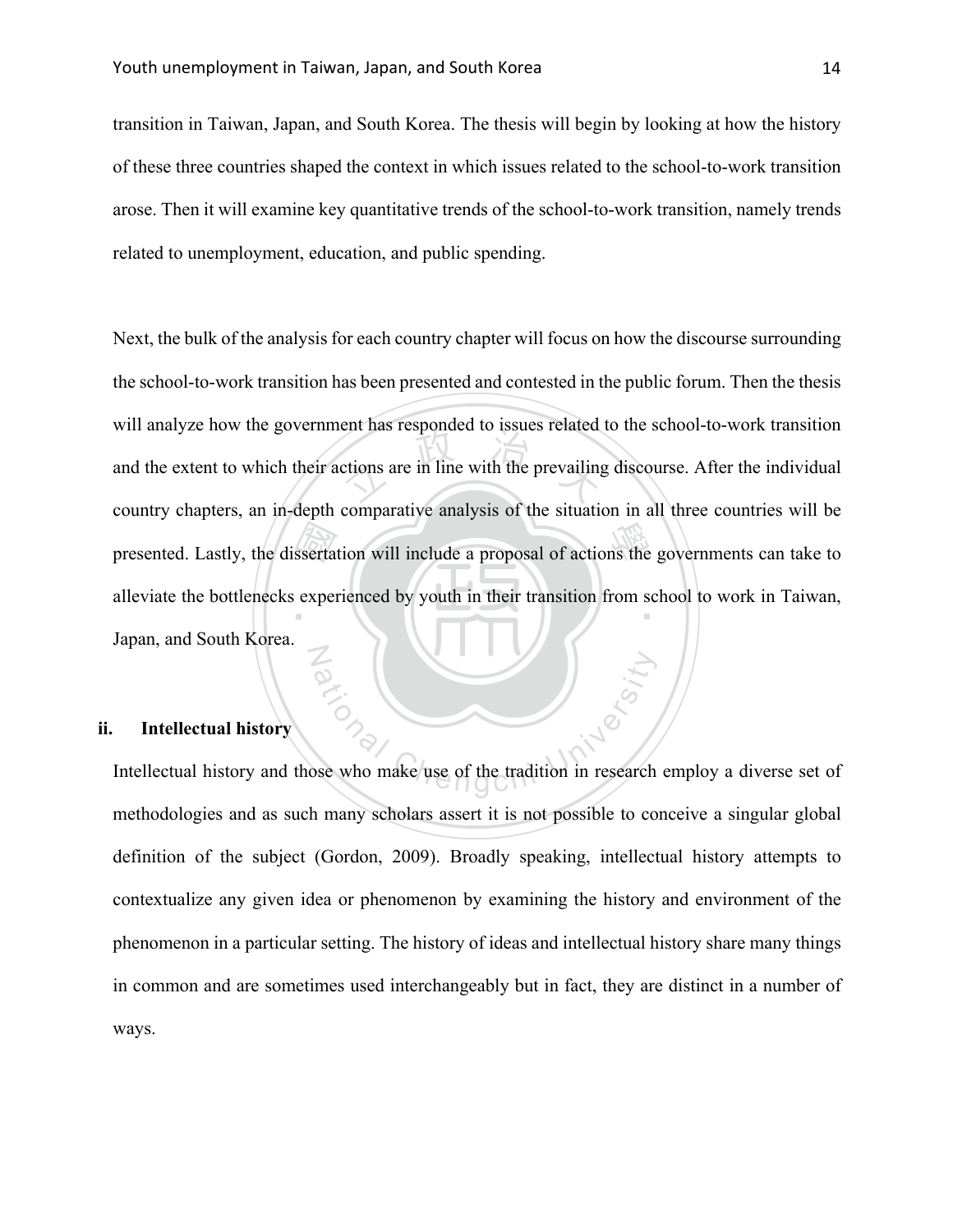According to the history of ideas, concepts develop with their own internal logic and can be seen as occurrences of the same phenomenon in simply different landscapes (Gordon, 2009). By contrast, intellectual historians emphasize the context in which a concept occurs and how the different forces of the specific context shape its evolution. (Gordon, 2009). Thus a central concept of intellectual history is that nothing occurs in isolation and therefore cultural norms and traditions of the specific time and place are of great importance to fully understanding any given phenomenon or idea.

and South Korea. Given the interwoven history of these three countries, they also influenced each other. Thus, the context that gave rise to the current issues youth experience in their transition from y that nothing occurs in isolation i other. Thus, the context that gave rise to the current issues youth experience in their transition from N o<sub>nal</sub> Chengchi University The idea of intellectual history that nothing occurs in isolation is very suitable for comparative analysis, which is applicable to this dissertation because of the shared history of Taiwan, Japan, school to work is interconnected. As such, the intellectual history approach is a suitable choice for conducting a comparative analysis of the school-to-work transition in Taiwan, Japan, and South Korea.

There are a number of varieties of intellectual history with some favoring a more internal approach that is only concerned with "context" in a conceptual manner, while other intellectual historians view the actual worldly context as imperative to their analysis (Gordon, 2009). The latter will be employed in this thesis as it is more pertinent to generating outcomes, such as policy recommendations.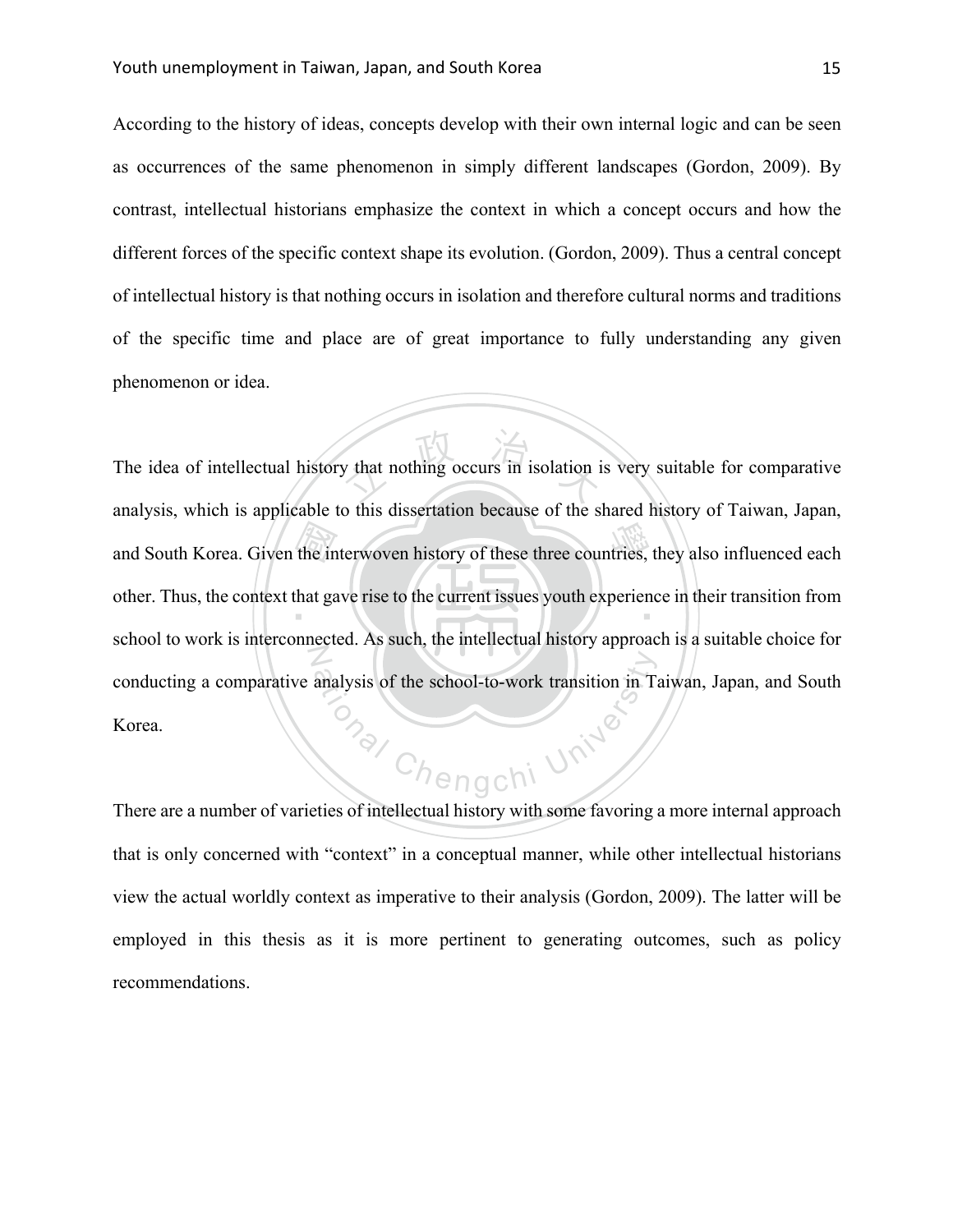One of the great strengths of intellectual history is its usefulness to a variety of disciplines including philosophy, politics, culture studies, and sociology. The cross-disciplinary nature of intellectual history makes it particularly well suited to analyze youth unemployment and the school-to-work transition, as they are social phenomena that have political implications and are the targets of policies because of the implications on the economy, social cohesion, and quality of life. Furthermore, youth unemployment and school-to-work transition occur in practically all modern societies around the world but vary precisely because of cultural and historical differences.

attribute this connection in large part to the history of "historical science," which began in 19<sup>th</sup><br>century Germany where scholars in the field modeled themselves after the Greeks who subscribed ellectual historians concern themse century Germany where scholars in the field modeled themselves after the Greeks who subscribed Z Frame and the tradition of intellectual his sentenched in the tradition of intellectual his sentency and Quentin Skinner who remains Of the different disciplines intellectual historians concern themselves with, politics and political thought are frequently considered the primary focus for many scholars (Gordon, 2009). Scholars to the ethos that history is primarily a political narrative (Gordon, 2009, p. 5). This trend is evident in the works of key scholars entrenched in the tradition of intellectual history including Friedrich Meinecke born in the mid 19<sup>th</sup> century and Quentin Skinner who remains a key figure in the field today.

Intellectual history also maintains a strong relationship with sociology, with scholars such as Pierre Bourdieu utilizing intellectual history to show how social preconditions shape policies (Gordon, 2009). Applying intellectual history to sociology allows for an analysis of how power hierarchies develop and pervade with certain groups (such as youth versus adults) at an advantage or disadvantage. Considering the importance of hierarchy in Taiwan, Japan, and South Korea, it makes the intellectual history approach particularly applicable to the analysis of this dissertation.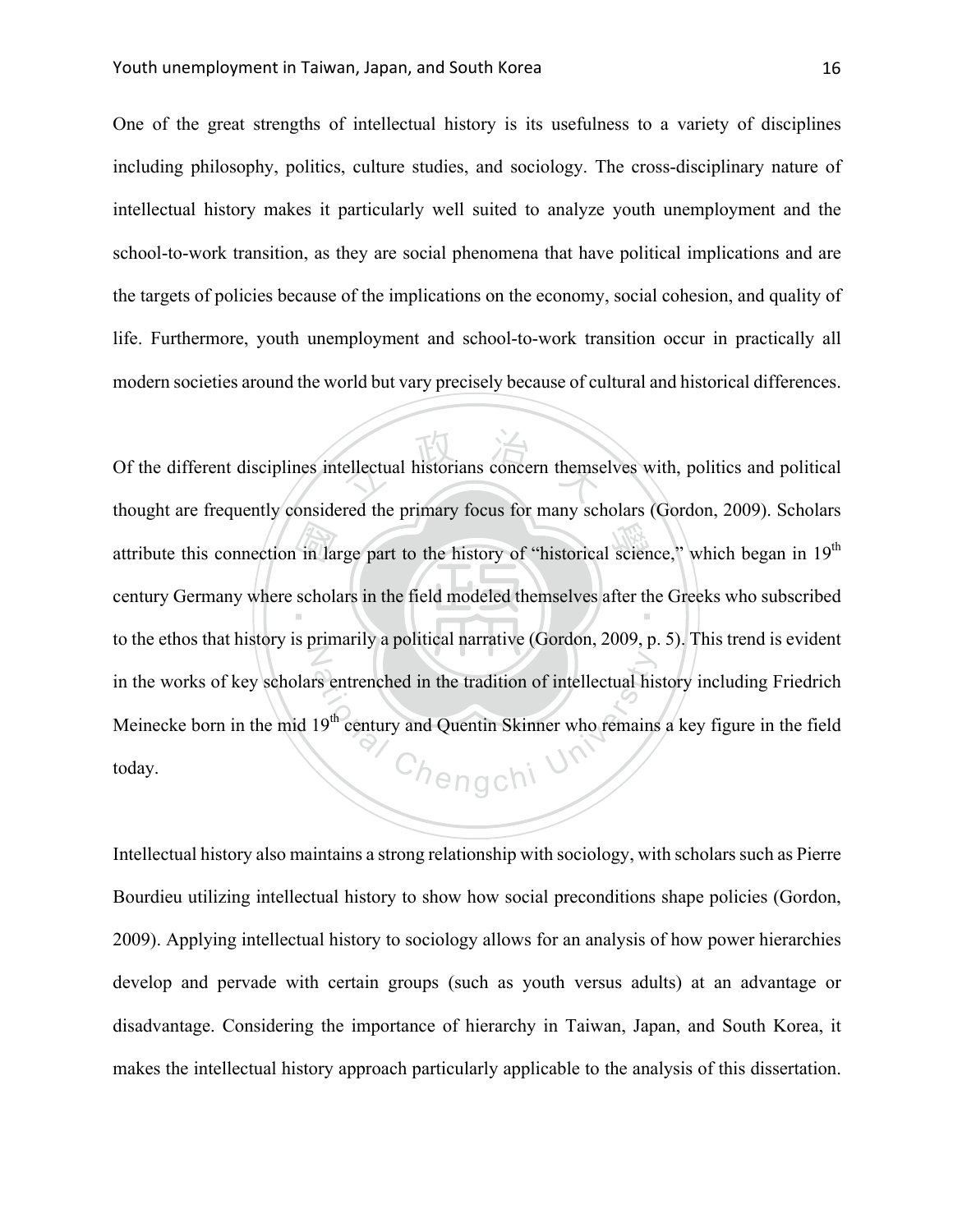Furthermore, an age-based hierarchy is a key component of Confucian ideology, which is present in all three of the societies under study.

to compare and take into consideration shared cultural values and norms, intellectual history is the best suited analytical approach. that Foucault defines discourse, alle Discourse theory and intellectual history also share many ties, with certain academics from both fields applying elements of the other. Michael Foucault is exemplary of this with his view that any given discourse is derived from and dependent on social practices that encompass cultural norms, rituals, traditions, and disciplines, all of which are conditioned by history (Hewitt, 2009). As such, the particular strain of intellectual history that this thesis will make use of includes aspects of discourse analysis, in the way that Foucault defines discourse, allowing for a holistic approach to understanding youth unemployment and the school-to-work transition. Given the aim of this thesis best suited analytical approach.

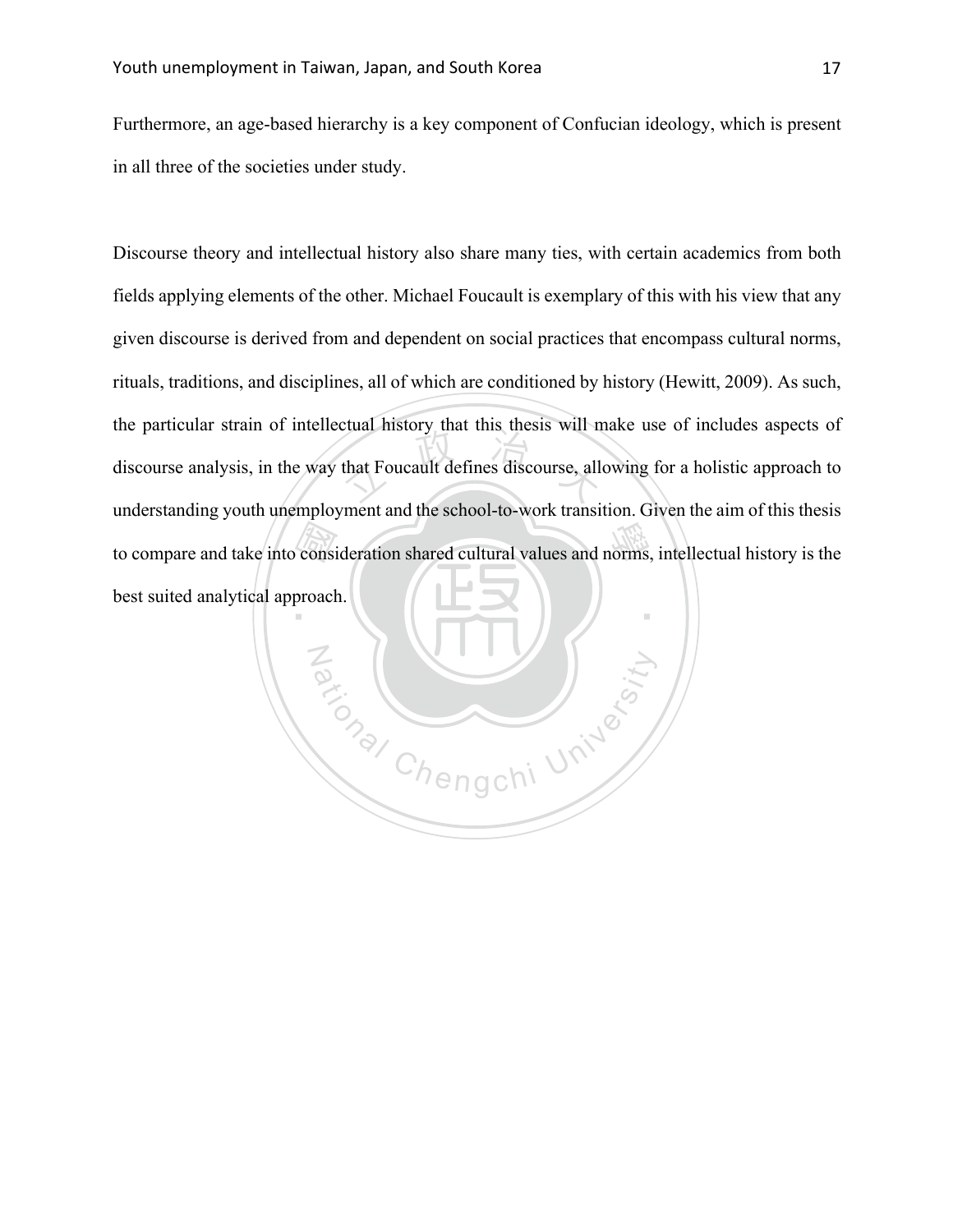# Chapter II. Literature Review

#### **A. The school-to-work transition and youth unemployment**

 $\frac{\pi}{\sqrt{\pi}}$ <br>de bec after industrialization, which fundamentally changed the labor market as individuals were less able<br>to generate self-employment and more dependent on the peaks and troughs of industry and the economy (Spicker 2011). The great depression of the 1930s ignited a flood of analysis surrounding economy (Spicker 2011). Prior to the  $18<sup>th</sup>$  and  $19<sup>th</sup>$  century, unemployment was generally not recognized and few societies worldwide kept systematic records of unemployment, largely because societies were mostly agrarian and there was not an open labor market (Spicker, 2011). Although the recognition of unemployment occurred at different time periods around the world, it was generally recognized after industrialization, which fundamentally changed the labor market as individuals were less able unemployment worldwide because of the devastating effects on society and the economy.

The study of youth unemployment naturally grew out of the study of unemployment at large, as The study of youth unemployment naturally grew out of the study of unemployment at large, as<br>politicians, economists and scholars began recognizing the specific problems young people face<br>in securing employment. Many resea politicians, economists and scholars began recognizing the specific problems young people face in securing employment. Many researchers focusing on youth unemployment point to the quality of education in determining youth labor market entry lead to the term the "school-to-work transition."

‧

As defined by the International Labour Organization the school-to-work transition refers to the "passage of a young person from the end of schooling to the first fixed-term or satisfactory employment (decent work)" (Matsumoto and Elder, 2010). An emphasis is placed on transitions into "decent work" because a successful transition is not simply to become employed but that the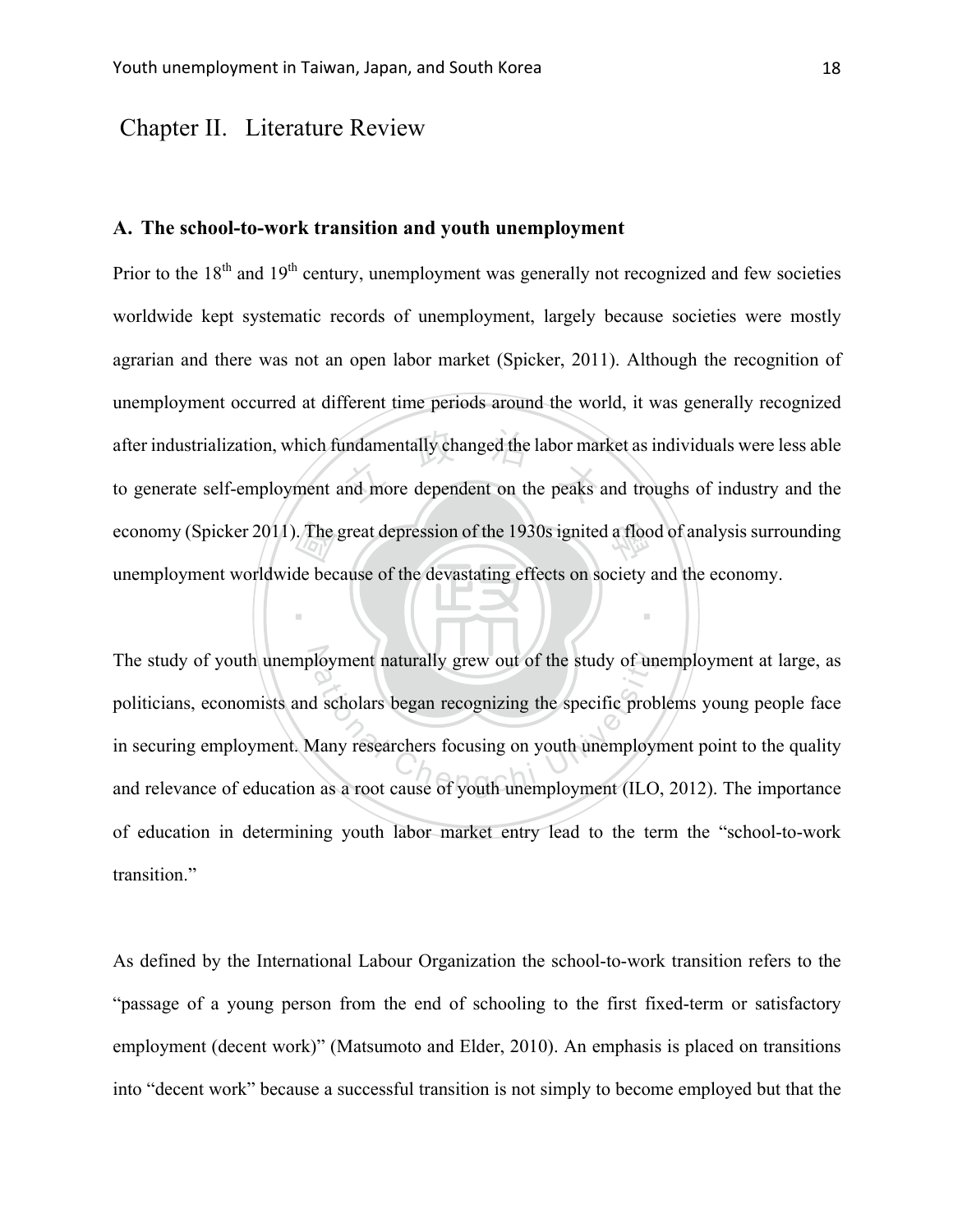N

job is productive, offers social protection, safe conditions, security, and provides adequate income. <sup>1</sup>The school-to-work transition and youth unemployment are complex phenomena because of the diverse experiences of youth, which are in of themselves a highly heterogeneous group.

conflict (Hoffman, 2012). In 2010-2012 the Arab Spring happened, with one of the major triggers<br>being the high rate of youth unemployment rate, which was 23.4 percent at the time (ILO, 2011). within three years of leaving school, we being the high rate of youth unemployment rate, which was 23.4 percent at the time (ILO, 2011). While the school-to-work transition was primarily studied in the United States, in the 1990s and early 2000s this expanded to Europe and to a lesser extent Asia and Africa (Ryan, 2001). Evidence of difficulties in the school-to-work transition can be seen globally. In 1973, 86 per cent of French youth were employed within nine months of leaving school, while in 1992 only 19 per cent of French youth were employed within three years of leaving school (Affichard, 1981; Werquin, 1999). Outside of the Western world, youth unemployment has become a source of instability and

gion, youth unemployment began to emerge a<br>ting in the 1990s youth unemployment rates re<br>arative analysis of the experience of youth une Within the Asia Pacific region, youth unemployment began to emerge as a relevant issue across many of the countries. Starting in the 1990s youth unemployment rates rose up to 10 times that of adults.<sup>2</sup> International comparative analysis of the experience of youth unemployment is lauded as beneficial by scholars including David Blanchflower and Richard Freeman because they extend the evidence of key issues and allow the research to explore how the factors of different contexts affect youth unemployment (2007). Comparing the experience of youth in different countries as they transition from school to work allows governments to learn from successful examples in other countries as well as avoid pitfalls others already experienced. Additionally, comparing countries

 <sup>1</sup> http://www.ilo.org/global/topics/decent-work/lang--en/index.htm

<sup>&</sup>lt;sup>2</sup> ILO YouthSTATS Database, calculated by dividing adult unemployment rates over youth unemployment rates.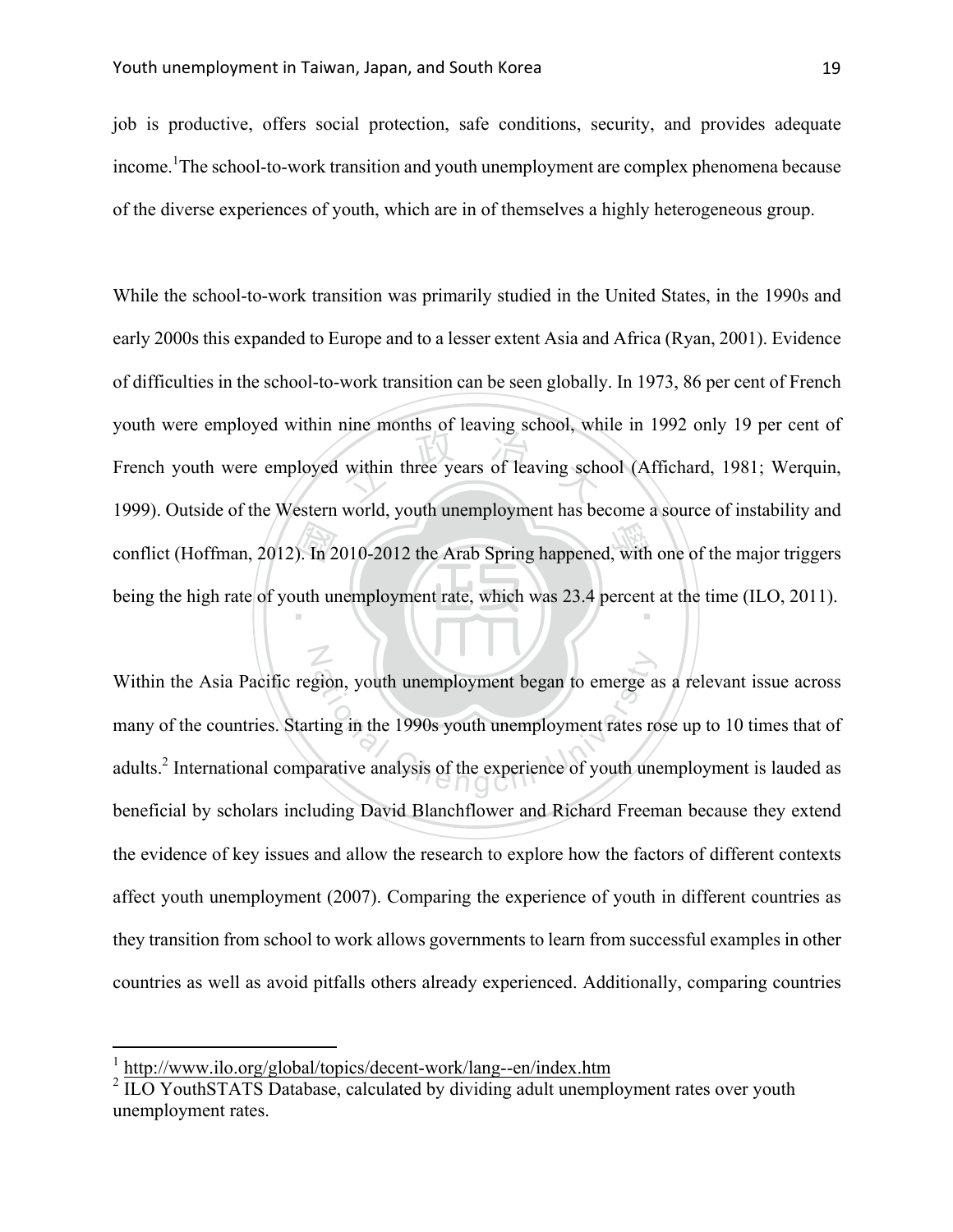with similar historical and cultural contexts makes it easier to learn from their experience, as is the case in this dissertation.

Group, 2013). This finding indicates a skills mismatch is a major issue connected to youth<br>unemployment worldwide and particularly acute in the Asia Pacific region. Scholars often link the  $\frac{1}{2}$  and the definances of the factor mass unemployment worldwide and particularly acute in the Asia Pacific region. Scholars often link the N ation<br>
The means to making curriculums more relevant to<br>
In good when the contract of the contract of the contract of the contract of the contract of the contract of the contract of the contract of the contract of the cont Active labor market policies, public employment services, Technical and Vocational Education and Training (TVET), and entrepreneurship are frequently put forth as solutions to youth unemployment and smoothing the school-to-work transition. One of the fundamental issues in the school-to-work transition that leads to youth unemployment is a skills mismatch between the knowledge obtained in school and the demands of the labor market. Survey results from 8,600 hiring managers in Asia and the Pacific found that 51 per cent of employers had difficulty finding young graduates with adequate skills as compared to the global average of 35 per cent (Manpower skills mismatch in the region to the emphasis on rote learning and outdated curriculums (Chapman, 2016).

TVET can be an effective means to making curriculums more relevant to labor market demands, thereby better preparing youth for employment. Enrolment in TVET institutions varies greatly across the region, with rates as high as 50 per cent in Uzbekistan to as low as 1 per cent in Lao PDR (UNESCO Database). A myriad of reasons contributes to this variation including public perception of TVET, where TVET is viewed as a less prestigious alternative to tertiary education (Choi, 2013). Political will is another factor, with some governments putting more emphasis on TVET, which results in more sophisticated programs that attract higher enrolment rates (Ibid). At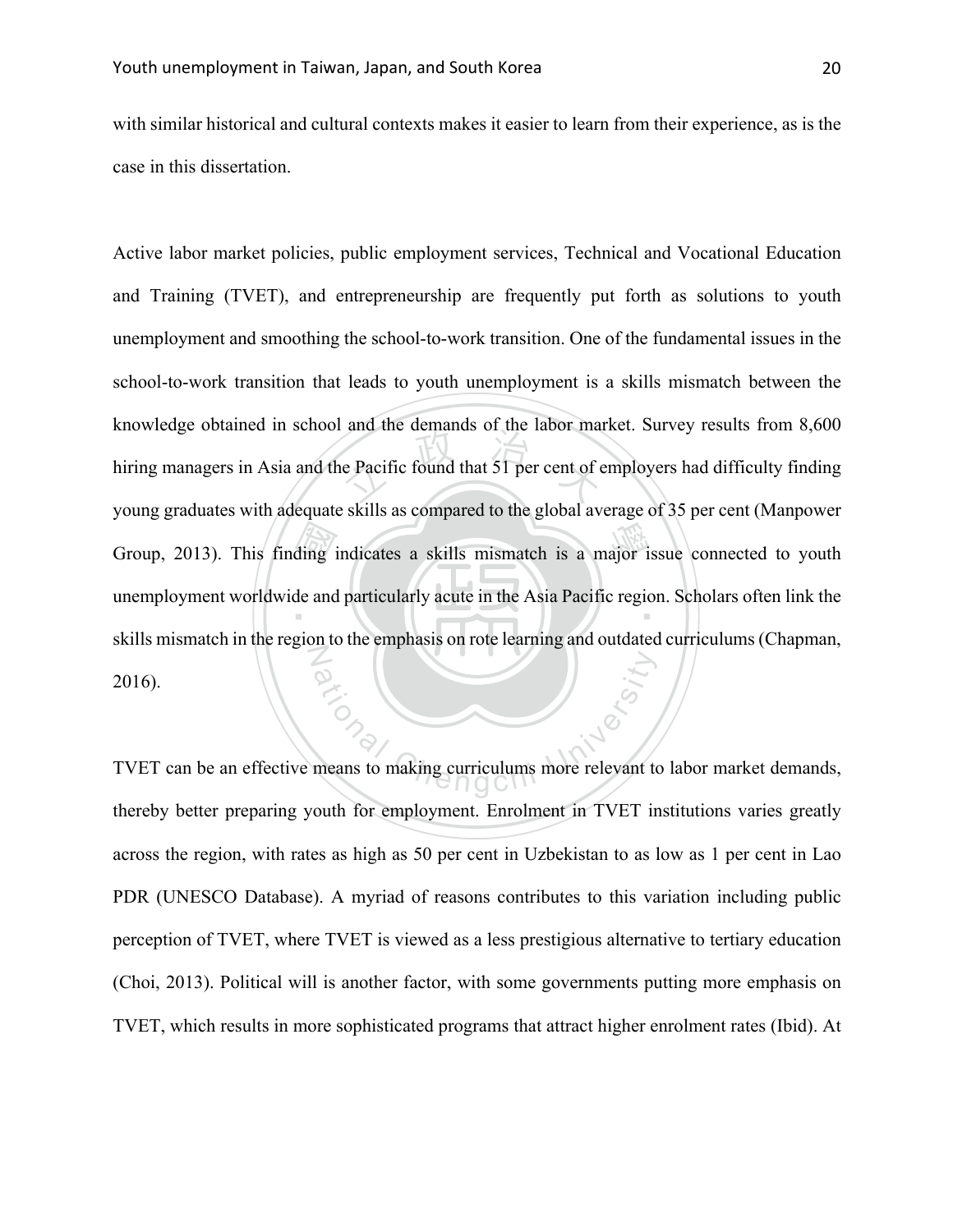N

the same time, monitoring and evaluating these programs along with government regulation is important to ensuring continued relevance and thus optimum performance.

 $\frac{1}{\sin \alpha}$ Is of education, youth ought to be be response, the governments in all three countries have introduced relevant legislation and programs attempting to better prepare youth for the labor force and reduce youth unemployment. Taiwan, Japan, and South Korea share a number of historic commonalities and trends, including rapid growth and industrialization after the end of World War II. As the economies became more prosperous, the governments in the three countries sought to increase the educational access of their citizens in hopes of improving standards of living, efficiency, and economic output. These efforts were largely successful with secondary and tertiary education enrollment rates rising significantly. With higher levels of education, youth ought to be better prepared for the labor force, yet youth unemployed rates have been on the rise in the last several decades in these countries. In

#### **i. Taiwan**

ational pieces of legislation air<br>
varying success. According to the most rece The government of Taiwan has developed several pieces of legislation aimed at promoting active labor market policies with varying success. According to the most recent "public employment services act (2006)," all ROC nationals are entitled to access public employment services, which includes labor market information, education and training opportunities, and information related to companies currently hiring (ROC Ministry of Labor). Along with PES, Taiwan also has an official policy on youth, which was most recently updated in 2007 and explicitly calls for improving the employability of youth (Youth Development Administration, Ministry of Education).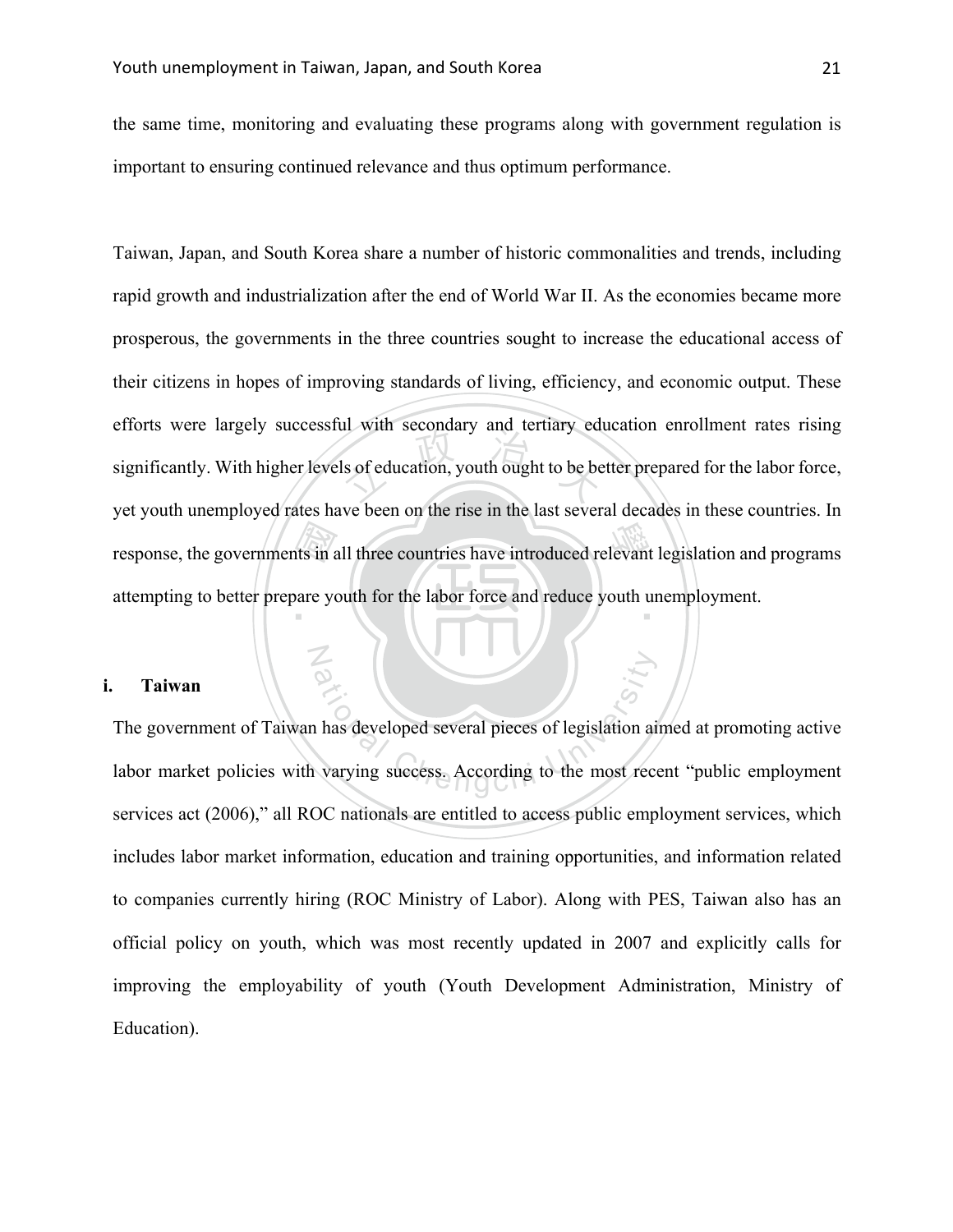N

ameliorate the situation of young people as they transition from school to work in Taiwan, there is still a great deal of room for improvement. result, there is a strong reliance on ‧ Despite these efforts, starting in 1995 youth unemployment has gone up every year (Chen, 2009). The youth unemployment rate at nearly 13 per cent is 3 times that of the overall population, causing many youth to become discouraged and give up looking for work altogether (national statistics ROC). The result is an increasing amount of youth who are not in education, employment or training (NEET) (Chen, 2009). The ROC government has attempted to solve this problem by increasing the number of universities and increasing enrollment rates, yet youth unemployment continues to persist and wages have not risen in line with the cost of living (Chuang, 1998). Trust in public employment services and their ability to help a person successfully find a job is quite low among youth in Taiwan. As a result, there is a strong reliance on social networks in finding jobs as opposed to public employment services (Yang, 2000). Although efforts have been made to still a great deal of room for improvement.

#### **ii. Japan**

advanced job placement systems in the regional chemical chemical Chengchi University of the region of the region of the region of the region of the region of the region of the region of the region of the region of the regi Despite one of the most advanced job placement systems in the region, Japanese young are increasingly experiencing troubles with their transition school to work. Specifically, more than 40 per cent of youth in their 20s are in non-regular (temporary) work that is frequently low-paid, offers limited labor protection and skills training (Nitta, 2013). As a result, many young Japanese have a difficult time transitioning from temporary work to permanent positions as they lack the skills that would normally be provided by their employers (Ibid). Another issue particularly relevant to Japanese youth transitioning into the labor market is the fact that Japan is one of the fastest aging societies in the world. With an increasingly large share of older persons relative to young people and longer life expectancies, there are fewer employment spots for young people as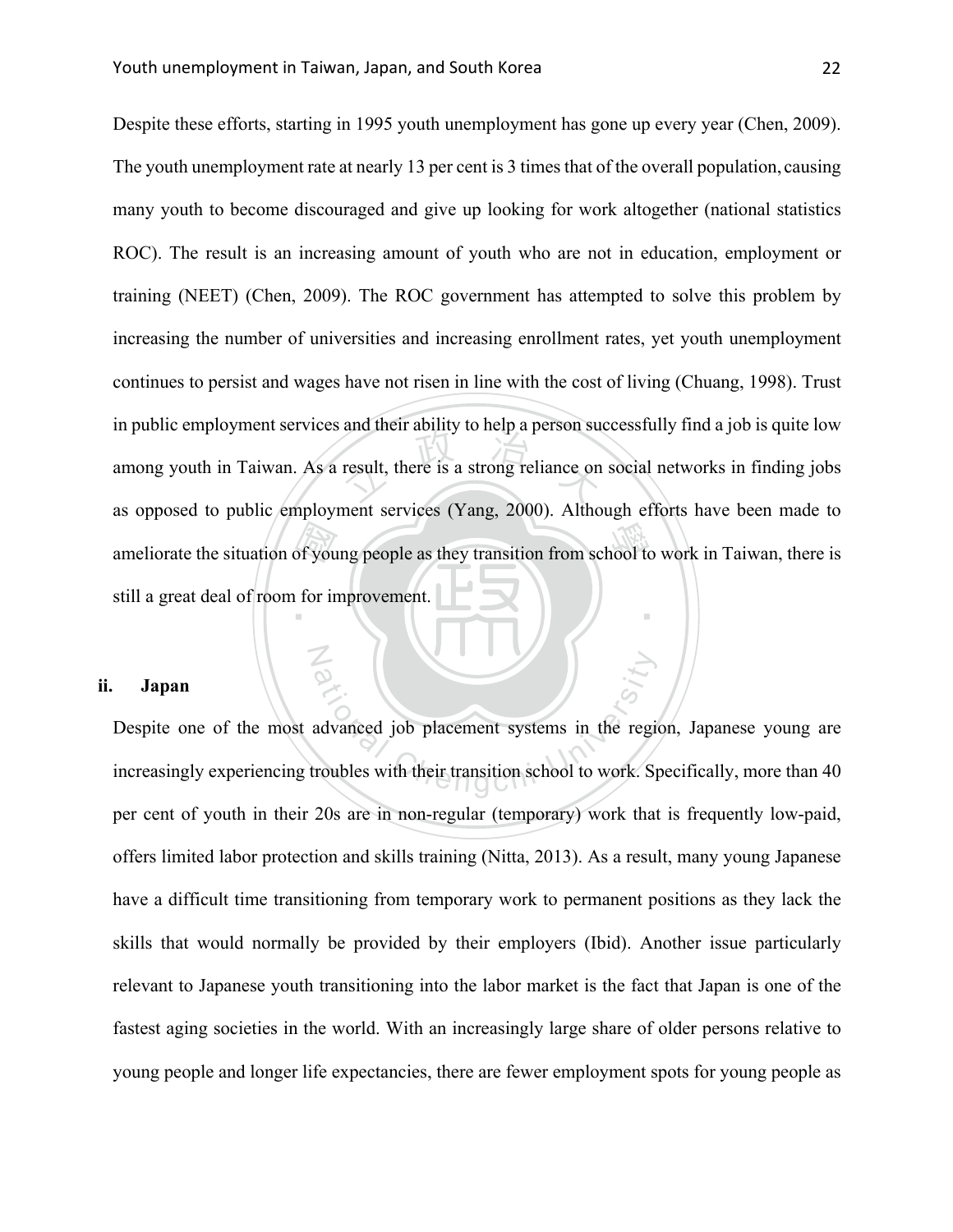older persons fill them because they are retiring much later (Genda, 2003). At the same time, older persons often have no choice but to stay in the labor force because there are fewer working age people to support them compared to previous generations. It should be noted this phenomenon is not isolated to Japan but a pressing issue for most of East Asia including South Korea and Taiwan, albeit not identical given differences in national contexts and histories.

who keep employees during times of economic hardships and the second method is the provision<br>of subsidies for employers that provide skills training for employees (Ibid). Starting in 2000, the 247 and includes two methods for re of subsidies for employers that provide skills training for employees (Ibid). Starting in 2000, the N ch through public vocational training as well<br>d). Despite these efforts, a survey of more that 85% of employers in Japan had a diffic Japan also has one of the longest histories in the region of active labour market policies (ALMP) and as such also one of the most sophisticated systems (Kamimura, 2013). The Employment Insurance Scheme started in 1947 and includes two methods for reducing unemployment, with the focus on employers rather than employees (Ibid). First, the scheme provides subsidies to employers Japanese government has introduced labor market policies specifically targeted at young people that address skills mismatch through public vocational training as well as job-finding support including career fairs (Ibid). Despite these efforts, a survey of more than 8,000 employers by Manpower Group found that 85% of employers in Japan had a difficult time finding young graduates with appropriate skills, indicative of a skill mismatch and a less than optimal school-towork transition (2013).

### **iii. South Korea**

Since the Asian Financial Crisis of 1997, the Republic of Korea has struggled with structural youth unemployment problems, despite government attempts to improve the situation (Jeong, 2007). Following the end of the crisis in 1998, youth unemployment rates in South Korea jumped from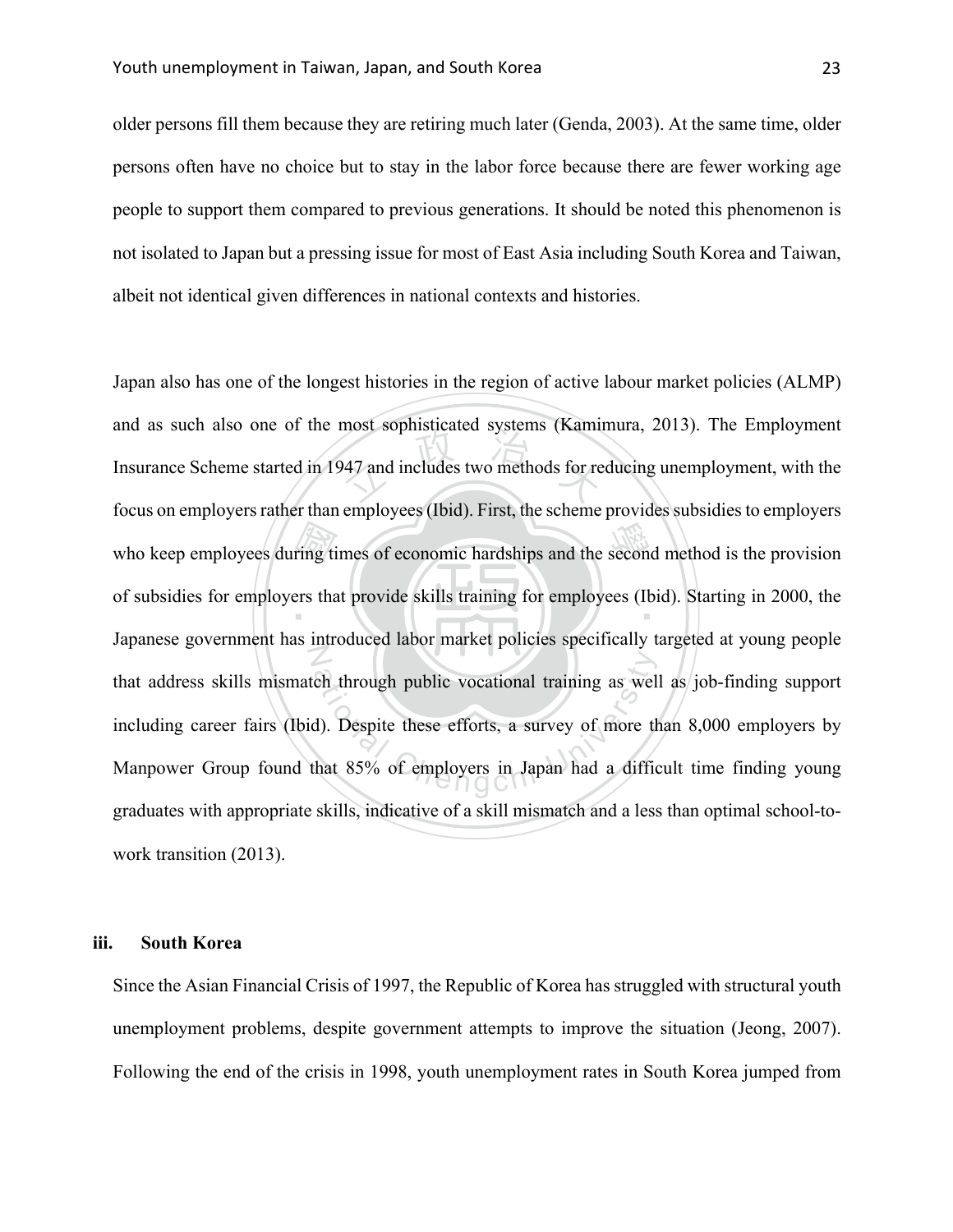N

weak commitment by the private sector to investment in employee's human capital development<br>(Ibid). have about 50 per cent of the job. ‧ 5.7 per cent to 12.2 per cent before the crisis and in February 2016, remained high at 12.5 per cent (KoStat – Statistics Korea database). According to scholar Insoo Jeong, several structural issues are responsible for youth unemployment in South Korea, namely slower economic growth, education supply and labor market demand mismatches, and lack of public sector vocational training (Jeong, 2007). Between 1990 and 2005 the coefficient of employment<sup>3</sup> dropped by 50 per cent, resulting in a more rigid labor market unable to readily absorb new graduates. Labor and education mismatches include the fact that while 80 per cent of young job seekers in South Korea possess a higher education, only about 30 per cent of the jobs in the society demand such qualifications (Ibid). Furthermore, employers frequently seek experienced employees yet the country lacks solid public vocational training that could provide such experience, coupled with (Ibid).

unemployment problem the government has<br>affed by around 4,000 employees that provide<br>ess, tertiary opportunities, TVET, and care In response to the youth unemployment problem the government has established a "one-stop system" with 96 centers staffed by around 4,000 employees that provide a breadth of information concerning labor statistics, tertiary opportunities, TVET, and career counseling (Korea Employment Information Service, 2012). Despite comprehensive public employment services and one of the highest tertiary enrollment rates in the world, 40 per cent of students in South Korea are unable to find a job upon graduation (Choi, 2013). Such a situation indicates that what was learned in secondary and tertiary education did not adequately prepare students for the job market.

<sup>&</sup>lt;sup>3</sup> The number of employed workers per every one billion won of Gross Domestic Production (GDP).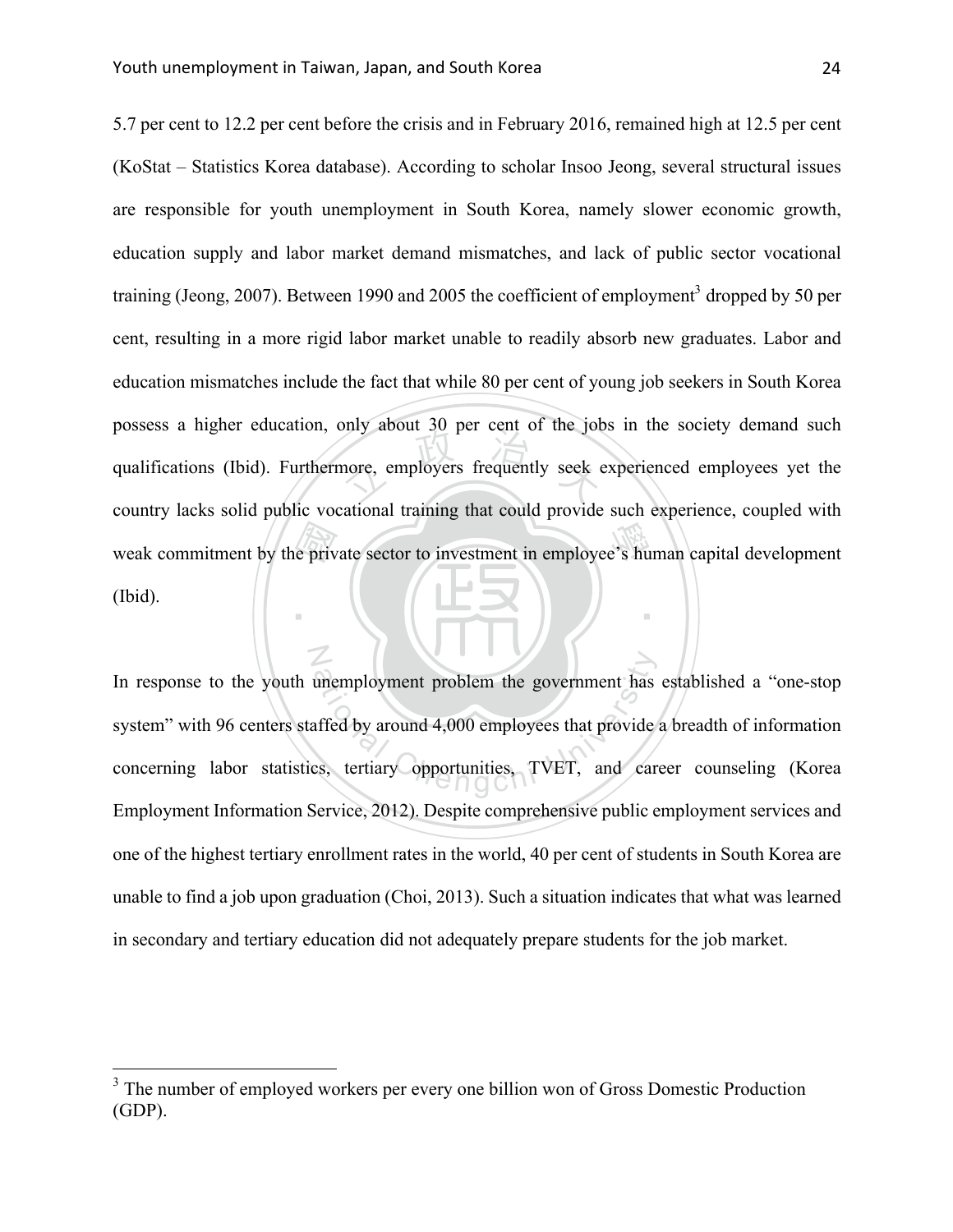# **B. Social capital**

Preliminary research on the school-to-work transition in Taiwan, Japan, and South Korea suggests that social capital as an interesting component to analyze. While by no means the primary focus of this dissertation, how social capital relates to the school-to-work transition emerges in the discourse of each country and in the comparative analysis. Considering the relative prominence of the concept in the thesis and the complex nature of social capital, a review of the literature on the subject will be provided in this section.

until the late  $20<sup>th</sup>$  century that scholars such as Bourdieu, Coleman, Putnam, and Loury began to define and discuss the concept in earnest (Ibid). Glen Loury alluded to the idea of social capital in s arguably much older than the model define and discuss the concept in earnest (Ibid). Glen Loury alluded to the idea of social capital in his paper on racial inequality by saying, "the social context within which individual maturation what otherwise equally competent individual<br>d that merit alone does not determine the succe<br>many is determined by their family, plays The concept of social capital is arguably much older than the modern term with references about the benefits of participation in associations dating back to the  $19<sup>th</sup>$  century (Portes, 2000). It wasn't occurs strongly conditions what otherwise equally competent individuals can achieve" (Loury 1977, p. 176). Loury argued that merit alone does not determine the success of an individual, their social network, which for many is determined by their family, plays a significant role in the development of an individual's career and life. Considering the transition from school to work is one of the most pivotal points in a person's career development, social capital is logically of great importance to youth. Similarly, Mark Granovetter's paper on the positive value of cross-cutting social ties and networks references the concept of social capital without using the exact term (1973).

Bourdieu later offered the first succinct definition of social capital: "the aggregate of the actual or potential resources which are linked to possession of a durable network of more or less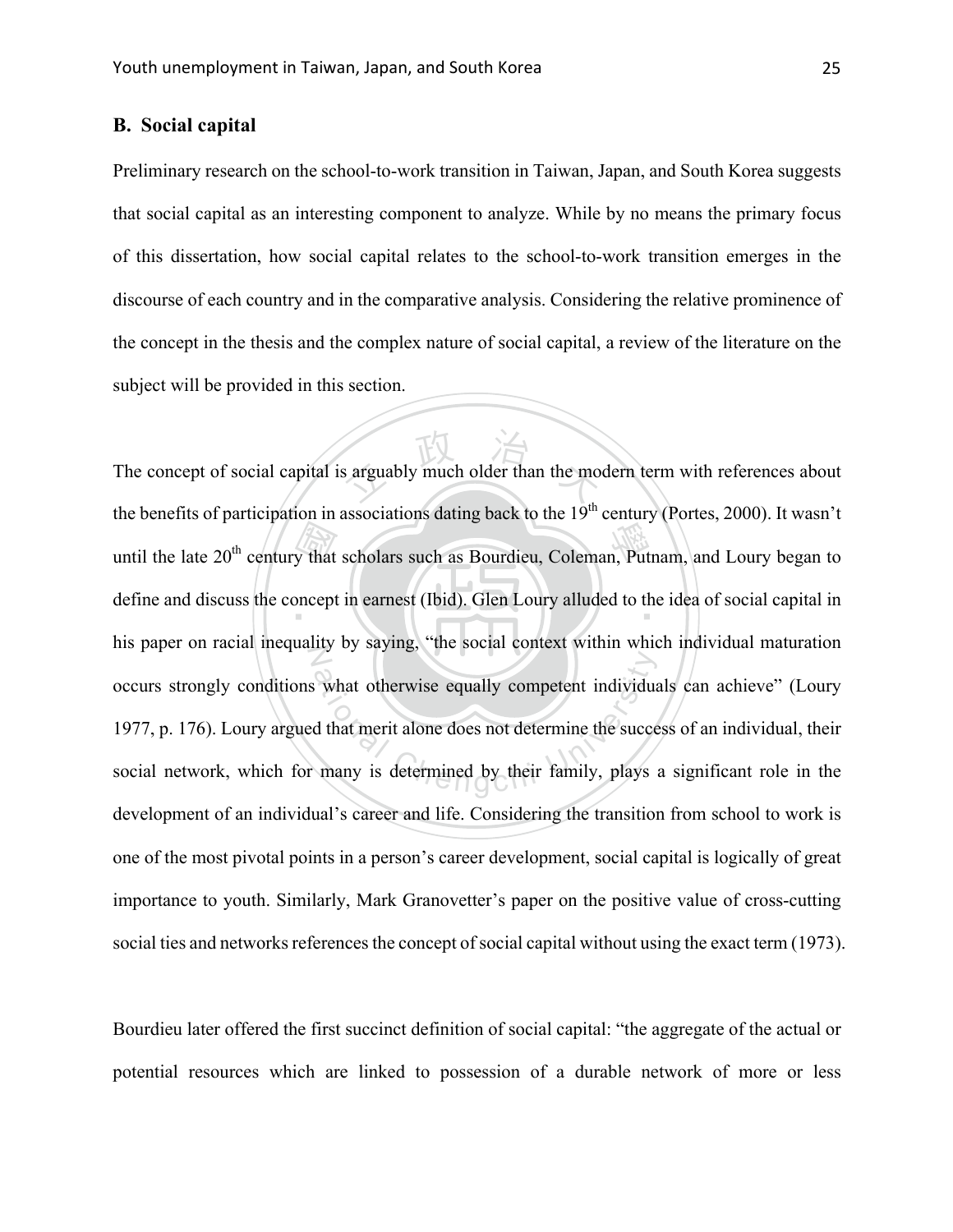文 政 治 ネ institutionalized relationships of mutual acquaintance or recognition" (Bourdieu, 1985, p. 248). The popularity of social capital as a concept and theory increased dramatically in the 1990s with a host of publications touting the positive externalities of social capital including lower unemployment, greater social cohesion, health benefits, reducing poverty, lower crime, and more (Woolcock & Narayan, 2000). Continuing into the 1990s and beyond multiple scholars emphasized the importance of "bridging social capital", ties formed across different social groups (Narayan, 1999). Among the benefits, scholars believe bridging social capital provides is improved access to the labor market (Ibid).

successful mangers spent 70 per cent more time networking and engaged in regular communication<br>10 per cent more than their less successful peers (Luthans, Hodgetts, & Rosenkrantz, 1988). Along 10 per cent more than their less successful peers (Luthans, Hodgetts, & Rosenkrantz, 1988). Along N Tabor market information are more likely to<br>effect a young person's initial entry into the la<br>tant that young people build their social capital In support of the usefulness of social capital in improving employability, studies found that the same vein, Granovetter's research indicates that people who frequently have cross-cutting interactions possess better labor market information are more likely to be employed (1973). Considering the contagion effect a young person's initial entry into the labor market has on his or her career, it is very important that young people build their social capital early on, including by networking and frequently interacting with people from different backgrounds.

Along the same lines, research by Ronald Burt indicates that individuals with social networks that contain high levels of heterogeneity exhibited improved labor market access (2009). Granovetter conceptualized two types of ties, weak and strong ties. Using Granovetter's concept, people with many "strong" similarities (family ties, ethnicity, social status, religion, etc.) are bound by strong ties and thus the connection between two people from different social groups are termed "weak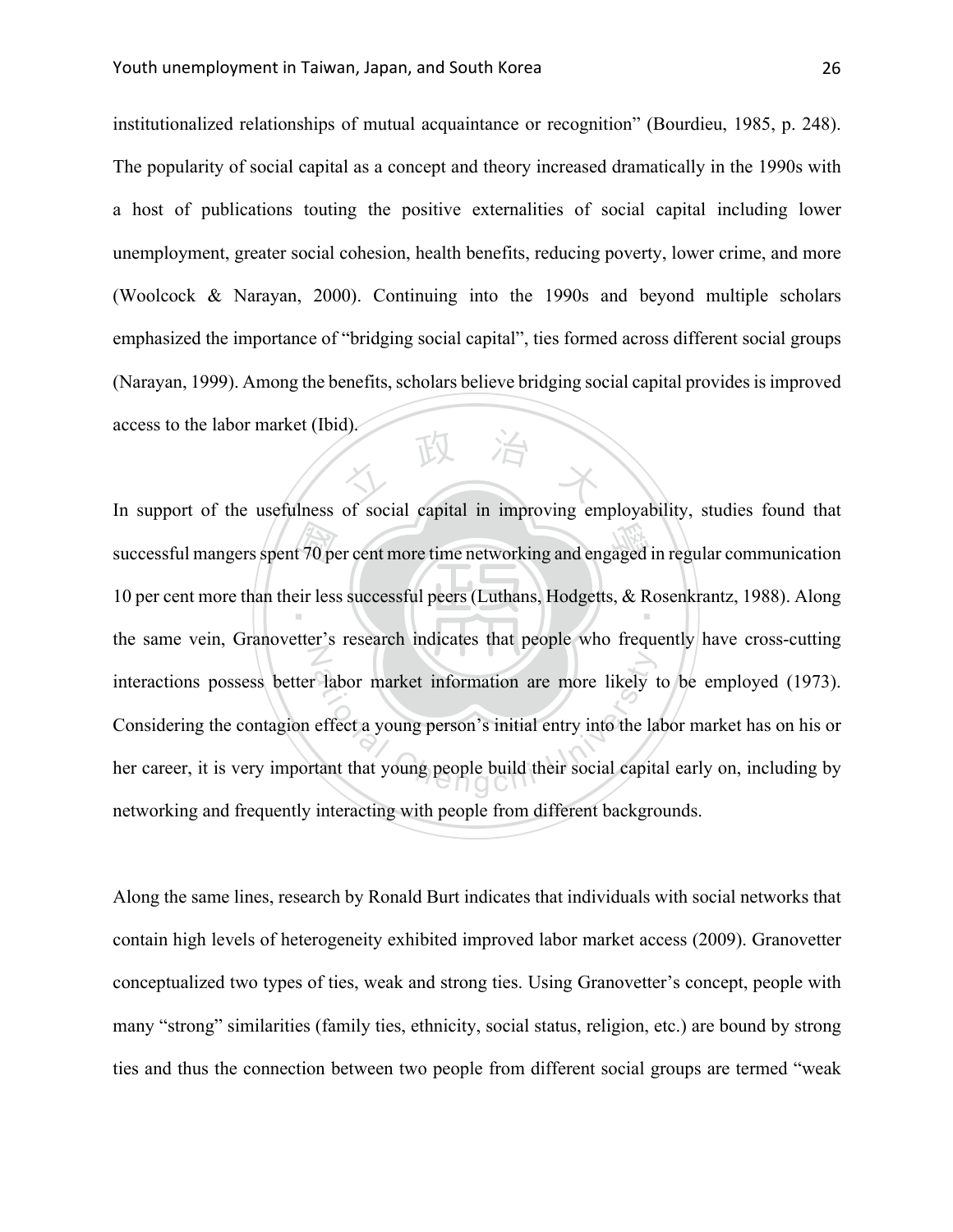ties" (1983). Weak ties are important for connecting low-resource individuals (such as youth) to high resource individuals (such as adult professionals). In general, much of the literature on social capital and employability highlights the impact of inequality in determining a person's level of social capital. As a result, youth from poorer socioeconomic backgrounds suffer twofold, as they possess less resources than experienced adults and have restricted access to resources compared to their wealthier peers.

Part<br>
n high have more opportunities to create people such as through participation in associations and clubs (Billett, 2011, p. 213-214). Additionally, youth from higher socioeconomic standings tend to have a greater stock of bridging N ative Chengchi University when analyzing the school-to-work to Chengchi University Of QChi University Of QChi University Of QChi University Of QChi University Of QChi University Of QChi University Of QChi University Of QC Social standing makes a difference in youth's acquisition of social capital as those who come from more privileged backgrounds have more opportunities to create bonding networks as they are afforded more leisure time that allows them to engage more frequently with different groups of capital as they have more chances for community engagement and are exposed to more people from different backgrounds (Billett, 2011 p. 213-214). This literature highlights the importance of taking into consideration inequality when analyzing the school-to-work transition.

Another important concept that emerged was structural hole theory. This theory asserts that certain individuals have advantages and disadvantages that are embedded within social structures and the difference (in terms of resources) between the two individuals is termed a structural hole (Burt, 1995). This concept is particularly applicable to youth because they lack experience and connections to potential employment opportunities compared to adult professionals who have ample experience and a strong network, again reinforcing social capital's relevance to the schoolto-work transition. Similarly, social resource theory asserts that individuals have varying levels of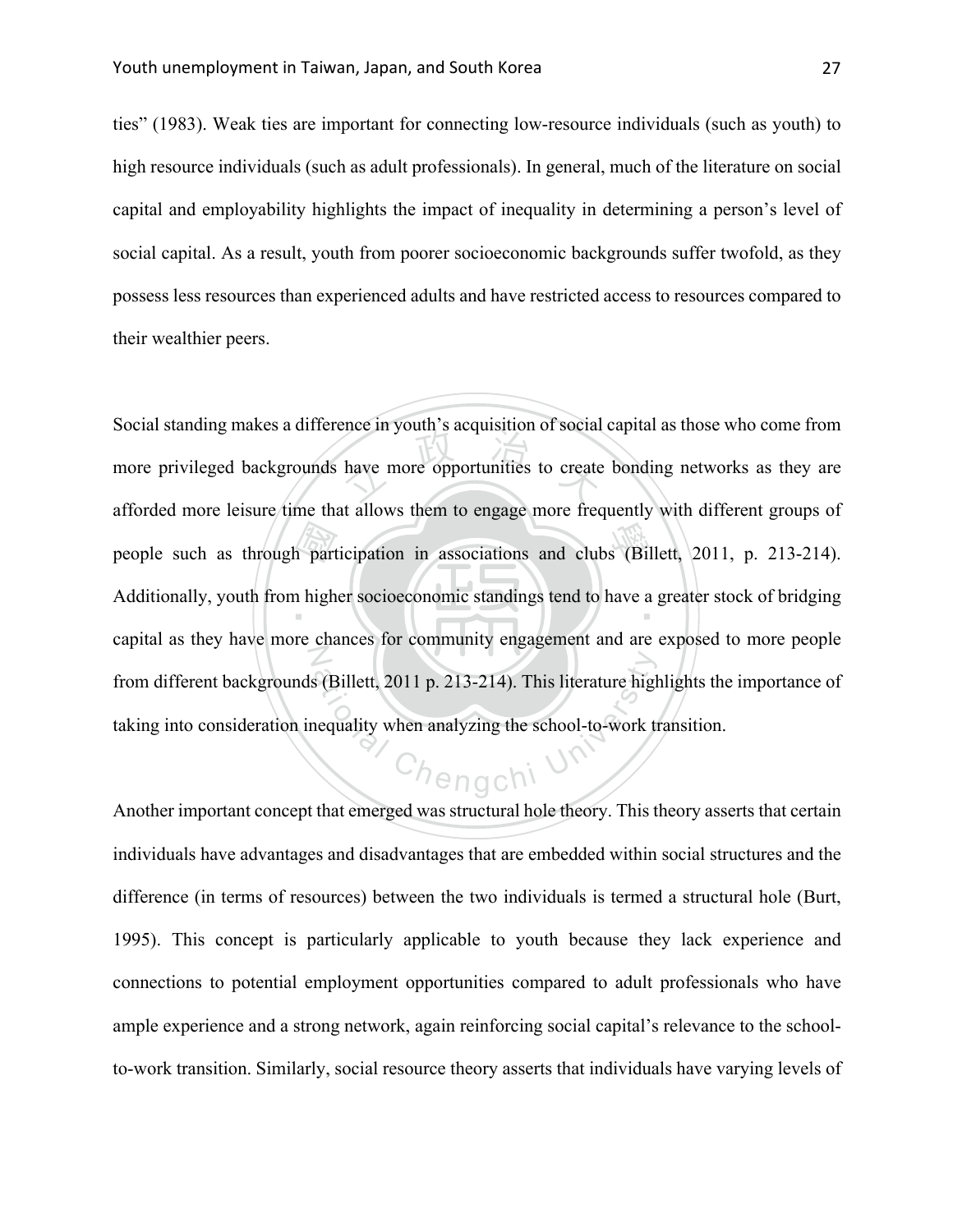resources and focuses specifically on how status determines access to said resources (Lin, 1990). Kraimer, Liden, and Seibert combined weak tie theory, structural hole theory, and social resource theory to show how all three of these theories can explain how social capital can be beneficial to an individual's career (2001).

particularly vital for youth who are making the transition from school to work because initial labor<br>market experience can have a lifelong impact on a person's career (Luijkx, 2009). Programs that proving their school-to-work trans market experience can have a lifelong impact on a person's career (Luijkx, 2009). Programs that N and mentorship (McMurphy et al, 2013). These<br>d their network and use past experience to mo<br>llivan's study illustrated the efficacy of improvi More recent studies have begun to focus specifically on how social capital can help young people make a smooth transition from school to work. These scholars assert that youth frequently have insufficient information and connections related to the labor market, which a greater stock of social capital can ameliorate, thus improving their school-to-work transition (Billett, 2011; McMurphy et al, 2013; Jarrett, Sullivan, & Watkins, 2005; Larson & Sullivan, 2010). Social capital is proved successful in increasing youth's social capital and employability included paid internships that incorporated guidance and mentorship (McMurphy et al, 2013). These programs coached the participants in how to build their network and use past experience to move towards larger career goals (Ibid). Larson and Sullivan's study illustrated the efficacy of improving youth's social capital by connecting them with high-resource adults in their field of interest (2010).

As cited by Reynolds, analyzing the use of social capital building programs to increase youth inclusion in the labor market is a relatively new topic that is quickly picking up popularity around the world (2007). This includes in East Asia, where traditional concepts of a strong network or "guanxi/inhwa/wa" (關係/인화/和) are considered imperative in advancing one's career (Alston, 1998). Evidence of the importance of social capital for youth's school-to-work transition in the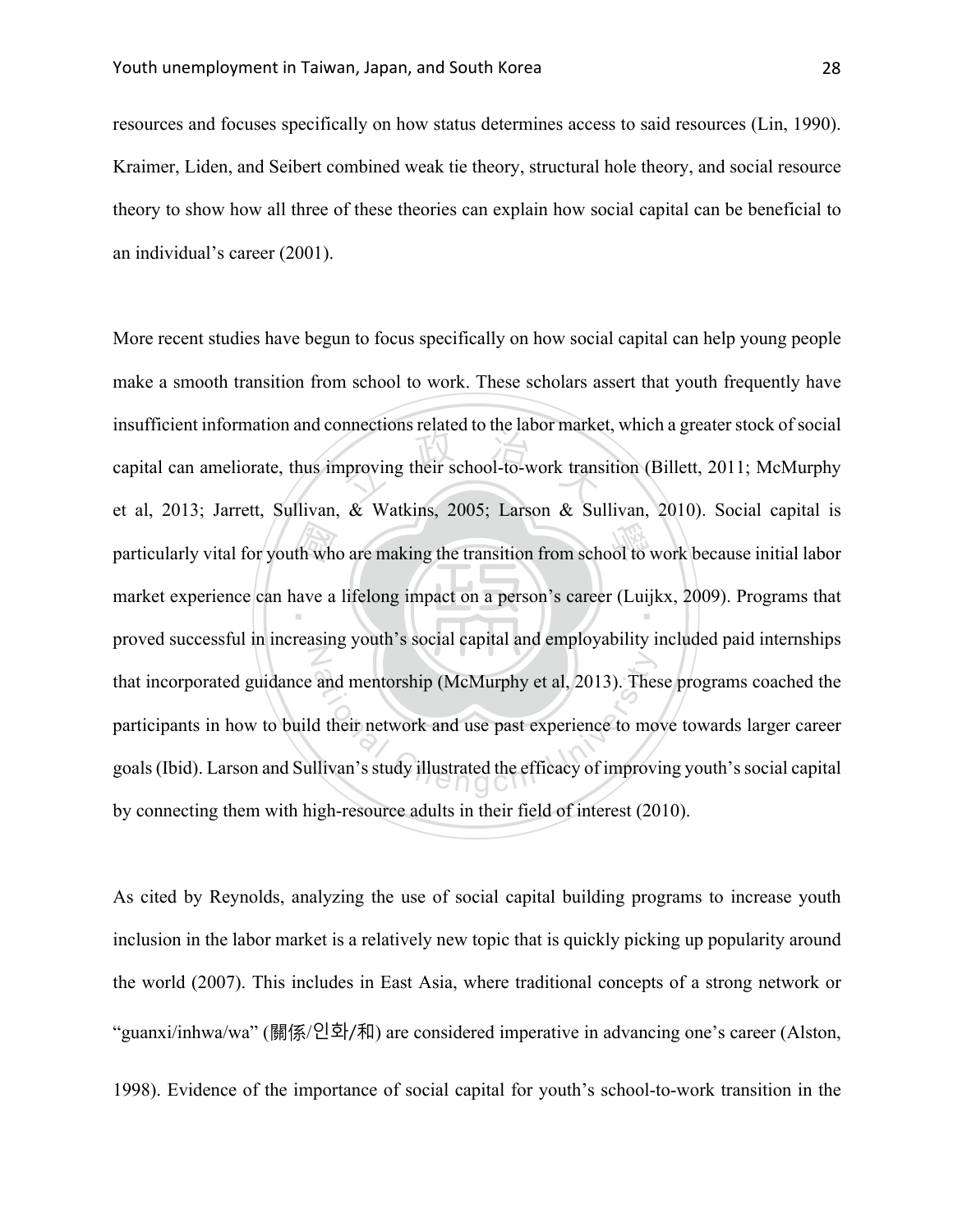focus countries includes studies that cite that 60 per cent of people in Taiwan found their first job through personal connections (Yang, 2000). Similarly, a study by Kim et al in South Korea showed that university students' stock of social capital had a critical impact on their entry into the labor market (2010). Before the  $21<sup>st</sup>$  century in Japan, institutional social capital was highly important to a young person's school-to-work transition but now those systems have broken down and individual social capital is increasingly necessary for young Japanese to enter the labor market (Brinton, 2014). With all of these links between social capital and the school-to-work transition, it should not be ignored in any discussion of the subject.

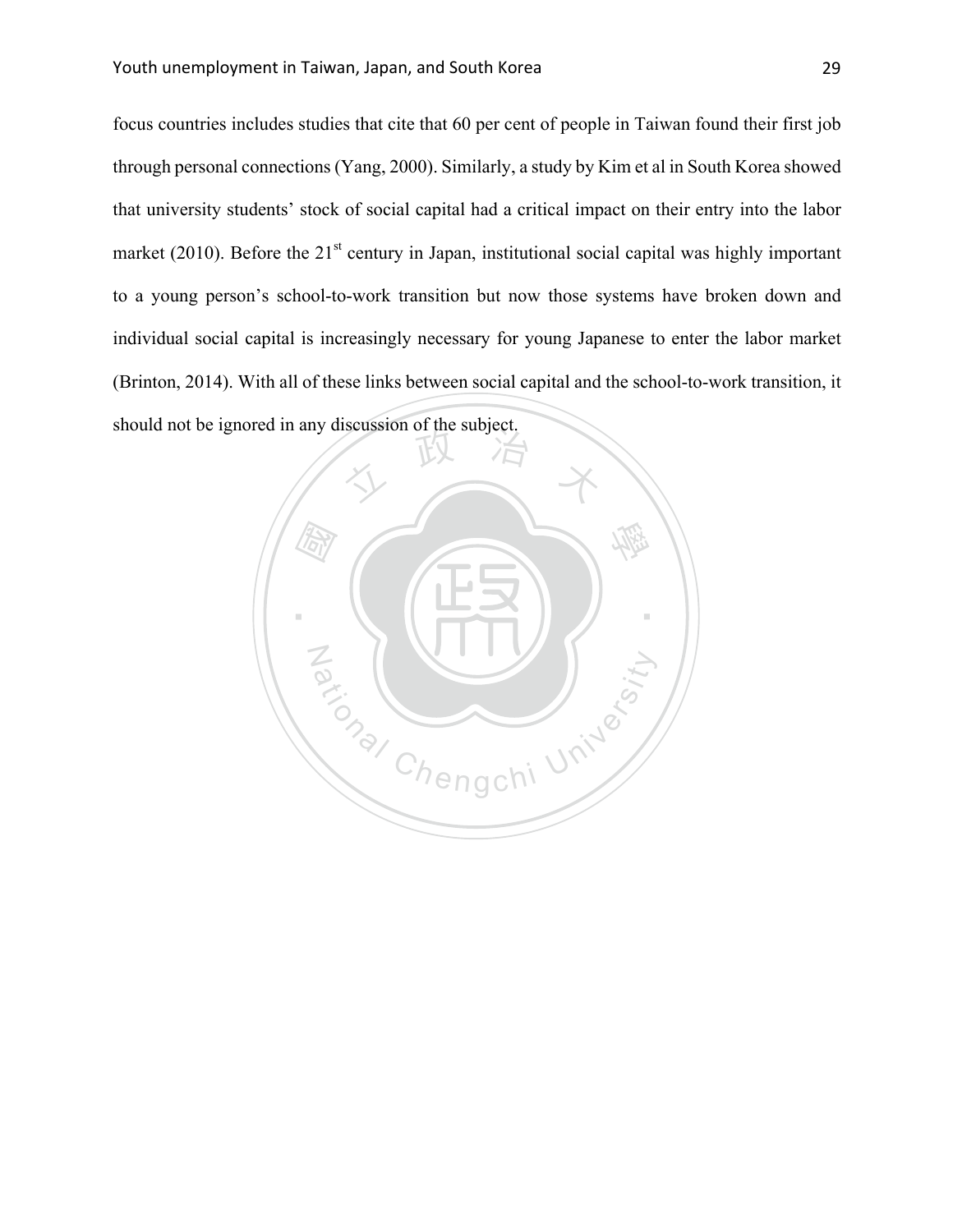# Chapter III. Taiwan

政 In the tradition of intellectual history, understanding context requires an examination of the history surrounding any given phenomenon. In the case of the school-to-work transition includes the education system, employment, and views on youth. The history of a country greatly influences the cultural norms and beliefs about youth's capacity and their role in society. In the case of Taiwan, its distinctive history greatly affected the education and employment systems till present day. As a result, an understanding of Taiwan's history strongly contributes to the analysis of the schoolto-work transition.

# **A. History**

bited<br>he Repeated<br>Taiw Austronesians have inhabited Taiwan for more than 8,000 years but in 2014 made up only 2.3 per  $\frac{1}{2}$ from Mainland China to Taiwan began in 17<sup>th</sup> century and was part of the Chinese empire until it was ceded to Japan under the Treaty of Shimonoseki in 1895. Taiwan remained part of the r the Treaty of Shimonoseki in 1895. Taiwa<br>5, during which time Japan imposed their educ<br>In an effort to reduce anti-Japanese sentiment,<br>ducation, which was highly successful in cent (Hill et al, 2007; The Republic of China Yearbook 2014 Executive Yuan, 2014). Migration Japanese empire until 1945, during which time Japan imposed their education system and values upon the people of Taiwan. In an effort to reduce anti-Japanese sentiment, the colonial government introduced compulsory education, which was highly successful in increasing the primary education enrollment rate and made it the second highest in Asia in 1944 (Japan being the highest) (Lamley, 1999). Following the end of World War II, control over Taiwan was given to the Republic of China in 1945. Shortly after, in 1949, the Nationalist Party in China (Kuomintang) lost the civic war and evacuated 2 million people to Taiwan, adding to the existing 6 million people (Dunbabin , 2014). As a result of these historic facts, Taiwan from after the second World War till today is a society comprised of predominantly ethnically Chinese people with elements of Japanese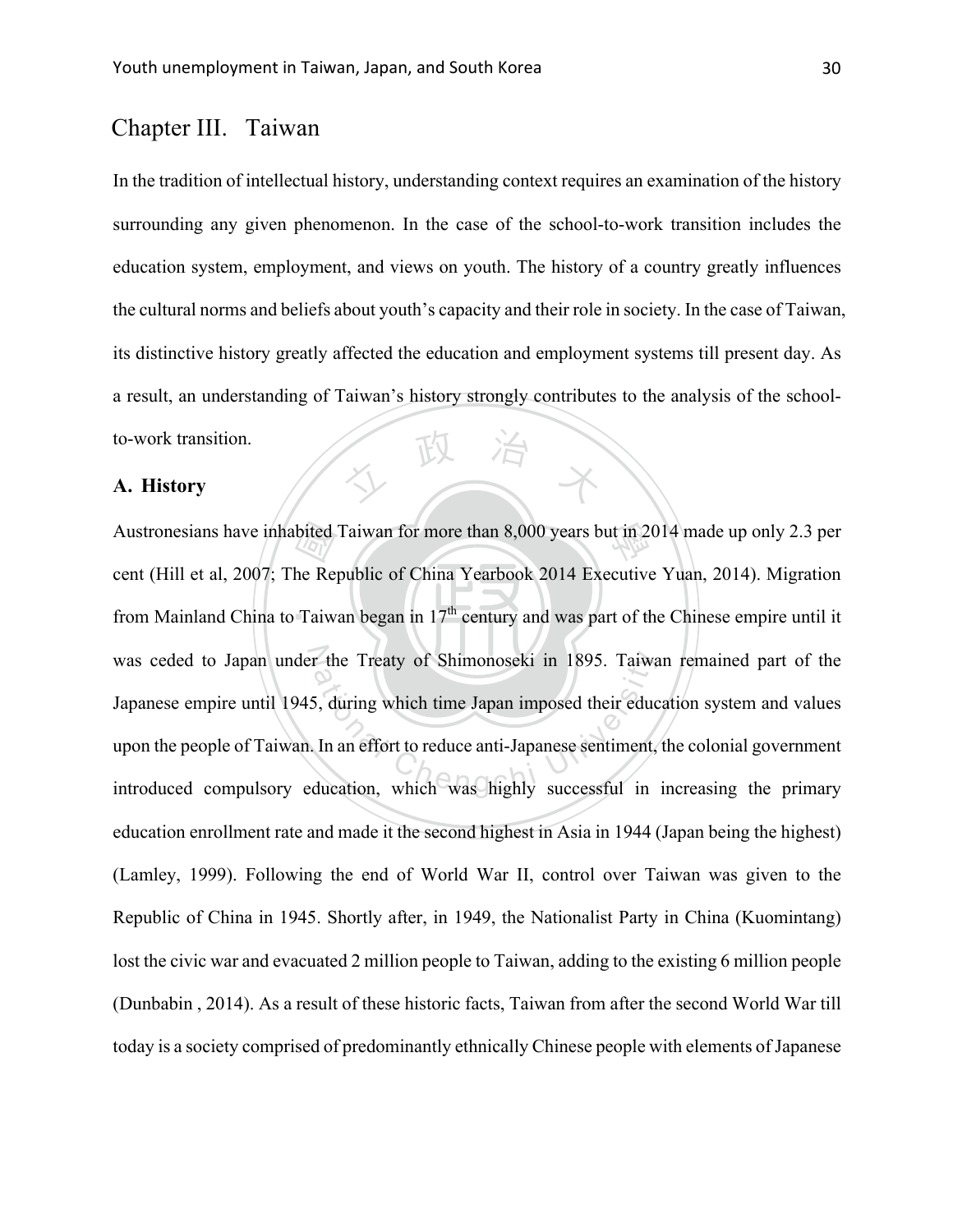culture. Another important historic factor to note is the strong political connections between Taiwan and the United States, which have also greatly influenced the society (Bush, 2003).

‧and m<br>deal legislation was introduced in the  $20^{th}$  century specifying during which ages education was compulsory, from ages 5-18 in the United States<sup>4,5</sup> and until age 16 in France<sup>6</sup> and the United Kingdom.<sup>7</sup> For Taiwan and many other governments, the expansion of education was meant in helped ease the school to work transition by making young people better prepared for the demands of the labor market. Generally both the overall labor market policies and the formation of youth ally both the overall labor market policies and<br>
Taiwan are based on the concept a free ma<br>
Loodds with this, the transition from school to w<br>
itive, inflexible exams run by the state into a r After the end of World War II and the retreat of the Chinese Nationalists to Taiwan, Taiwan began on a path to rapid industrialization. Multiple scholars have commented on the remarkable growth Taiwan experienced from 1950 until the late 1980s, which was based on an export driven economy and land reform policies. An important ramification for the education system was the increasing compulsory education from six to nine years in 1968. Similarly, in Europe and the United States compulsory, from ages  $5-18$  in the United States<sup>4,5</sup> and until age 16 in France<sup>6</sup> and the United part to help the economy deal with the increased demand for skilled labor. This in turn should have employment policies in Taiwan are based on the concept a free market with limited trade conditions (Tsai, 1998). At odds with this, the transition from school to work in Taiwan is greatly influenced by high competitive, inflexible exams run by the state into a much more flexible, free market economy with minimal institutional linkage between the two (Ibid).

 <sup>4</sup> Varies by states

<sup>&</sup>lt;sup>5</sup> "Age range for compulsory school attendance and special education services, and policies on year-round schools and kindergarten programs".

http://nces.ed.gov/programs/digest/d08/tables/dt08\_165.asp

 $\overline{6}$  Ordonnance of January 6, 1959.

<sup>7</sup> The Education Act of 1996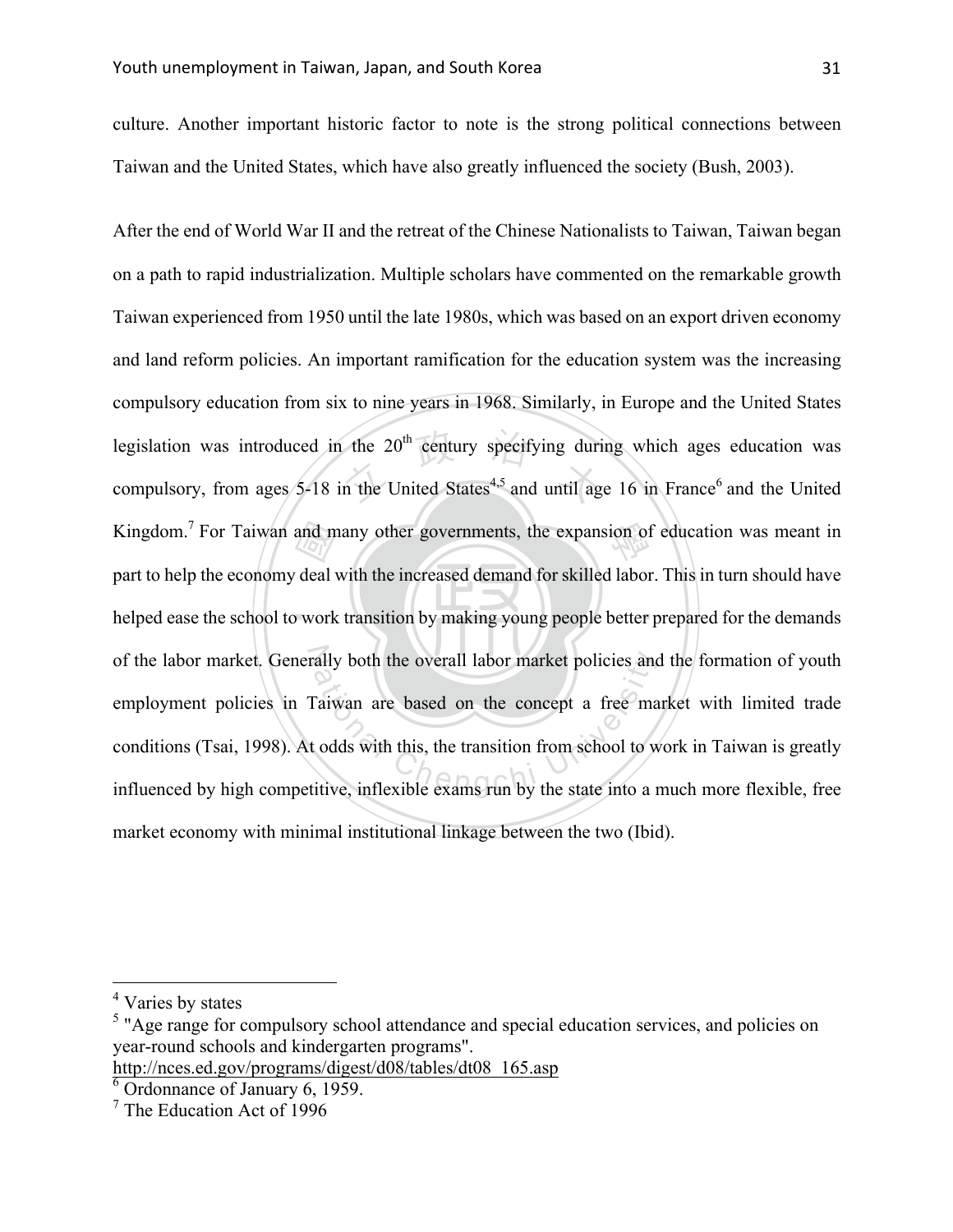onesia, were marred in civil war and 學 While this system contributed greatly to the Taiwan economic miracle in the past, does this system still work today? It is imperative for policymakers to constantly evaluate and revise legislation to ensure they are aligned with present conditions. Important contextual features have changed drastically from the 1960s and 70s to today, specifically, the rise of China (The People's Republic of China). A key component of Taiwan's competitive advantage in the manufacturing sector post WWII was the lack of competition because the Chinese Mainland was still not very open to international trade and lacked the capacity to manufacture a diverse range of goods before the 1990s. Similarly, many of today's manufacturing hubs in Southeast Asia, such as Viet Nam, Myanmar, Cambodia, and Indonesia, were marred in civil war and unrest and thus not a threat to Taiwan's core manufacturing sector.

Extra de la de la de la década de la década de la década de la década de la década de la década de la década d<br>En la década de la década de la década de la década de la década de la década de la década de la década de la<br>D By contrast, today Mainland China leads the world in the manufacturing sector and many South N dramatically and as a result the cost of living and<br>to compete with the aforementioned countries<br>his change in context needs to be taken into con East Asian economies have become highly competitive in the industry. At the same time, Taiwan's standard of living has risen dramatically and as a result the cost of living and wages have increased greatly, making it difficult to compete with the aforementioned countries in the race to the bottom for low production costs. This change in context needs to be taken into consideration because while the present education and employment systems were created and developed during Taiwan's rapid economic advancement after the second World War, Taiwan itself and the global economic and political situation has changed greatly. It is therefore necessary for policymakers to take into consideration this historic context when developing youth policies.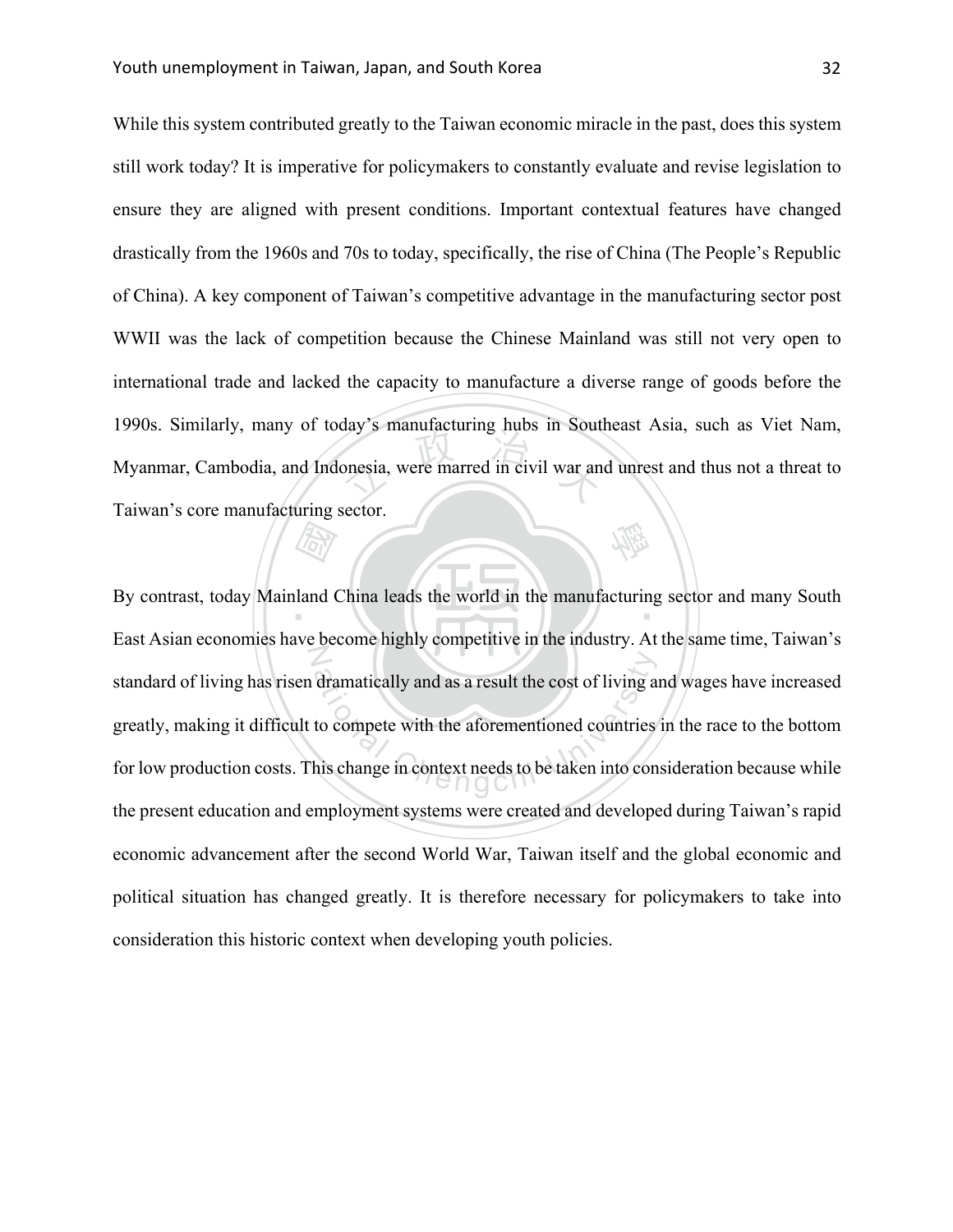# **B. Trends**

Based on the latest available data from the International Labour Organization, the figure below reveals some important patterns regarding youth unemployment rates (individuals age 15-24) and how they compare to the figure for the adult population (individuals age 25 and over).



**Youth and adult unemployment rates in Taiwan, ILO estimates and projections**

Source: The International Labour Organization Labour Statistics Database (ILOSTAT)

From 1991 into 2020 (based on projections) it is clear that youth in Taiwan have been and will continue to be at a disadvantage compared to the adult population because the youth unemployment rate is consistently higher than the adult unemployment rate. This indicates that youth unemployment has been an issue in the past as well as the present and likely into the future. In 1991 the youth unemployment rate at 3.3 per cent was 230 per cent higher than the adult rate of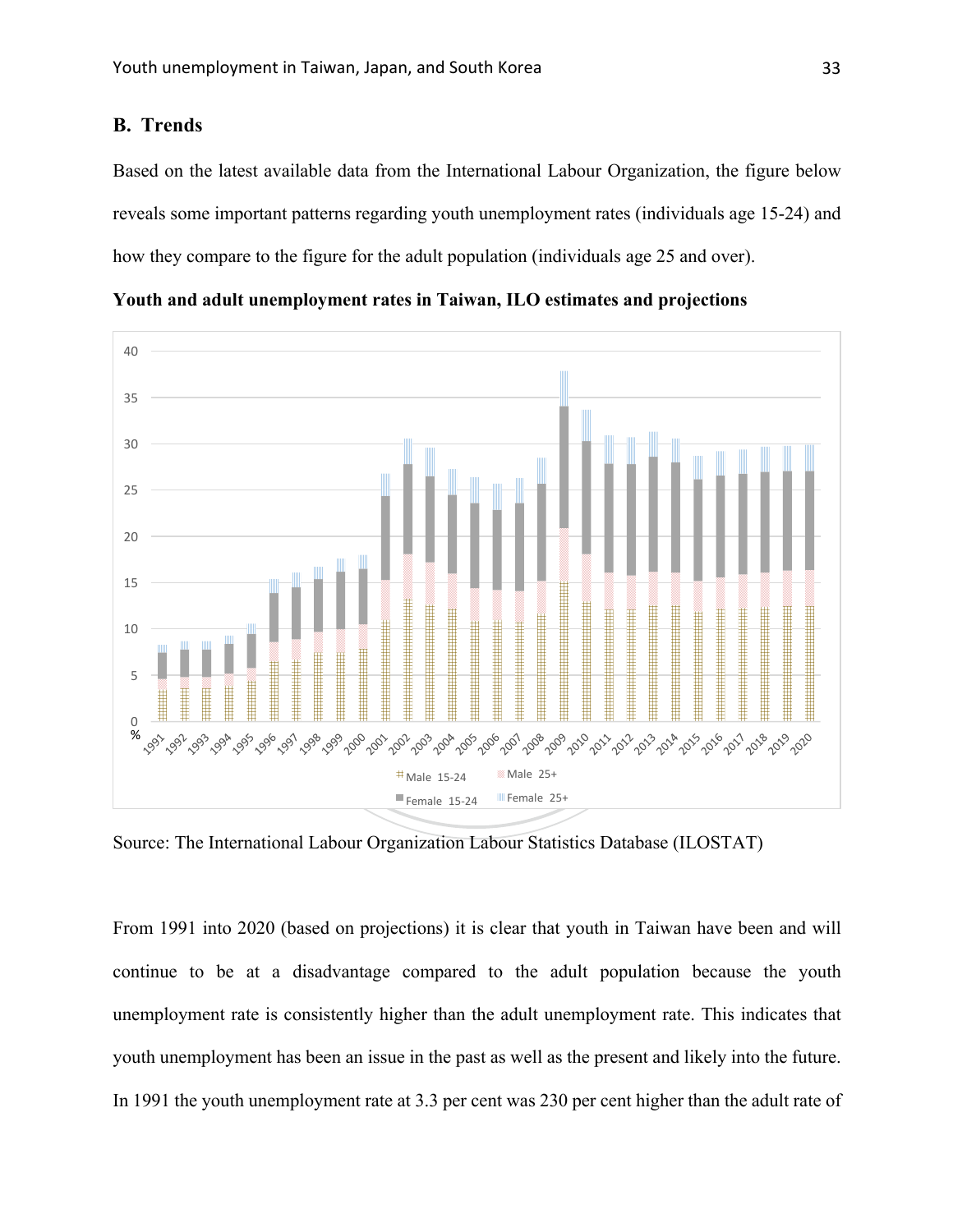1.0 per cent.<sup>8</sup> Compared to 1991, the youth unemployment rate in 2016 is 252 per cent higher.<sup>9</sup> This finding indicates that the problem has not improved overtime, on the contrary it continues to worsen. Additionally, looking at the gender dimension it should be noted that while unemployment rates between males and females is not incredibly different, the rate for males is consistently higher than females for both youth and adults. This is a result of lower labor force participation among females in Taiwan, who at times do not engage in employment because of child rearing responsibilities and cultural norms.

w Taiwan has excelled in education The graph below illustrates how Taiwan has excelled in education for many years and made great progress.



<sup>&</sup>lt;sup>8</sup> Calculation: Youth rate in 1991 was  $3.3\%$  and adult rate was 1.0%. Percentage increase =  $(3.3 1.0$ )/ $1.0$  \*  $100 = 230$ 

<sup>&</sup>lt;sup>9</sup> Calculation: Youth rate in 2016 is 11.6% compared to 3.3% in 1991. Percentage increase=  $(11.6-3.3)/3.3 * 100 = 252$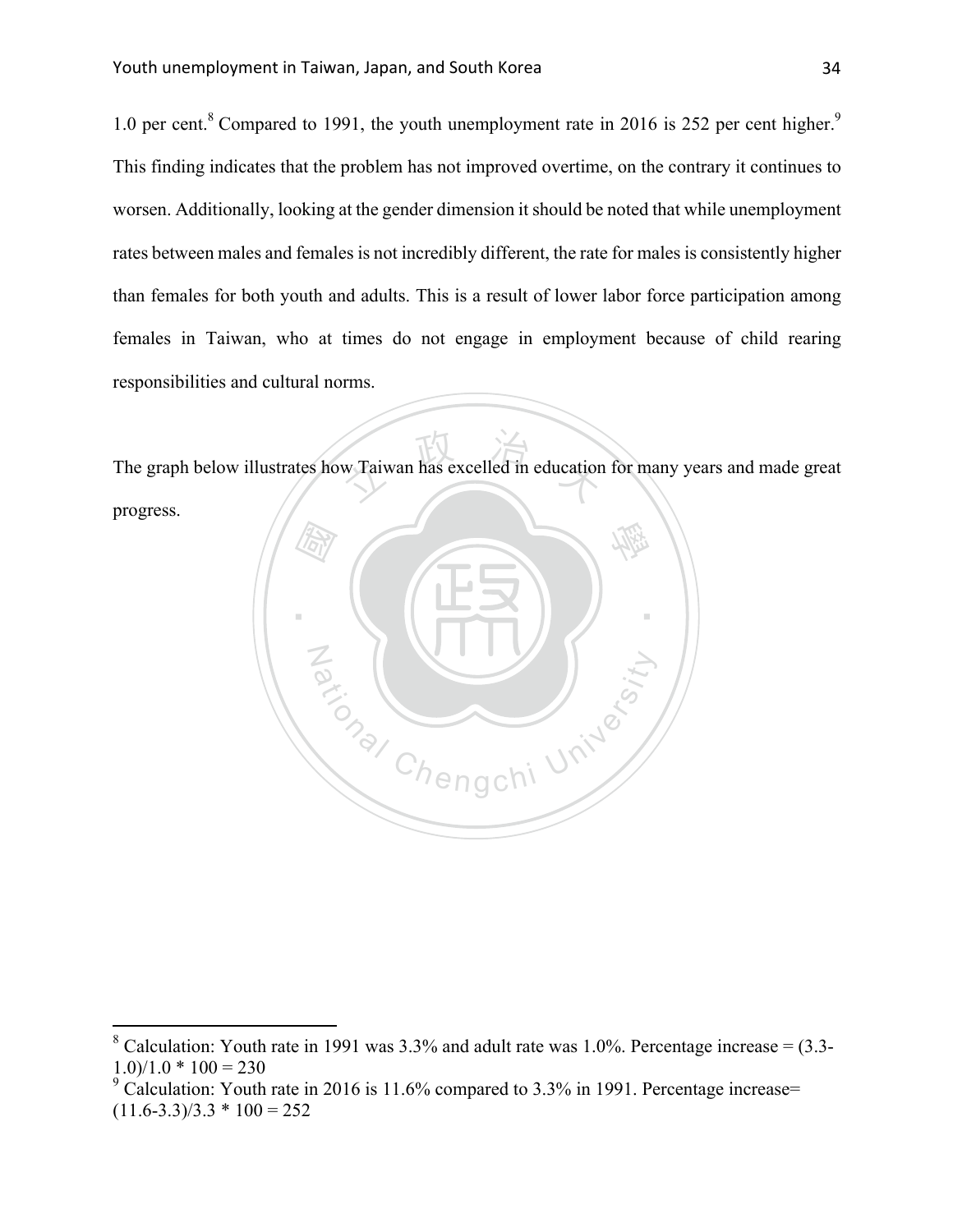

**Secondary and tertiary enrollment rates in Taiwan**<sup>10</sup>

# Source: The statistical yearbook of the Republic of China 2014

N secondary school very high at 90 per cent in 1<br>at years. Furthermore, enrollment in tertiary ed<br>with a 155 per cent increase.<sup>11</sup> These result Not only was education in secondary school very high at 90 per cent in 1995, it has reached near universal coverage in recent years. Furthermore, enrollment in tertiary education has risen steady between 1995 and 2014, with a 155 per cent increase.<sup>11</sup> These results are indicative of the population's increasing demand for education beyond the compulsory level. Reflective of the rising demand for education, former President Ma announced in 2011 that Taiwan would implement a new 12-year compulsory education plan (《十二年國民基本教育實施計畫》) by 2014

‧

<sup>&</sup>lt;sup>10</sup> Note: National data was used instead of UNESCO data (as was used in the other two countries) because of a lack of availability. Additionally, recent data on vocational secondary enrollment rates were not available for Taiwan and thus not included.

<sup>&</sup>lt;sup>11</sup> Calculation: Rate in 1995 was 27.79 and in 2014 was 70.85 Percentage increase =  $(70.85 27.79$ )/27.79  $*$  100 = 155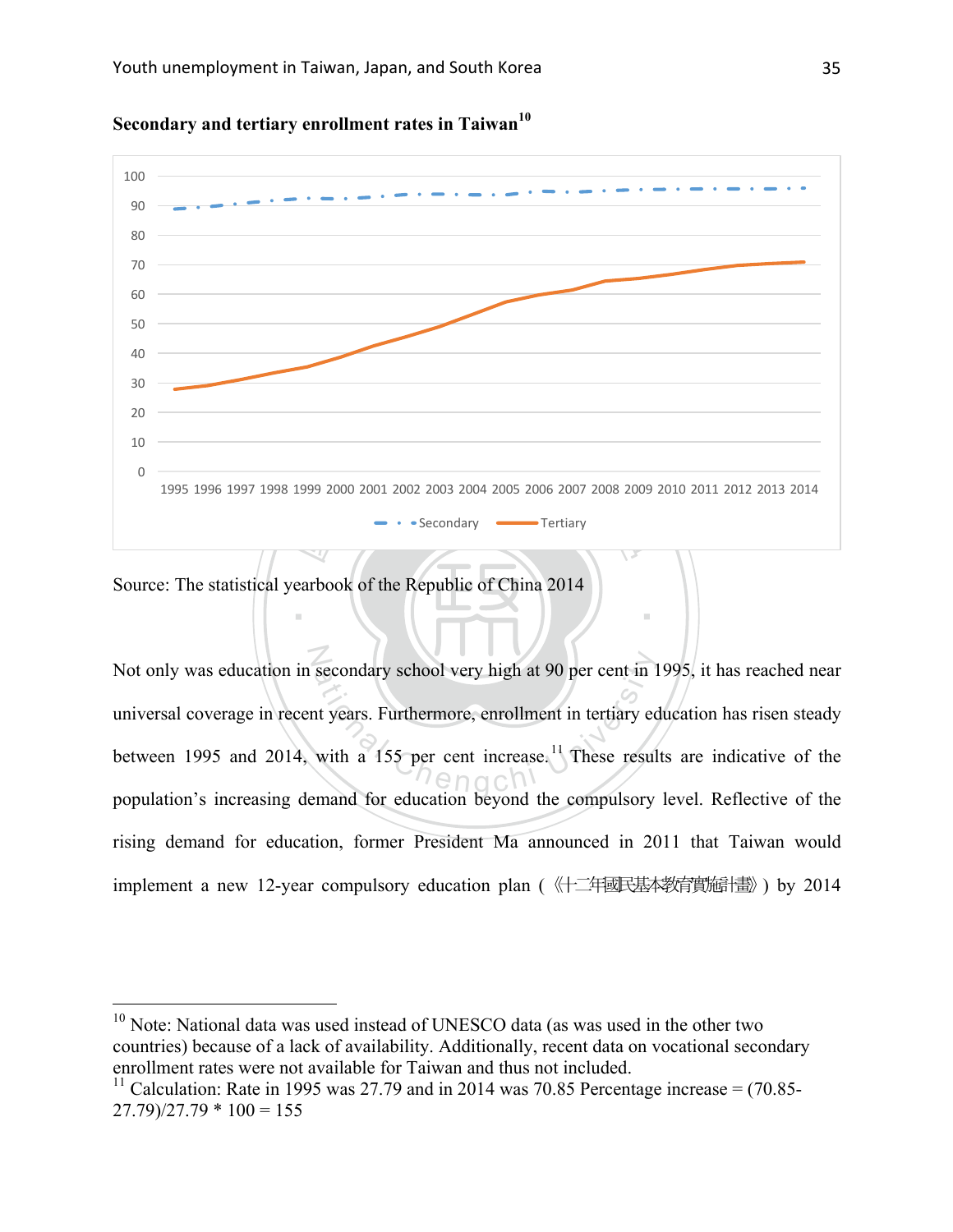(Chen & Fan , 2014). This replaces the previously mentioned 1968 law instituting nine years of compulsory education.

there are little to no practical benefit 學 An important area of interest is what sparks this high demand for education. Based on the youth unemployment rates, the positive increase in access to education has not resulted in better labor market access for young people. As such, it would appear the skills and knowledge obtained by increasing the years of education are not aligned to labor market demands. Furthermore, as higher education becomes more widespread, it acts more as a social marker, required to be considered for a large number of jobs, even if there are little to no practical benefits in terms of ability to complete the tasks required by the job in question.

**Address** From a government perspective, this indicates a decreasing rate of return on investment in Z ot more prepared for the workforce. This<br>how the return on their investment in educations<br>how the return on their investment in educations education because increasingly more young people in Taiwan are enrolling in highly subsidized education yet they are not more prepared for the workforce. This should incentivize the government to consider how the return on their investment in education can be increased. Specifically, how to use these extra years of schooling to create a more employable youth labor force, which would then increase production and heighten economic performance.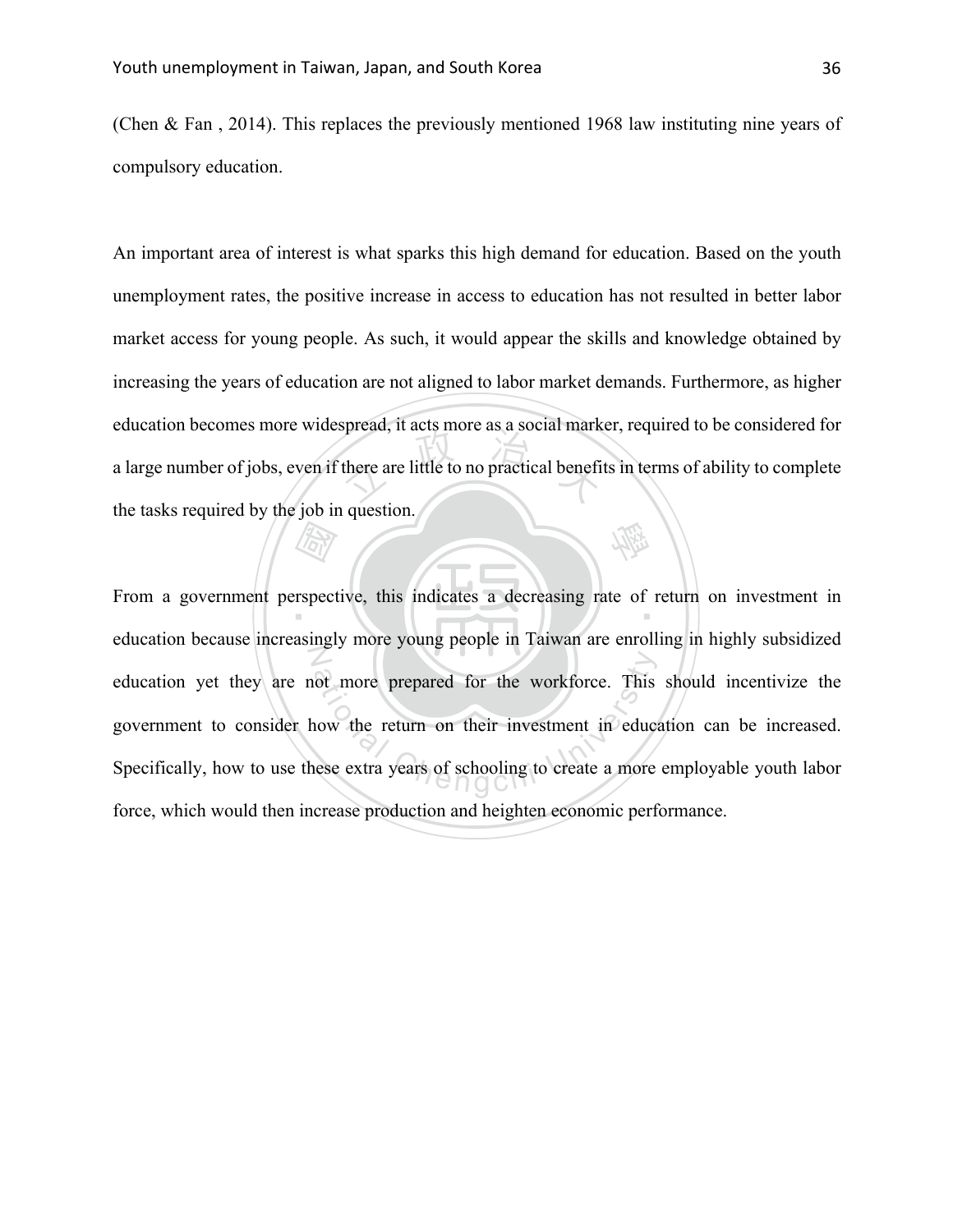#### **C. Key issues in the discourse**

huang, 1999). This indicates that a<br>hool-to-work transition and that thi 學 Earnest academic discourse surrounding the school-to-work transition in Taiwan began in the 1990s, once the country had made a complete transition to democracy and critical analysis of the government and its policies became easier. At this time many Taiwanese scholars had returned from education abroad and brought back with them a different perspective on society, including Hwei-lin Chuang and Shu-Ling Tsai. Chuang noted that the average amount of time a college graduate has spent looking for employment in Taiwan has been higher than that of secondary school graduates since 1979 (Chuang, 1999). This indicates that access to higher education is not a panacea to smoothing the school-to-work transition and that this has been a persistent problem spanning decades.

**Address**<br>ition f Tsai's paper "The Transition from School to Work in Taiwan" was one of the very first academic pieces to critically examine the subject and as a result a key piece that shaped the discourse work transition in Taiwan (1998). The discousure placed on youth in Taiwan from a young<br>condary and tertiary education exceeds the supp surrounding the school-to-work transition in Taiwan (1998). The discourse of the paper centers around the enormous pressure placed on youth in Taiwan from a young age. In this system the demand for high quality secondary and tertiary education exceeds the supply and as a result exams are used as a mechanism to sort students based on their performance. Furthermore, the education system in Taiwan reproduces rather than corrects inequalities, in that individuals from better socioeconomic backgrounds take advantage of the better quality and cheap public education and those from more disadvantaged backgrounds either drop out of education entirely or have to pay high fees for a lower quality education.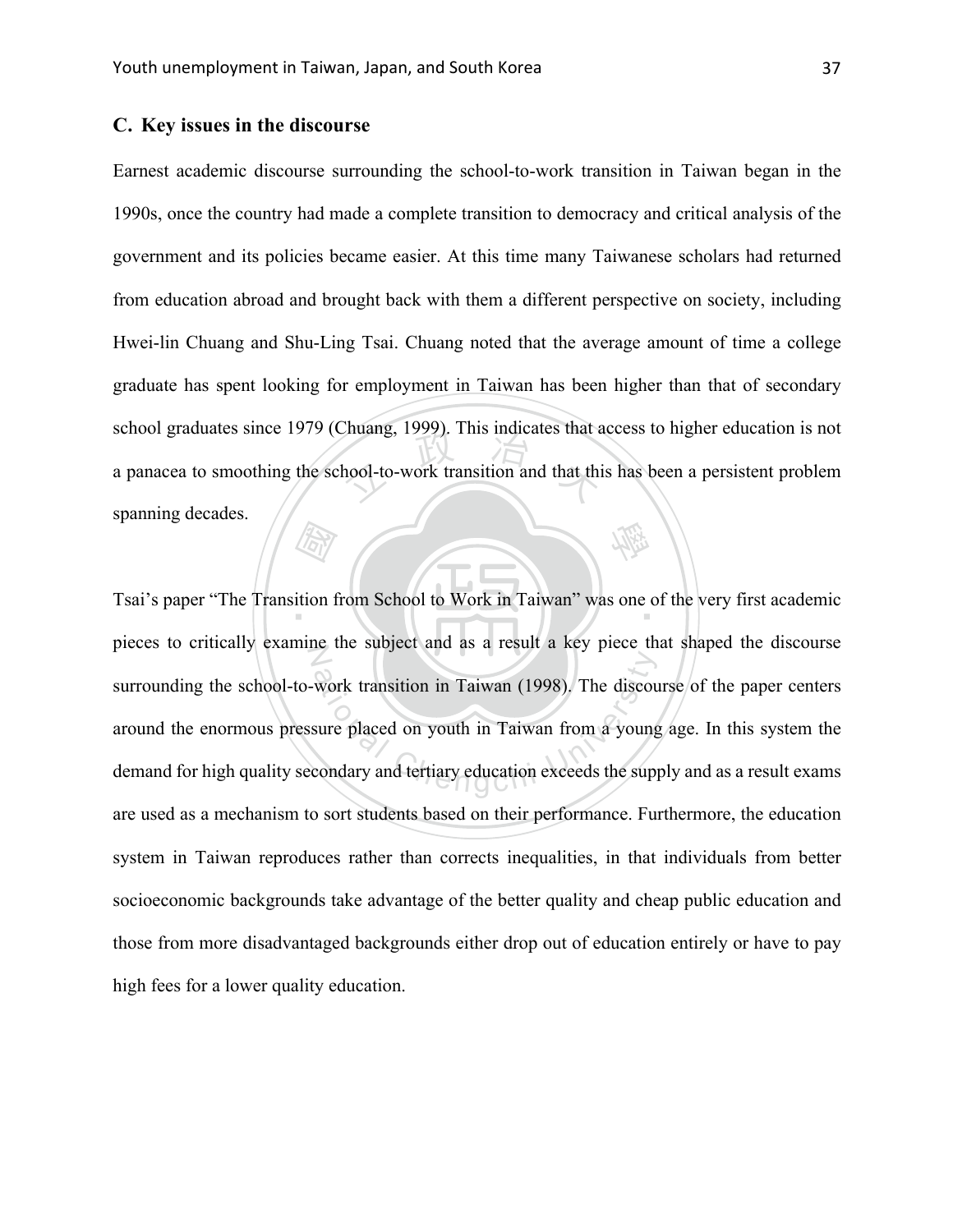Without access to good quality education, youth from poorer backgrounds have a more difficult time finding work and thus completing the transition from education to employment. Additionally, burdened by the loans they took to pay for private education these young people often have no choice but to accept whatever employment is available, which is more likely to be low quality and precarious. As a result of a dysfunctional system that does not benefit everyone, education abroad and emigration are increasingly popular.

employment opportunity, related in part to the importance of "Guanxi" in Chinese cultures (Yang, 2000). Supporting this, it was found that 60 per cent of people in Taiwan obtained their first job tion of young college graduates in 1 2000). Supporting this, it was found that 60 per cent of people in Taiwan obtained their first job N g ties," family and close friends, to find their fire<br>at "weak ties," more loosely connected acquain<br>(2000). As such, the discourse of Yang's In more recent discourse, Chuang asserts job search method is an influential factor in determining the initial unemployment duration of young college graduates in Taiwan (1999). Research by Hai En Yang indicates that a young person's social network has strong implications on their first through personal contacts and 40 per cent of their current job this way as well (Ibid). Furthermore, most youth relied on "strong ties," family and close friends, to find their first job. At the same time, Yang's research showed that "weak ties," more loosely connected acquaintances, generated better employment opportunities (2000). As such, the discourse of Yang's paper emphasized the importance of young people knowing how to network and expand their social circle, essentially expanding one's stock of social capital.

A study by Chin-Chun Yi on the transition from adolescence to adulthood in Taiwan sheds some light on how certain cultural factors may act as barriers to young people building their social capital. According to Yi, East Asian values, such as filial piety and education performance as a means of bringing "family glory" and making the transition from youth to adulthood different from their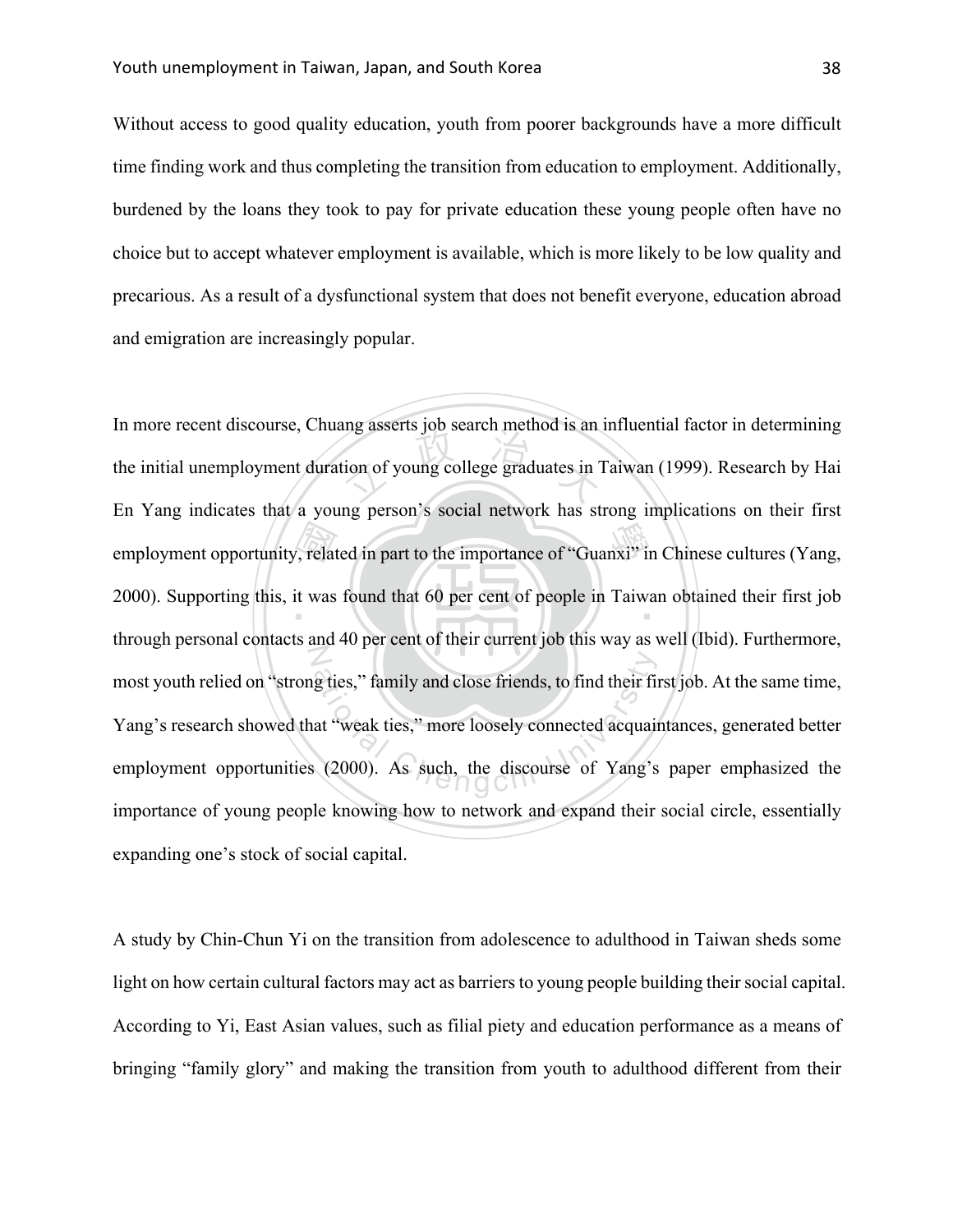wandse  $(1, 2011, p. 5)$ . The thermal ray from activities that could help find 學 Western counterparts (2011, p.  $3 - 5$ ). As a result, most adolescents in Taiwan only have one role, which is to be an obedient, diligent, good student (Yi, 2011, p. 3- 6). It could then be postulated that this intense pressure exerted on them during their high school time could limit the amount of extracurricular activities students would be able to be involved in. Such a focused education leaves youth with little opportunities to develop their interests or learn skills outside the school curriculum, which are valuable in fostering interest, knowledge and skills for future employment. This is in line with Yi's argument that the interplay of family, school, and community influences and affects the social capital of young Taiwanese (Yi, 2011, p. 5). Furthermore, the context created by these social forces diverts energy away from activities that could help from social capital that would be useful in securing employment in the future.

**Address**<br>Serts t Chih-Jou Jay Chen asserts that social capital is important in Taiwan in securing desirable N uneven with people from high socioeconomic p<br>icher in resources (Chen, 2009). This informat<br>ing youth garner social capital to take into cons employment and earning a higher income (2009). Similar to the United States, the distribution of social capital in Taiwan is uneven with people from high socioeconomic positions tending to have access to social networks richer in resources (Chen, 2009). This information emphasizes the need for programs aimed at helping youth garner social capital to take into consideration socioeconomic differences among youth. High school and university in Taiwan were found to be pivotal times for acquiring social capital, which in turned later shaped their access to the labor market (Chen, 2009). Therefore, it is of great importance that youth in Taiwan are able to gain a good stock of social capital at this crucial juncture in their lives and providing assistance to those from lower socioeconomic backgrounds who likely have less social capital and a harder time gaining it.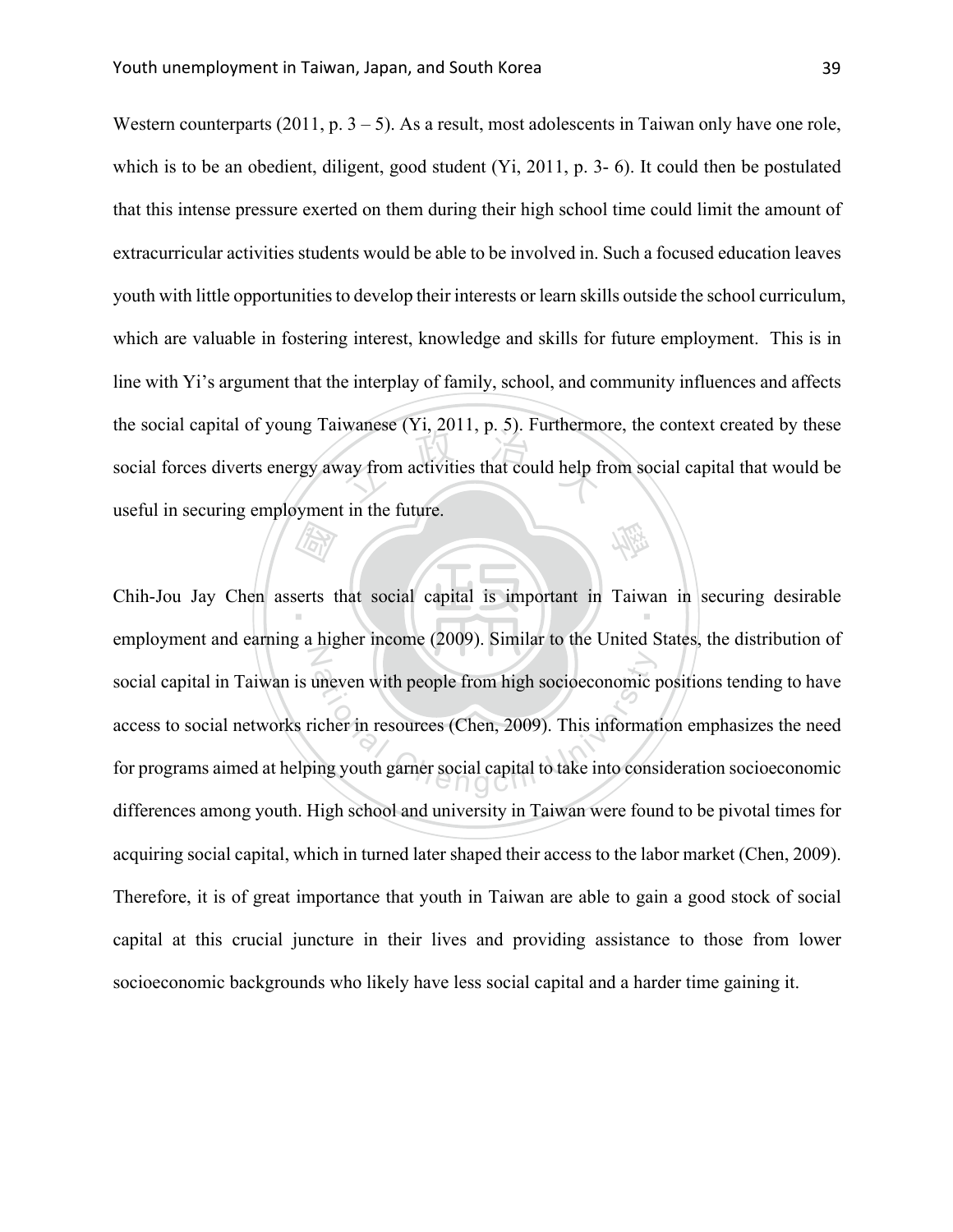#### **D. Government polices and programs**

Thetoric that reiterates the need to help youth reach their potential and the societal benefit of doing<br>so. As a result, the characterization of youth's potential and the need to empower them in the policy In terms of recent legislation, the<br>hing and Promotion Act and the 2 so. As a result, the characterization of youth's potential and the need to empower them in the policy gives the impression that the government recognizes many of the issues youth face in the schoolatively desires to ameliorate the situation. The government of Taiwan recognizes the importance of empowering youth through education and employment opportunities in a variety of formal ways, with specific government departments dedicated to youth and legislation specific to youth. The main government agency responsible for youth in Taiwan is the Youth Development Administration (YDA) under the Ministry of Education. Promoting career counseling and enhancing employability, encouraging volunteerism and civic engagement, and providing diverse learning opportunities with international perspectives are the three main areas of the YDA.<sup>12</sup> In terms of recent legislation, the two most relevant to youth are the 2007 Youth Policy Launching and Promotion Act and the 2011 Protection of Children and Youths Welfare and Rights Act. In these pieces of legislation the YDA employs highly positive to-work transition and actively desires to ameliorate the situation.

Adaptability, professional skills, life-long learning, and the value of an international perspective feature prominently in the discourse. Japan and Korea's youth policies are specifically referenced for justifying the need for youth sensitive legislation in Taiwan, highlighting the linkages between these three countries. In line with previous commentary in this thesis, the government acknowledges the need for youth policies, particularly education policies, to evolve and stay current as the situation and context of youth changes. Having such strong support written into a

 <sup>12</sup> http://www.yda.gov.tw/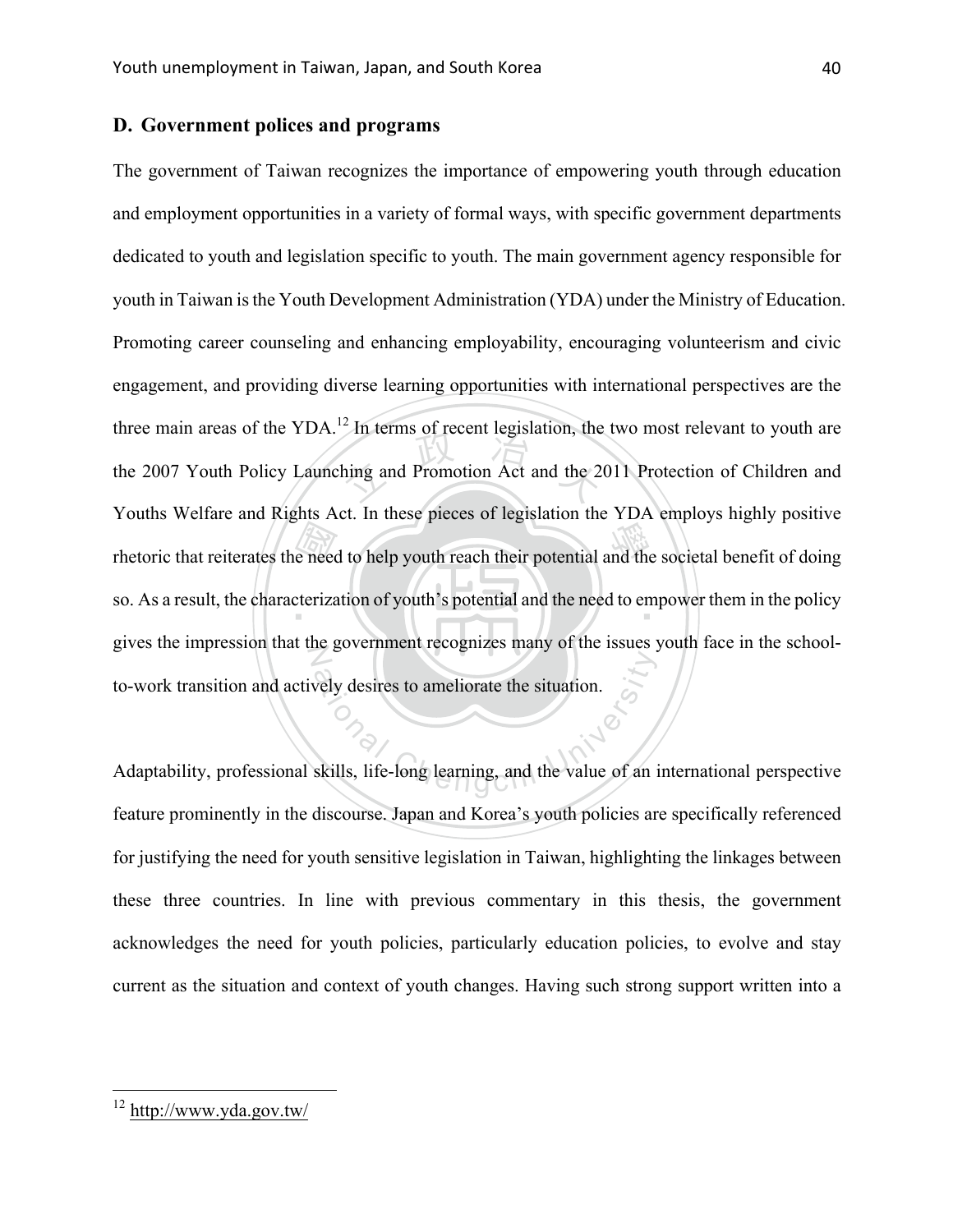country's laws provides an important framework for changes to be made that support youth employment and their transition from school to work.

In exams is the lack of opportunities for young people to build their social capital because they<br>have no time for activities that do not improve their marks on exams. These are key issues that the on of inequality that the education : have no time for activities that do not improve their marks on exams. These are key issues that the N and public discourse. Despite the positive appearance of the policies put in place by the government they do not effectively tackle many of the issues featured in the discourse surrounding the school-to-work transition. While a broad-based framework that supports large concepts such as youth empowerment and adaptability are important, there is clearly a need for more targeted policies that deal with the actions to achieve these large goals. Issues that the current legislation does not address include the perpetuation of inequality that the education system engenders and the highpressure environment of young people to succeed in exams. Connected to the pressure to succeed government does not actively and effectively engage with, indicating a disconnect between the government and academic and public discourse.

At the intersection of academic literature and government policy, Yu-Wen Chen's paper "Once a NEET always a NEET? Experiences of employment and unemployment among youth in a job training program in Taiwan" explores the effectiveness of a government policy aimed specifically at helping some of Taiwan's most disadvantaged youth smoothly transition from school to work (2011). The discourse describes what is often referred to as a vicious cycle, wherein certain circumstances, such as coming from an economically disadvantaged background, increases a young person's propensity to be (chronically) unemployed. Poor academic performance forced interviewees out of mainstream education, which then made it difficult to acquire decent work. A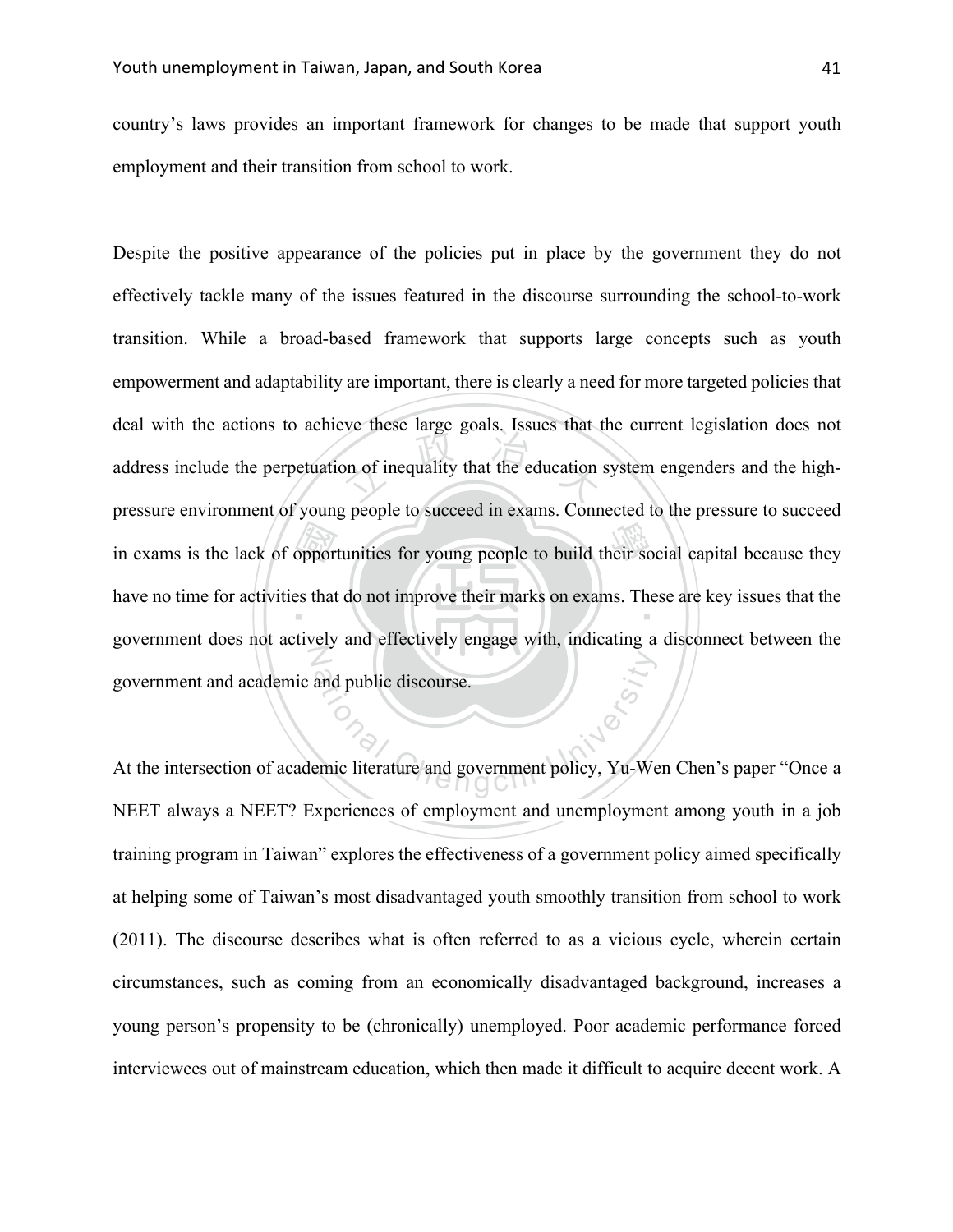job training program as a result was one of the few remaining viable options. Chen emphasizes the incorrect assumption of the public that NEET (young people not in education, employment or training) are lazy individuals unmotivated to work and rather through her interviews found that these young people greatly preferred work to school and derived value from involvement in employment.

influenced by Confucian ideology. Findings in the paper reinforce the need to better understand<br>the diverse experiences of young people as they attempt to make the school-to-work transition and it is difficult for young people to the diverse experiences of young people as they attempt to make the school-to-work transition and N An important take away from Chen's discussion on NEET in Taiwan is that youth are highly heterogeneous and a one-size-fits-all approach inadequately addresses the problem of youth unemployment. Furthermore, it is difficult for young people to assert their desire for a nontraditional transition from school to work because of the emphasis on higher learning in Taiwan how alternative approaches, such as job training programs, can accomplish this.

Basic entry that has occurred to simply increase the gously it was sufficient to simply increase the g The government needs to realize the change in context that has occurred between KMT's arrival in Taiwan and today. Previously it was sufficient to simply increase the general population's level of education in order to improve their capacity to operate in the labor market. Today the system is more complex and nuanced and requires a focus on continuously updating curriculums, a shift toward a more holistic approach to education, inclusivity, and providing ample opportunities to gain real-life experience and build social capital.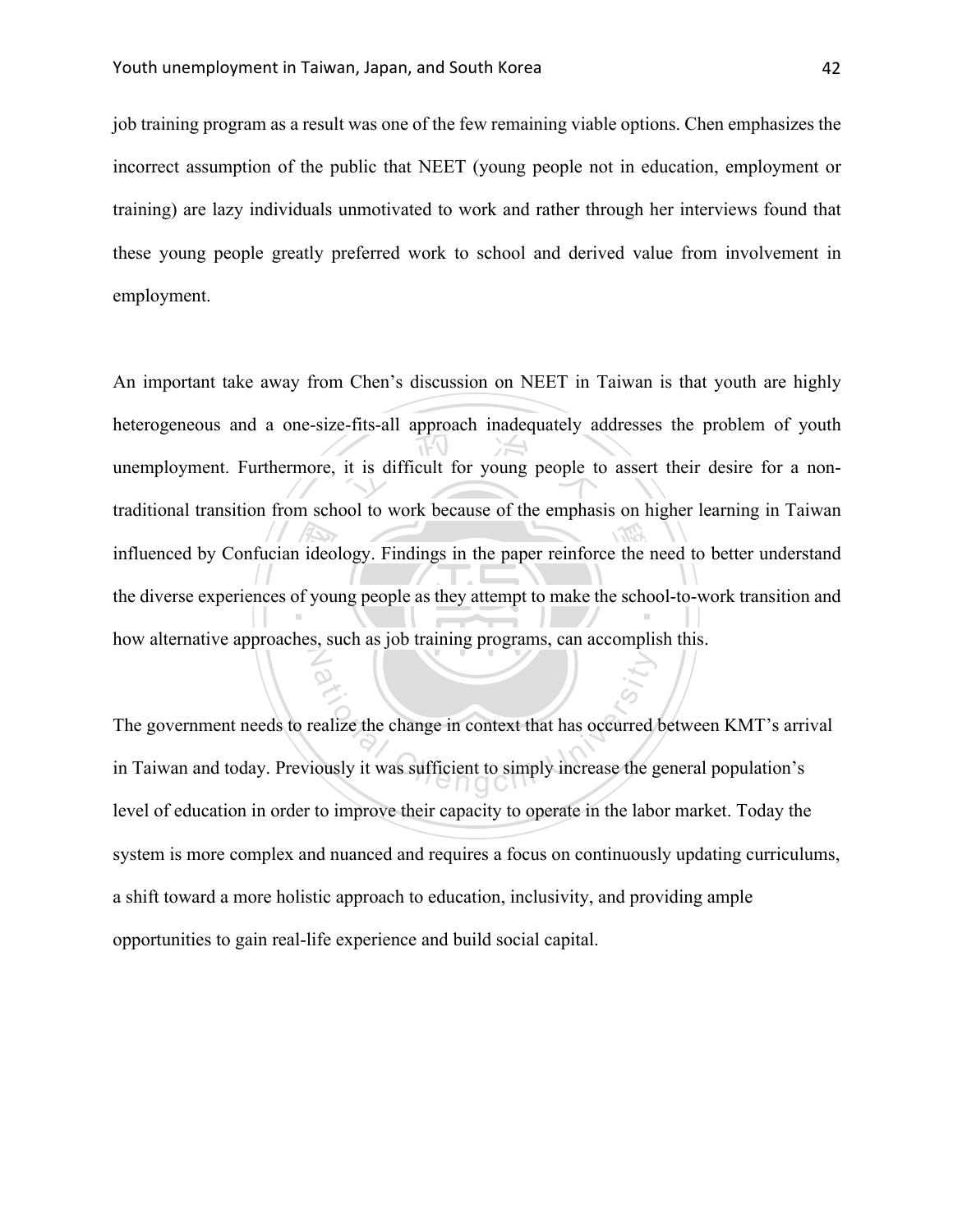### **Summary**

expression of inequality by the culture. By seem that the transfer conceptibles of the<br>culture. Overall government action appears to be divorced from the academic discourse<br>pertaining to the school-to-work transition in Ta policies while well intentioned are<br>ersity of young people. Furthermore ‧ In the historic context, Mainland China, Japan, and the United States have greatly influenced different aspects related to the school-to-work transition. Among these is the inheritance of a strong exam culture that academic discourse indicates to be a major bottle neck in the transition in Taiwan. Quantitative trends reveal that although access to higher education has increased greatly in recent decades, youth unemployment remains an issue. Linked to the aforementioned intense exam culture is the lack of opportunities for youth to increase their social capital and gain work experience. Government policies while well intentioned are frequently too broad in nature and do not account for the diversity of young people. Furthermore, policies fail to address the reproduction of inequality by the education system and the adverse consequences of the exam pertaining to the school-to-work transition in Taiwan.

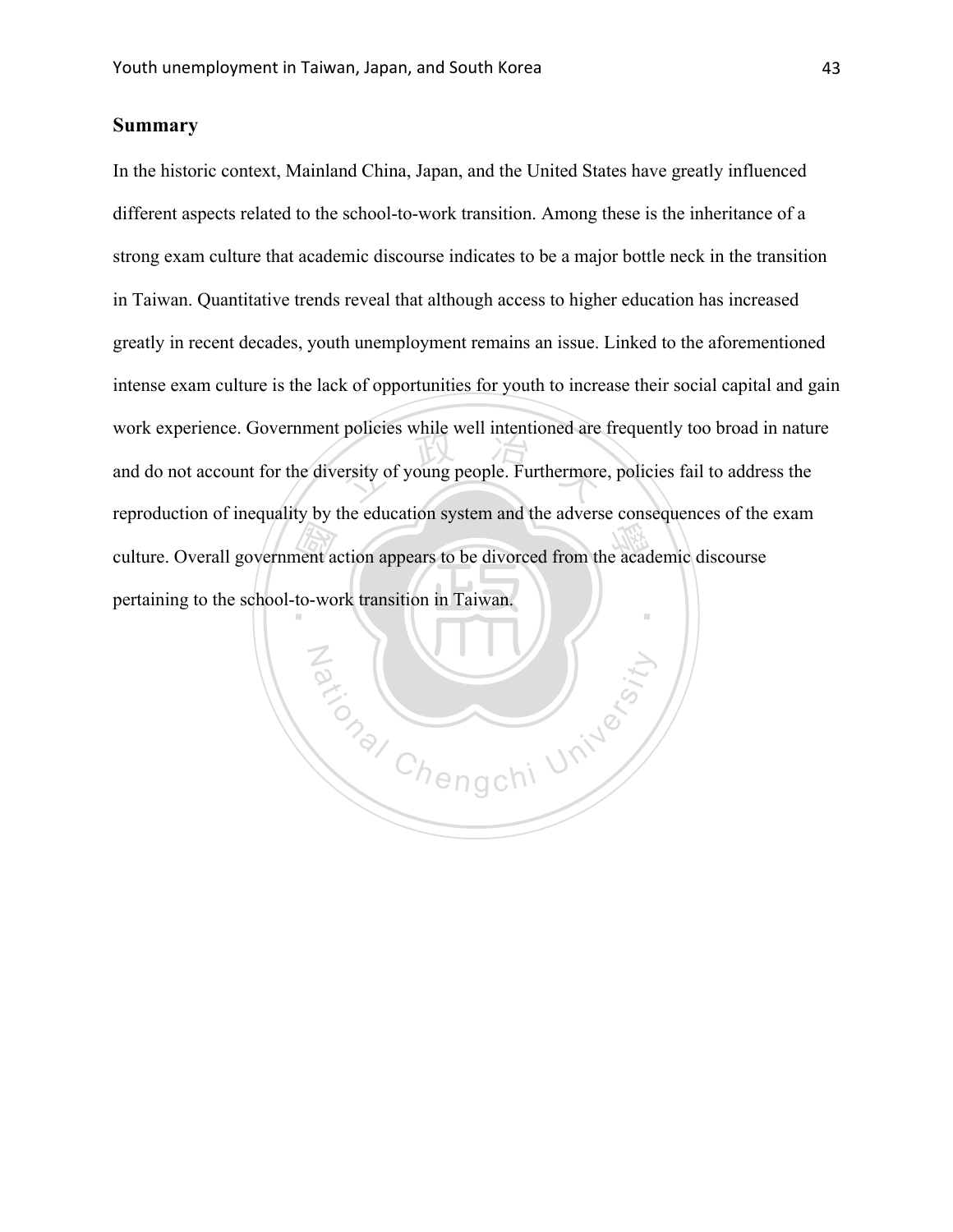## Chapter IV. South Korea

As is the case with Taiwan, an intellectual history perspective benefits the analysis of the schoolto-work in South Korea transition given its unique history, including its rapid development and industrialization. Furthermore, through the lens of intellectual history the shared connection between Taiwan and South Korea becomes clearer and consequently so does the choice to compare them.

#### **A. History**

‧two se<br>public<br>ninsul: A. History<br>Humans have inhabited the Korean peninsula since approximately 100,000 BCE and today the peninsula is split into two sovereign nations, the Republic of Korea (South Korea) and the exert force over the peninsula, compelling China (The Qing Empire) to abandon the tributary system with Korea. By the year 1910 Korea became annexed by Japan until 1945 when Japan lost system with Korea. By the year 1910 Korea became annexed by Japan until 1945 when Japan lost<br>World War II. As a result of the Cold War between the United States and the Soviet Union the<br>peninsula was split at the 38<sup>th</sup> pa Democratic people's Republic of Korea (North Korea) (Li, 2002). Starting in 1871 Japan began to World War II. As a result of the Cold War between the United States and the Soviet Union the peninsula was split at the 38<sup>th</sup> parallel with the Soviet Union backing the North and the United 1953 with the Korean Armistice Agreement. Present day South Korea maintains strong political and military relationships with the United States in an on going conflict with the North. As a result of this unique history many aspects of the South Korean government and education system have been influenced by Japan and the United States, similar to Taiwan.

One of the biggest recent events in South Korea's history that impacted the school-to-work transition was the 1997 Asian Financial Crisis. The Financial Crisis in South Korea was spurred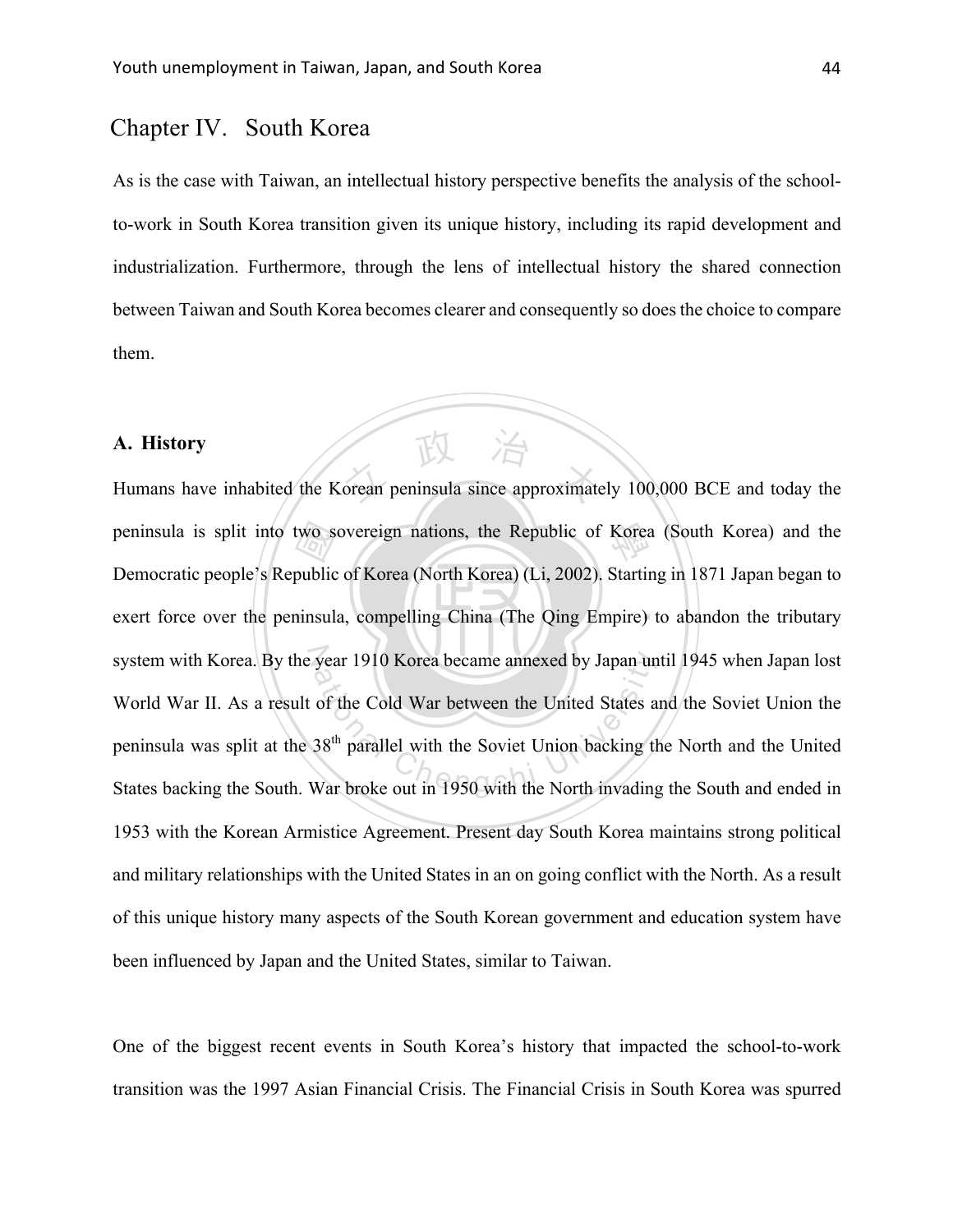by a variety of factors, largely motivated by the desire to expand and compete in the global arena. A significant consequence of the Crisis was an IMF bailout of \$US57 billion, which increased the speed of change in the labor market and employment structure. During these years both overall and youth unemployment spiked to its highest levels in the country's history, with youth affected particularly adversely (Chang, 2002). Scholars argue that the protracted high levels of youth unemployment experienced in the new millennium are to an extent a result of the Crisis and the IMF bailout package (Chang, 2002).

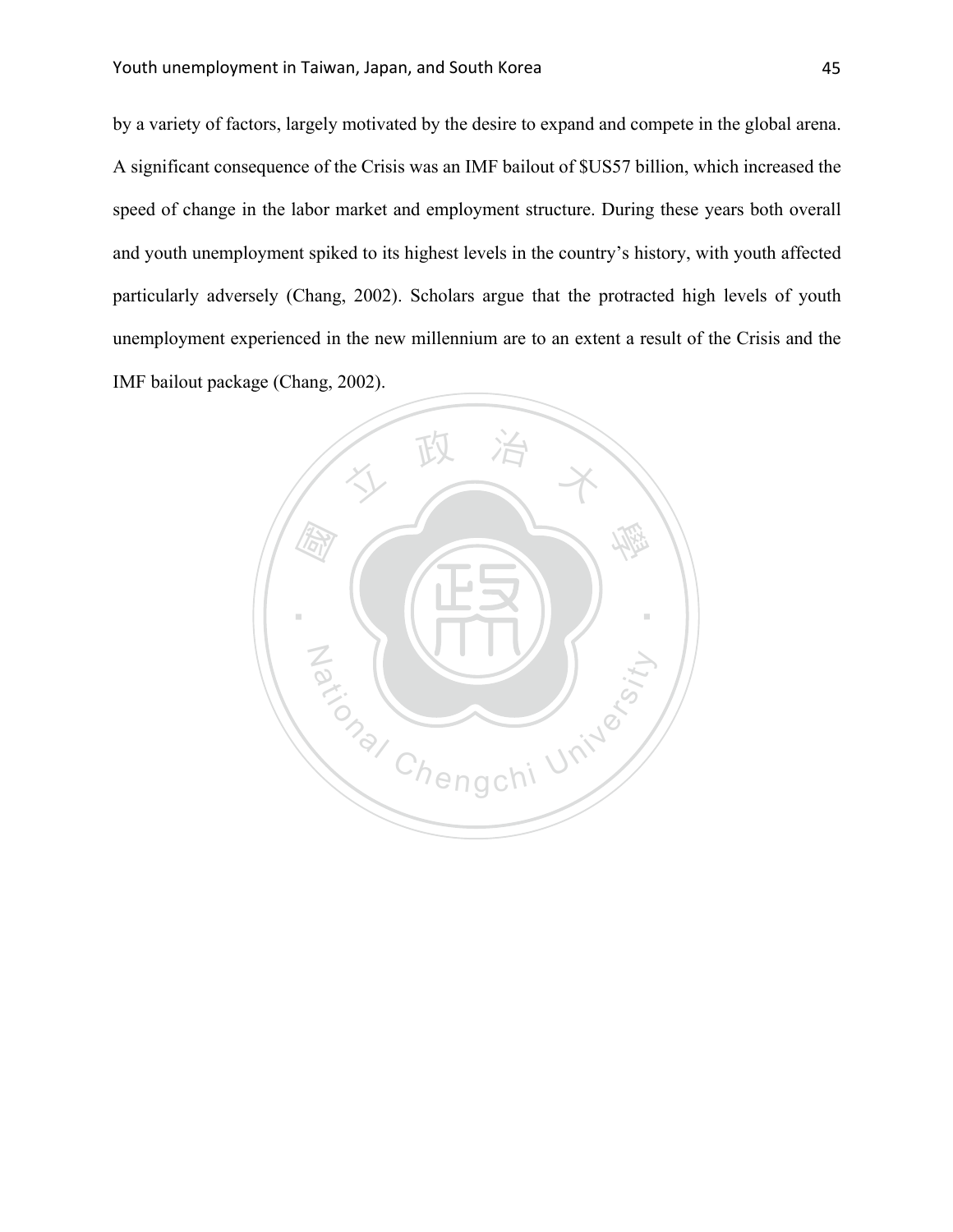## **B. Trends**

Along with history, an important means of contextualizing a given problem or phenomenon is analyzing patterns in quantitative data over time. The following section looks at key indicators in the school-to-work transition, namely unemployment rates, enrollment rates and public spending on education.

The figure below shows the unemployment rate trends among both the youth (age 15-24) and adult (over age 25) population, disaggregated by sex.



**Youth and adult unemployment rates in South Korea, ILO estimates and projections**

Source: The International Labour Organization Labour Statistics Database (ILOSTAT)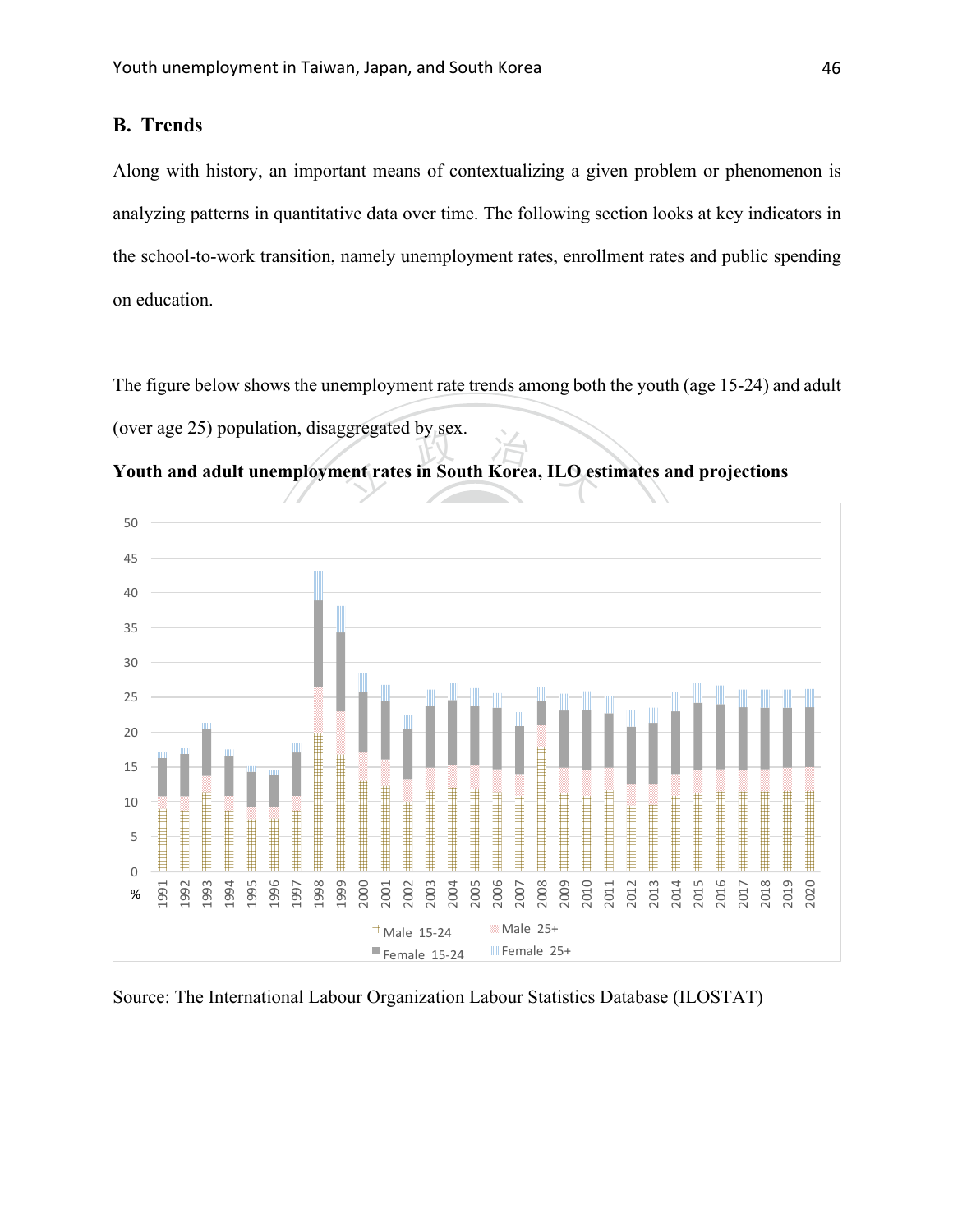be explored more in-depth in the 學 Looking at the data, the strong impact of the Asian Financial Crisis can be observed from 1998 to 1999 when rates were highest for all groups. From 1991 into 2020 the trend is clearly that of one where a much greater share of youth is unemployed compared to the adult population and where young women are consistency less represented in the labor market. Moreover, while the data reveals peaks and troughs it does not indicate any specific overarching trend other than youth consistently being disadvantaged. The fact that this problem has existed for more than 25 years and is projected to continue till at least 2020 suggests it will not be easy to fix because the core causes are likely deeply rooted in the society. These root causes include structural issues and cultural elements, which will be explored more in-depth in the section on *key issues in the discourse*.

 $\frac{d}{dx}$ <br> $\frac{d}{dx}$ <br> $\frac{d}{dx}$ <br> $\frac{d}{dx}$ <br> $\frac{d}{dx}$ <br> $\frac{d}{dx}$ Another key aspect to the school-to-work transition is education, with enrollment rates being a key Para Chengchi University indicator, which the graph below explores.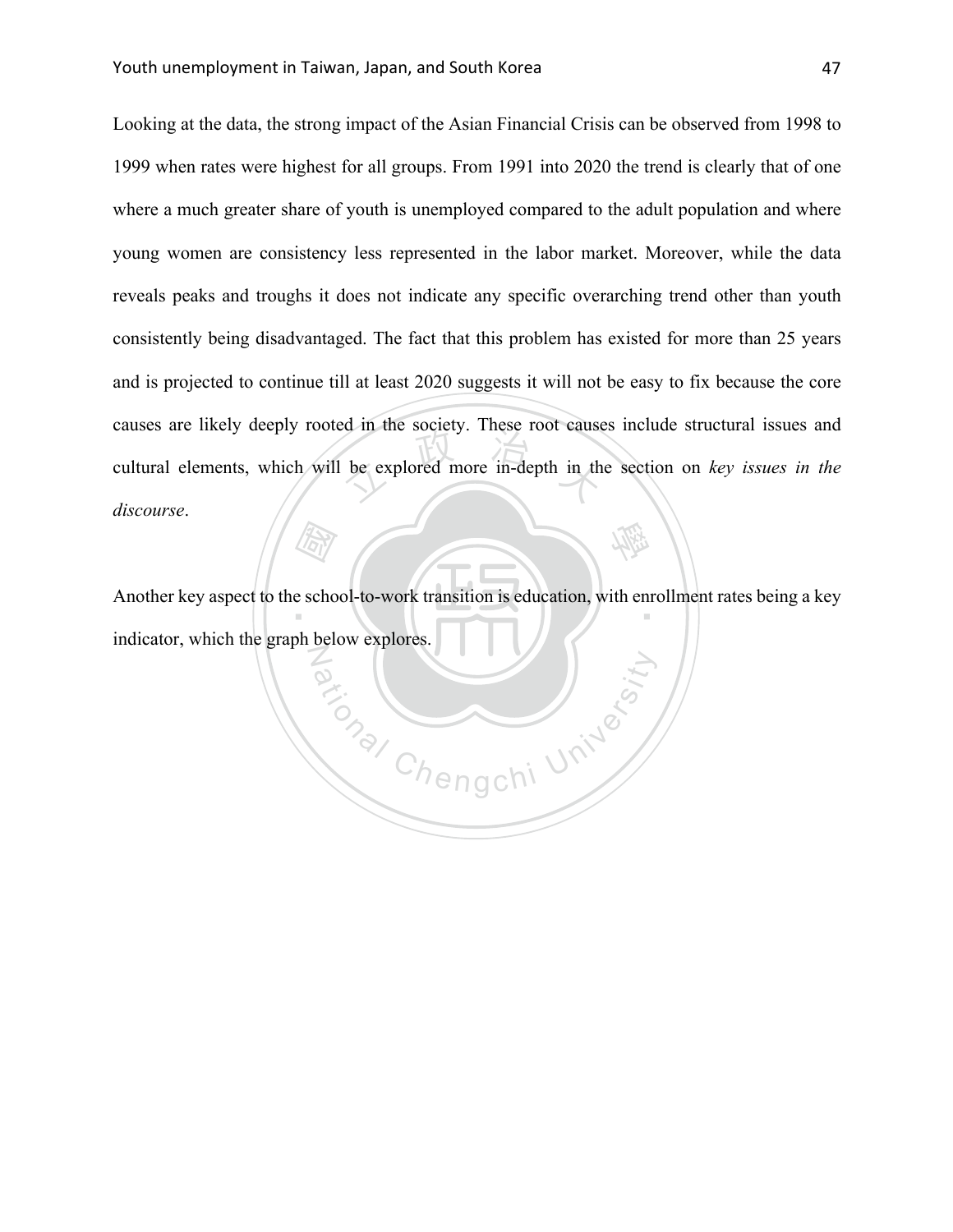



N

ation<br>
In Exercise in education participation at both the security<br>
Last few decades. Enrollment in tertiary e The data shows the dramatic rise in education participation at both the secondary and tertiary level in South Korea over the last few decades. Enrollment in tertiary education is particularly significant, going from less than 10 per cent in 1971 to nearly 100 per cent in 2013. Interesting to note in the secondary enrollment rates is the dip following the financial crisis, illustrating just how hard the crisis affected youth. Considering that in present day South Korea enrollment in secondary school and university is more or less universal, the key focus should be improving the quality and relevance of education.

<sup>&</sup>lt;sup>13</sup> Note: Secondary vocational enrollment rates were not graphed together as they are in the next chapter on Japan because data was only available from 1999 to 2013 for South Korea.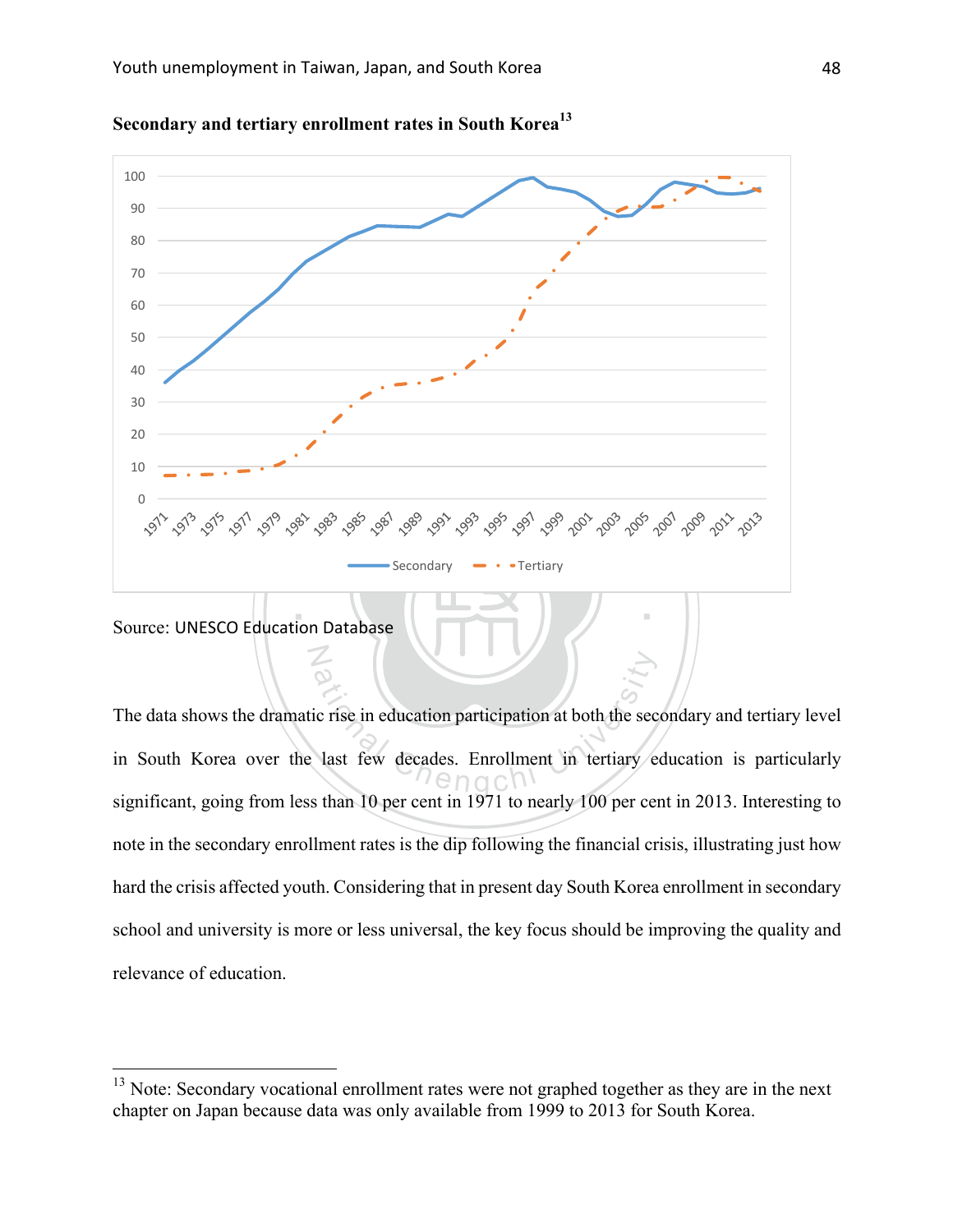Looking at enrollment rates in vocational secondary education in South Korea (in the graph below) over the last 14 years the opposite trend can be observed with a decline of 57 per cent from 1999 to 2013. This trend reflects the negative attitude many Koreans hold towards vocational education. Considering a key concept behind vocational education is teaching students skills and knowledge that are more applicable to the labor force, these results are telling of priorities in the Korean society. That is, people would prefer an education that is considered prestigious over a more applicable, practical education.



**Vocational secondary enrollment rates in South Korea**

One measure of political will and commitment to education is public spending on education. According to UNDP, countries with a very high human development on average spend 5.3 per cent of their GDP on education compared to 4.6 per cent in countries with high human

Source: UNESCO Education Database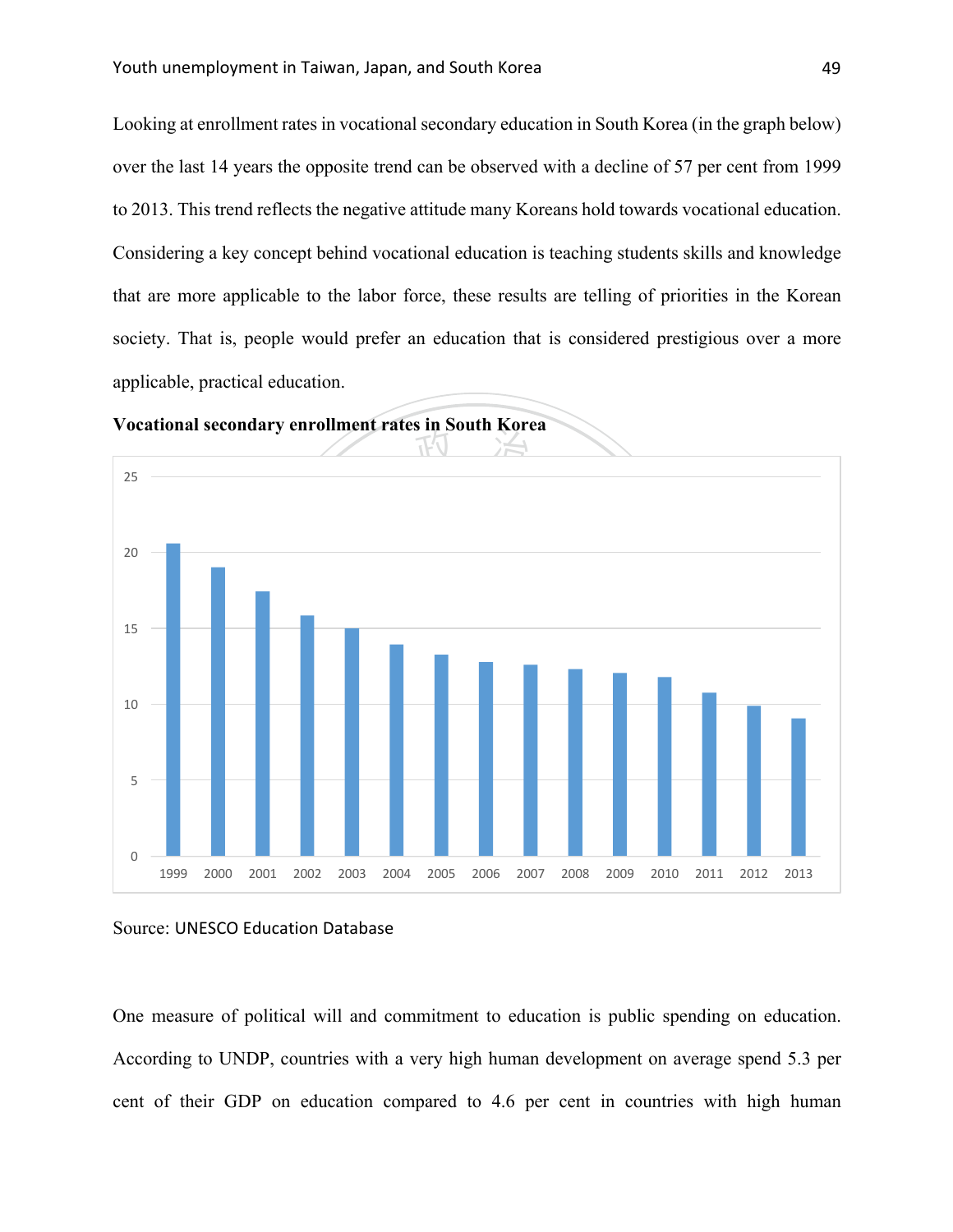development and 5 per cent in South Korea (Expenditure on education, Public (% of GDP).<sup>14</sup> This would thus indicate that public spending in South Korea is somewhere between the average of countries with very high and high levels of human development, which speaks positively of the government's commitment to education. The figure below displays South Korea's public spending on education as a percentage of total public spending relative to other OECD countries.



**Spending on education (as a % of public spending) in the OECD countries, 2013**

With 12.8 per cent of the Korean government's budget being spent on primary through tertiary education in 2013, it is in the upper quartile among OECD countries and is also substantially higher than Japan's figure of 8.1 per cent. In Taiwan, public spending on all levels of education as a

 <sup>14</sup> http://hdr.undp.org/en/content/expenditure-education-public-gdp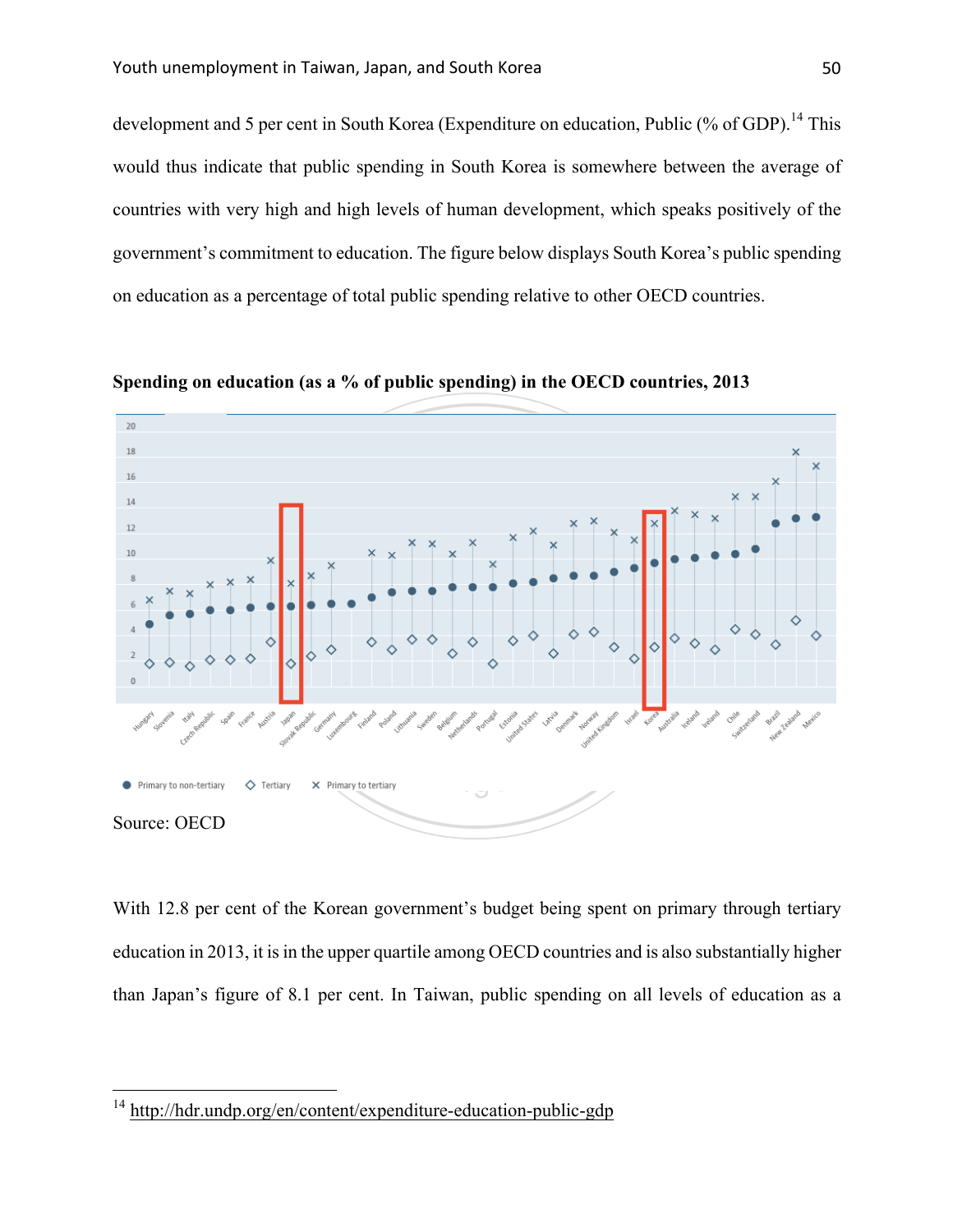percentage of total public spending was  $25.10$  per cent in  $2009<sup>15</sup>$ , compared to 15.3 and 8.9 per cent in South Korean and Japan<sup>16</sup>, respectively, for the same year. While level of public spending on education reflects the government's commitment to education to an extent, it does not indicate how exactly the money is spent.

providing education ministries enough funds, the distribution of education spending is critical to success. This includes ensuring enough money is allocated to teacher training, facilities and the consistently outpute 1 handle in success. This includes ensuring enough money is allocated to teacher training, facilities and Participal Chengchi University To illustrate this point, the government of Thailand spent 23 per cent of their budget on education in 2011 yet in some countries that spent a considerably smaller portion of the budget on education, such as Germany at 11 per cent, consistently outpace Thailand in terms of education quality and youth preparedness for the labor market (World Bank database, 2011). Adequate funding is a necessary but not inherently sufficient requirement for a good education system. Along with curriculum updates, schools that serve lower income groups, and alternative forms of learning and training.

 

<sup>&</sup>lt;sup>15</sup> Most recent year available. Source: Taiwan Ministry of education 《公部門教育經費占政府 歲出比率》

<sup>&</sup>lt;sup>16</sup> Source: Education at a Glance 2012 OECD indicators: Table B4.3. Total public expenditure on education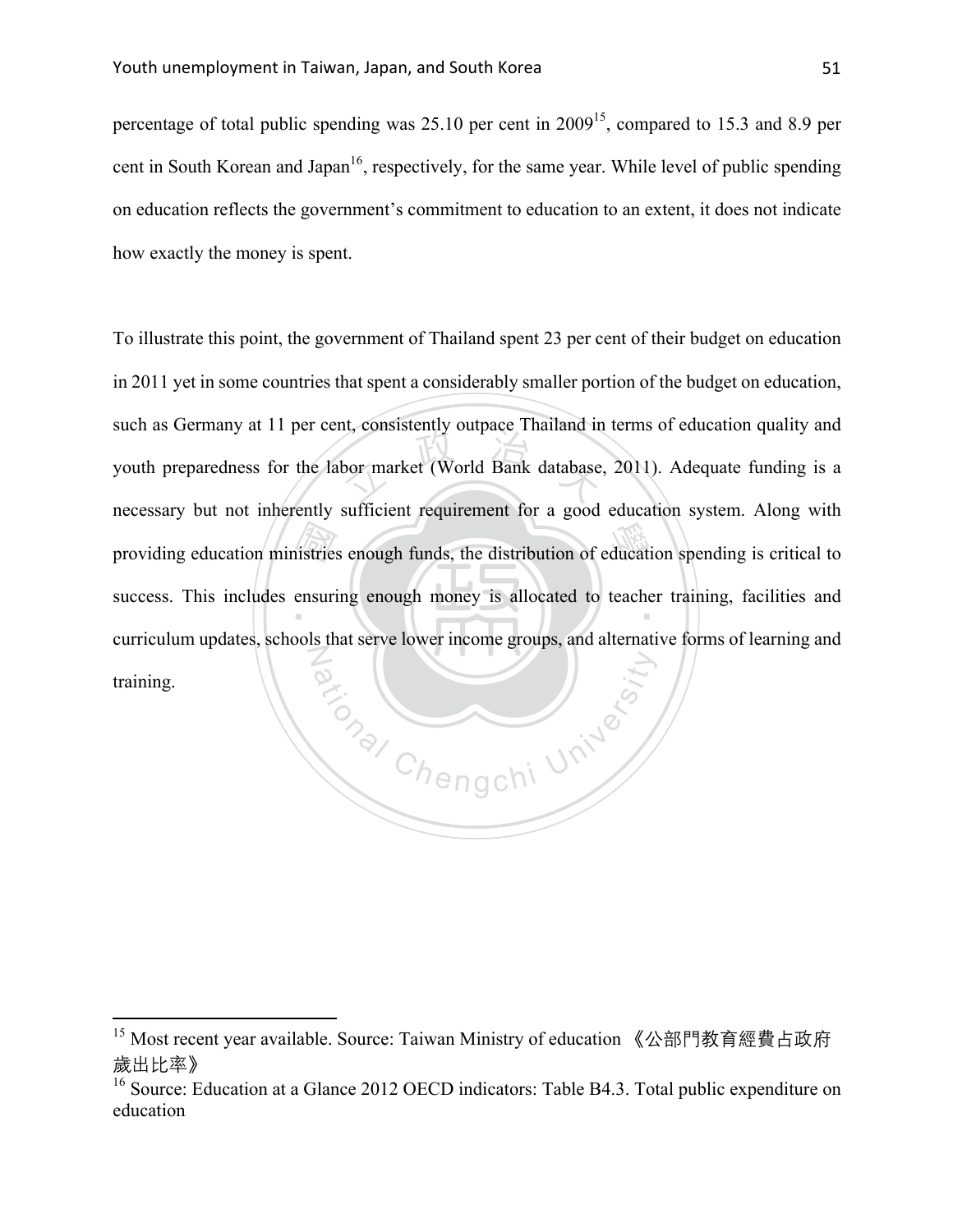#### **C. Key issues in the discourse**

South Korea's rise to success is an undeniably remarkable feat but for the nation to continue to expand and increase productivity, the society needs to better integrate youth into the labor force. Based on the existing body of literature and dialogue surrounding the school-to-work transition in South Korea, the discussion will be grouped in the following four thematic areas:

- 1. Structural issues in the education system
- 2. Cultural elements
- 3. Social networks and social capital
- der ownership 4. Lack of multi-stakeholder ownership

are frequently cited by scholars as sources of impediments in Korean youth's transition to the labor market. Specifically, discourse on the subject points to issues of relevance, continuity, the national market. Specifically, discourse on the subject points to issues of relevance, continuity, the national qualifications framework and the structure of technical vocational education and training (TVET). asing linkages between education and industant they better match the needs and interests of As is frequently the case in the school-to-work transition, structural issues in the education system Studies recommend increasing linkages between education and industry and improving the flexibility of trainings so that they better match the needs and interests of students in South Korea (Jung, 2004).

The Korean Government has tried to promote curriculums in education (particularly TVET) that are aimed at being more sensitive to the needs of the labor market, which often initially prove successful but are not frequently updated to keep pace with changing trends (Kim, 2010). Therefore, the issue is not only the creation of curriculums that take into account the labor market demands of that moment but also the importance of systematically updating course content to reflect ongoing changes. This is particularly relevant in the age of Information Communications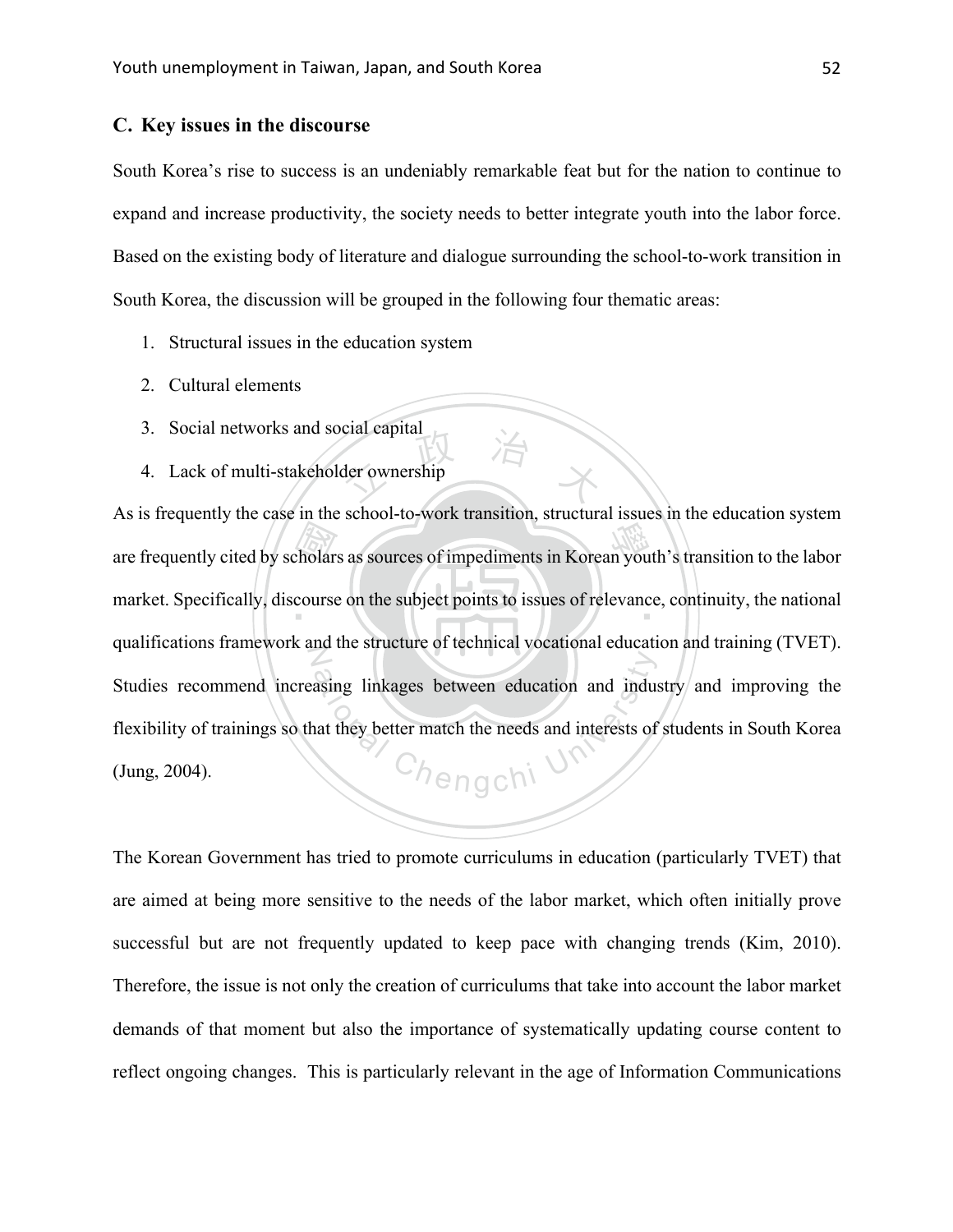N

Technologies where technological change is rapid, which can cause changes in employment structure. ICT is a major industry in South Korea, producing 463 trillion won in 2014, amounting to approximately 29 per cent of the GDP and is expected to continue to grow in coming years and thus an important source of employment (Korea Information Society Development Institute, 2014).

developed in university, particularly with regard to knowledge and training that can be used in the<br>labor market. o university. Considering the high ‧ Another related issue is the lack of continuity between high school and university studies and between higher education and the work place. The skills learned in university do not build upon the skills learned in high school as a large amount of the time in high school is devoted to preparing for national exams to get into university. Considering the high rates of enrollment in higher education it would benefit the society if what was learned in high school and was then further labor market.

with Korea show that many youth found that t<br>with their employment once they successfully er<br>ime in many cases). According to the Korean N Furthermore, studies in South Korea show that many youth found that their major in university does not ultimately match with their employment once they successfully enter into the labor market (a considerable amount of time in many cases). According to the Korean National Statistics Office, 4.1, 16.3 and 20.6 per cent of graduates from vocational high school, two-year colleges and fouryear colleges (respectively) found their major to be very relevant to their employment. That means in the vast majority of cases, youth's major while in education was not very relevant to their work.

Related to the major of study in university, there has been a major shift over the last few decades. According to the Ministry of Education and Human Resources, in 1981 62 per cent of university students were in the science and engineering compared to only 8 per cent in humanities and social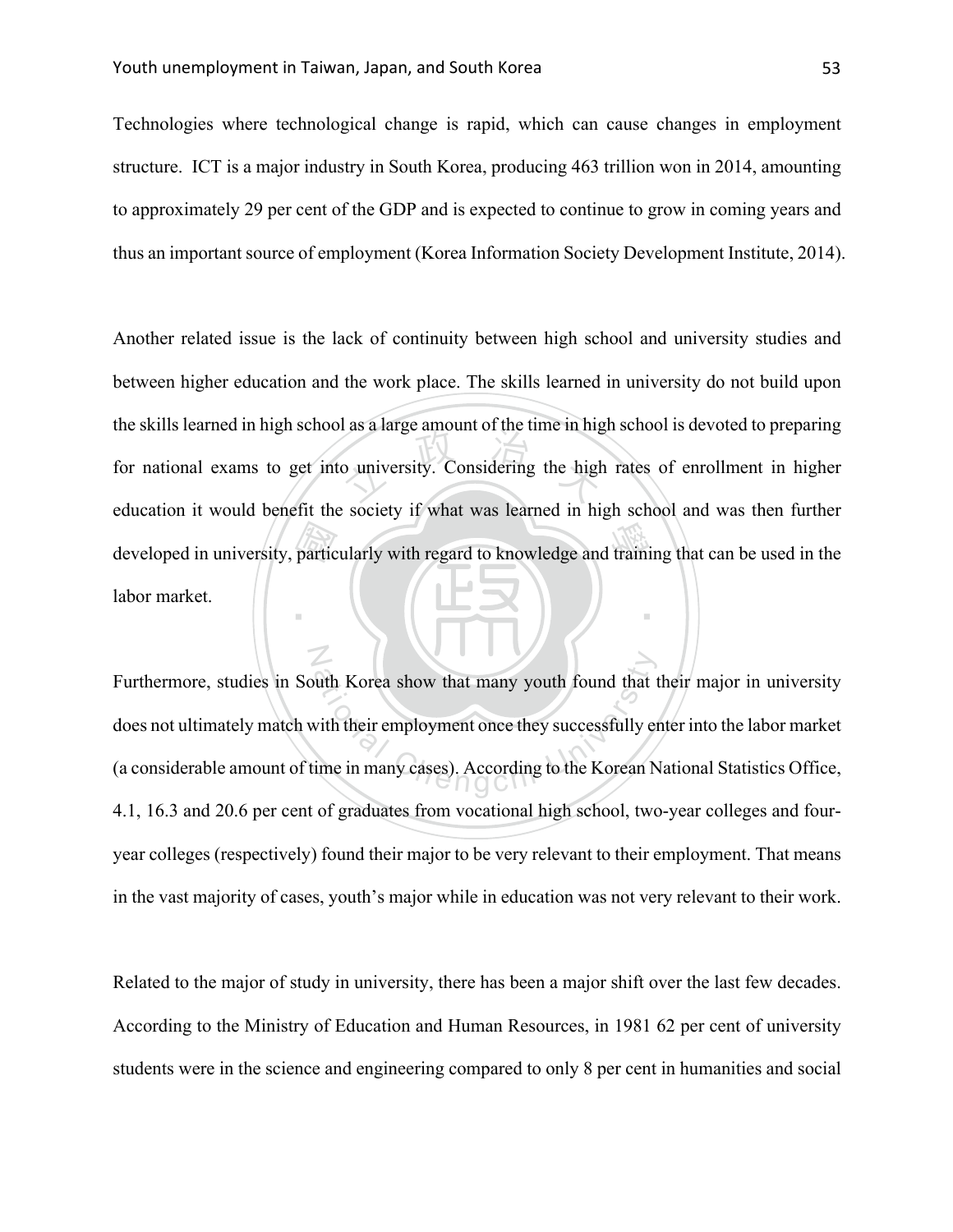science. These numbers became 45 and 30 per cent for engineering and science compared to humanities and social sciences in the year 2000. Statistics in 2009 showed that less than 45 per cent of college graduates from the humanities field found jobs related to their major versus nearly 90 per cent for students that studied medicine (Ministry of Education/KEDI).

de Care coupled with career counseling to in 學 Naturally humanities and social sciences are less technical than science or engineering, which is not intrinsically a problem. At the same time, it means that the curriculums for humanities and social science majors need to include a stronger focus on knowledge and skills applicable to the labor market. This can also be coupled with career counseling to introduce to students the different careers these majors could potentially lead to and subsequently help them identify the right major and courses for a desired career.

‧

N work transition in South Korea and TVET poin<br>is well recognized by employers. A joint stud<br>l useful lessons in Australia that could be appli While South Korea does possess a national qualifications framework, a great deal of the discourse surrounding the school to work transition in South Korea and TVET point to the need for a better structured framework that is well recognized by employers. A joint study between South Korea and Australia found several useful lessons in Australia that could be applied to the Korean context to improve the school-to-work transition, including refining the national qualifications framework, which would add legitimacy to short and long-term TVET courses (Dawe, Hong, et al, 2004). The OECD recommends that the Korean Government involve important stakeholders in the development process, including industry experts, employers, teachers and community members (Kis & Park, 2012). A well recognized qualifications framework would allow employers to better understand the qualifications of young graduates and would add value to the graduates' education and training.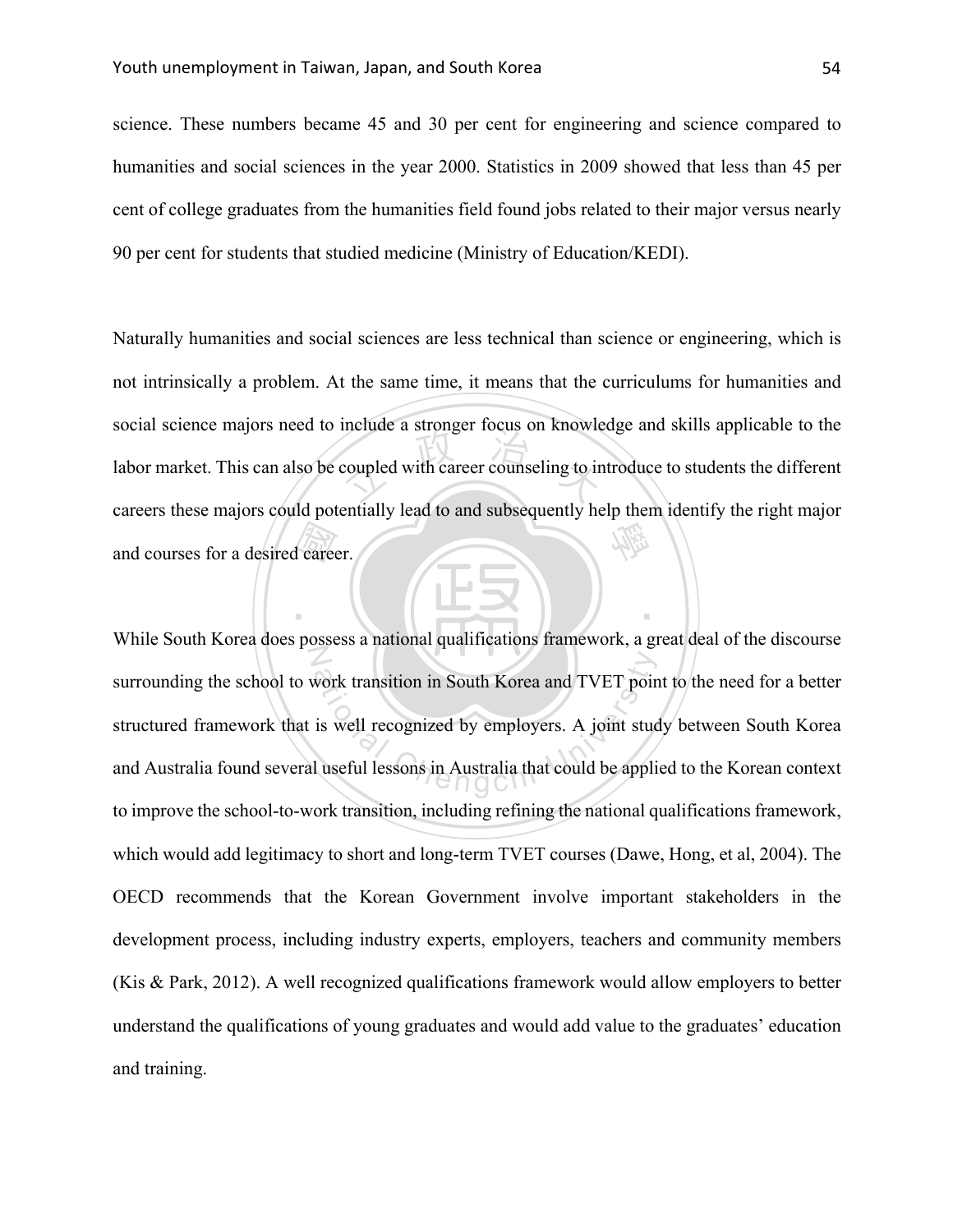人 政 治 木 Aside from qualifications framework, South Korea's TVET suffers from poor perception, with many people viewing it as an inferior alternative to traditional education. The end result is vocational students are on average from more socioeconomically disadvantaged backgrounds, demonstrate lower self-efficacy and are less likely to enroll in and complete university (Kwon, 2014). The demographics of vocational schools should act as an alarm to policymakers, indicating the need to ensure the track a student chooses in high school is based on the student's interests and aptitude not wealth.

short-term disadvantages in continuing on to higher education but minimal difference in<br>experience in initial employment after completing their education (Kwon, 2014). Specifically, it experience in initial employment after completing their education (Kwon, 2014). Specifically, it N ational the school, with only 25 per cent of vocational the school (Kwon, 2014). These findings indicate that<br>gh school are at a disadvantage when it con Studies in South Korea showed that pursing the vocational education track in high school presented was found that vocational track students were 20 per cent less likely to enroll in higher education than students in general high school, with only 25 per cent of vocational track graduates pursing a four-year university education (Kwon, 2014). These findings indicate that young people who take the vocational track in high school are at a disadvantage when it comes to pursing a higher education. Therefore, it is necessary to adjust curriculums in vocational schools so that all students have similar opportunities to participate in higher education regardless of the track they enroll in during high school. Also, since students graduating from the vocational track did not demonstrate better experiences in the labor market, it calls into question the efficacy of the vocational education system as a whole in South Korea.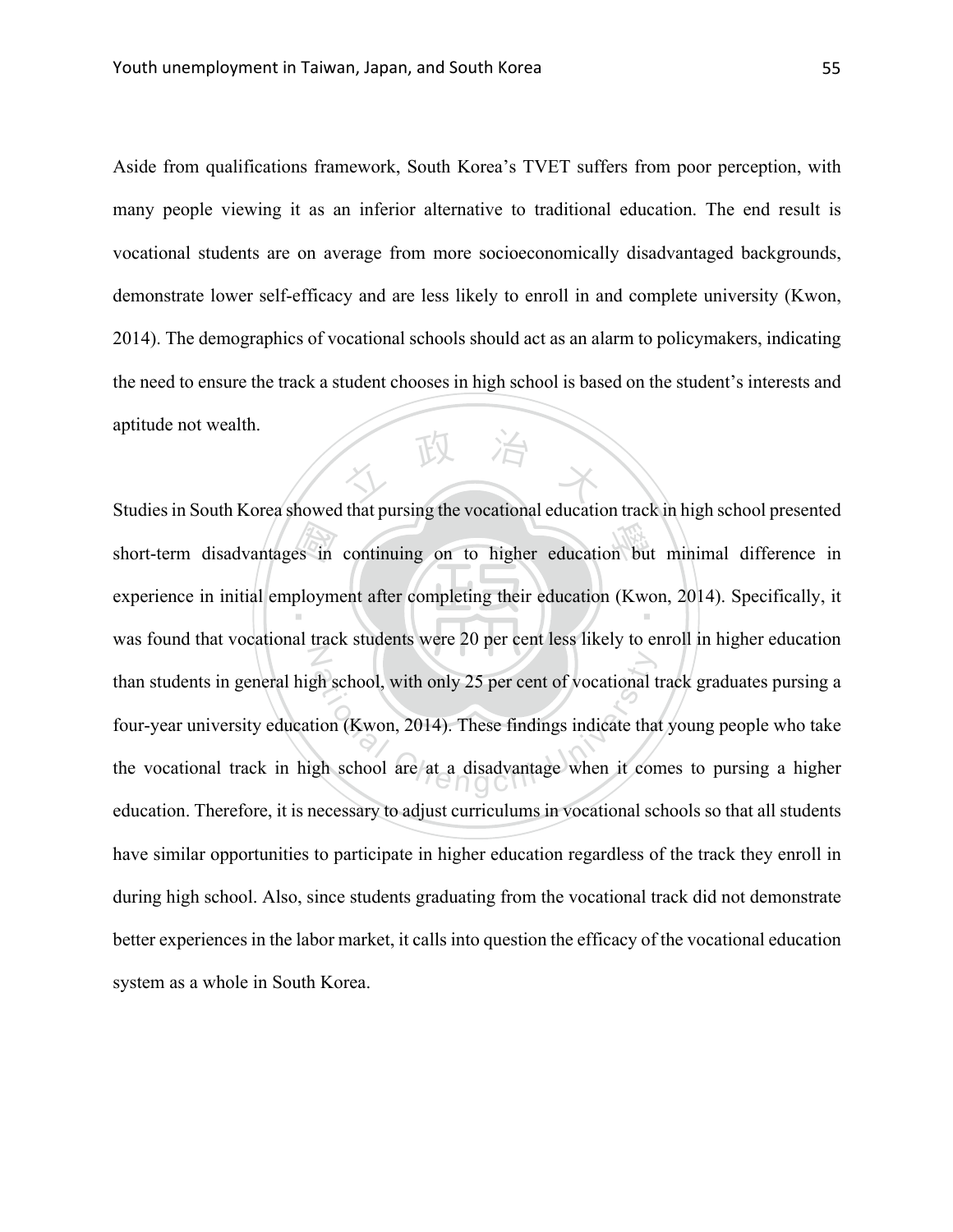th in South Korea may be motive 學 OECD indicates that being "overeducated" is a major challenge for youth in South Korea's schoolto-work transition, more so than six European countries that South Korea was compared to (Kis and Park,  $2012$ ).<sup>17</sup> Overeducated in this sense means that young people have more education than is necessary to perform the job they pursue after finishing school. This phenomenon has a tangible impact on Korean youth's entry into the labor market with over educated junior college graduates earning 10 per cent less than well matched classmates (Kis and Park, 2012). While Korean people's Confucian emphasis on education has contributed to their rapid economic advancement, it is also a source of over-education. Even when pursing further education does not provide a real increase in wages or productivity, youth in South Korea may be motivated by the higher social status attributed to people with an advanced education.

*Fair*<br>re doe At the same time, "culture does not work in isolation from other social influences, once we place N ast, pursing higher levels of education did p<br>thus they rationally continue to pursue higher<br>correcting the problem of being "overeducated culture in adequate company, it can greatly help to illuminate our understanding of the world" (Sen, 2004 p.50). In the past, pursing higher levels of education did provide clear benefits to students and their families, thus they rationally continue to pursue higher education when given the opportunity. Therefore, correcting the problem of being "overeducated" should concentrate on improving the quality and relevance of education so it can add value to the productivity of graduates, rather than trying to go against cultural norms and dissuade individuals from pursing further education.

Another issue related to cultural values and norms in South Korea is the "hobong (호봉)" system, which provides wage increases on the basis of age rather than productivity (Australian East Asian

<sup>&</sup>lt;sup>17</sup> Austria, Belgium, Denmark, Germany, Spain and Switzerland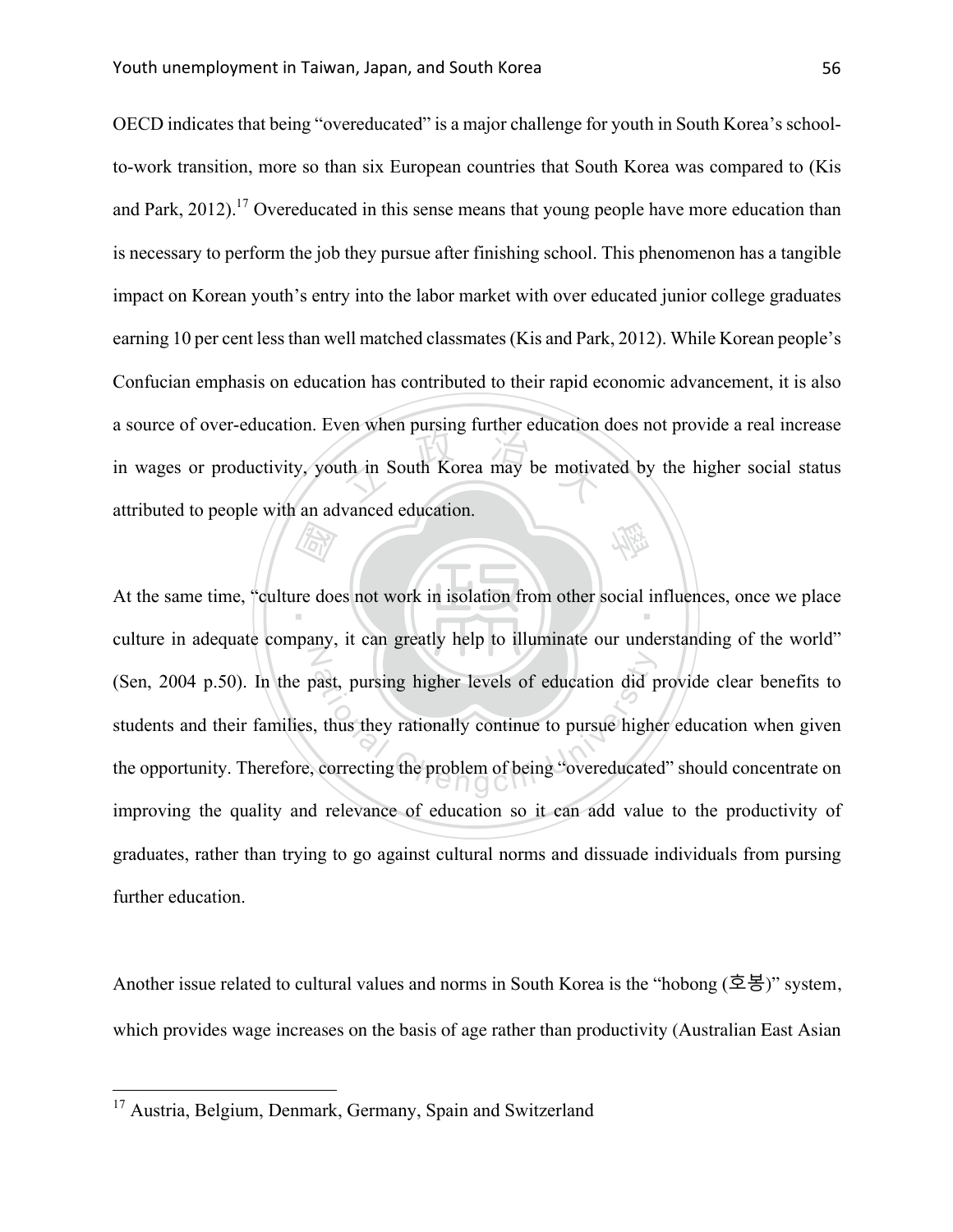Analytical Unit, 1999). Addressing this challenge requires both providing more opportunities for lifelong learning, so that older workers are in fact more productive and shifting to a hybrid system that takes into consideration both a worker's age and productivity in determining wage.

ationa  $\frac{1}{2}$  or  $\frac{1}{2}$  and emphasizes the i 學 High private tutoring spending, sever competition for college entrance exam and mechanical learning form a vicious self-reinforcing cycle in South Korea. All three problems are related to the intense exam culture that is a result of cultural heritage, Confucianism and Japanese colonialism, and institutional structure of credentialism (Jang & Kim, 2004). Pressure to succeed in national exams supports the private tutoring industry and emphasizes the importance of rote learning. The result is an education culture that lends itself to inflexibility and discourages teaching content that will not be covered by national exams.

N orkplace, rather it only prepares them for the<br>t was found that Korean high school students h<br>irected learning and that the emphasis on exar In response, many students in South Korea feel high school does not adequately prepare them for further education or the workplace, rather it only prepares them for the entrance exam (Jang  $\&$ Kim, 2004). Specifically, it was found that Korean high school students have difficulty in creative problem solving and self-directed learning and that the emphasis on exams fosters a one-size-fits all model of education that does not take into account the diverse needs of different kinds of students. Furthermore, students increasingly desire a different kind of education that includes more extracurricular activities, training, career guidance and different approaches to learning (Jang & Kim, 2004).

‧

Research indicates that reliance on informal channels, such as social networks, for both finding information about and actually securing employment is increasingly high among youth in South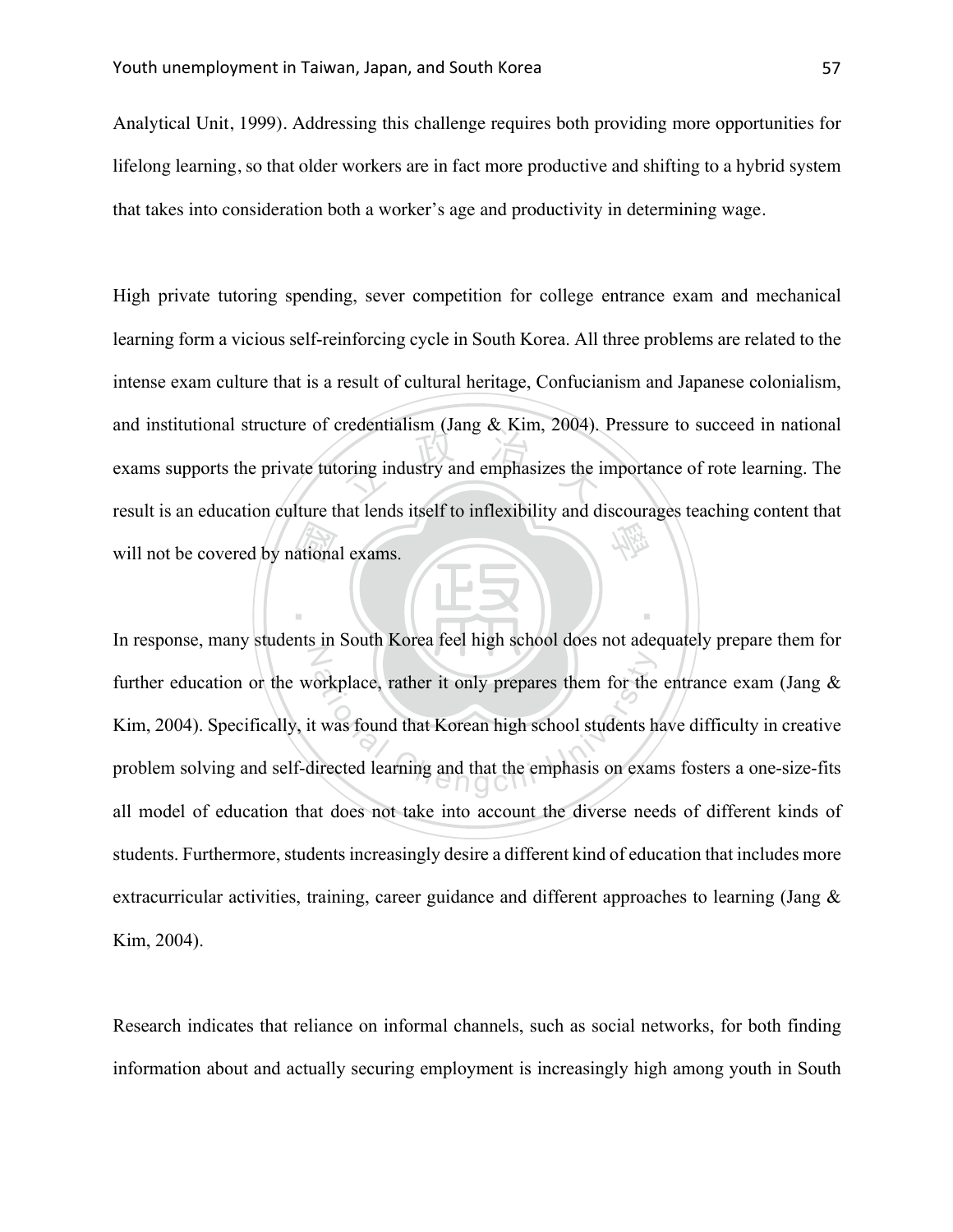Korea (Chang, 2002). Several forces propel this trend, including changes in employment structures, the lack of available labor market information and the absence of job preparation in school. Previous generations in South Korea often enjoyed life-time employment by one employer and thus there was not a strong incentive to hire quickly, on the contrary the process was slower and thorough. Today the demand for labor changes quickly and employers need to be able to react and fill vacancies within a small amount of time. Drawing on social networks to find employees is far faster than formal recruitment channels and thus favored by many employers (Chang, 2002).

unaware of these services (Chang, 2002). As a result, youth often do not have access to reliable, up-to-date labor market information and thus turn to their social network to find employment nment does provide Public Employr up-to-date labor market information and thus turn to their social network to find employment N or to consider. Even though the Korean government does provide Public Employment Services (PES), 66 per cent of university gradates reported not receiving any employment preparation in school and are thus opportunities. Given this strong reliance on social networks, a young person's stock of social capital is an important factor to consider.

Research in South Korea indicates that social capital is an important factor in how Korean students select their job, which in turn affects their entry into the labor market (Cho et al, 2014). Another finding is that online social networks are an important avenue for Korean youth to build their social capital (Ibid). As such social capital building programs should be introduced along with an online component.

The lack of social capital among youth can also be considered to be a structural issue because there are not enough programs dedicated to helping youth build their social capital. Furthermore, this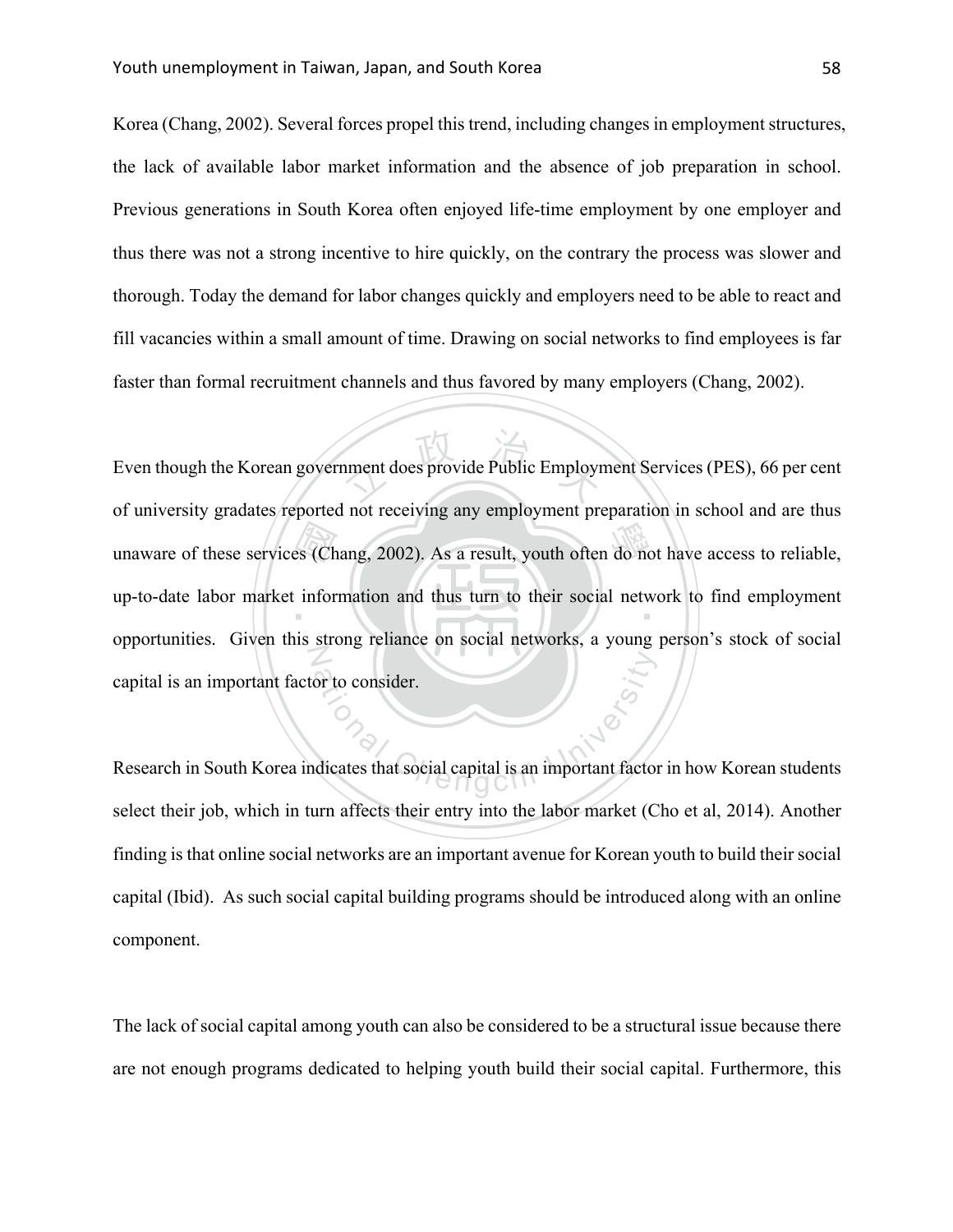structural issue may have its roots in the previously discussed cultural related elements. Similar to Taiwan, South Korea has an intense exam culture that places enormous pressure on youth, where intelligence and success are measured by scores on national exams. The National Statistics Office reported that 10.1 per cent of students considered suicide, with the main reason being poor test results (Kyunghee & Kang, 2014).

communication and social skills that in turn impairs their ability to garner social capital. and the team of the state of the team of the team of the state of the team of the team of the team of the team of the team of the team of the team of the team of the team of the team of the team of the team of the team of With such high levels of pressure to succeed in exams students spend the majority of their time focusing on exam preparation, which in turn leaves minimal amount of time for extracurricular activates that could build a young person's social capital. Moreover, any society that is so focused on exams is more likely to overlook other aspects of a young person's development, such as

‧

N achers, administrators and local government (<br>This cooperation should also include an inst<br>aforementioned stakeholders along with civic Several reports on the school-to-work transition in South Korea point to the need for greater involvement by parents, teachers, administrators and local government (Chang, 2002; Jung et al, 2004; Kis & Park 2012). This cooperation should also include an institutional framework for mutual cooperation of the aforementioned stakeholders along with civic groups and labor unions (Chang, 2002). This illustrates the need for all relevant parties to come together to form a supportive ecosystem that recognizes that the school-to-work transition is an important issue that affects the whole society and as a result needs adequate support. Increased cooperation and communication will help make education more relevant to labor market demands and enable more effective legislation to be drafted.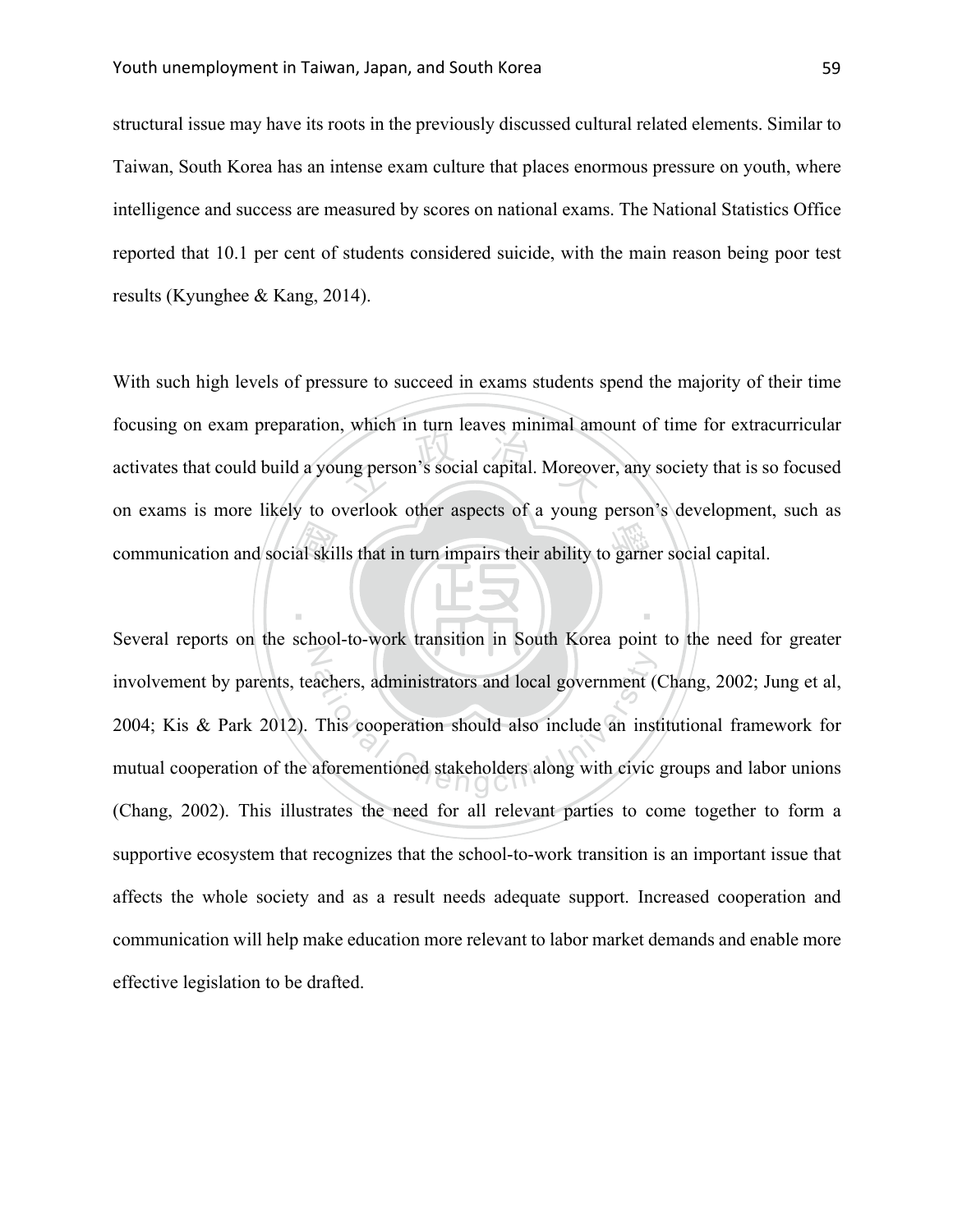#### **D. Government policies and programs**

ation and the Ministry of Trade, Ind<br>ET policies. The Vocational Trainin 學 Since the beginning of industrialization in the 1960s the Government of the Republic of Korea has introduced numerous legislation related to youth and the school-to-work transition. The most recent youth policy was enacted in 2008 and is entitled "The Youth Law" (체육 관 청소년기본). While this piece of legislation covers a comprehensive set of issues related to youth's protection and the right to civic participation it contains minimal reference to education, employment or the school-to-work transition. More relevant legislation is found under the Ministry of Employment and Labour, Ministry of Education and the Ministry of Trade, Industry & Energy, which are also in charge of the country's TVET policies. The Vocational Training Act was instituted in January 1967 and sets the legal framework for the provision of TVET.

 $\frac{d\vec{r}}{d\vec{r}}$ <br> $\frac{d\vec{r}}{d\vec{r}}$ <br> $\frac{d\vec{r}}{d\vec{r}}$ Most recently in May 2005 the Ministry of Labor created "VISION 2020: Vocational Education for All," a guideline for reforming many aspects of the current TVET system. The document efforming many aspects of the current TVET<br>lentified in the academic discourse including<br>try and education, systematic updating of labor<br>ce part in training (at their own expense during addresses many issues identified in the academic discourse including the need for closer cooperation between industry and education, systematic updating of labor market information and encouraging workers to take part in training (at their own expense during paid leave). While this legislation focuses on a number of important issues, it fails to address several critical issues prominent in the academic discourse including the overall decline in vocational education, the lack of continuity between high school, junior college, university and the work place and the need to improve youth's stock of social capital. In this regard, this particular piece of legislation is in line with the discourse in multiple areas but in other areas could still benefit from stronger linkage to the prevailing discourse on the subject.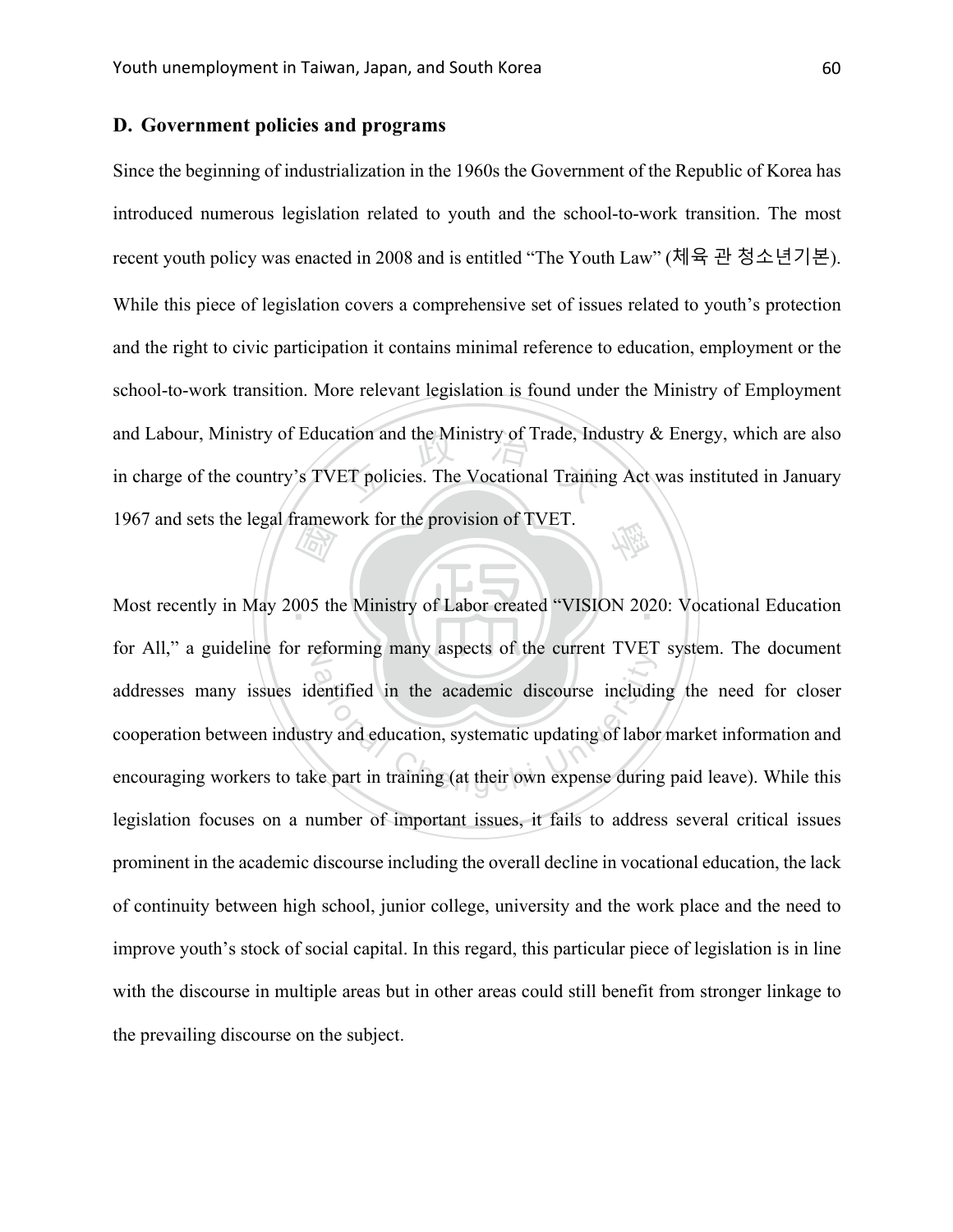Another important area of youth legislation is the national qualifications framework, amended as "The Framework Act on Qualifications" in 1997. This framework recognizes a variety of courses offered by public TVET institutions and is comprised of 5 levels, 27 fields, and 180 job categories, generating a total of 556 qualifications. As of 2013, 91 private qualifications are recognized so as to expand the scope beyond publicly funded programs. The qualifications framework developed by the Korean government is clearly extensive, making coverage of a diverse range of skills not a problem.

qualifications framework. As discussed in the section on *key issues in the discourse*, the issue is that the private sector and potential employers are not adequately incorporated into the consultation ed legislation on a national qualific that the private sector and potential employers are not adequately incorporated into the consultation N aalifications it remains ineffective because emparatifications. Considering the responsiveness of elped create the existing national framework, In regards to the aforementioned legislation on a national qualifications framework, government action is clearly well aligned with historic academic discourse that advocated for a strong of the development of this framework. As a result, even though the government does offer an extensive list of national qualifications it remains ineffective because employers do not recognize the significance of these qualifications. Considering the responsiveness of the government to the previous discourse that helped create the existing national framework, it is plausible that the Korean government will take into consideration the recent discourse on incorporating the private sector and employers into the development of future national qualifications.

In recent years, youth unemployment is increasingly in the headlines of South Korean media with President Park Geun Hye promising greater job creation for youth. To her credit she has spent approximately 2 trillion won (\$US 1.7 billion) a year on programs that facilitate youth employment (Kim, 2016). Unfortunately, only 26.4 per cent of participants in such programs were able to secure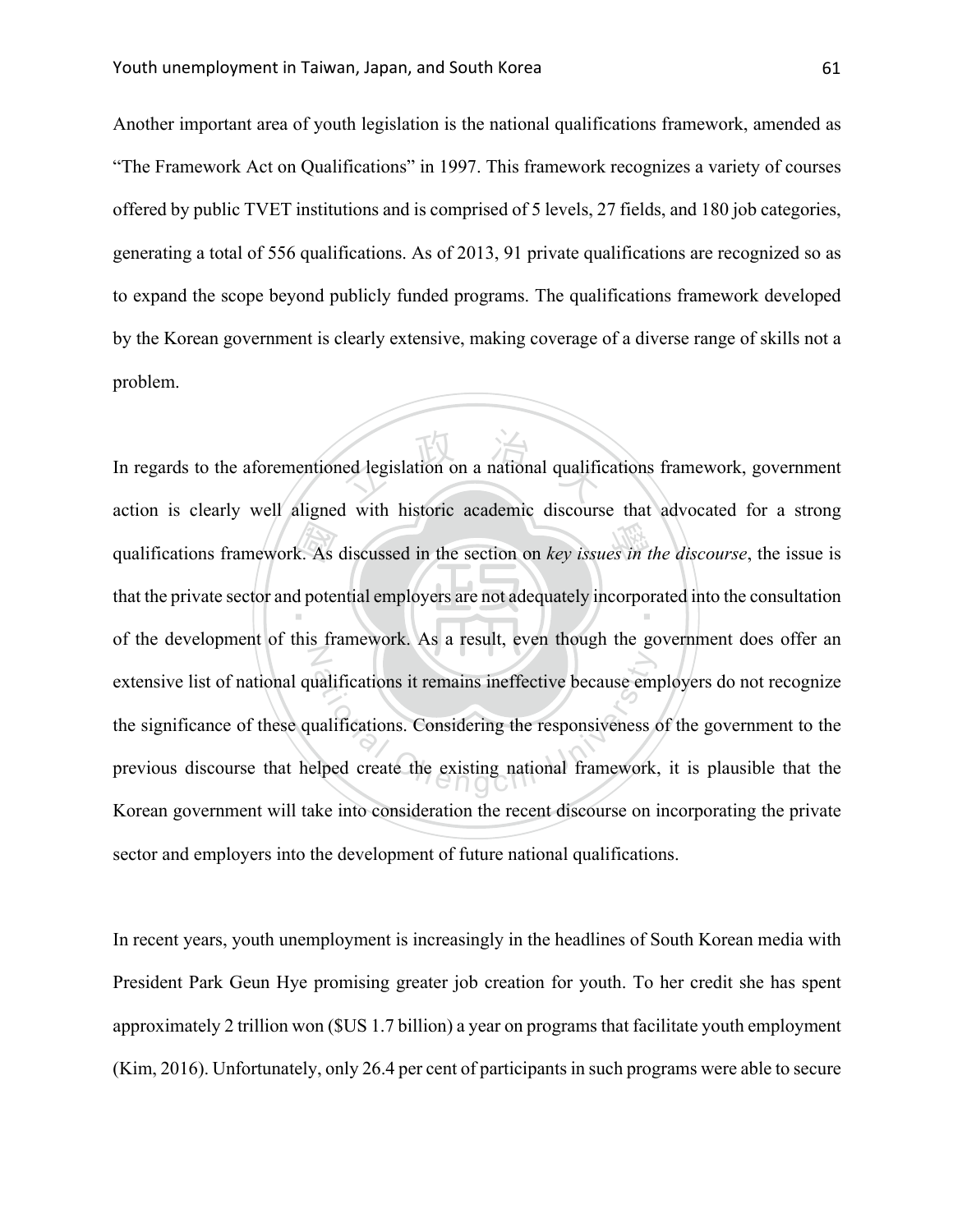<sup>立</sup> <sup>政</sup> <sup>治</sup> <sup>大</sup> employment, 75 per cent of which were temporary or contract positions (Korea Employment Information Service, 2016). In response to these problems the government promised to direct 17 trillion won (\$US 14.5 billion) towards increasing the number of programs focused on solving youth unemployment (Chang, 2016). Considering a sizeable amount of financial resources is already being directed towards alleviating youth unemployment, perhaps more important is considering how the money is being spent rather than only how much. This includes not only trying to solve the immediate problem of the lack of suitable jobs for youth but also considering structural problems, such as the inflexibility of wages for senior employees and issues related to education and training.

very m<br>outh's The public discourse is very much aligned with the academic discourse on the negative impact of the Hobong system on youth's access to the labor market. Similarly, the criticism by the public on Z The discussion in the *trends* section on public<br>discourse is in sync, government action is not<br>greater consideration on the execution of pla simply increasing spending on youth employment programs without considering the precise use of the funds is in line with the discussion in the *trends* section on public spending. In this case, while public and academic discourse is in sync, government action is not. It would thus behoove the government to place greater consideration on the execution of plans that aim to improve education and youth employment access, particularly considering the large amounts of money it spends in these areas.

Compared to Taiwan, the Korean government is more responsive to the discourse surrounding the school-to-work transition. Still there are many areas where the government of South Korea would benefit from better aligning itself with academic and public discourse. The government has yet to address the exam culture and the lack of opportunities for youth to build social capital. As indicated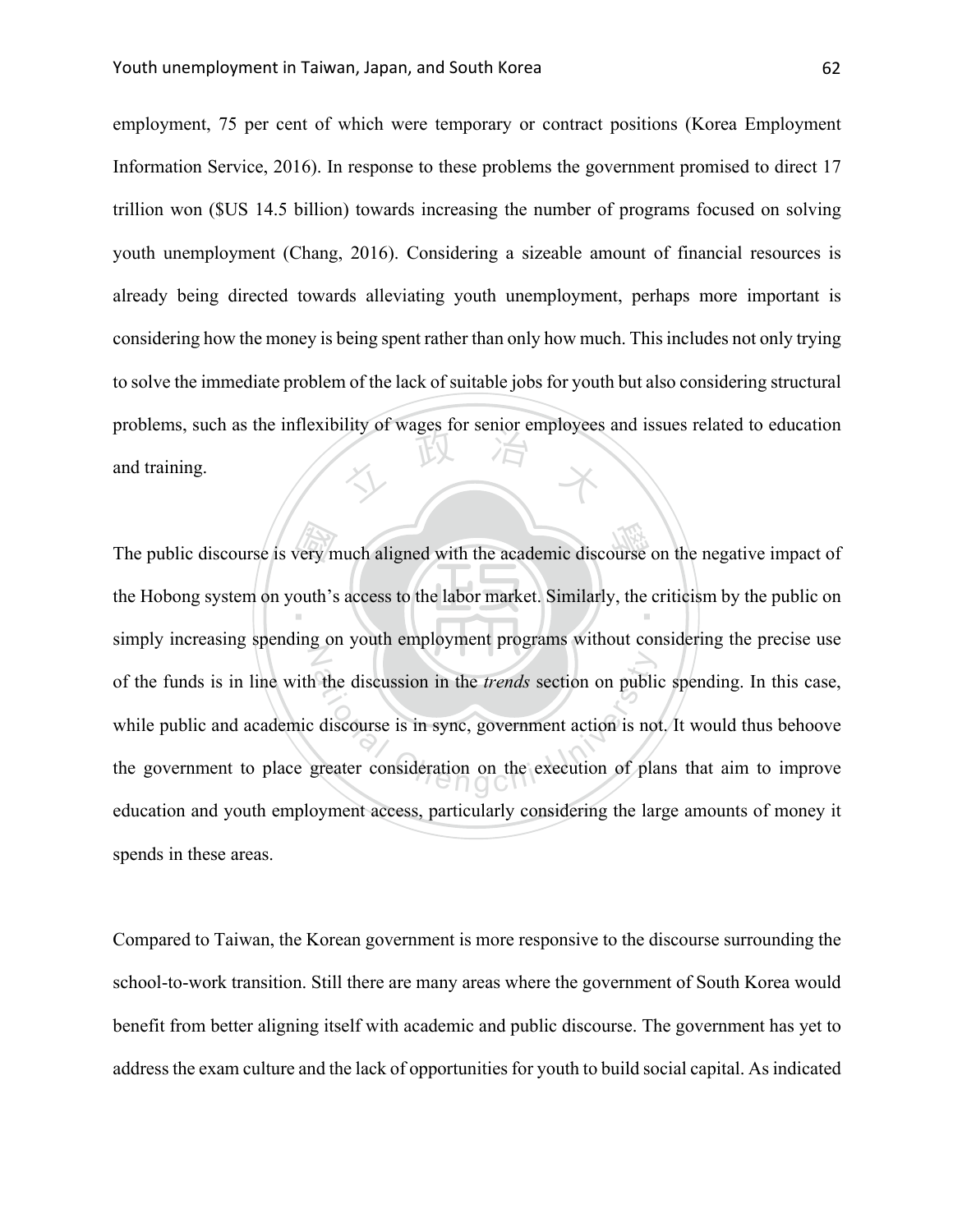in the analysis of the discourse, these issues could be fixed in tandem. If the government took steps to lessen the importance of exam results youth would have more time to engage in activities that improve their stock of social capital. Additionally, a system that places less of an emphasis on examinations would better foster holistic learning and development that would improve young people's transition into the labor market.

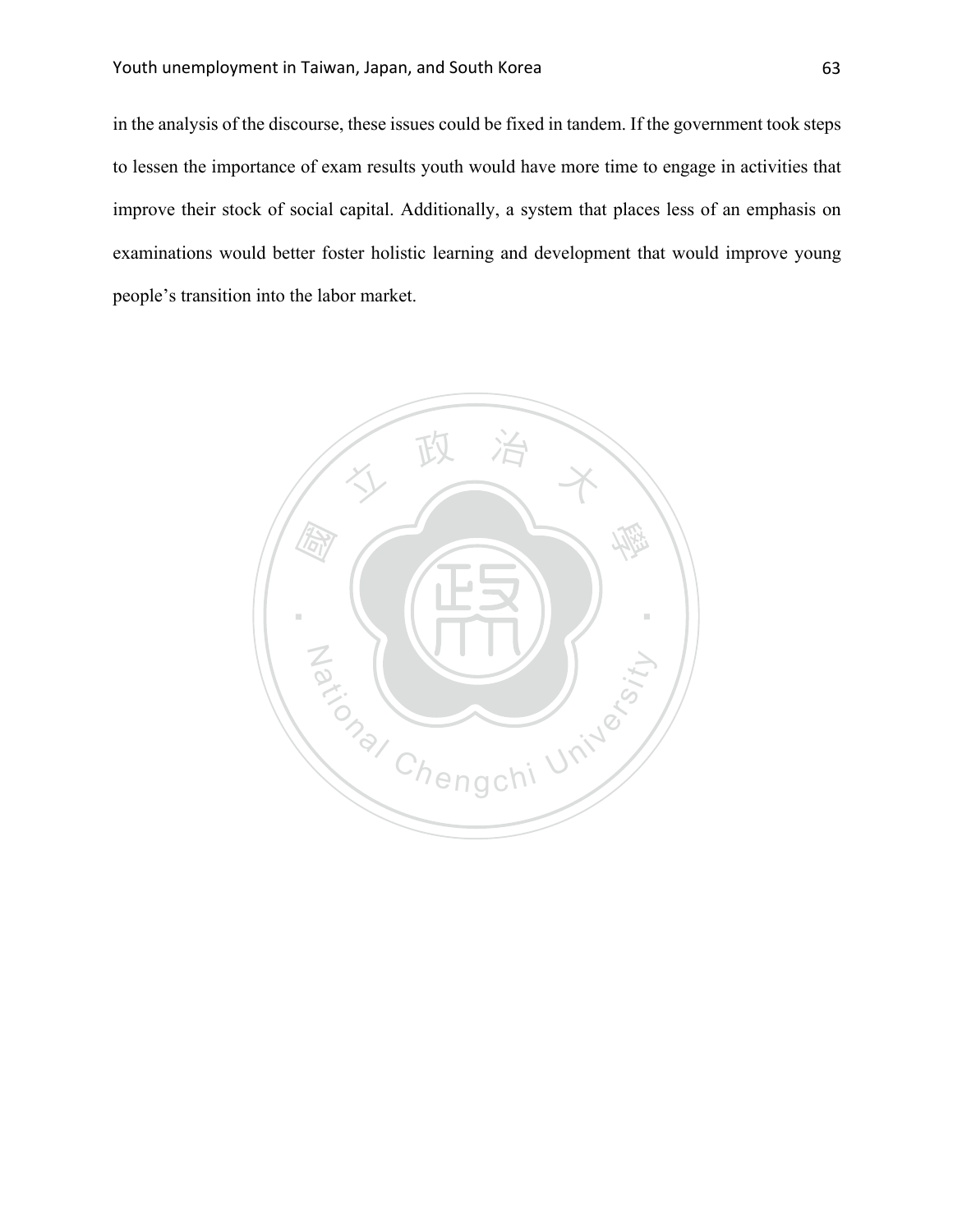N

### **Summary**

exceptionally high). At the same time, public and academic discourse warns of the problems<br>arising from focusing solely on spending without considering how the money is spent. the fast 14 years with mostly you arising from focusing solely on spending without considering how the money is spent. From a historic perspective South Korea shares many things in common with Taiwan including Confucian ideology and Japanese colonialism, both of which influence the education and employment system. Quantitative trends indicate that youth unemployment in South Korea was significantly higher in the past and is expected to continue that way into the future, similar to Taiwan. South Korea performs exceptionally well in terms of education enrollment rates with some of the highest tertiary enrollment rates in the world (nearly universal). Vocational education has steadily lost popularity in the last 14 years with mostly young people from lower income families enrolling. The government's commitment to education appears strong with high public spending compared to Japan and the OECD average but not as high as Taiwan (which is

ing in academic discourse include structural<br>lack of social capital, and the absence of mult<br>nat the strong exam culture adversely impacts y The four main issues arising in academic discourse include structural issues in the education system, cultural elements, lack of social capital, and the absence of multi-stakeholder ownership of the issue. It is asserted that the strong exam culture adversely impacts youth's development and impairs their acquisition of social capital. The government's actions are at times reflective of the prevailing discourse such as with regards to creating a national qualifications framework and improving TVET. In other cases, the government's agenda does not align itself with the academic or public discourse, for example budget allocation of public funds and the detrimental effects of a strong exam culture. So while the Korean government is not completely out of touch with important discourse surrounding the school-to-work transition it could be improved.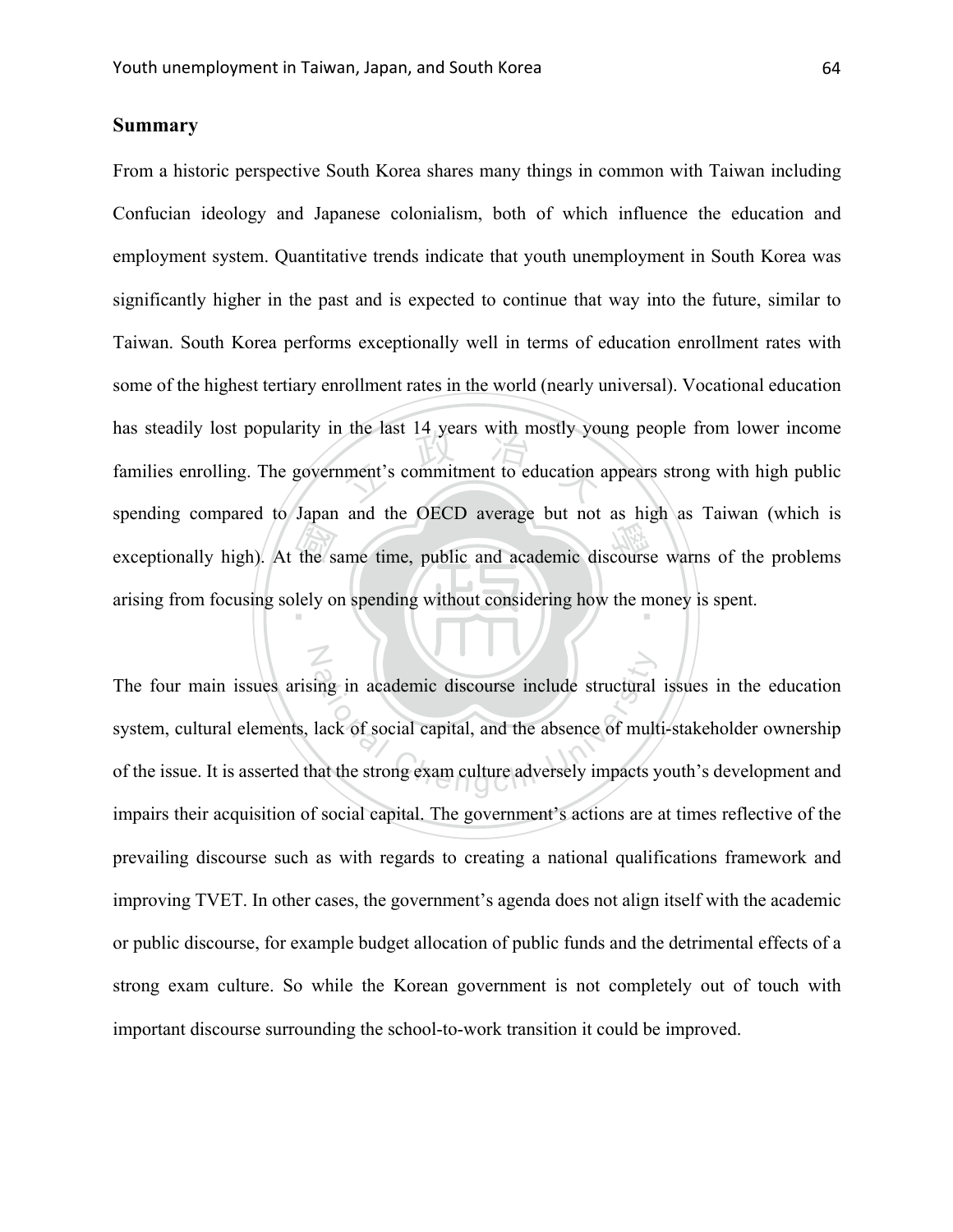# Chapter V. Japan

smooth school-to-work transition to a country with large numbers of disaffected youth who have withdrawn from society. Japan is a unique country as the first Asian power to industrialize and has asserted its influence through a variety of means, notably the occupation of various territories across the region during the "Greater East Asia Co-Prosperity Sphere" era. Only two decades ago, many Western scholars viewed Japan as an example of a country with a seamless school-to-work transition, yet in the last 20 years the situation for youth has changed greatly. As such, an intellectual history perspective is the best method for analyzing the change in Japan from an ideal example of a withdrawn from society.

學

#### **A. History**

t: (Ferry)<br>tation Evidence of human habitation in what is now present day Japan dates back to 30,000 BCE (Hammer, 2006). National Foundation Day in Japan is celebrated on 11 February, Foundation Day in Japan is celebrated on 11 F<br>mperor of Japan (Emperor Jimmu) who rose to<br>long historical ties with China with evidence of<br>luction of new agricultural techniques and pott commemorating the first Emperor of Japan (Emperor Jimmu) who rose to power in 660 BCE (Aikens, 1982). Japan has long historical ties with China with evidence of interaction dating back to 500 BCE with the introduction of new agricultural techniques and pottery (Sansom, 1978). Important cultural ties between the Japanese and Chinese include religion and philosophy, with the Chinese introducing Buddhism to the Japanese during the Asuka Period (592-710) and Confucian teachings towards the end of the Kamakura Period (1185-1333) (Jansen, 1988). These developments in antiquity have bearing on modern Japan; with the majority religion being Buddhism and the influence of Confucian thought on values and norms (Sawada, 1993). In this respect, Japan is quite similar to Taiwan and South Korea and it is thus interesting to compare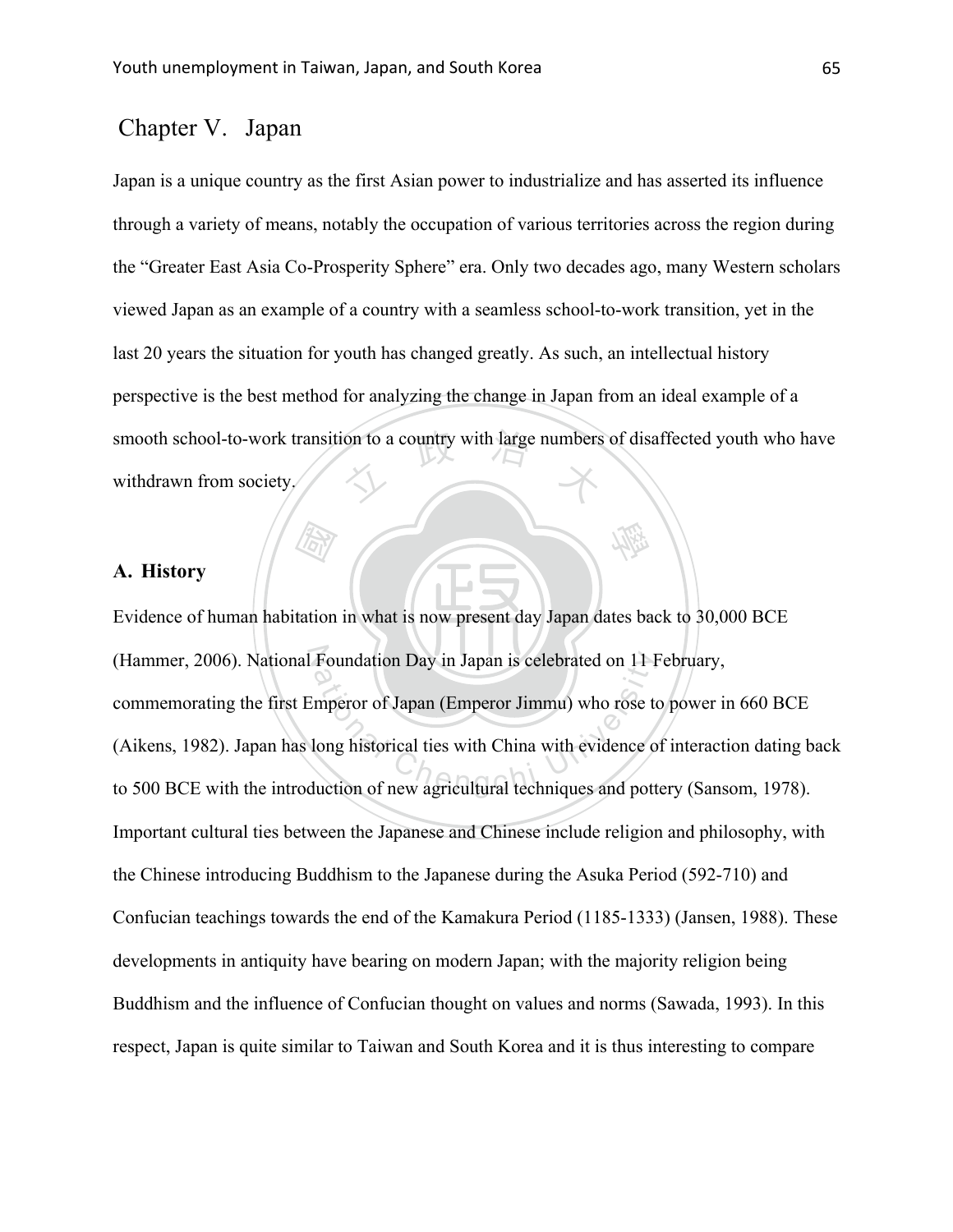them. Particularly to see if cultural elements such as exam culture or inflexible age-based wage systems affects Japanese youth's transition from school to work.

 國 expanding the United State<br>of the war, the United State 學 In 1854 the United States military forced Japan to open up to the outside world, leading to the Meiji Restoration that incorporated more western elements into its government and transformed Japan into an industrialized power (Totman, 2014). Similar to industrialized western powers, Japan began to expand its sphere of influence through colonization, including Taiwan and Korea. World War II and the expansionist efforts of Japan ended violently with the bombing of Japan by the United States in 1945. After the end of the war, the United States established multiple military bases in Japan and provided substantial aid to cope with the damage caused by the nuclear bombings.

N ational Cheng relations post WWII till present day<br>Japan is similar to that of Taiwan and South K<br>sed during war by the U.S.). It is thus interesti Despite the violent past between the two nations, the U.S. is one of Japan's biggest allies and the two countries have developed strong relations post WWII till present day. The post-WWII involvement of the U.S. in Japan is similar to that of Taiwan and South Korea (though in this case due to the damage caused during war by the U.S.). It is thus interesting to analyze if the U.S.'s influence on Japan impacts the discourse surrounding the school-to-work transition in the country. This could include the desire for a more American lifestyle that is more flexible and places less of an emphasis on exam results and age hierarchy.

‧

In recent history, most scholars attribute the increased difficulty in the school-to-work transition in Japan to demographic, economic, and social change (Yoshimoto, 2002). The population in Japan rose from 83 million in 1950 to 124 million in 1990, but then only went up by 3 million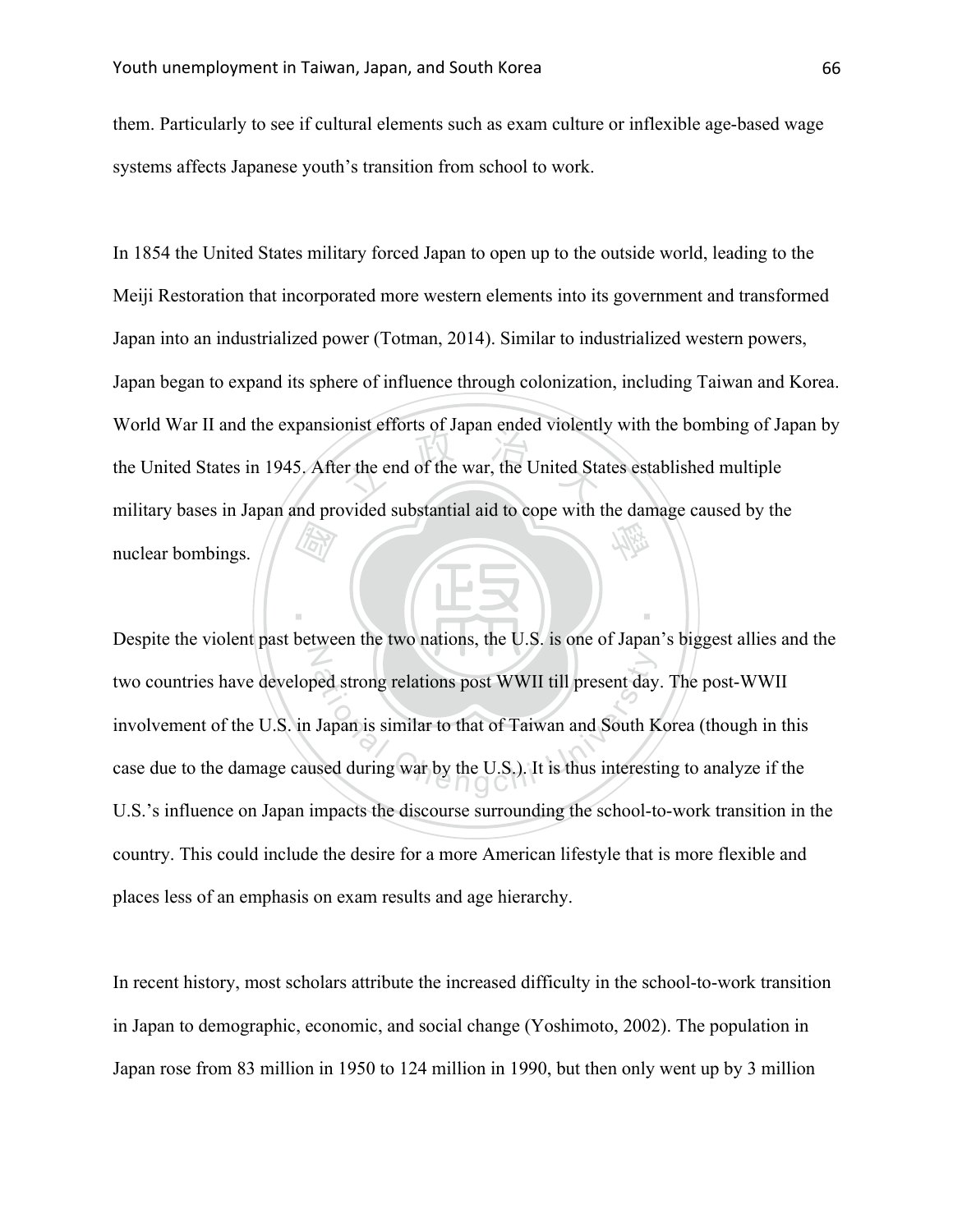from 1990 to 2000 (Yoshimoto, 2002). This dramatic fall in fertility rates has led to the current situation of a rapidly aging society with few jobs for young people. Economics has also contributed to the situation with Japan experiencing a prolonged recession since the bubble economy burst in 1993 (Yoshimoto, 2002). Lastly, modern Japanese youth are increasingly interested in pursuing a life outside the bounds of traditional norms, desiring more flexibility and non-monetary fulfillment (Yoshimoto, 2002).

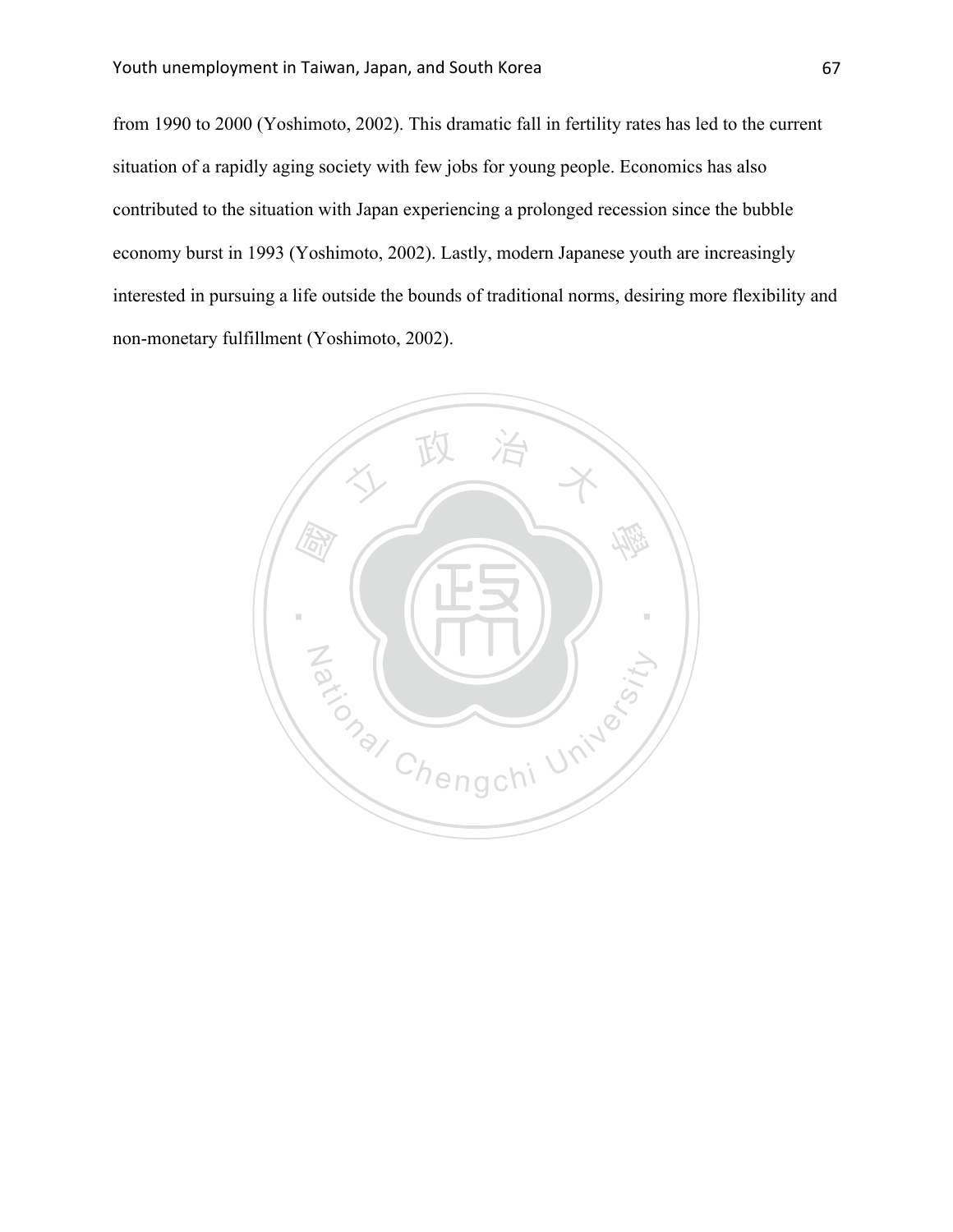## **B. Trends**

人 政 治 木 As in the previous chapters on Taiwan and South Korea, this chapter will examine important quantitative trends relevant to the school-to-work transition. Along with looking at unemployment and education enrollment trends, as was the case in the chapters on Taiwan and South Korea, this chapter will also include an analysis on trends related to the type of employment and work. This addition supports the analysis of the discourse on the school-towork transition in Japan given the prominence of irregular and part-time employment in the discourse.

學 Unemployment rates in Japan have changed quite drastically from 1991 into 2020 for both the youth and adult population.

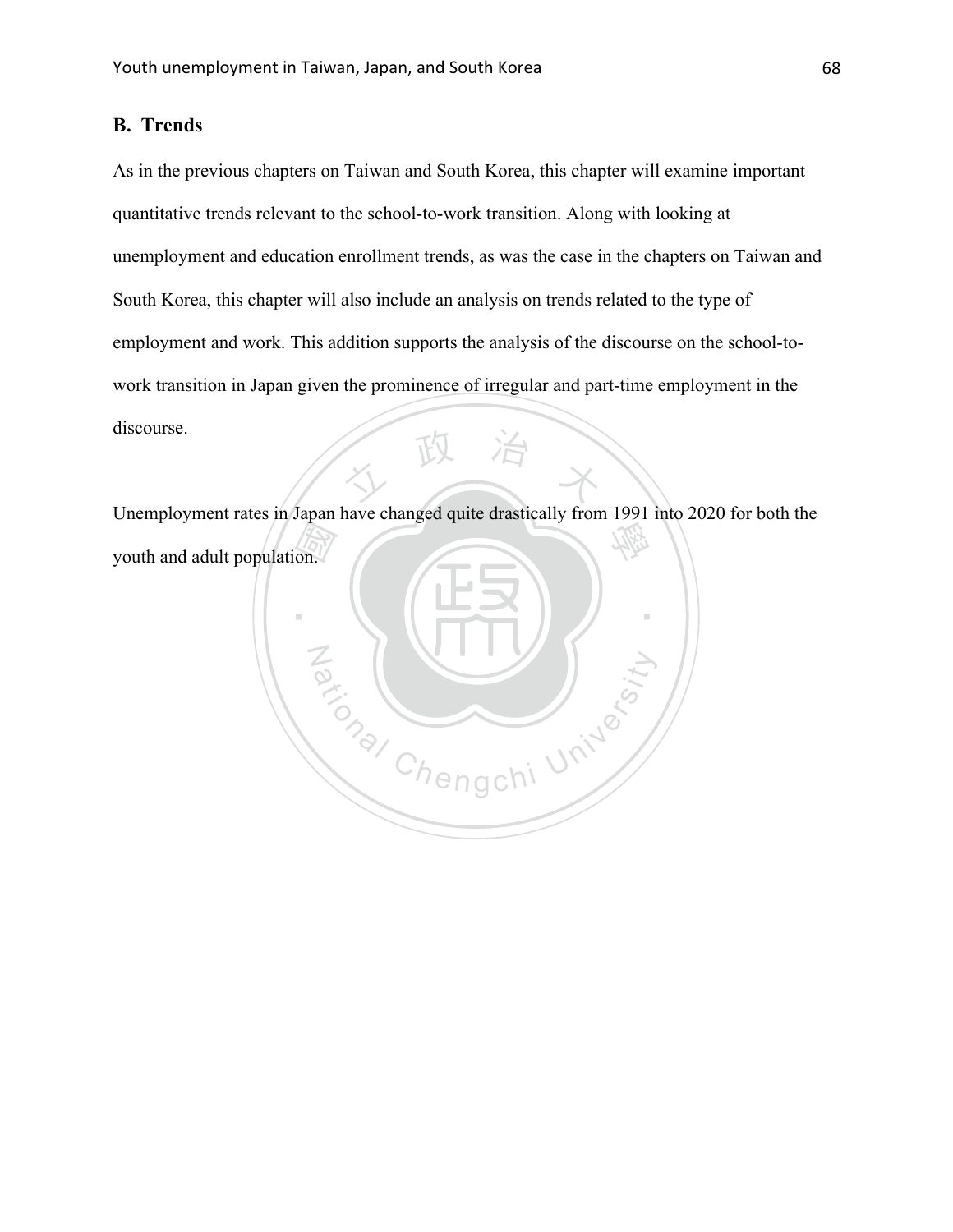

**Youth and adult unemployment rates in Japan, ILO estimates and projections** 

Source: The International Labour Organization Labour Statistics Database (ILOSTAT)

Abour Organization Labour Statistics Databas<br>set, the data indicates that larger shares of your<br>trence, over time, unemployment has become a Across all years in the dataset, the data indicates that larger shares of youth are unemployed compared to adults. Furthermore, over time, unemployment has become a larger problem for the entire society but affects much larger shares of youth compared to adults. This is particularly evident in 2002 and 2003 as well as in 2009 and 2010 when youth unemployment rates spiked to over 10 per cent for males and over 7 per cent for females versus only 4-5 per cent for adults (male and female). When the Japanese economy is hit by adverse conditions the impact felt by youth is greater than other segments of society, reflective of the challenges they face in securing and retaining employment.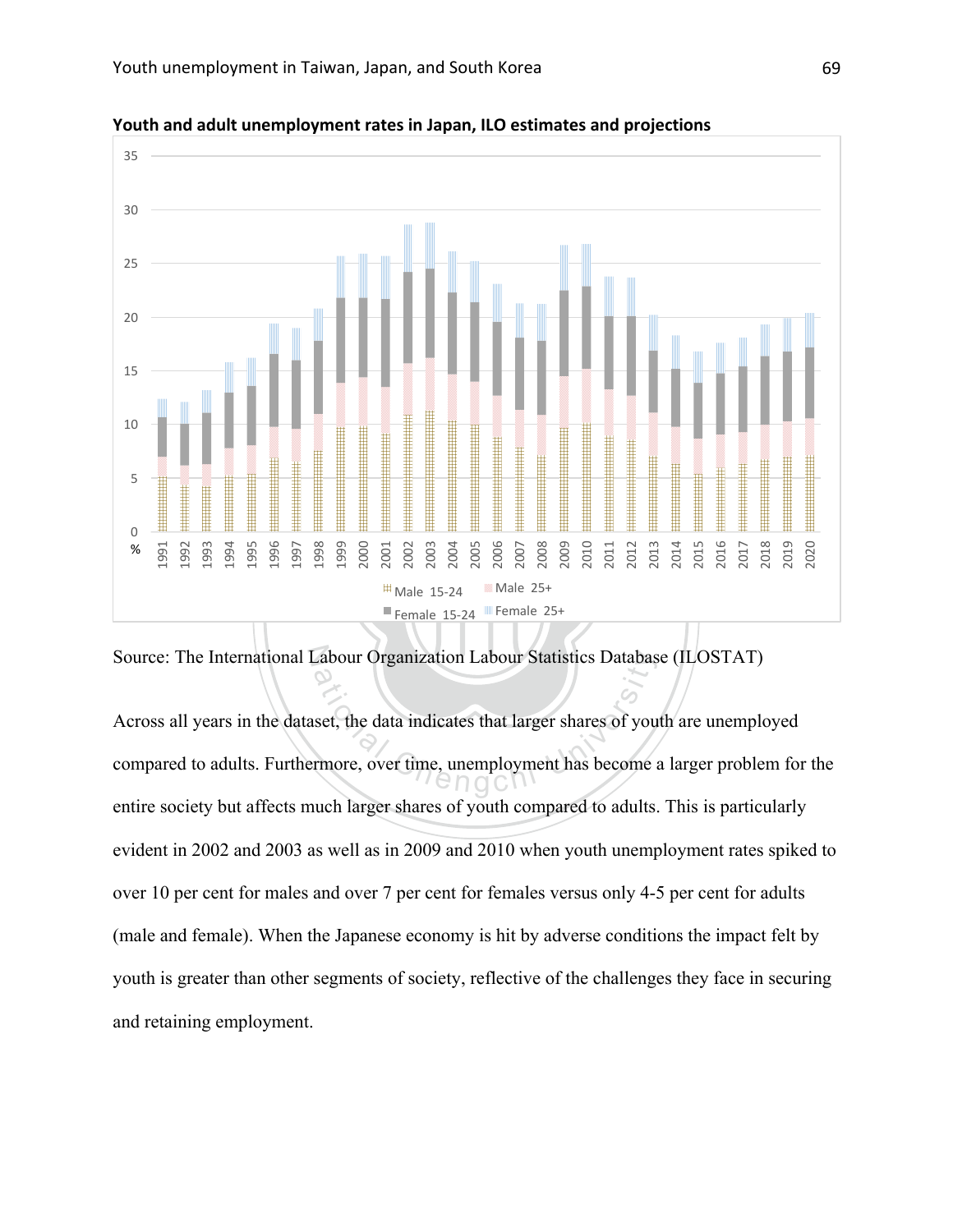Along with changes in the youth unemployment rates, the type of employment many young Japanese people engage in has also changed over the last few decades. The figure below indicates a sizeable decline in the share of young people employed as regular employees from 83 per cent in 1988 to 50 per cent in 2016.





The end result is a situation where half of the youth population is employed as a non-regular employee. Non-regular employees lack many basic forms of labor protection including training, job security, insurance, and pensions. Every person deserves work that provides these minimum forms of labor protection that young people in Japan increasingly lack.

<sup>&</sup>lt;sup>18</sup> Only available from national sources, thus ILO data was not used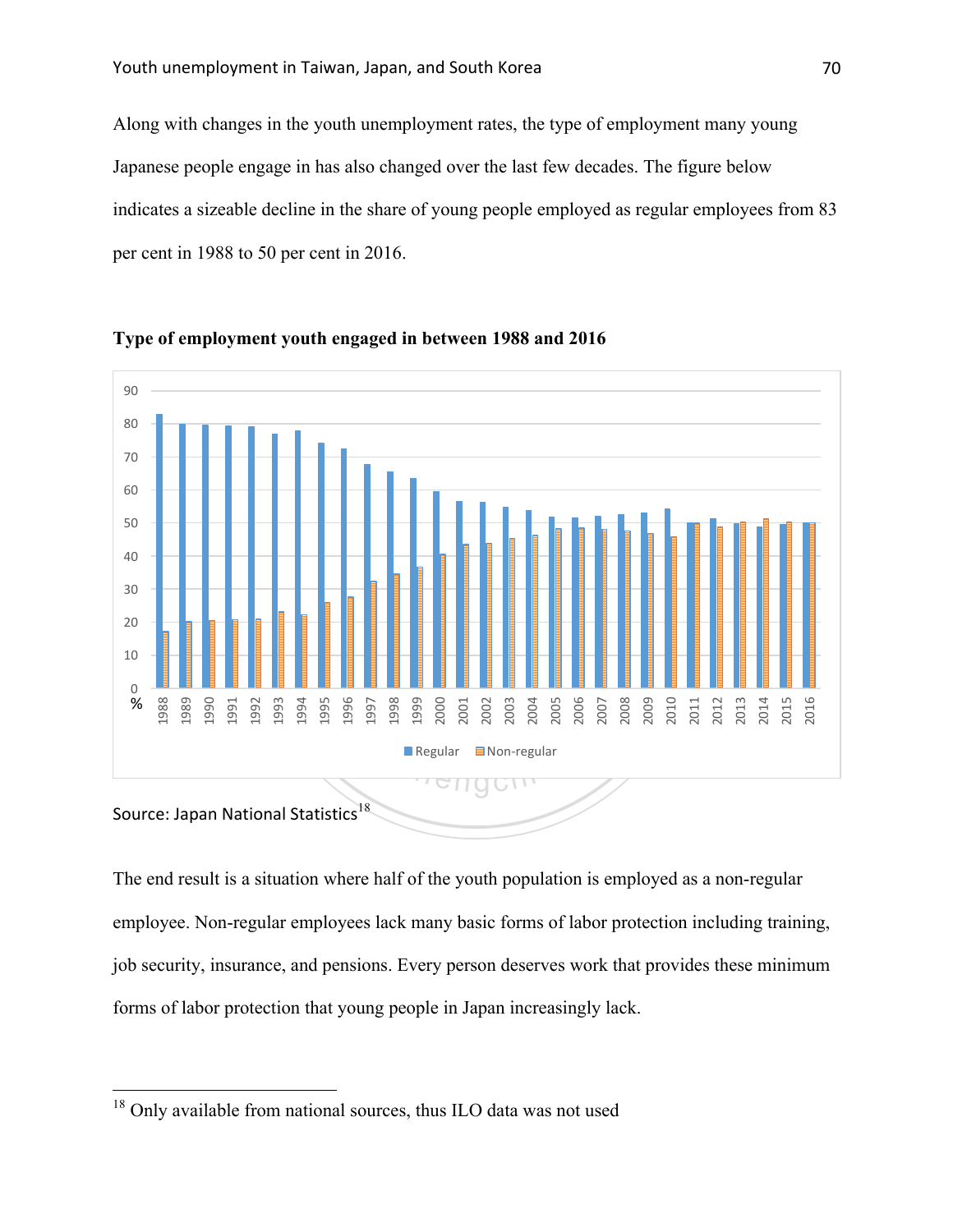Along with a rise in non-regular youth employees is an increase in the share of youth engaged in part-time and temporary work, as seen in the figure below. The share of part-time temporary workers and full-time temporary workers has more than doubled from 1988 to 2016. These findings emphasize the need for policymakers to consider not only unemployment rates but also measures such as the quality of employment.





Source: Japan National Statistics<sup>19</sup>

On the other side of the school-to-work transition, the figure below highlights education trends in Japan. Looking at the data, enrollment rates in education have been quite high at the secondary

<sup>&</sup>lt;sup>19</sup> Only available from national sources, thus ILO data was not used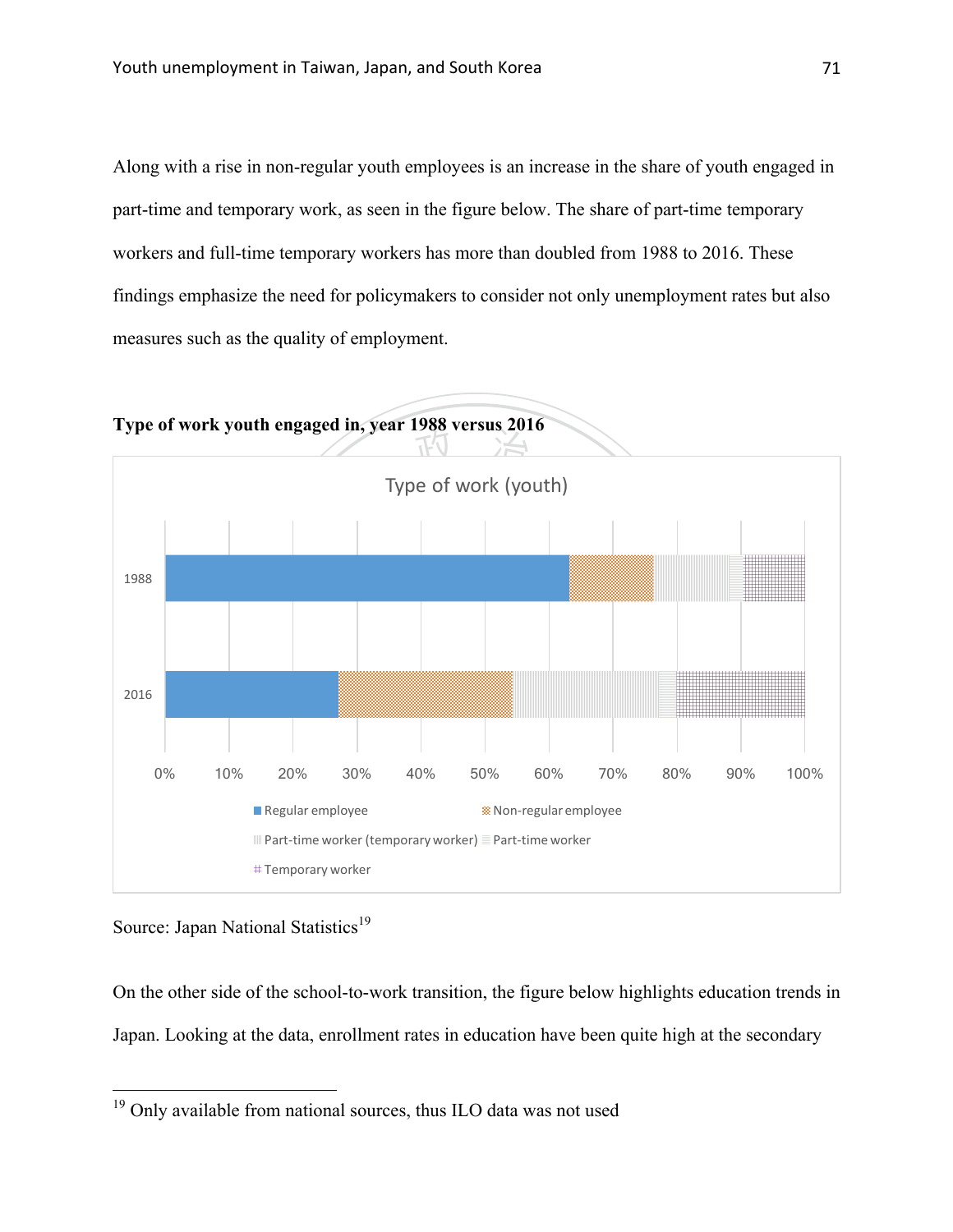level since 1971 and today the gross rate exceeds 100 per cent. The reason the secondary enrollment rate exceeds 100 per cent is because it is a gross rate, which looks at the number of students at a given level divided by the number people in that age bracket. Gross enrollment was used instead of net enrollment because gross enrollment statistics have been collected for a substantially longer period of time compared to net enrollment rates in Japan.



**Secondary, vocational secondary, and tertiary enrollment rates in Japan**

#### Source: UNESCO Education Database

While participation in secondary education is now universal, the rate of enrollment in vocational secondary education has declined by 38 per cent<sup>20</sup> between the years 1971 and 2013. As such, even when the entire population has access to secondary education, fewer people choose a

<sup>&</sup>lt;sup>20</sup> Calculation: Rate in 1971 was 18.65% and in 2013 was 11.64%. Percentage decrease =  $(18.65 11.64$ ) / 18.65  $*$  100 = 38%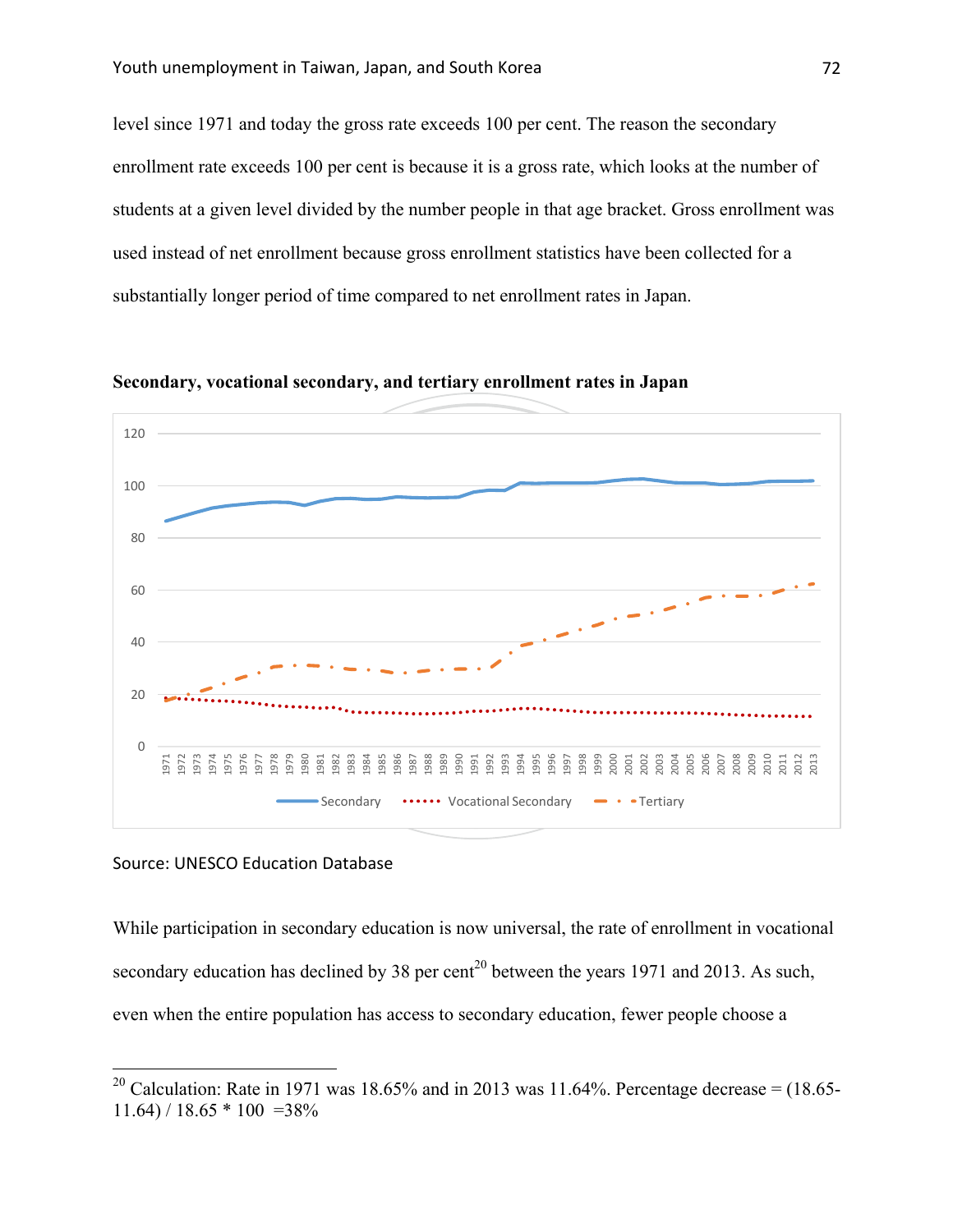vocational education compared to a general education. As for tertiary education, enrollment rates have jumped from 18 per cent in 1971 to 62 per cent in 2013, an increase of 244 per cent<sup>21</sup>. While this tertiary enrollment rate is not much lower than the OECD average of 69.7 per cent, it is markedly lower than South Korea and Taiwan who have tertiary enrollment rates of 99.5 and 70.85, respectively. As a result, while the majority of the Japanese population enrolls in higher education, a large portion does not, which makes it particularly important to consider the transition to work of both high school and university students.



<sup>&</sup>lt;sup>21</sup> Calculation: The tertiary enrollment rate in 1971 was 18% and 62% in 2013. Percentage increase =  $(62-18)/18 * 100 = 244$  percent increase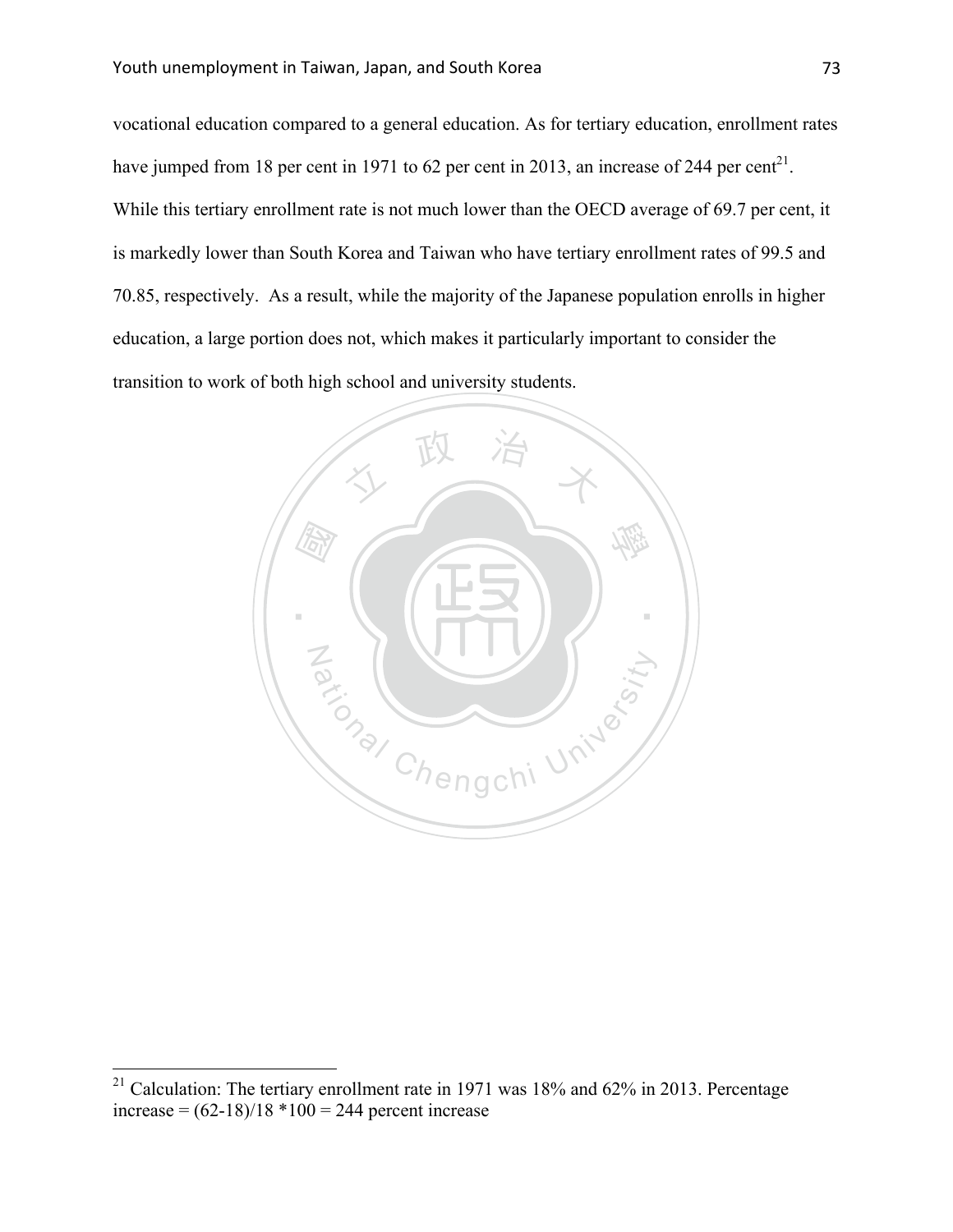# **C. Key issues in the discourse**

social change, the two items most frequently under discussion are the concepts of "freeters" and "nito." The school-to-work transition in Japan is a particularly interesting case as it was once considered to be one of the best examples of a smooth transition around the world. As a result, youth unemployment was not a prominent topic of discussion until after the Japanese recession in the 1990s began. Today the school-to-work transition is a prominent topic of discussion in Japan among the public and policymakers. Key issues in the discourse surrounding the school-to-work transition in Japan can be categorized into either institutional change or social change. Regarding "nito."

A unique feature of Japan's historic school-to-work transition is a system where youth relied (and to a less extent continue to rely) on their school's "institutional social capital" to gain po (and to a less extent continue to rely) on their school's "institutional social capital" to gain postgraduation employment (Brinton, 2001). The institutional model of matching high school in direct contrast to the American system that a<br>rograms should be based on market forces rath<br>the standard in Japan, many scholars lauded it students to suitable jobs is in direct contrast to the American system that asserts youth employment policies and programs should be based on market forces rather than institutions. When this system was still the standard in Japan, many scholars lauded it as enabling the Japanese labor force to better accommodate lower skilled youth and facilitate a smooth transition from education to work (Salimi, 2013).

Institutional social capital in this context is defined as "the resources to which students have access by virtue of being in a certain school" as opposed to "personal social capital," which refers to the individual's supply of resources granted by their own social network, skills, and knowledge (Brinton, 2001, p. 290). In this way, all students who attend/graduate from a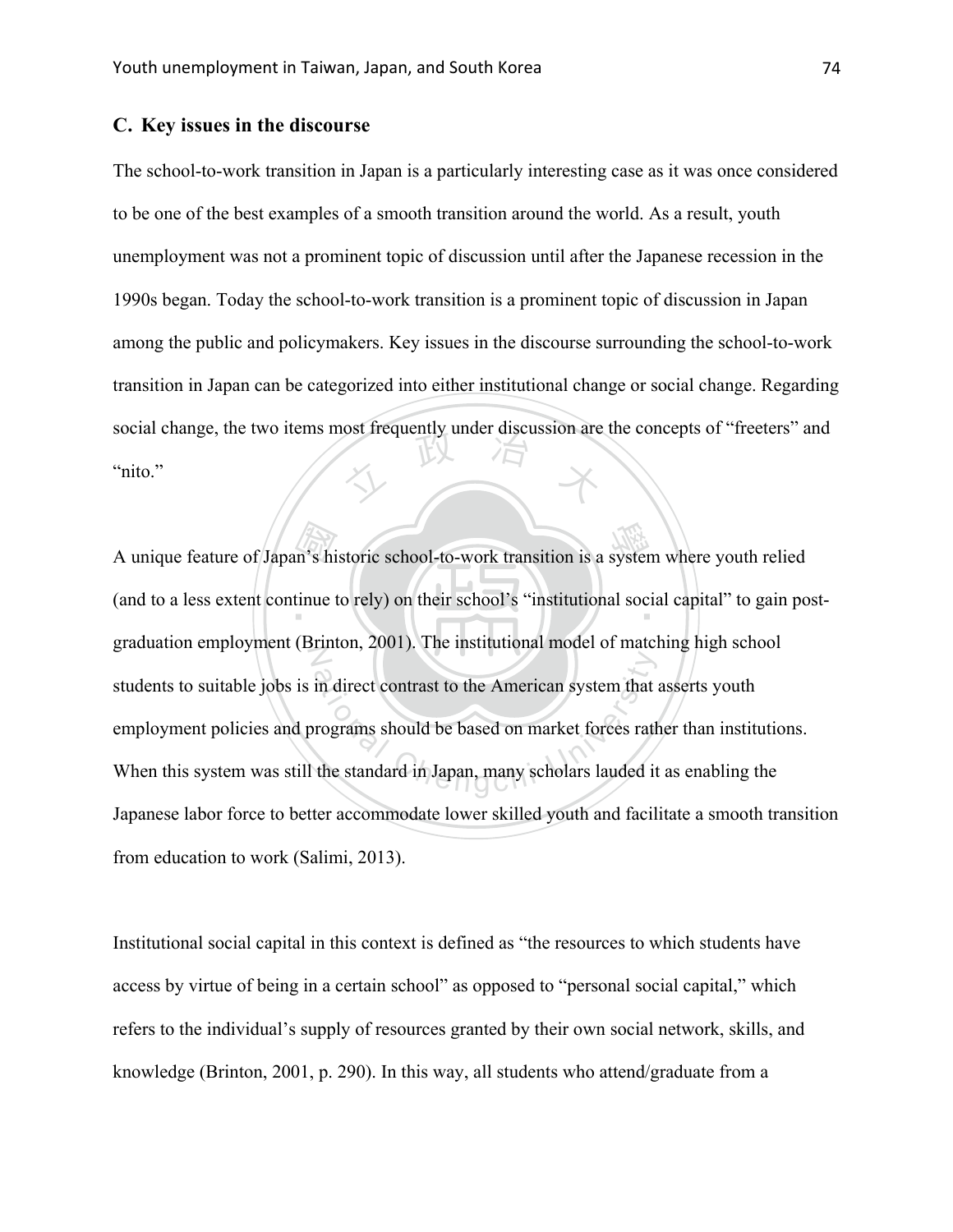N

and instructors. More importantly, in recent years this system has broken down greatly and is not<br>nearly as prominent as it once was (Brinton, 2011). al social capital and also promotes ‧ particular school have a certain stock of social capital afforded to them because of the institution's social capital. Brinton argues that this is fairer because students were admitted into each school based on their own personal merit (2001). This is as opposed to when young people rely on personal networks to gain employment where they might have acquired said social capital because of their family and/or social status. On the other hand, if youth rely on the social capital of their institutions, then social mobility is extremely limited because once a student is admitted to a certain high school or university he or she only has the chance to gain employment that his or her school has connections to. Therefore, a better system would be one that makes use of both the school's institutional social capital and also promotes youth to gain their own personal social capital so that youth are not beholden to the will of their schools' administrators nearly as prominent as it once was (Brinton, 2011).

or today's Japanese youth compared to their pa<br>employment to highly precarious employment<br>on. Certain scholars attribute the disappearance Another dramatic change for today's Japanese youth compared to their parent's generation is the shift from stable, life-long employment to highly precarious employment, as was indicated by the data in the *trends* section. Certain scholars attribute the disappearance of the high school placement system in part to the lack of investment modern Japanese firms make in hiring new employees (Brinton, 2011). Since most employers are not hiring for life-long positions, they favor speed in hiring over a slower more meticulous process. Lastly, as more and more Japanese pursue higher education there are simply less high school students looking to find employment immediately after graduation. It could therefore be proposed to try and build on the previous success of the high school placement system and apply it to universities, where many youth now make the transition from education to the labor force.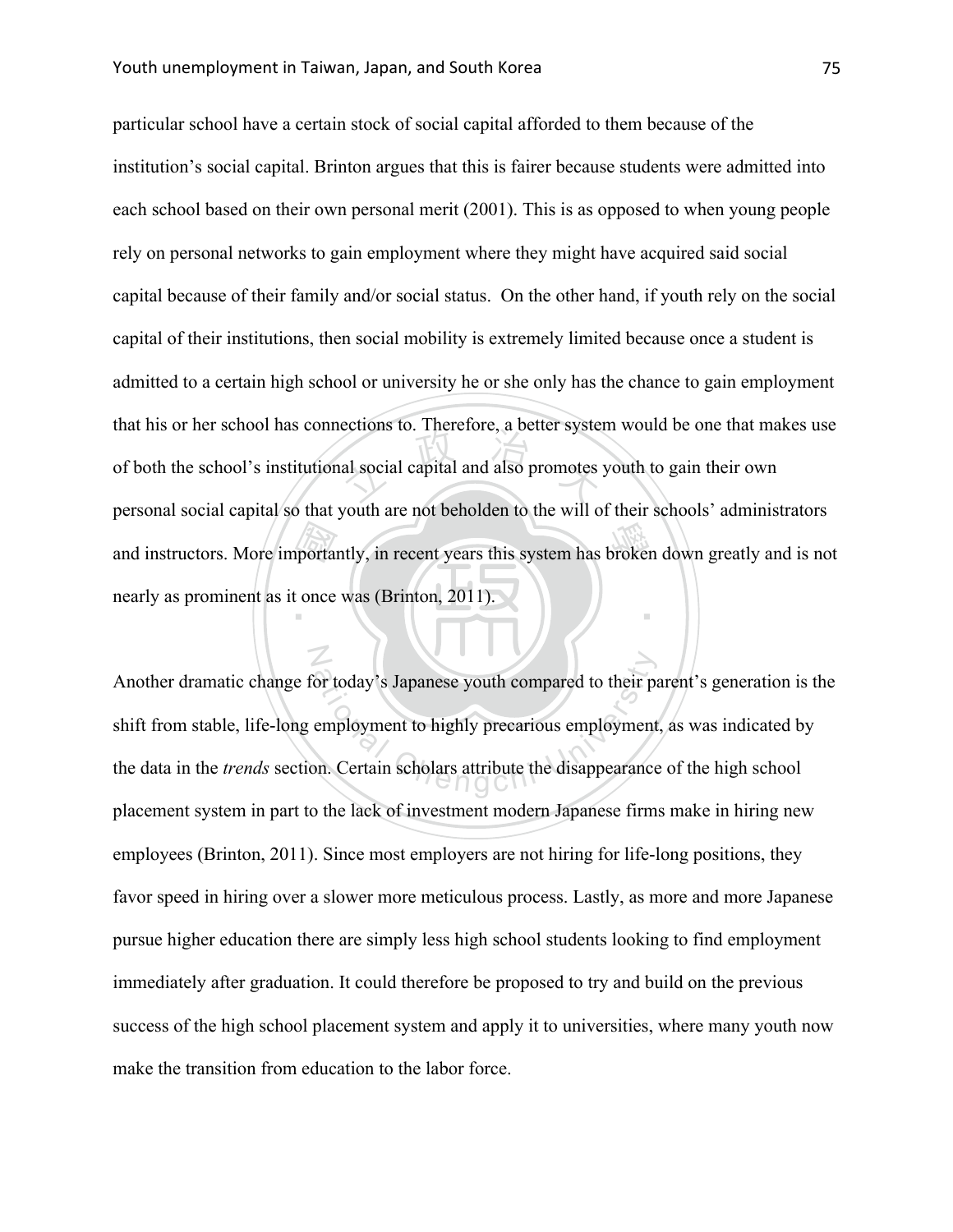國 buth, the number of young people in 學 Not only has life-long employment become extremely rare in Japan but full-time stable work is increasingly difficult for young people to find. As a result, many youth take up casual work (arubaito) or part-time jobs, which data in the *trends* section indicated. There is also a substantial amount of Japanese youth that give up looking for work all together and withdraw from the labor market. "Freeter" is now a prominent term in the Japanese discourse regarding youth unemployment and the school-to-work transition, which describes the aforementioned youth that have either given up working or only engage in casual, part-time work (Kosugi, 2004). With an increasing number of freeter youth, the number of young people in the school-to-work transition has risen to over 4.2 million, 2 million of whom are considered freeters by certain estimates (Kosugi, 2004).

N s the fact that half of freeters in a survey in Jap<br>
gi, 2004). Reasons students became freeters incovanted and felt being a freeter would be less s Multiple studies have investigated into the freeter phenomenon which unearthed a variety of interesting findings, such as the fact that half of freeters in a survey in Japan reported that they chose to be freeters (Kosugi, 2004). Reasons students became freeters included that many had no idea what kind of job they wanted and felt being a freeter would be less stressful and more free. Others wanted to pursue a dream and thus took up irregular employment as a means of subsisting while in the process of realizing their dream (Pilz, 2015).

‧

Thus part of the reason for the rise of freeters in Japan is reflective of a desire for something different from the typical mold their society provides and greater self-realization. At the same time, such results also indicate that youth lack adequate exposure to potential careers along with an absence of career counselling. It would therefore be useful to increase opportunities for youth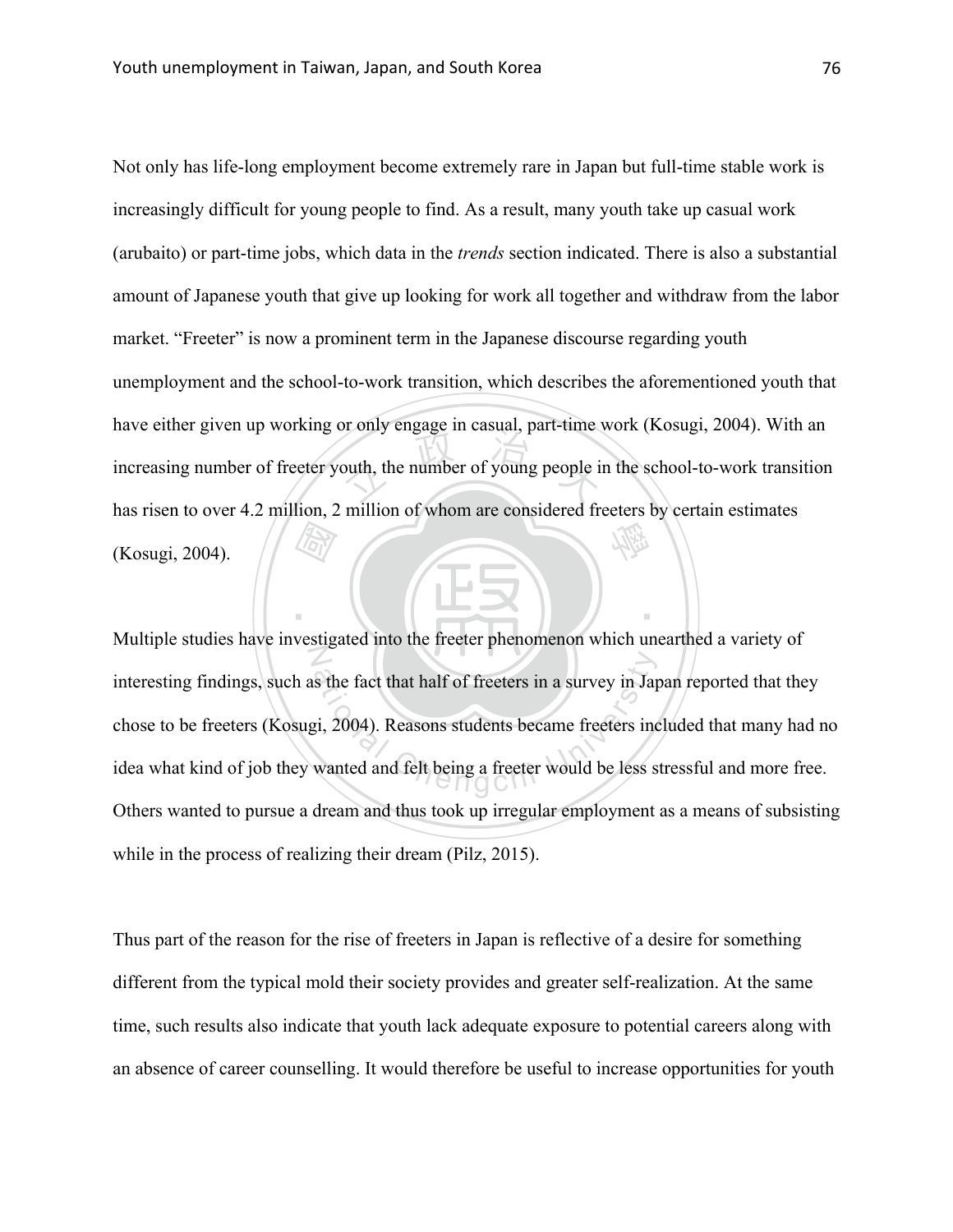in Japan to better understand their interests through activities such as internships and volunteering. Also, there needs to be mechanisms that help youth make the transition from freeter to regular employee by recognizing the skills, knowledge, and experience acquired through causal work and part-time employment. Youth pursuing a freeter lifestyle especially need to have a strong personal network and large supply of social capital because their jobs are not guaranteed by long-term contracts or agreements.

(Toivonen, 2011). The fact that most Japanese discourse refers to NEET using katakana, "ニート"(nīto), indicates that the concept has been internalized by the Japanese. Unlike in many othe bloyment or Training (NEET). What ‧ ト"(nīto), indicates that the concept has been internalized by the Japanese. Unlike in many other N countries, NEET and other measures of "youth" in Japan are defined as between 15-34 years of countries, NEET and other measures of "youth" in Japan are defined as between 15-34 year.<br>age, which was likely done so as to facilitate a comparison between NEET and freeters, wh<br>defined using this same age range. By comp Another social phenomenon that dominates the discussion of the school-to-work transition in Japan is Not in Education Employment or Training (NEET). What began in the early 2000s as a policy term in the United Kingdom soon became a topic of heated debate in Japan in 2003 age, which was likely done so as to facilitate a comparison between NEET and freeters, which is defined using this same age range. By comparison the governments of Taiwan and South Korea Internationally, the United Nations Secretariat, the International Labour Organization, and UNESCO define youth as age 15-24 (and in certain cases 15-29).

According to many leading youth focused researchers in Japan, NEET can be considered both a social policy target group and a social category (Toivonen, 2011). Much of the attention

 <sup>22</sup> Based on Taiwan's 2007 Youth Policy Launching and Promotion Act

<sup>&</sup>lt;sup>23</sup> Based on The South Korean Youth Law  $(2008)$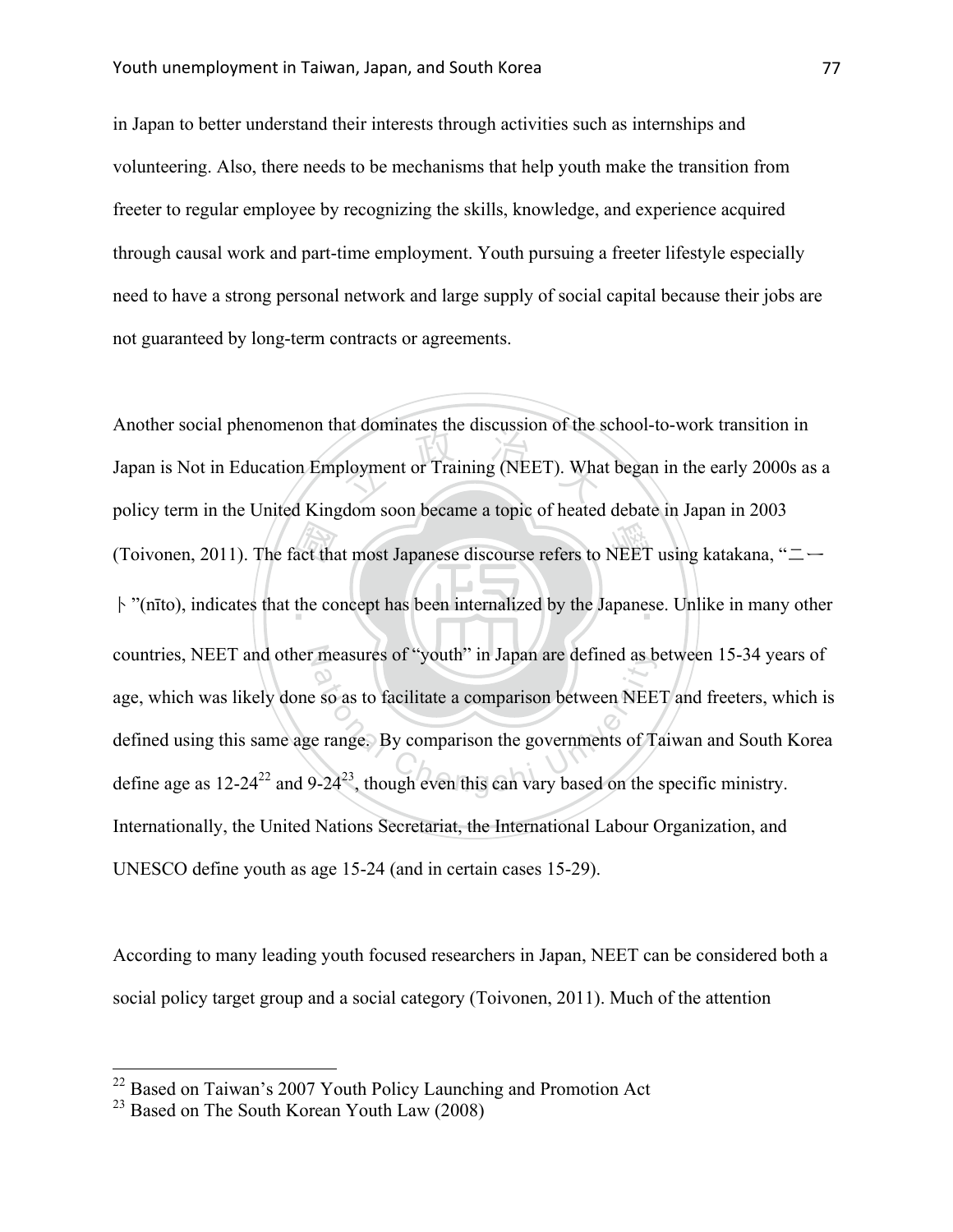國 rized as social recluses that abstain 學 policymakers in Japan have placed on trying to tackle the problem of NEET is due to the larger discourse on NEET as a social category. A significant portion of the Japanese society associate NEET with many negative attributes, evidenced by descriptions such as "Nīto are ravaging the wealth and pensions of the state and parents" and "NEETs are seen by mainstream society as lazy sluggards as disgraceful, worthless, spoilt and dependent, and as having no work motivation; yet NEET is less negative in its connotations than hikikomori" (Asai and Morimoto 2005, p. 15; Toivonen, 2011, p.419). The term "Hikikomori" refers to another youth phenomenon in Japan that some scholars link to the discussion of NEET and Freeters. Hikikomori youth are characterized as social recluses that abstain from social interaction and are seen as socially withdrawn and who are also not in education or employment (Uchida & Norasakkunkit, 2015).

N g for social support from the government or co<br>ers have expressed more sympathetic views to<br>d adverse conditions in the job market as the re Such negative societal views of NEET likely makes affected youth and their families ashamed and thus refrain from asking for social support from the government or community. Still a smaller group of stakeholders have expressed more sympathetic views towards NEET, citing the rigidity of social values and adverse conditions in the job market as the reason for youth becoming NEET (Futagami, 2005). A positive outcome of the prevalence of NEET in the Japanese media is the creation of government policies and programs that target out of work and school youth such as Hello Work, Job Café, Youth Independence Camp, and the Youth Support Station.

‧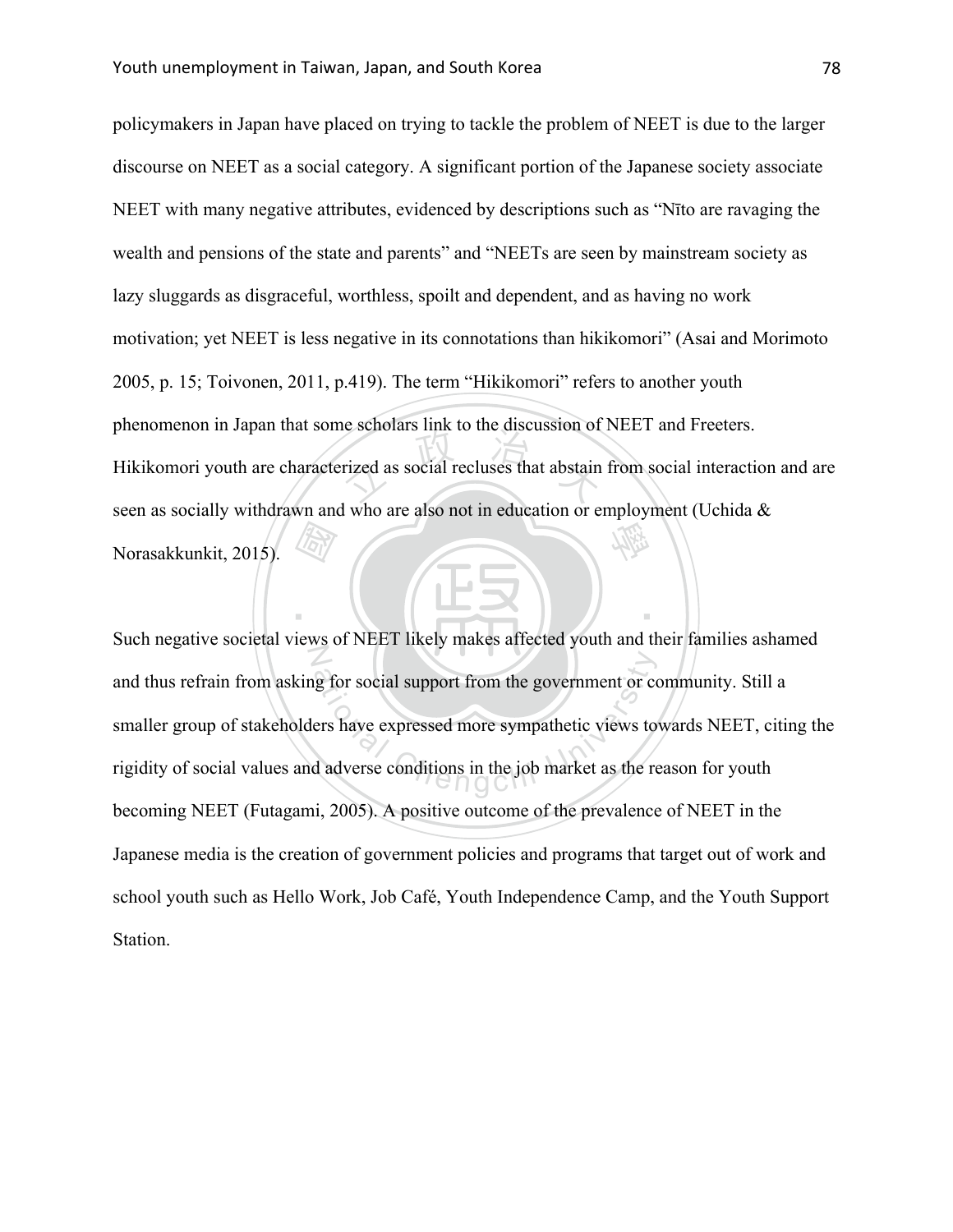# **D. Government policies and programs**

which was implemented in 2004 in all prefectures of the country except for Kagawa. which sought to provide a more contains on education, employment and Despite having a long history of Active Labor Market Policies (ALMP), Japan did not introduce youth specific ALMPs until the early 2000s. The first youth related unemployment policy was entitled the "Strategy Council to Foster a Spirit of Independence and Challenge in Youth" and was put into place in 2003 with the support of the State Minister in Charge of Economic and Fiscal Policy; the Minister of Economy, Trade, and Industry; and the Minister of Education, Culture, Sports, Science, and Technology. Later the same year the "Youth Independence and Challenge Plan" was instituted, which sought to provide a more comprehensive solution to the school-to-work transition focusing on education, employment and industry. One of the most significant outcomes of these pieces of legislation was the creation of the "Jobs Cafés" programs,

The Job Cafés aim to offer an inclusive suite of services for youth that includes career Services and labor market information. Multip<br>ob Cafés, including a variety of programs cones)<br>as well regional support. The move to streng counselling, job placement services and labor market information. Multiple support programs bolster the mission of the Job Cafés, including a variety of programs concentrating on Small and Medium Enterprises (SMEs) as well regional support. The move to strengthen youth's involvement with SMEs is in part in response to the Global Recession that Wall Street triggered in 2008 in which mega corporations and banks played a significant role (Isamu & Yamamoto, 2015). As for the specific regional support mechanisms, this is a result of the diversity of experience different regions in Japan have had with regard to youth unemployment, such as youth unemployment rates of over 12 per cent in the Hokuriku, Hokkaido, Kyushu, and Okinawa regions (Yamamoto & Nohara, 2015). Financial support for the different Job Café programs

‧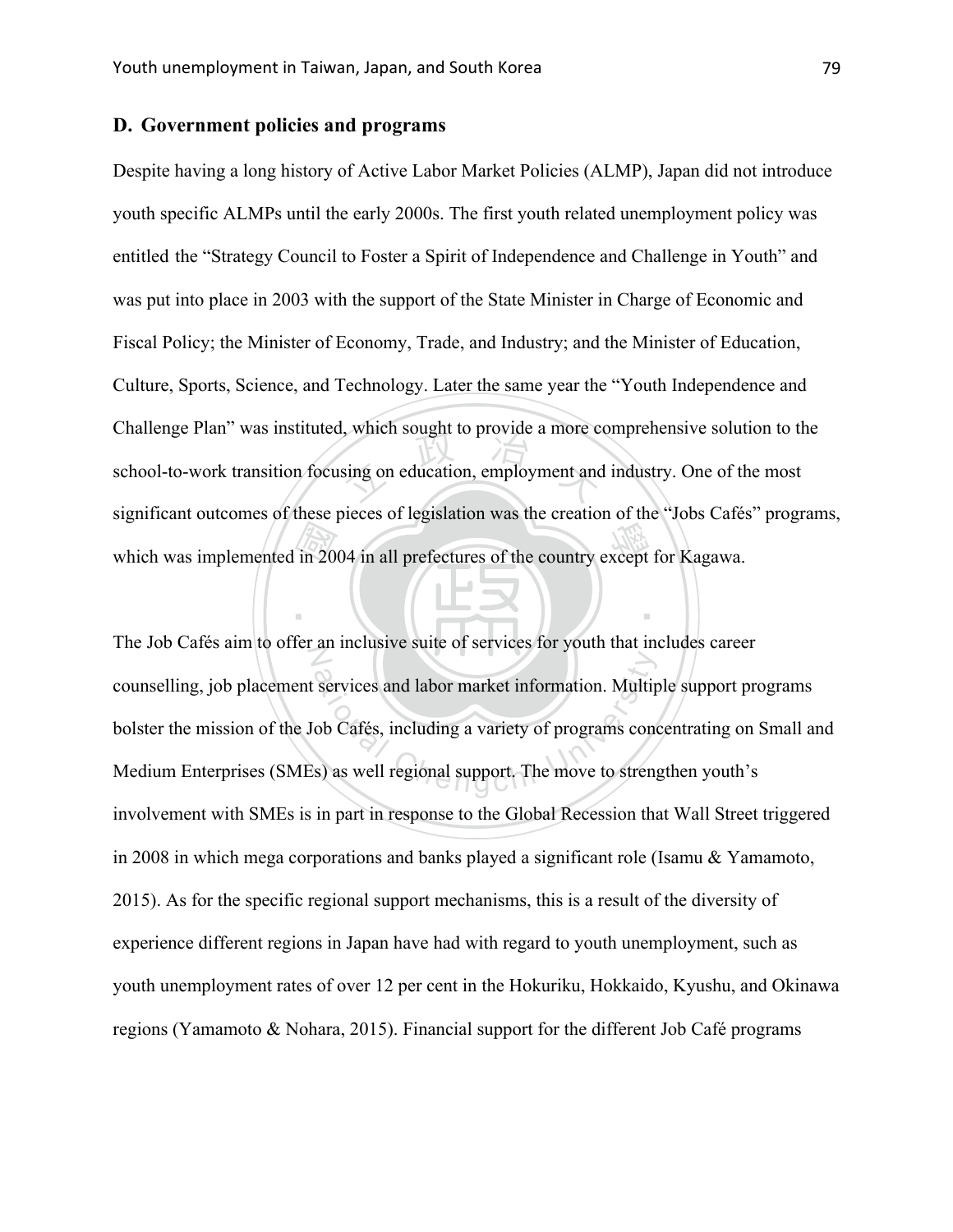ranges from 0.5 to 7 billion JPY (4.8 – 67.9 million USD), a testament to the level of support from the government.

and make efficient use of public funds. This could include dissemination strategies that more<br>effectively target the effected populace, such as through social media, schools, community blementation stance it is necessary to effectively target the effected populace, such as through social media, schools, community N Academic discourse of the Job Cafés support programs by scholars Isamu Yamamoto and Yasuhiro Nohara indicates that while the programs may have created job opportunities for the users of Job Cafés, the program fails to change the fundamental state of youth unemployment (2015). Furthermore, the low user rate of the Job Cafés means that even if they do provide benefits to users they do not affect the majority of the target population (Yamamoto & Nohara, 2015). Therefore, from an implementation stance it is necessary that the government increases the usership of the Job Cafés program if they want to maximize the usefulness of the program centres, and places youth frequent such as sports facilities and actual cafes.

ation<br>cy between academic discourse and government<br>by better aligning itself with the prevailing disc Considering this discrepancy between academic discourse and government action, the Japanese government could benefit by better aligning itself with the prevailing discourse. Specifically, the Job Cafés program seems to only address the immediate concern of how to assist youth in finding and securing employment but does not tackle the aforementioned issues related to social change. Job placement and labor market information are very useful in alleviating the issues related to institutional change but have limited usefulness in addressing why youth choose to be freeters or nito.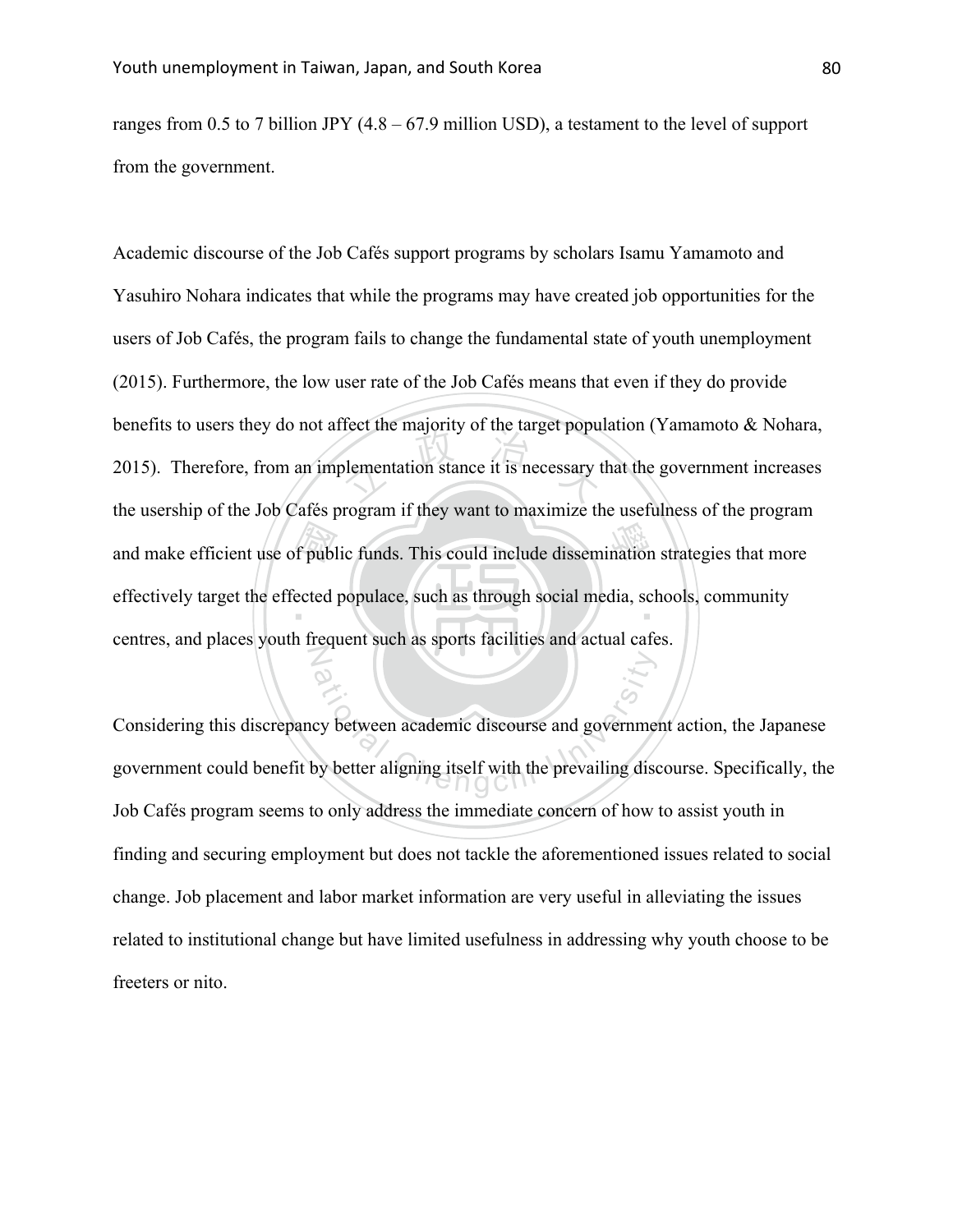pt to the changing context. Based on the discourse surrounding youth unemployment and the school-to-work transition in Japan, youth are fundamentally interested in a different lifestyle from previous generations. Particularly, a life with more flexibility and lower levels of stress. Therefore, a more durable solution also requires the cooperation of industry to think about how they can accommodate the interests of the new generation. Reasons for this change could include the increasing globalization of Japan and the American influence mentioned in the *history* section of this chapter. Therefore, there needs to be more education based programs that seek to understand what youth want and also help youth better understand their own interests with regards to employment in to order to adapt to the changing context.

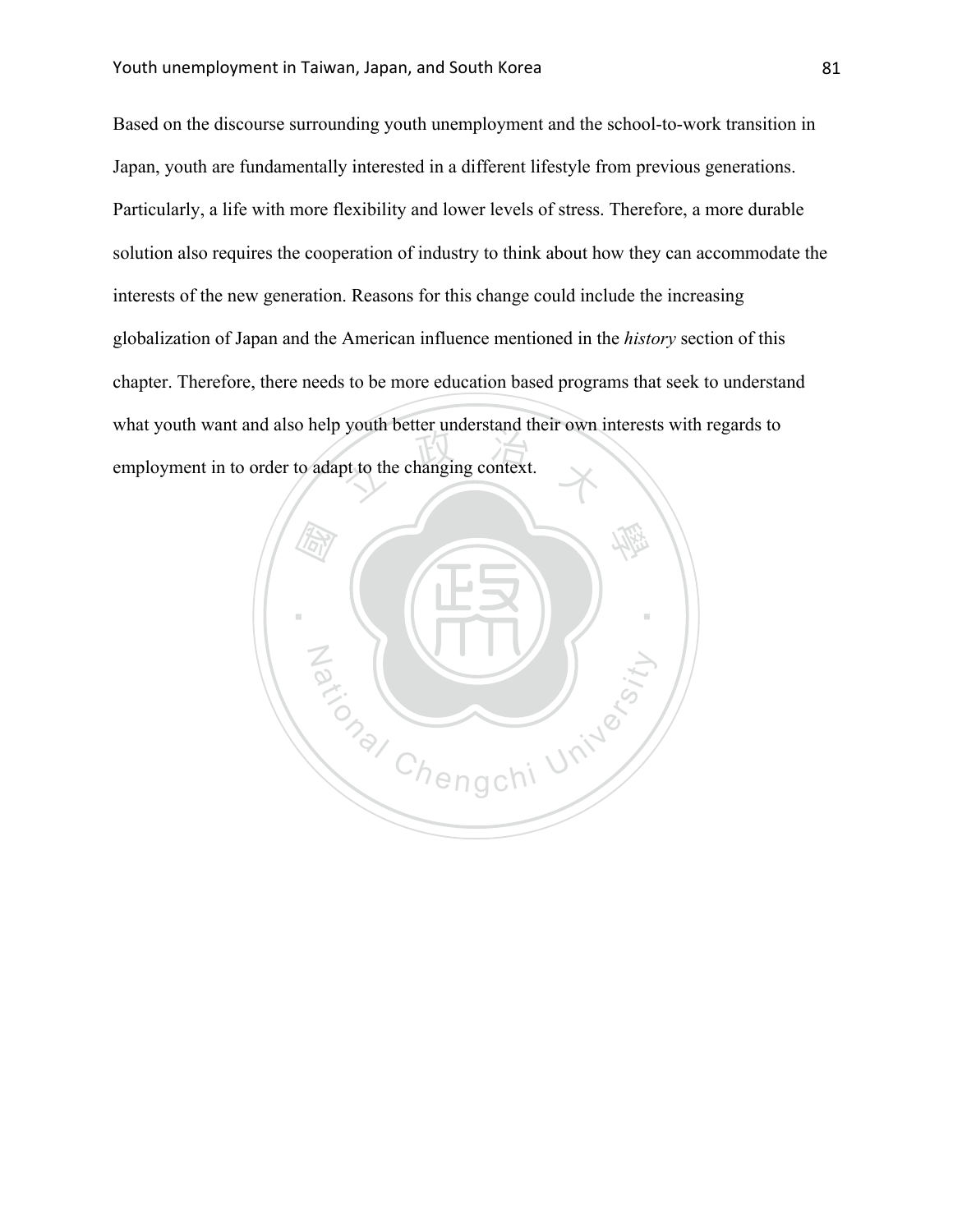# **Summary**

The situation of Japan provides another fascinating piece of the puzzle in understanding the school-to-work transition in East Asia. Despite far lower higher education enrollment rates compared to its neighbors, youth unemployment is not significantly higher, implying that greater access to higher education alone does not improve youth's labor market access. While the government has taken strong action to provide new mechanisms to assist youth in their transition from school to work, the prevailing discourse points to other issues.

demand a more dynamic system of employment that allows them to realize their dreams and<br>provides them more flexibility and less stress than was the norm for previous generations. W ding youth unemployment in Japan provides them more flexibility and less stress than was the norm for previous generations. With the decrease in institutional social capital, youth increasingly rely on their personal stock of ation in Japan. The links<br>are school-to-work transition in Japan. The links<br>rrounding the school-to-work transition in Japan Specifically, the ethos surrounding youth unemployment in Japan places substantial emphasis on social change. Increasingly more youth in Japan are not satisfied with the old way of life and social capital, thus programs that provide youth opportunities' to increase their social capital are imperative to improving the school-to-work transition in Japan. The linkage between government action and the discourse surrounding the school-to-work transition in Japan needs to be strengthened because they are currently not well aligned. Overall, policymakers need to take into consideration the changing context, particularly the values and desires of modern youth in Japan, when developing policies that target the school-to-work transition.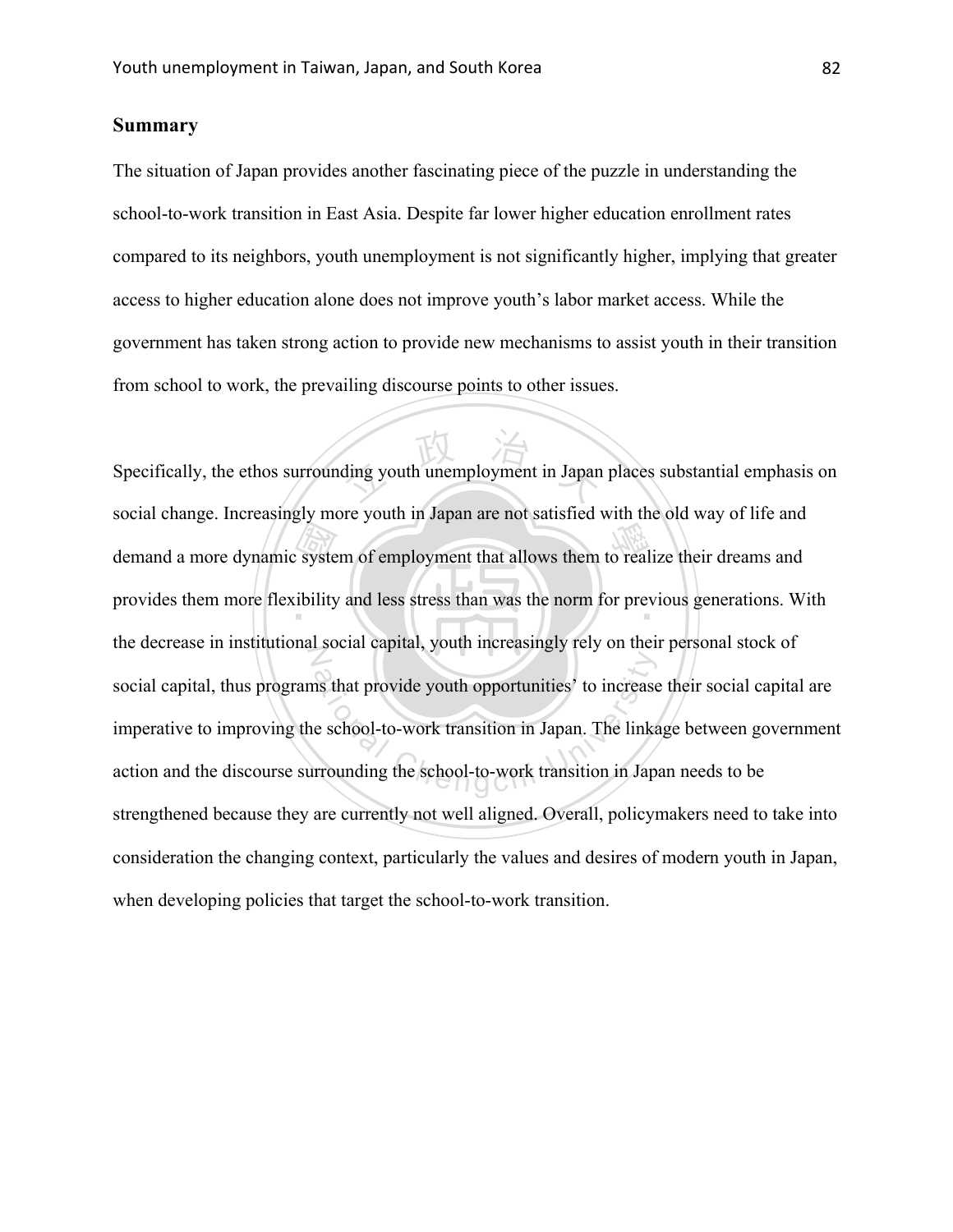# Chapter VI. Comparative analysis

and unique points will be drawn out. Subsequently there will be an analysis of data from the East<br>Asia Social Survey comparing the countries quantitatively. Now that each case of the school-to-work transition in Taiwan, South Korea, and Japan has been discussed in-depth individually, I will examine how their experiences compare and contrast. Such an analysis contributes to the understanding of cultural and historical influences on the challenges youth face. Furthermore, this analysis will help determine to what extent good practices between the countries can be shared, generating positive synergy. Similar to the individual country analysis, this chapter will look at history, discourse and policies. In each of these sections the similarities Asia Social Survey comparing the countries quantitatively.

學

# **A. History**

‧(Tay) ‧ Historically all three societies share several things in common; namely strong connections to China, Japan, the United States, Confucianism, rapid industrialization and the Asian Financial Crisis of Confucianism, rapid industrialization and the A<br>
v religion and philosophy have a strong impac<br>
ianism in particular provided a strong framew<br>
r life, but also a foundation for governance. Fr the 1990s. In every society religion and philosophy have a strong impact on the development of culture and norms. Confucianism in particular provided a strong framework for not only the way a person conducts his or her life, but also a foundation for governance. From antiquity, Confucian thought emphasized the importance of rules and structure as well as the value of learning. It also stressed the importance of obedience and adherence to hierarchy with more educated people occupying higher strata. Furthermore, the use of state-run exams was influenced by Confucian teachings in China which later spread to Taiwan, Japan, and South Korea.

Historic ties to China, Japan and the United States also influenced and continue to influence the structure of the three societies under study. Specifically, the education systems of modern day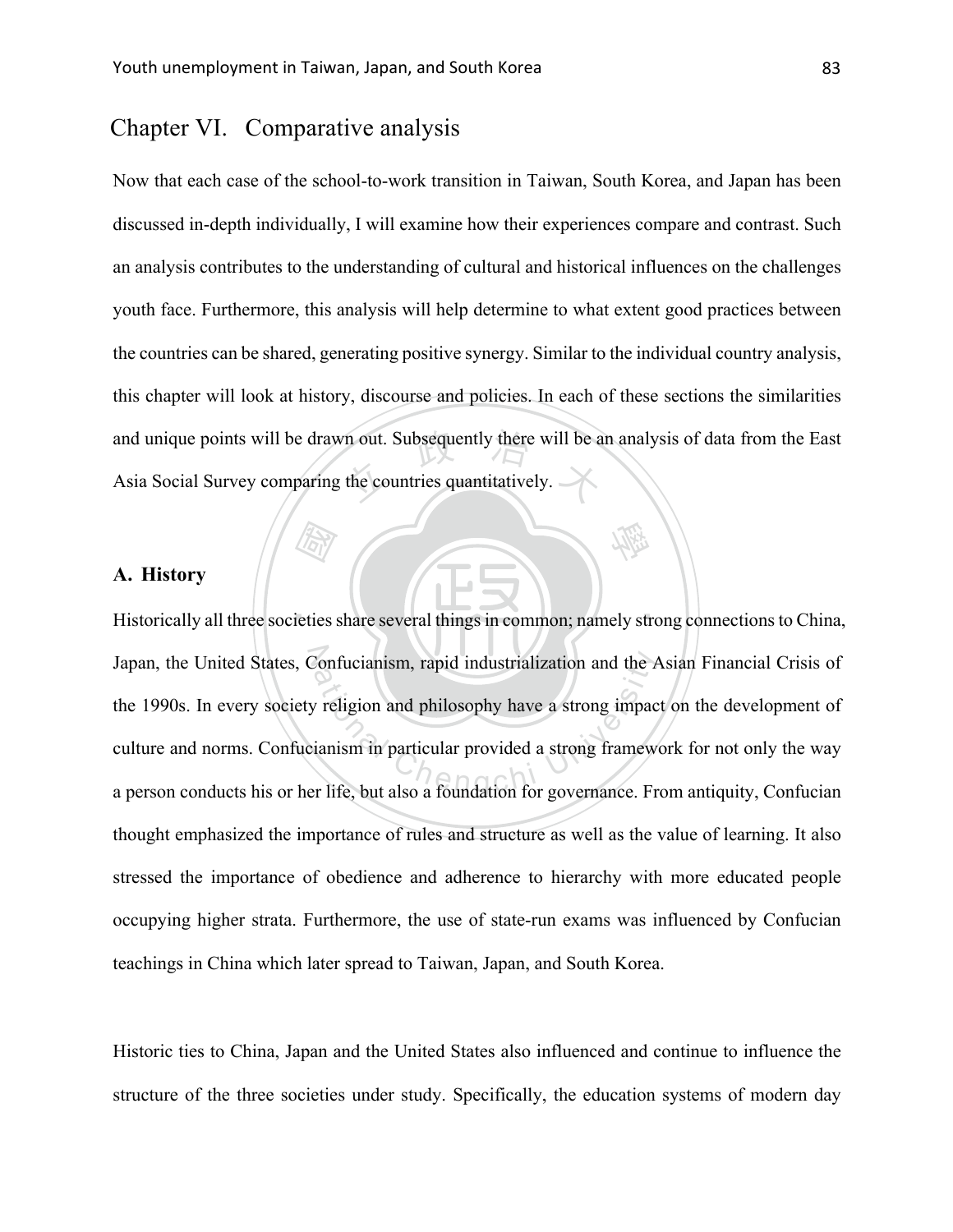Taiwan, Japan and South Korea are largely impacted by the historic influence of China and Japan. The United States has also strongly affected these societies after World War II through the use of development aid, military bases and the media.

ore that<br>en Jap an, the two occupied countries has of a tributary system more than a century ago, which created an uneven distribution of power at that time but ended when Japan invaded Korea at the end of the 19<sup>th</sup> century. In ancient times, N Japan was strongly influenced by China but was isolationist under the Sakoku (鎖国) policy Totman, 1980). Therefore, while the countrie<br>significant differences. Furthermore, the histo<br>school-to-work transition because it shapes of At the same time, the way in which these historic ties formed in each country is quite different. Japan was the colonizer while Korea and Taiwan were imperial subjects, creating a strongly dissimilar experience in terms of exchange of values. While Japan enforced its vision of a better society upon Korea and Taiwan, the two occupied countries had no choice in the matter. The connection to China is also significantly different in each society. Taiwan is a Chinese majority society and the direct inheritor of historic Mainland China's values and systems. Korea was part between 1633 and 1866 (Totman, 1980). Therefore, while the countries possess many historic similarities they also have significant differences. Furthermore, the historic path of each country exerts an influence on the school-to-work transition because it shapes core values and systems including the education system.

The more recent history of the countries is also of relevance to the school-to-work transition. While all three countries are presently advanced, industrialized economies this happened rather recently for Taiwan and South Korea and over a short period of time. This led to important economic policies that promoted skills development to meet labor market demands and boost rapid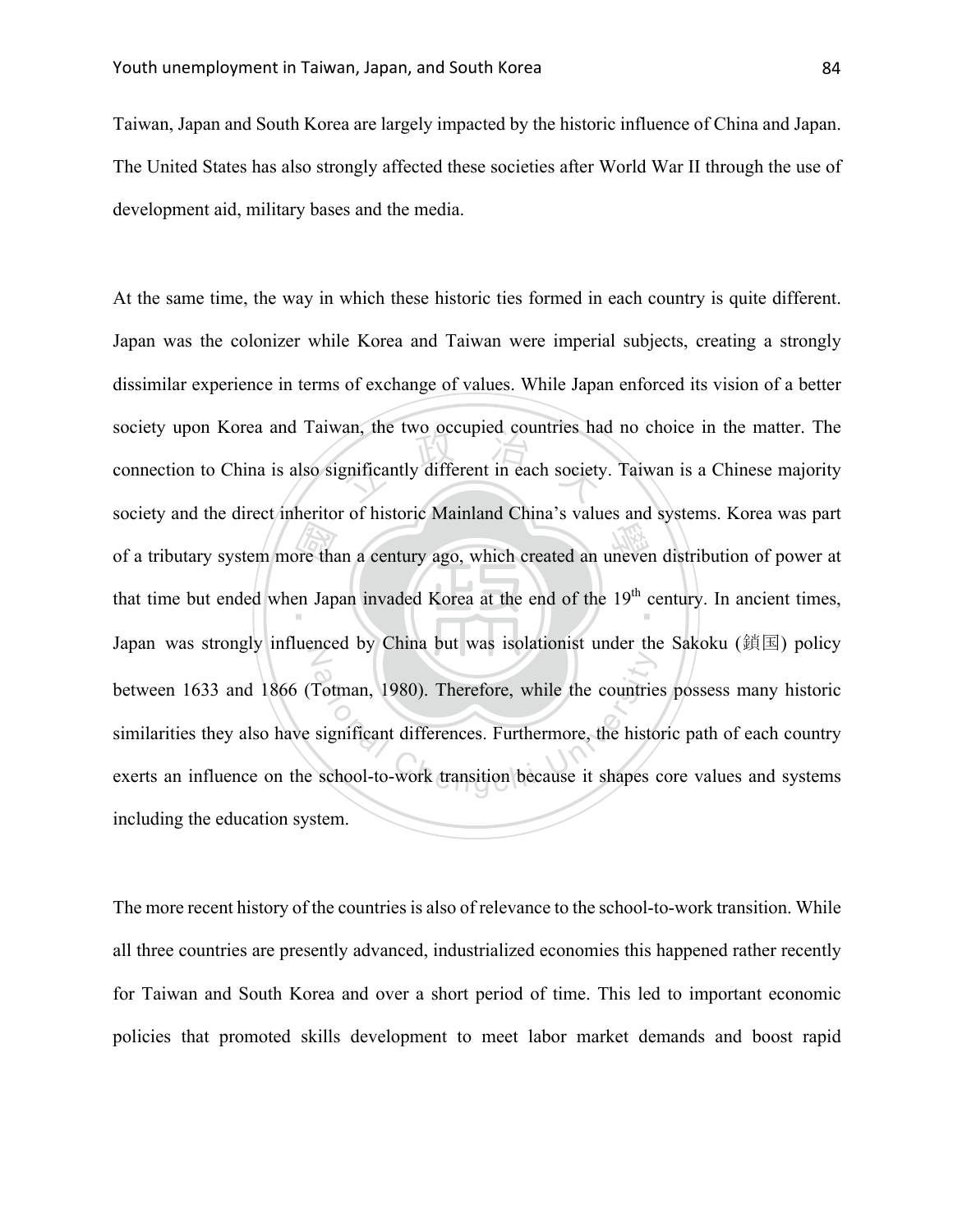industrialization. Japan on the other hand began its journey to industrialization more than 150 years ago but had to recover from the aftermath of the atomic bombings and losing the war.

be a reminder to poncymakers or y One specific historic event that the discourse surrounding the school-to-work transition in all three countries points to is the Asian Financial Crisis. As in many other countries, youth are hit hardest by adverse labor market conditions and East Asia was no different. Youth unemployment in all three societies hit record highs during the crisis and for years following. Experiences such as the Asian Financial Crisis should be a reminder to policymakers of just how important it is to have mechanisms in place that consider the specific circumstances of youth and how to mitigate the negative effects of economic downturn.

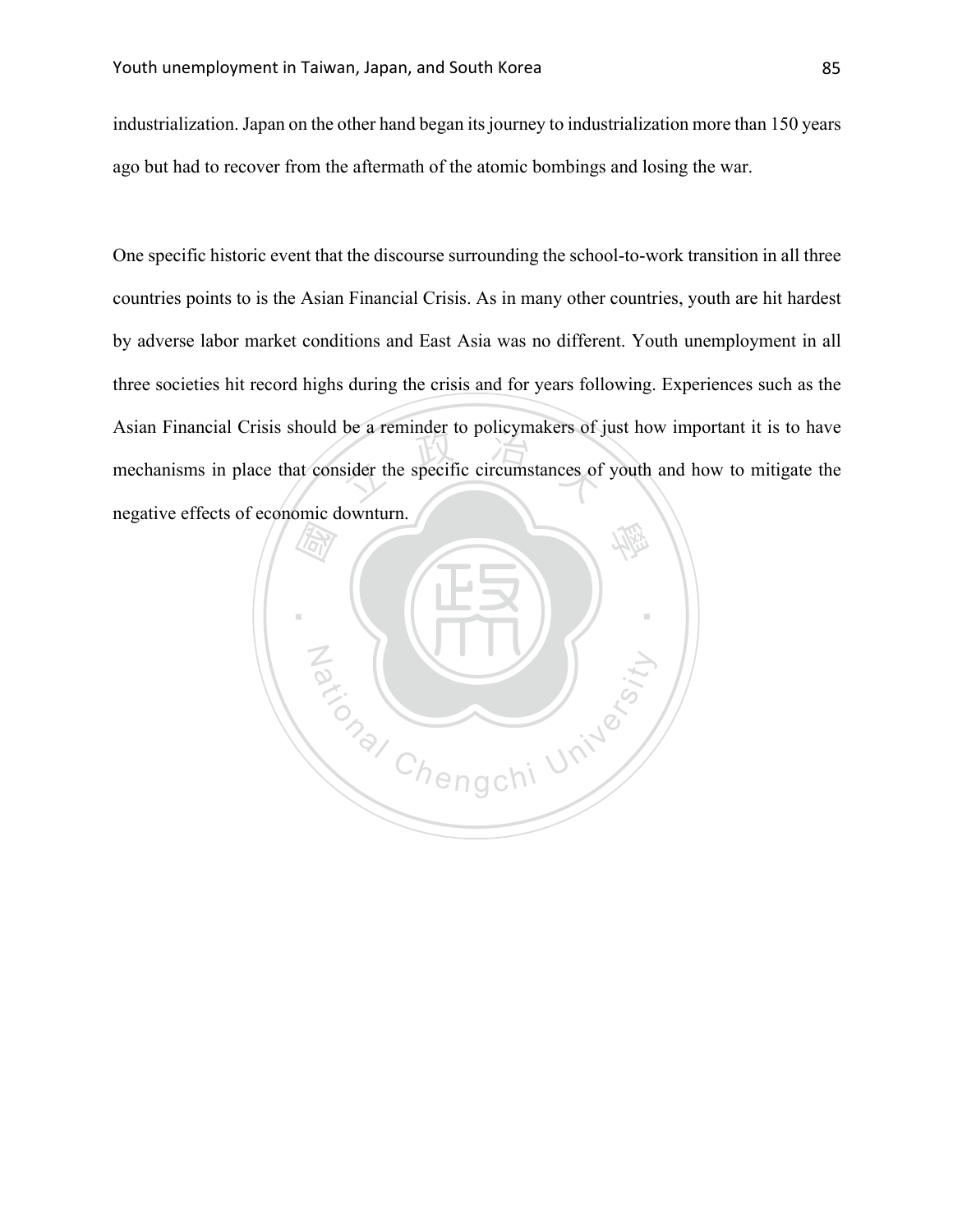## **B. Discourse surrounding key issues in the school-to-work transition**

The discourse surrounding key issues in the school-to-work transition overall contained more similarities than differences with most discourse focusing on society's negative view of youth, high stress environments, lack of real world experience, rote learning, deficit of social capital and the importance of exams. A notable difference was that discourse in Japan focused more on the psychological state of young people in their transition to adulthood, in that the inability to secure decent work was not simply viewed as an economic problem but as a social issue.

activities that build social capital. Given the importance of succeeding in exams, in these societies learning tends to focus on preparing students for exams, which then lends itself to memorization three societies has a variety of negative learning tends to focus on preparing students for exams, which then lends itself to memorization rather than critical thinking and creativity. It also leads to a high stress environment where youth vities such as internships or training courses. S<br>have, they are not able to take part in associat<br>generate important social capital. In this rega The strong exam culture in all three societies has a variety of negative consequences, including its contribution to rote learning, lack of real life experience and preventing youth from engaging in have no time for other activities such as internships or training courses. Similarly, given the lack of free time young people have, they are not able to take part in associations or clubs that would expand their networks and generate important social capital. In this regard the exam culture can be seen as a root cause of many other problems related to the school-to-work transition.

Academic literature and news articles in Japan frequently characterize the difficulties youth have in transitioning into employment as a threat to the entire society with their failure to integrate into the system as a failure to fulfill their social obligations. In fact, the school-to-work transition is important to the entire society in any context and does have negative impacts outside of economic consequences. More understanding observers expressed that it is not so much a failure but a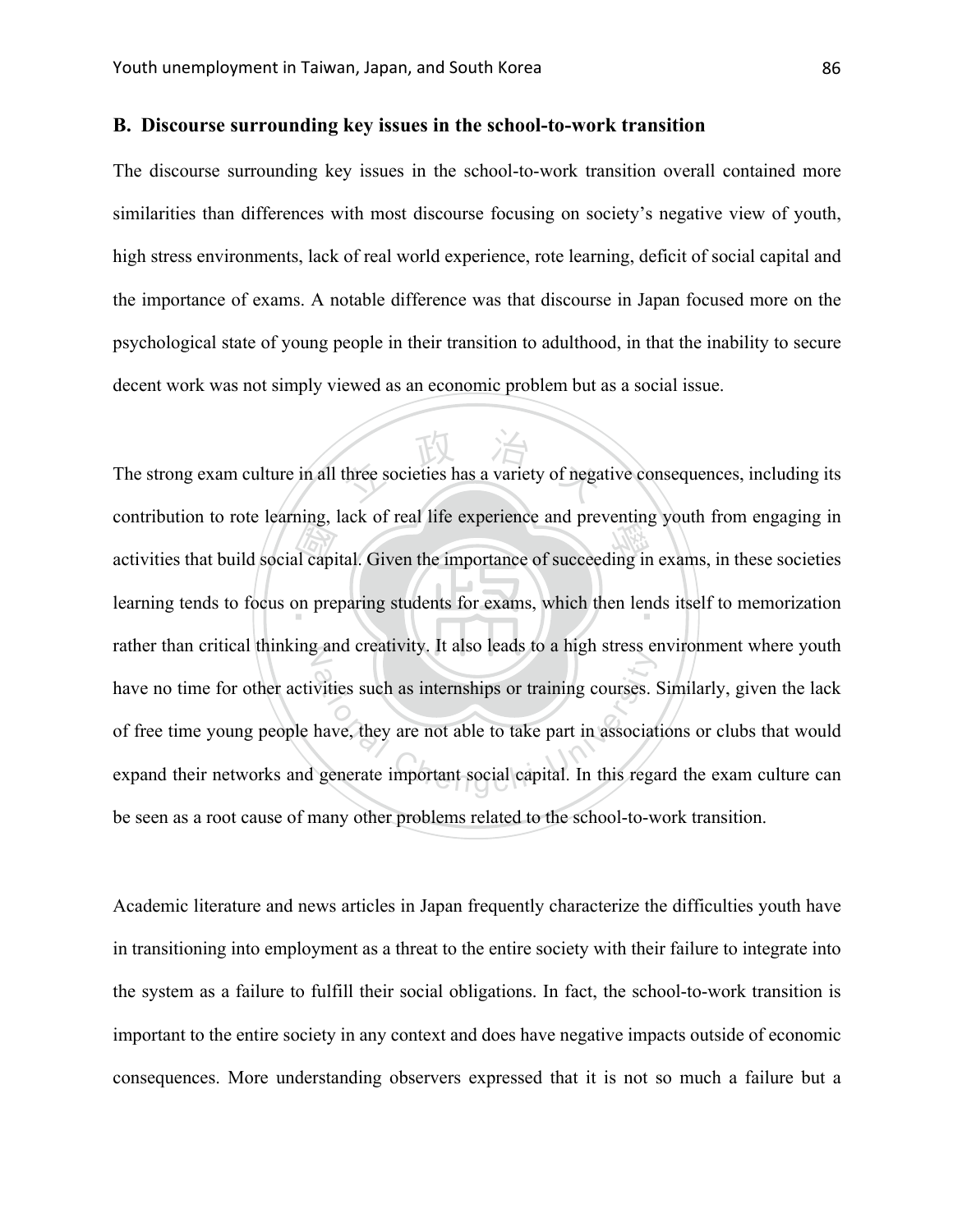paradigm shift with the new generation desiring a lifestyle different from previous generations. Many of the so called "Freeters" in Japan chose this situation because they desired more flexibility and greater self actualization.

the metal more. The comparative and more. The comparison of the entire society as their fan Although there was less literature about the psychological and sociological aspects of the schoolto-work transition in Taiwan and South Korea it is an important aspect to be considered. Longer time spent in transition from school-to-work inevitably affects the psychological state of a young person in terms of self-confidence, independence and more. The cost of young people spending a longer time in transition is borne by the entire society as their family or the government needs to support them while they are not earning an income.

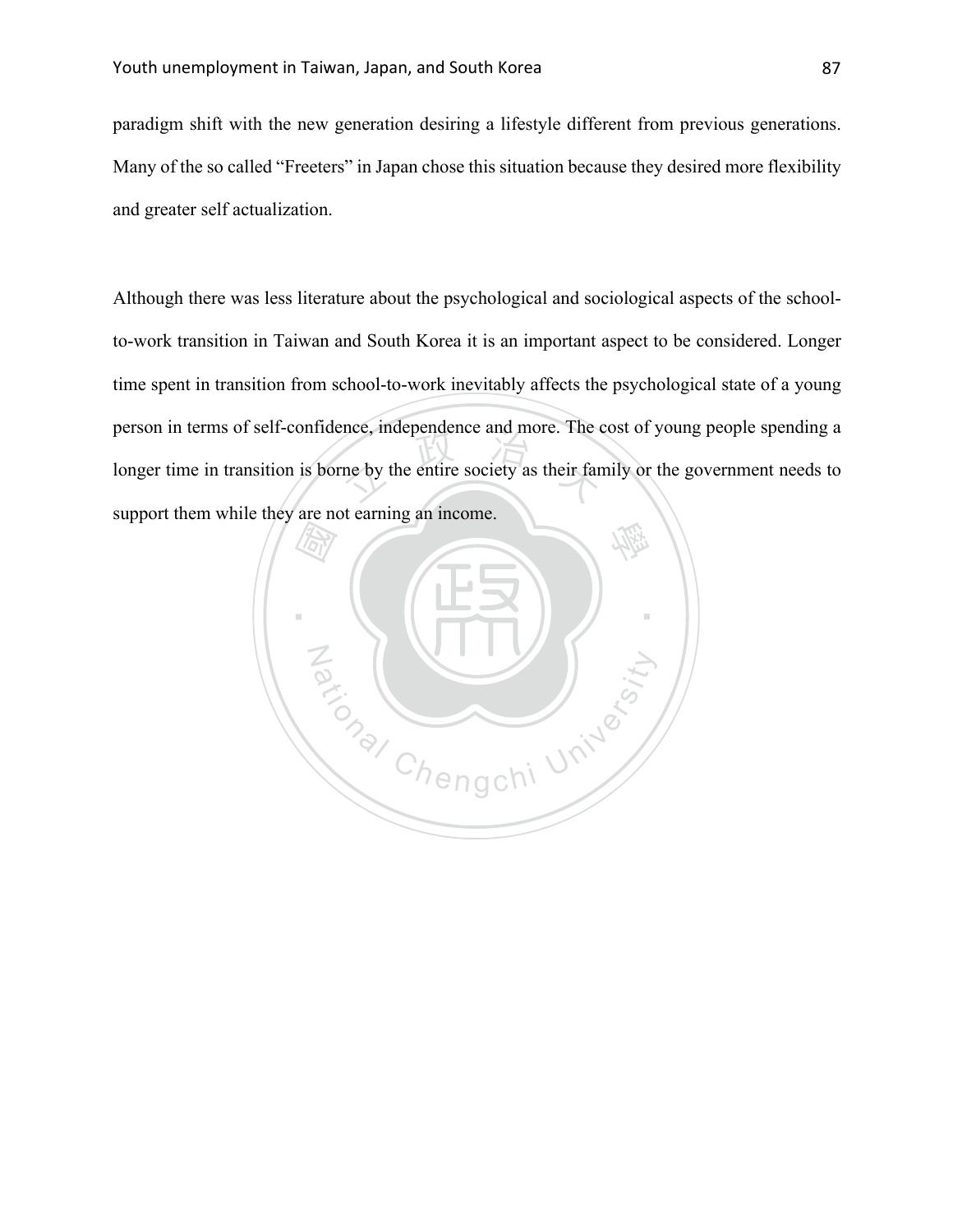# **C. Government policies and programs**

mount of interature on the negative of<br>mains a key feature in all three soci The governments in Taiwan, Japan and South Korea all have national legislation pertaining to youth, which lays an important foundation for improving the school-to-work transition. Each government has also instituted labor protection laws and vocational education plans for increasing skills development. What none of the governments have done in terms of policies and programs is tackle the systemic issues that give rise to the bottlenecks in the school-to-work transition. There has been no move to fundamentally reform the education system to better prepare youth for the labor force. Despite the vast amount of literature on the negative effects of a strong exam culture, performance in examination remains a key feature in all three societies.

Most youth related policies target specific at-risk groups, attempting to alleviate the symptoms of a difficult transition rather than solving the root cause. In the same vein, vocational education is a difficult transition rather than solving the root cause. In the same vein, vocational education is often seen as the main conduit for improving young people's skill set despite a trend of avoiding ational Chenge requires targeting mainstream at the skills and knowledge they need to easily good working conditions. As mentioned in the vocational education. Sustainable change requires targeting mainstream and vulnerable groups so that all young people learn the skills and knowledge they need to easily and smoothly transition into satisfactory jobs with good working conditions. As mentioned in the Japan chapter, a large body of youth literature focuses on the psychological and sociological aspects of the transition, which are rarely, if ever, addressed by policymakers. It is necessary for politicians to consider the system that worked in the past is not automatically applicable to the present context. This includes the fact that modern East Asian youth might appreciate a more flexible career path, which necessitates a greater emphasis on adaptability in education and training curriculums.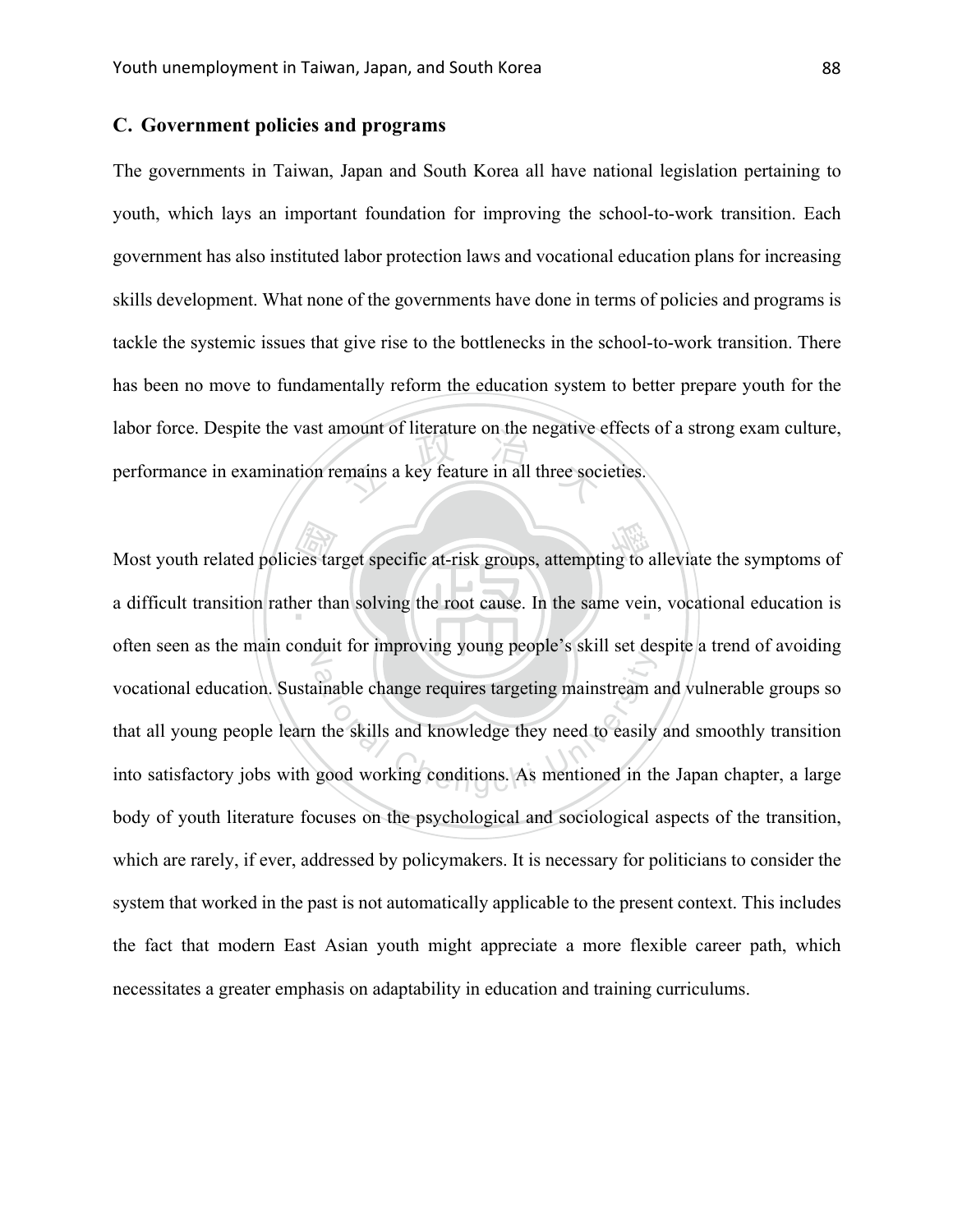As a whole, most policies in these three countries are reactive to the immediate problem of a specific group of young people. While serious concerns should be addressed as quickly as possible, it is important to keep in mind long-term growth and change. Instituting large scale change is neither easy, nor possible over a short period of time, but steps can be taken to achieve this goal.

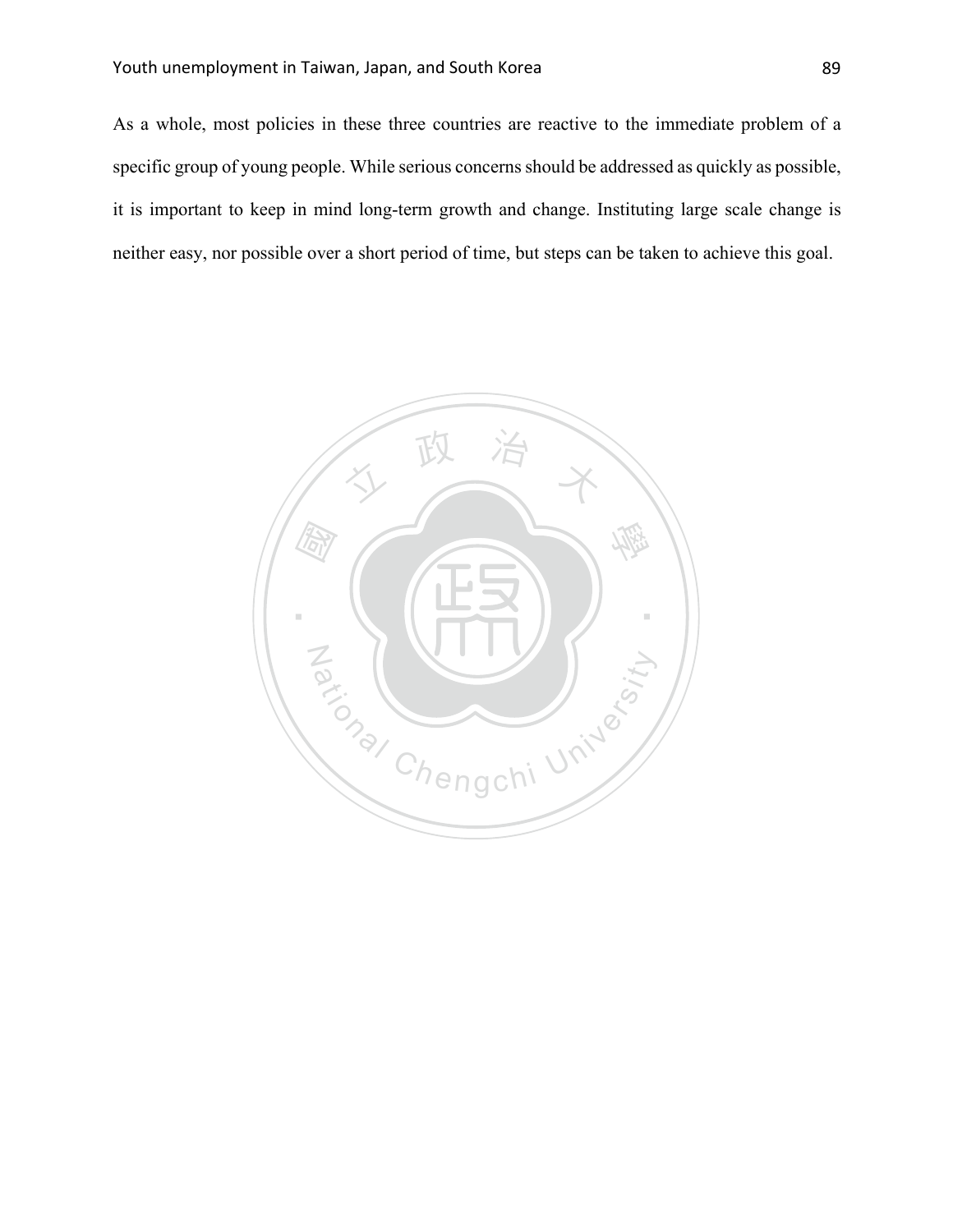# **D. Results from the East Asia Social Survey**

In addition to the qualitative comparative analysis of the school-to-work transition, this section will look at quantitative results from the East Asian Society Survey (EASS). The EASS provides a unique opportunity to compare youth across Taiwan, South Korea and Taiwan with insight into their state of employment, education, and social capital.

are involved in other international collaborative social survey projects, such as the ISSP<br>(International Social Survey Programme) (Ibid). An important methodological feature of EASS is plores social issues including, fan<br>tutions have ample experience in la ‧ (International Social Survey Programme) (Ibid). An important methodological feature of EASS is that surveys conducted in each of the four countries are integrated into a pre-existing survey P, allowing data to be aggregated across the f<br>The survey on social capital conducted in 2012<br>les 173 variables and 11,684 observations i The EASS began in 2003 and partners with top research institutes in China<sup>24</sup>, South Korea<sup>25</sup>, Japan<sup>26</sup>, and Taiwan<sup>27</sup> and explores social issues including, family, culture, health, and social capital. All of the EASS institutions have ample experience in large scale, GSS-type nationally representative sample surveys (East Asia Social Survey, 2008). Furthermore, the majority of them framework, similar to ISSP, allowing data to be aggregated across the four countries as well as compared between them. The survey on social capital conducted in 2012 will be analyzed in this dissertation, which includes 173 variables and 11,684 observations including a plethora of questions related to social capital as well as demographic information.

As mentioned previously, one of the common factors in the discourse surrounding the school-towork transition in all three countries is the low levels of social capital among youth. Thus the 2012

<sup>&</sup>lt;sup>24</sup> National Survey Research Center, Renmin University of China, Beijing

<sup>&</sup>lt;sup>25</sup> Survey Research Center, Sungkyunkwan University, Seoul

<sup>&</sup>lt;sup>26</sup> JGSS Research Center, Osaka University of Commerce, Osaka

 $^{27}$  Institute of Sociology, Academia Sinica, Taipei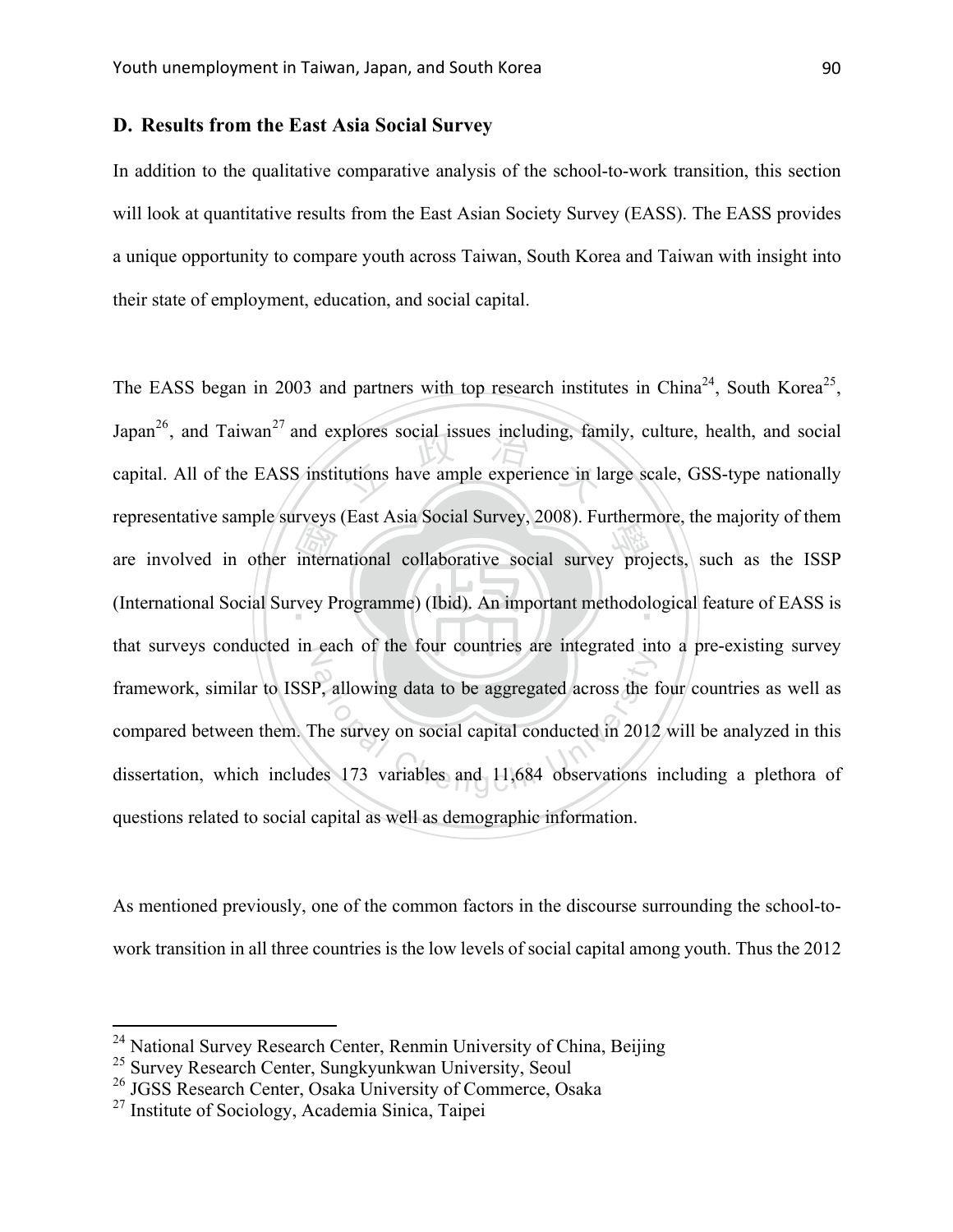EASS is an excellent tool for analyzing certain aspects of the school-to-work transition. According to Bourdieu, social capital is "the aggregate of the actual or potential resources which are linked to possession of a durable network of more or less institutionalized relationships of mutual acquaintance or recognition" (Bourdieu 1985, p. 248).

improved their employability (1973). Similarly, Burt found that when an individual's social<br>network contained a diverse array of people that are not acquainted with each other, the individual butthe communication than then<br>1988). Granovetter found that cross network contained a diverse array of people that are not acquainted with each other, the individual gained improved access to career opportunities (1992). More recent studies have begun to apply to youth's career preparedness, arguing that<br>ns related to the labour market, which social<br>th unemployment (Billett, 2011; Habibov et al Several studies have found a positive link between social capital and labour market access, with one study showing that successful managers spent 70 per cent more time networking and 10 per cent more time engaging in routine communication than their less successful peers (Luthans, Hodgetts, & Rosenkrantz, 1988). Granovetter found that cross-cutting interactions and ties (bridging social capital) empowered individuals with better career related information and thus theories of social capital to youth's career preparedness, arguing that youth often lack vital information and connections related to the labour market, which social capital can help remedy and as a result reduce youth unemployment (Billett, 2011; Habibov et al, 2013; Jarrett, Sullivan, & Watkins, 2005; Larson & Sullivan, 2010).

Since the survey covers a variety of ages not only youth, it is possible to compare the status of different age groups across the three countries. The table below displays the main status of youth aged 18-29 and adults aged over 30 across the three countries.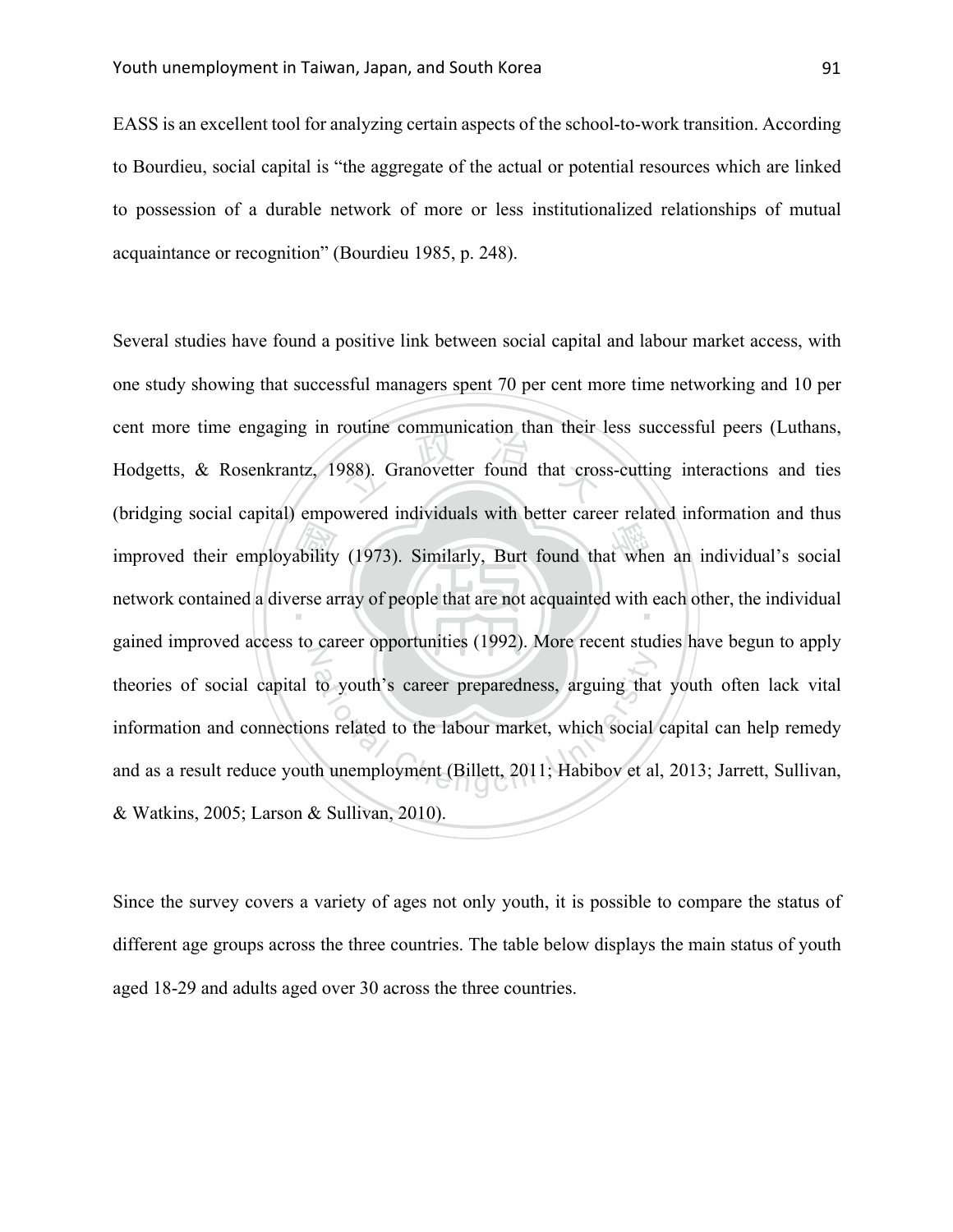| Youth (aged 18-29)                |           |            |              |  |
|-----------------------------------|-----------|------------|--------------|--|
|                                   | Paid work | Unemployed | In education |  |
| Taiwan                            | 61.25     | 15.81      | 17.59        |  |
| Japan                             | 77.03     | 6.22       | 5.74         |  |
| South Korea                       | 30.45     | 7.73       | 55.00        |  |
|                                   |           |            |              |  |
| <b>Adults (aged 30 and above)</b> |           |            |              |  |
|                                   | Paid work | Unemployed | In education |  |
| Taiwan                            | 64.57     | 4.87       | 0.06         |  |
| Japan                             | 61.05     | 1.22       | 0.09         |  |
| South Korea                       | 58.59     | 0.94       | 0.17         |  |

# *What is your main status?* **(%)**

among South Koreans and comparatively lower rates among Japanese. The linearity between ries. Y<br>who a<br>and co Similar to national labor force surveys, youth from this survey are far more unemployed than adults.<br>These results are also in line with much of the discourse discussed previously and the diversity between the three countries. Young Koreans are clearly far more likely to be enrolled in education national statistics and these findings supports the validity of the EASS data, confirming its **Ational** Similar to national labor force surveys, youth from this survey are far more unemployed than adults. compared to Japanese who are mostly working, reflective of the high tertiary enrollment rate usefulness.

After examining some of the basic indicators, we move on to two questions that specifically look at the benefits of social capital in securing employment, specifically whether or not respondents received help in finding their most recent job and the usefulness of that help. The data indicates that in the majority of cases, young people in all three countries received help from one or more persons. There is also quite a wide range among the countries in that while only a little over half of Taiwanese respondents received help, over 80 per cent of Japanese did. Furthermore, of those who did receive assistance in Japan mostly had help from six or more individuals, unlike Taiwan and Japan where most respondents received help from one or two people. The implication of these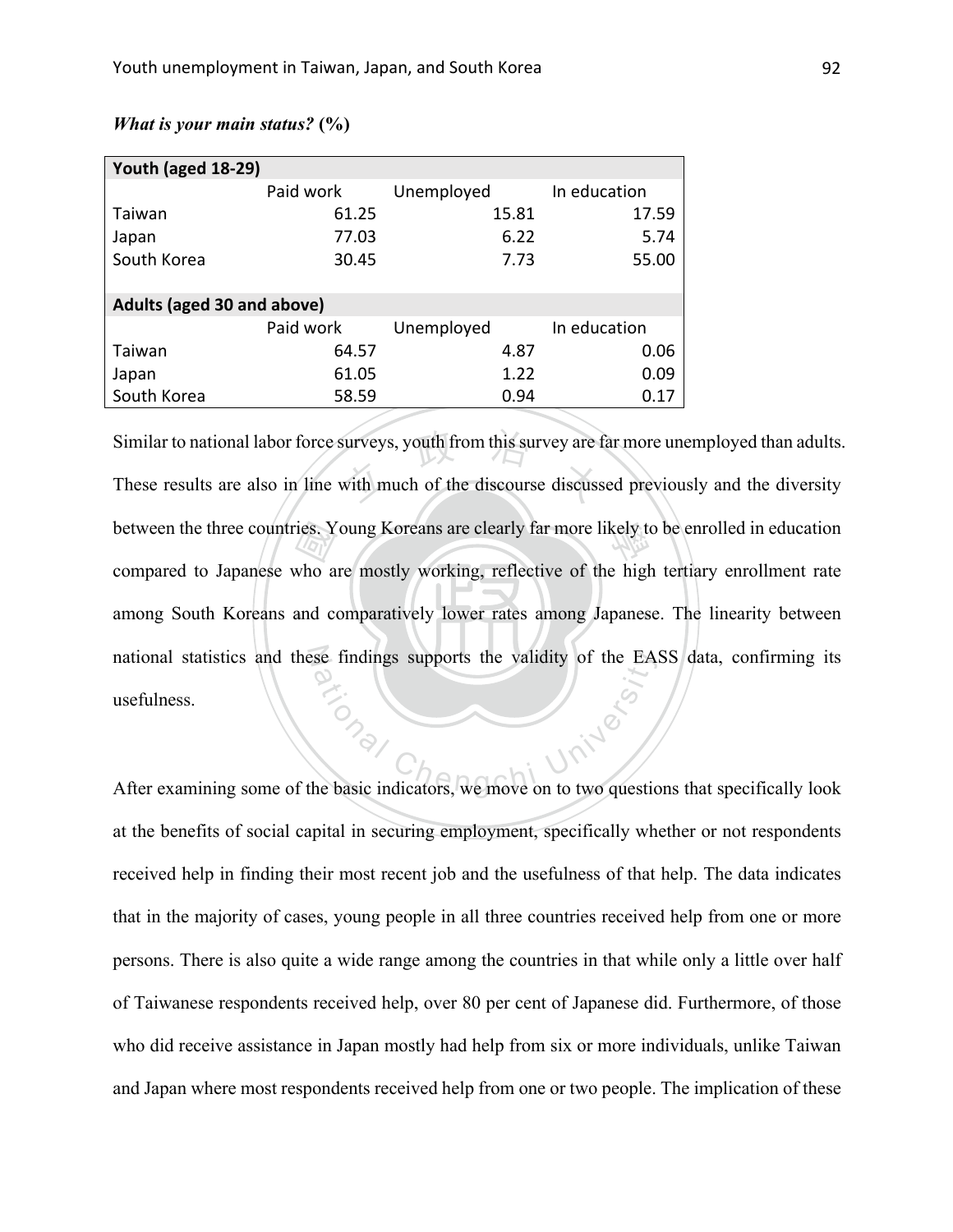findings is that youth in Taiwan, Japan and South Korea do in fact rely heavily on social networks to secure employment.

| Percentages of youth who received help from one or more persons getting a job                      |        |             |       |
|----------------------------------------------------------------------------------------------------|--------|-------------|-------|
|                                                                                                    | Taiwan | South Korea | Japan |
|                                                                                                    | 57.54  | 69.04       | 80.55 |
| Percentage of youth received help getting a job from x number of people                            |        |             |       |
| x number                                                                                           | Taiwan | South Korea | Japan |
| 0                                                                                                  | 42.46  | 30.95       | 19.46 |
| 1                                                                                                  | 38.62  | 15.87       | 17.3  |
| 2                                                                                                  | 11.25  | 23.81       | 16.76 |
| 3                                                                                                  | 3.32   | 17.46       | 17.3  |
| 4                                                                                                  | 1.28   | 2.38        | 5.41  |
| 5                                                                                                  | 0.77   | 3.17        | 2.7   |
| $6+$                                                                                               | 2.3    | 6.35        | 21.08 |
| Were the kinds of help provided useful to getting/securing your job?                               |        |             |       |
|                                                                                                    | Taiwan | South Korea | Japan |
| No                                                                                                 | 2.68   | 9.2         | 5.56  |
| Yes, to some                                                                                       |        |             |       |
| extent                                                                                             | 31.7   | 74.71       | 38.89 |
| Yes, to a great                                                                                    |        |             |       |
| extent                                                                                             | 65.62  | 16.09       | 55.56 |
|                                                                                                    |        |             |       |
| Looking at the second question in the table above, the vast majority of respondents found the help |        |             |       |

### **Usefulness of social networks in securing employment**

they received useful. Since most young people do find personal networks useful in securing employment, it is then very important that they build their social capital, specifically cross-cutting or "bridging" social capital (as mentioned previously).

The table below indicates that despite the usefulness of social capital, few young people in these countries are actively involved in associations, which are a key place to build one's social capital.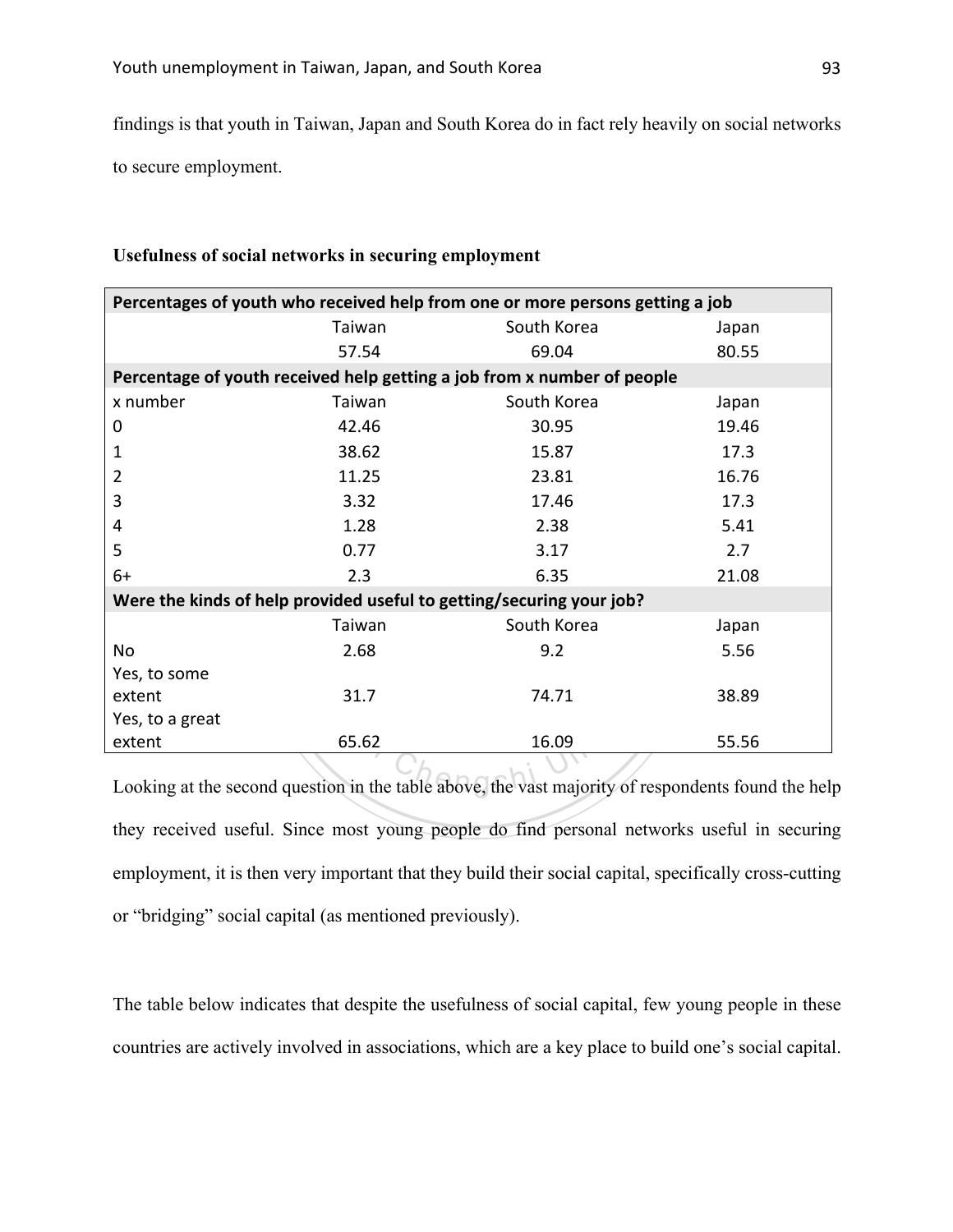In Taiwan, hardly any respondents reported active involvement in any association except recreation, which even then was still less than one fifth.

| Active involvement in an association (%)                                   |        |             |       |  |
|----------------------------------------------------------------------------|--------|-------------|-------|--|
|                                                                            | Taiwan | South Korea | Japan |  |
| Type of association                                                        |        |             |       |  |
| Political                                                                  | 0.00   | 1.36        | 1.44  |  |
| Residential                                                                | 0.22   | 1.36        | 4.81  |  |
| Social service                                                             | 1.34   | 5.91        | 0.96  |  |
| Citizens' movement                                                         | 0.00   | 0.45        | 0.48  |  |
| Religious                                                                  | 2.9    | 11.36       | 3.37  |  |
| Alumni                                                                     | 0.67   | 21.36       | 11.54 |  |
| Recreational                                                               | 12.47  | 30.45       | 14.42 |  |
| Labor union                                                                | 0.22   | 0.45        | 1.91  |  |
| Occupational                                                               | 0.45   | 4.09        | 2.87  |  |
| South Korean respondents reported higher levels of youth involvement in as |        |             |       |  |

**Percentage of youth respondents actively involved in an association or club**

‧South Korean respondents reported higher levels of youth involvement in associations compared to the other two countries, notably in recreation, alumni and religious clubs. At the same time, it should be noted that if disaggregated by gender, less than half the number of female Koreans were involved in recreation a should be noted that if disaggregated by gender, less than half the number of female Koreans were involved in recreation associations compared to males, indicating a gender divide.

As mentioned before, cross-cutting interactions are pivotal to creating the kind of social capital most useful to employment for young people. The next table explores this by looking at the level of homogeneity among members of the aforementioned associations/clubs.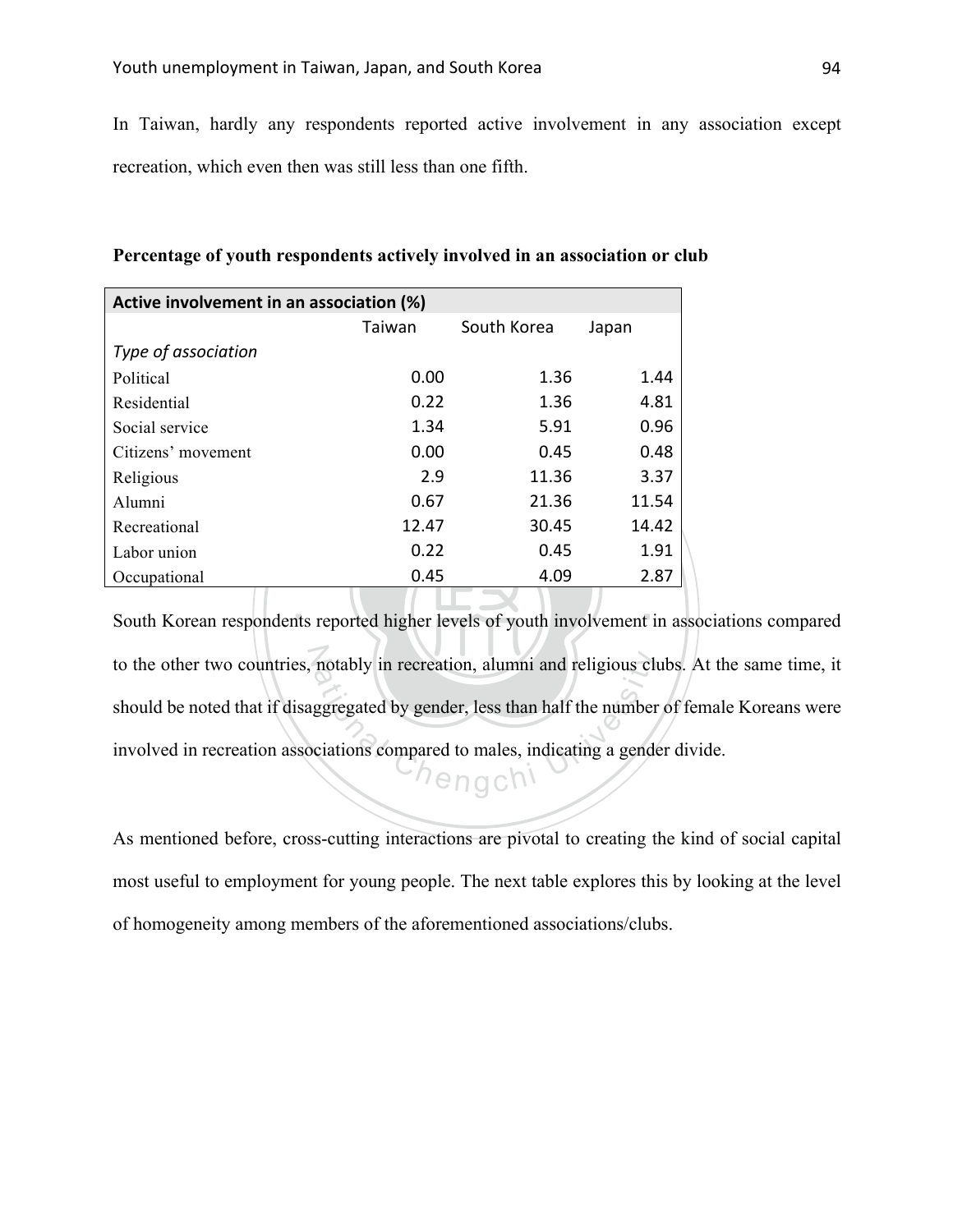| Are members in this organization/group different from each other in the way they think and do things? (%) |        |             |       |
|-----------------------------------------------------------------------------------------------------------|--------|-------------|-------|
|                                                                                                           | Taiwan | South Korea | Japan |
| Almost all members are similar to each other                                                              | 56.14  | 31.45       | 19.09 |
| There are more members who are similar than those<br>who are different                                    | 34.21  | 35.22       | 58.18 |
| There are more members who are different than<br>those who are similar                                    | 4.39   | 16.98       | 16.36 |
| Almost all members are different from each other                                                          | 5.26   | 16.35       | 6.36  |

# **Homogeneity among group members**

yment<br>1 activ the countries do not participate act<br>and be interesting to test the relation social capital and employment status, but unfortunately in this dataset too few youth participate in As it can be seen in the table above, not only do few youth participate in associations, but the organizations they are involved in tend to be composed of similar people. This further strengthens the argument that youth in these countries do not participate actively in activities that generate bridging social capital. It would be interesting to test the relationship between some measure of any kind of social capital activity, making any such test statistically unreliable.

‧

A possible reason youth do not engage in more cross-cutting social capital building activities is<br>because of anxiety over expressing dissenting views, which the tables below provides some insight<br>on. A few interesting find because of anxiety over expressing dissenting views, which the tables below provides some insight on. A few interesting findings from the data can be discerned. First, regardless of status, youth expressed a little bit of difficulty expressing different opinions on social issues of public interest. At the same time, they were most comfortable with people of equal status and had the most difficulty with people who are of a higher status.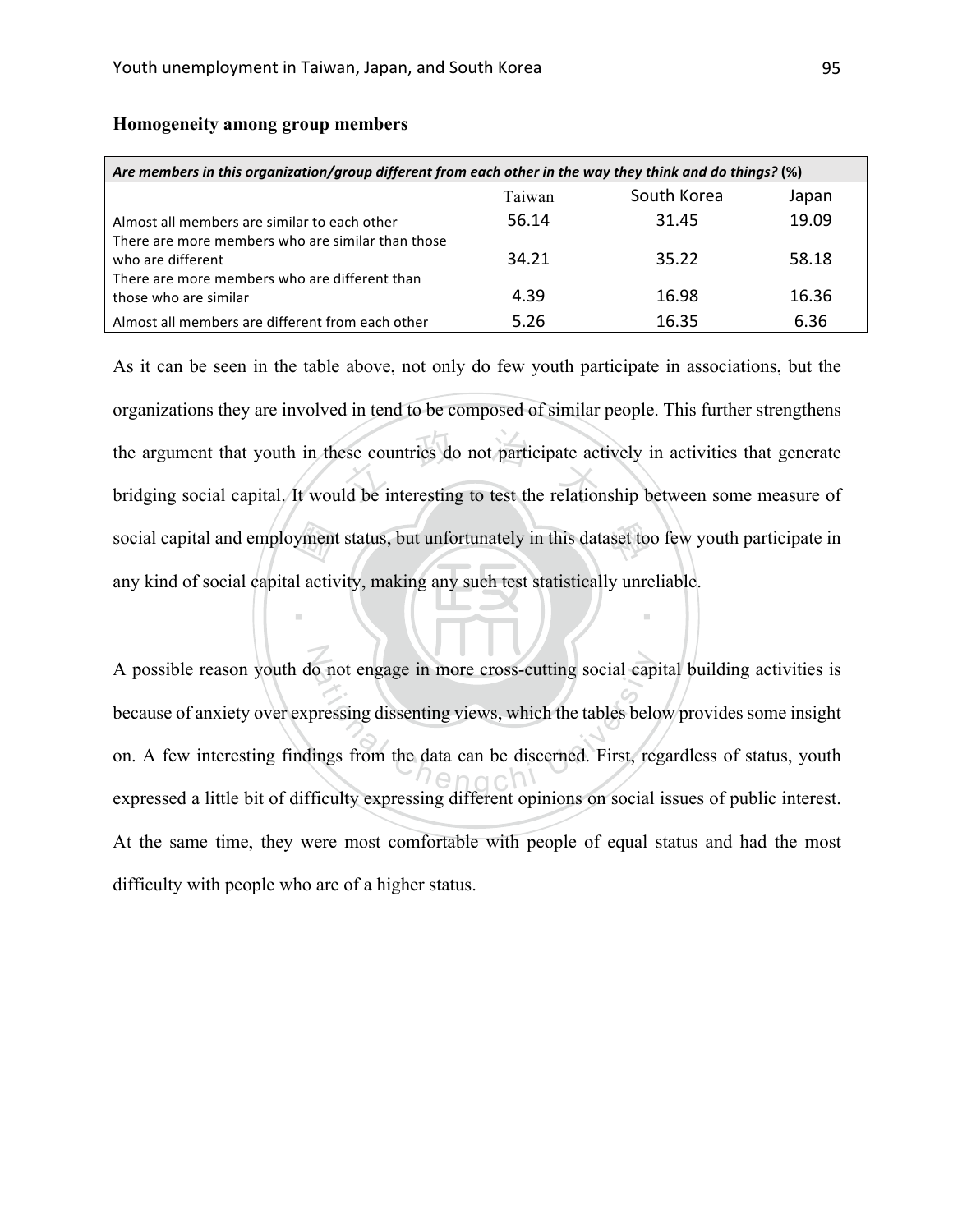| To what extent do you have a hard time discussing with the following people/acquaintances if they had<br>different opinions on social issues of public interest? |                    |       |        |            |
|------------------------------------------------------------------------------------------------------------------------------------------------------------------|--------------------|-------|--------|------------|
|                                                                                                                                                                  | <b>Taiwan</b>      |       |        |            |
| With those of to you                                                                                                                                             | A great deal       | Some  | Little | Not at all |
| Equal status                                                                                                                                                     | 0.92               | 9.89  | 48.05  | 41.15      |
| High status                                                                                                                                                      | 5.29               | 39.31 | 33.33  | 19.08      |
| Lower status                                                                                                                                                     | 3.08               | 27.01 | 42.18  | 27.73      |
|                                                                                                                                                                  | <b>South Korea</b> |       |        |            |
| With those of to you                                                                                                                                             | A great deal       | Some  | Little | Not at all |
| Equal status                                                                                                                                                     | 0.91               | 7.73  | 66.36  | 25         |
| High status                                                                                                                                                      | 10.45              | 51.82 | 30.91  | 6.82       |
| Lower status                                                                                                                                                     | 1.82               | 15    | 64.09  | 19.09      |
| Japan                                                                                                                                                            |                    |       |        |            |
| With those of to you                                                                                                                                             | A great deal       | Some  | Little | Not at all |
| Equal status                                                                                                                                                     | 1.92               | 8.17  | 55.29  | 34.62      |
| High status                                                                                                                                                      | 11.54              | 26.92 | 45.19  | 15.87      |
| Lower status                                                                                                                                                     | 5.83               | 20.87 | 50     | 23.3       |
|                                                                                                                                                                  |                    |       |        |            |

# **Comfort discussing dissenting views among people of different social status**

 $\blacksquare$ **TARY**<br>
a take<br>
ir opii difficulty expressing their opinion when it differs from others in general and particularly so when they interact with people of a different social status. **Primeri University** Therefore, the two main takeaways from the above table is that youth in these countries have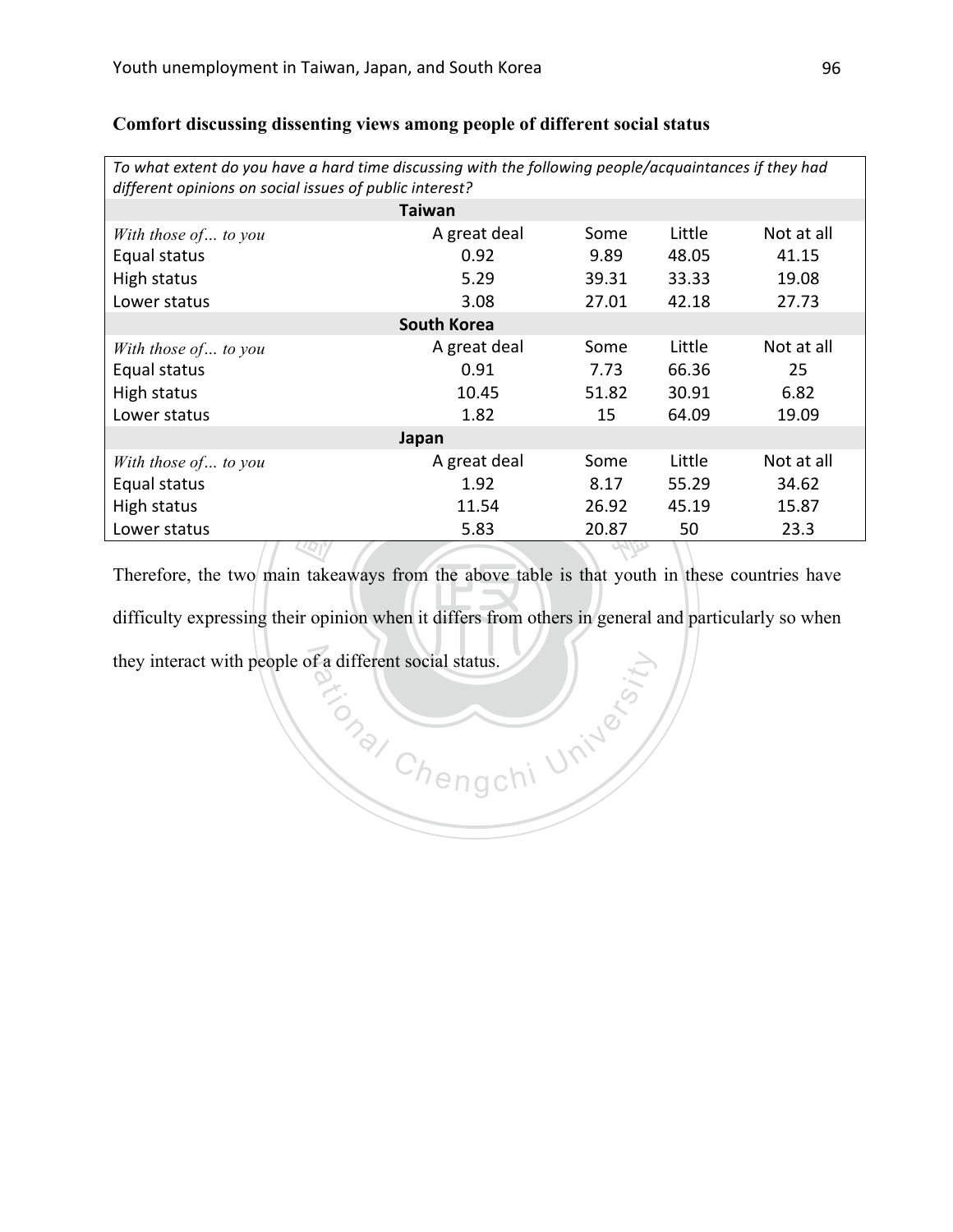# **Summary**

As a whole, the results from the comparative analysis provide a variety of valuable insight that can be used to create more effective youth policies that aid in the school-to-work transition. These three countries have a number of similarities making it possible to compare them and consider introducing good practices from one country to another. In addition to their similarities, Taiwan, Japan and South Korea possess a variety of unique points in terms of history, discourse and policies. As such, the context of the country cannot be forgotten when drafting youth related policies.

Surrounding youth unemployment in these countries and the data from the EASS indicates social<br>capital is a factor that should be considered when developing policies targeting the school-to-work outh is not a monolithic group capital is a factor that should be considered when developing policies targeting the school-to-work No Management University Even within one country, youth is not a monolithic group and policies should take into consideration a variety of groups including the mainstream and minorities. The discourse transition as it could improve labor market entry but youth currently face barriers in acquiring it.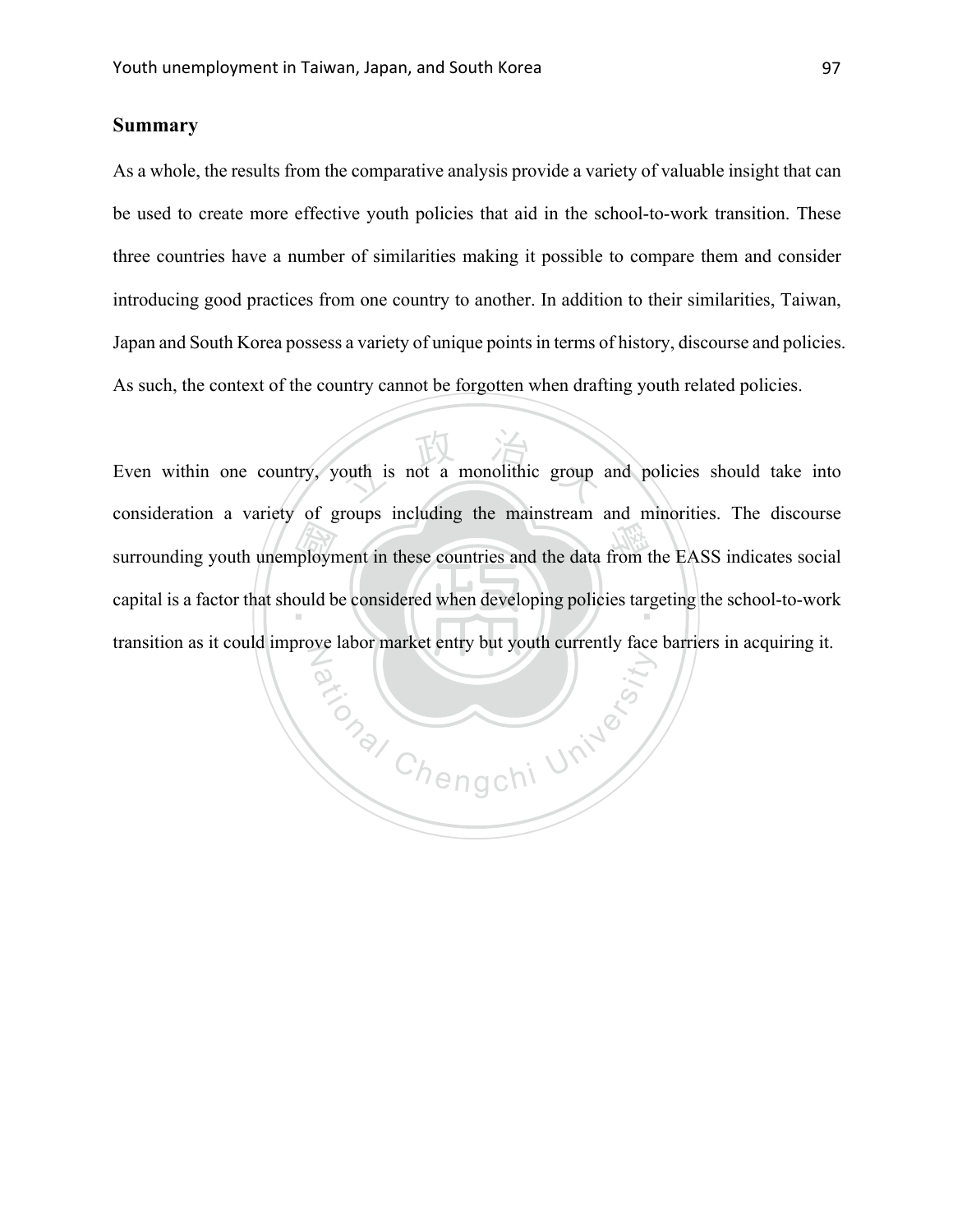# Chapter VII. Conclusion

ial knowledge and skills that allow<br>Jnfortunately, youth frequently do knowledge and experience to obtain work and as a result experience a protracted transition. The school-to-work transition is a complex topic that entails a variety of important issues for young people. While youth experience difficulties in their transition around the world, the precise reasons vary based on the context of the country, which is informed by cultural norms and systems inherited through history. The school-to-work transition is a turning point for the lives of most people when they finish their education and enter the labor market. In this transition the two main foci are naturally a nation's education system and industry. A good education should provide crucial knowledge and skills that allow young people to quickly secure decent work post-graduation. Unfortunately, youth frequently do not obtain the necessary skills,

‧ $\frac{\text{ce to}}{\text{tan}}$ <br>has m Time spent in transition has multiple negative implications for the individual and the society. For the individual, difficulty completing the transition to stable employment can be stressful and the individual, difficulty completing the transition to stable employment can be stressful and<br>damaging to his or her self-confidence, causing some individuals to withdraw from society, as is<br>well documented in Japan. At a damaging to his or her self-confidence, causing some individuals to withdraw from society, as is well documented in Japan. At a societal level, youth being idle is a waste of their talent and the school-to-work transition is not simply a matter of youth unemployment but encompasses the entire sequence of events from time spent in education till a person's first stable, decent job.

This thesis looked at how the phenomenon is discussed and dealt with by the public, scholars and policymakers in three East Asian societies, Taiwan, Japan and South Korea. In an effort to maximize the depth of understanding of the topic the thesis employed a qualitative methods approach that also made use of quantitative data to a lesser extent. Specifically, this dissertation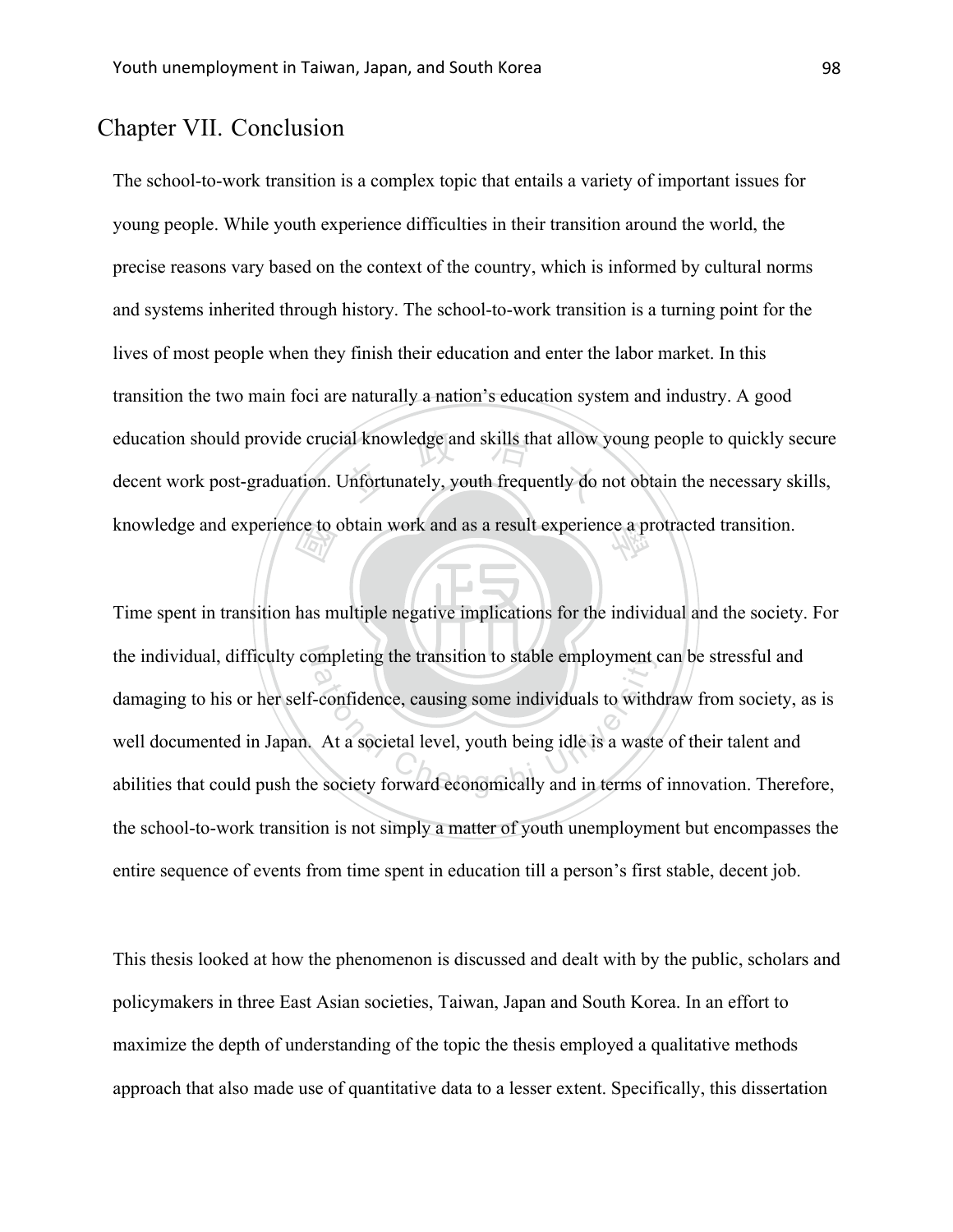utilized an intellectual history analytical approach to analyze the school-to-work transition. Intellectual history takes a holistic approach that delves into the context in which issues to the school-to-work transition emerged. In the context of this dissertation, multiple types of discourse are analyzed to understand fully the environment in each country and how this environment impacts the transition. This includes how a country's history influences its values and education system as well as how scholars have discussed these issues and the response (or lack thereof) from policymakers in addressing these issues.

**Exercise State**<br> **Exercise State** exams leads to a high pressure situ are able to hire private tutors to help their children prepare for these important state exams. As a result, these richer families are able to send their children to the nation's best education institutes, which are also cheaper as they are subsidized by the government. By contrast, young **ONAL Chengchi University** In Taiwan the long tradition of exams leads to a high pressure situation for youth and harms those from lower socioeconomic standings the worst. Families with greater financial resources people from poorer families often struggle to outperform those who had the aid of extensive private tutoring.

Then, these youth have no other choice but to enroll in private universities, which are both more expensive and of lower quality. Without a good education these youth are then less prepared for the workforce and lack the social capital that wealthier youth have as a result of their more resource rich networks. Ultimately, youth coming from families with more limited financial resources have a far more difficult transition to stable employment. Instead of rectifying this problem, policies fail to effectively address core issues of inequality in the education system that have a lifelong impact on the individual.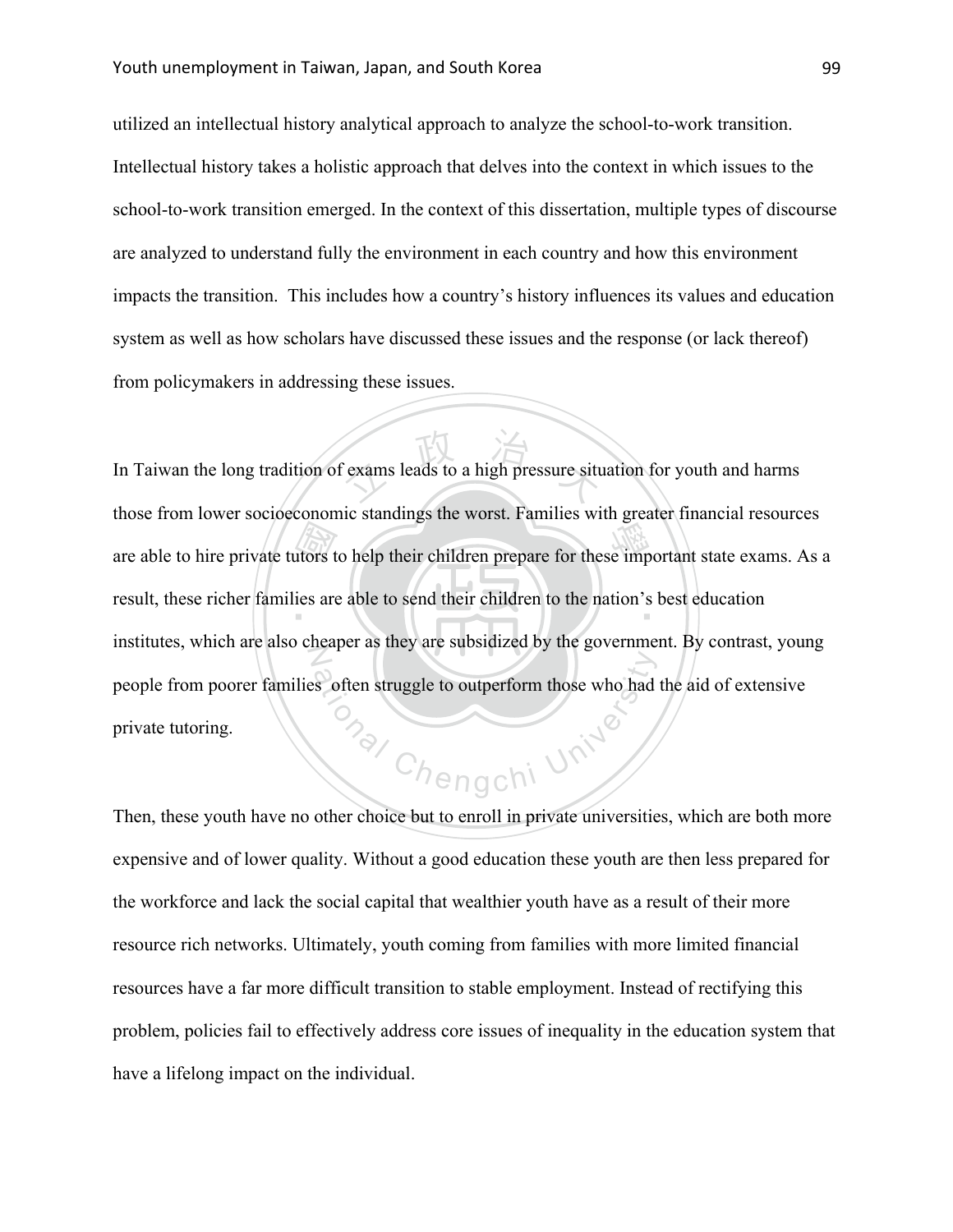Multiple studies pointed to the need for Taiwanese youth to gain solid stocks of social capital particularly because of the cultural importance of networks and connections, "guanxi." Despite this, the discourse in Taiwan revealed that few youth have opportunities to build social capital, such as through extracurricular activities, because of the aforementioned high pressure academic environment. It would thus behoove the government to encourage programs that help Taiwanese youth improve their social capital.

Rights Act. On the other extreme, programs aimed at helping disadvantaged youth in Taiwan<br>make the school-to-work transition tend to focus on a select group of youth that meet specific France and tools on your tend to<br>ficity to affect positive change, such make the school-to-work transition tend to focus on a select group of youth that meet specific N The points to the tendency of the Taiwanese got<br>
eople, neglecting the reality of youth's diversity<br>  $\bigcap_{i=1}^{\infty}$ Existing government polices in Taiwan that focus on youth tend to be well intentioned broad frameworks and lack the specificity to affect positive change, such as the 2007 Youth Policy Launching and Promotion Act and the 2011 Protection of Children and Youths Welfare and requirements, which then limits the benefits of such programs. Furthermore, feedback from youth and academic discourse points to the tendency of the Taiwanese government to generalize about the needs of young people, neglecting the reality of youth's diversity of experience.

Discourse in South Korea also point to a similar problem of a strong exam culture that fuels the private tutoring industry. Another issue Koreans face is over education, with nearly universal enrolment in tertiary education despite the lack of jobs that require a higher education. TVET programs attempt to increase the skillset of youth, but results show it does not in fact improve their labor market entry. Similar to Taiwan, the education system perpetuates inequalities with mostly lower income individuals enrolling in TVET, which does not provide benefits in terms of a smoother transition into work. There are also few opportunities for university students to gain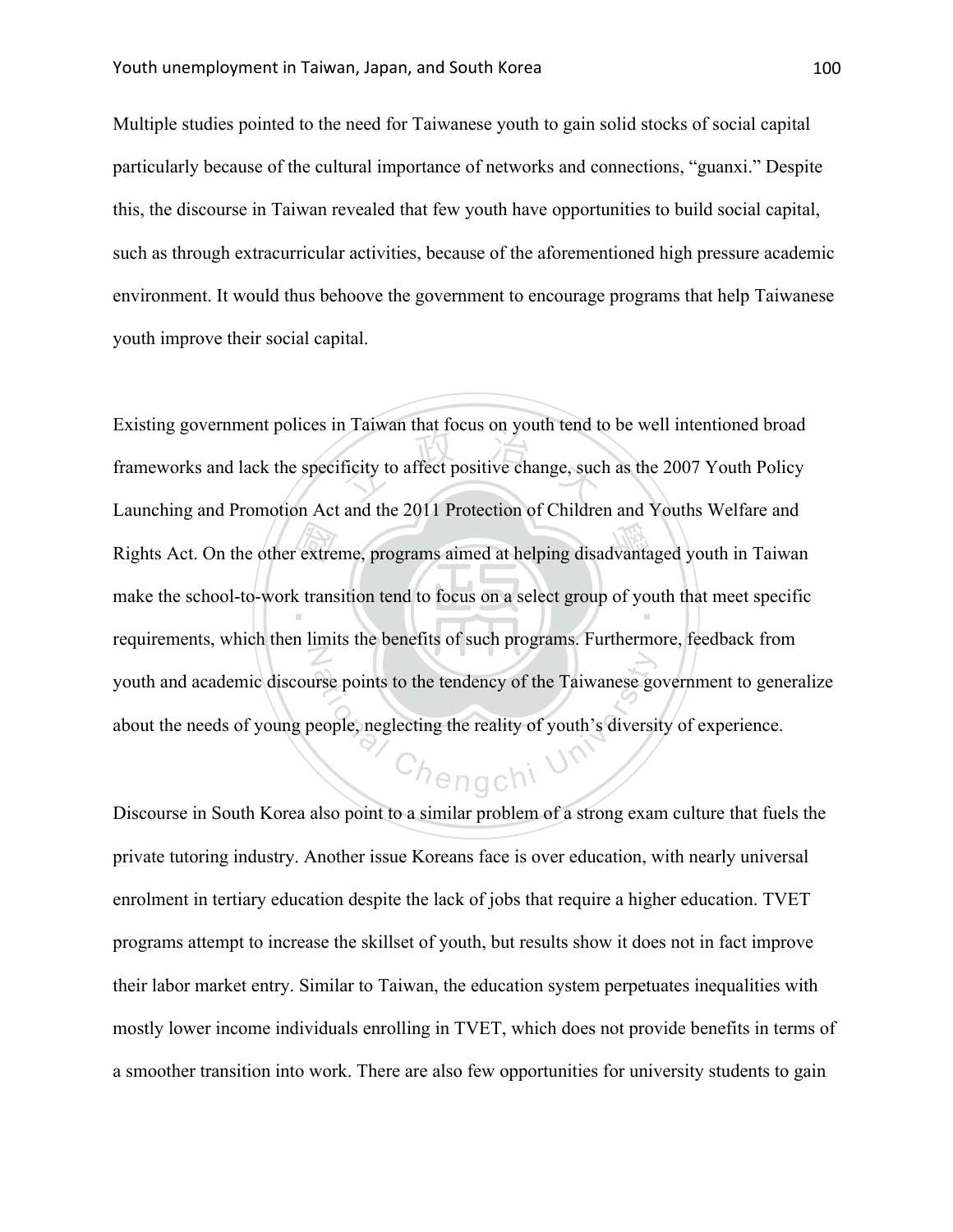precious social capital, because of the strong emphasis on academic performance and lack of institutional support to promote social capital building for young people.

to labor market information. Still, none of the policies touch upon the core issues of over-<br>education, intense exam culture, lack of social capital, and inflexible wages, which discou hivorving mausuly readers in the production for All" framework. The K education, intense exam culture, lack of social capital, and inflexible wages, which discourse analysis of the school-to-work transition in South Korea indicates is very important. Another reason for difficulties in the transition are tied to the Hobong system, which increases wages based on age instead of productivity. Also, the lack of recognition of the national qualifications system by industry makes training courses less useful in gaining employment. Policymakers have responded to some of the issues raised in the discourse, such as reforming the qualifications framework and involving industry leaders in the process through the passing of the "VISION 2020: Vocational Education for All" framework. The Korean government has also introduced Public Employment Services that target young people and attempts to improve access

ational Chenge Chengchi University<br>Chenge Chenge Chengchi University, scholars around the world Key issues surrounding the school-to-work transition in Japan were found to be largely related to either institutional or social change. Previously, scholars around the world thought of Japan as one of the best examples of a smooth school-to-work transition because of the strong institutional support by the government. Until the mid 1990s Japan utilized a special system wherein high schools selected who they believed to be the best candidates for a particular job opening in the community and then recommended them to that job. The Asian Financial Crisis hit Japan hard because of its heavy investments in the region, particularly Southeast Asia, which ushered in many changes. In order to cope with the economic recession, Japanese companies found it less advantageous to provide life-long employment opportunities and instead favored short-term,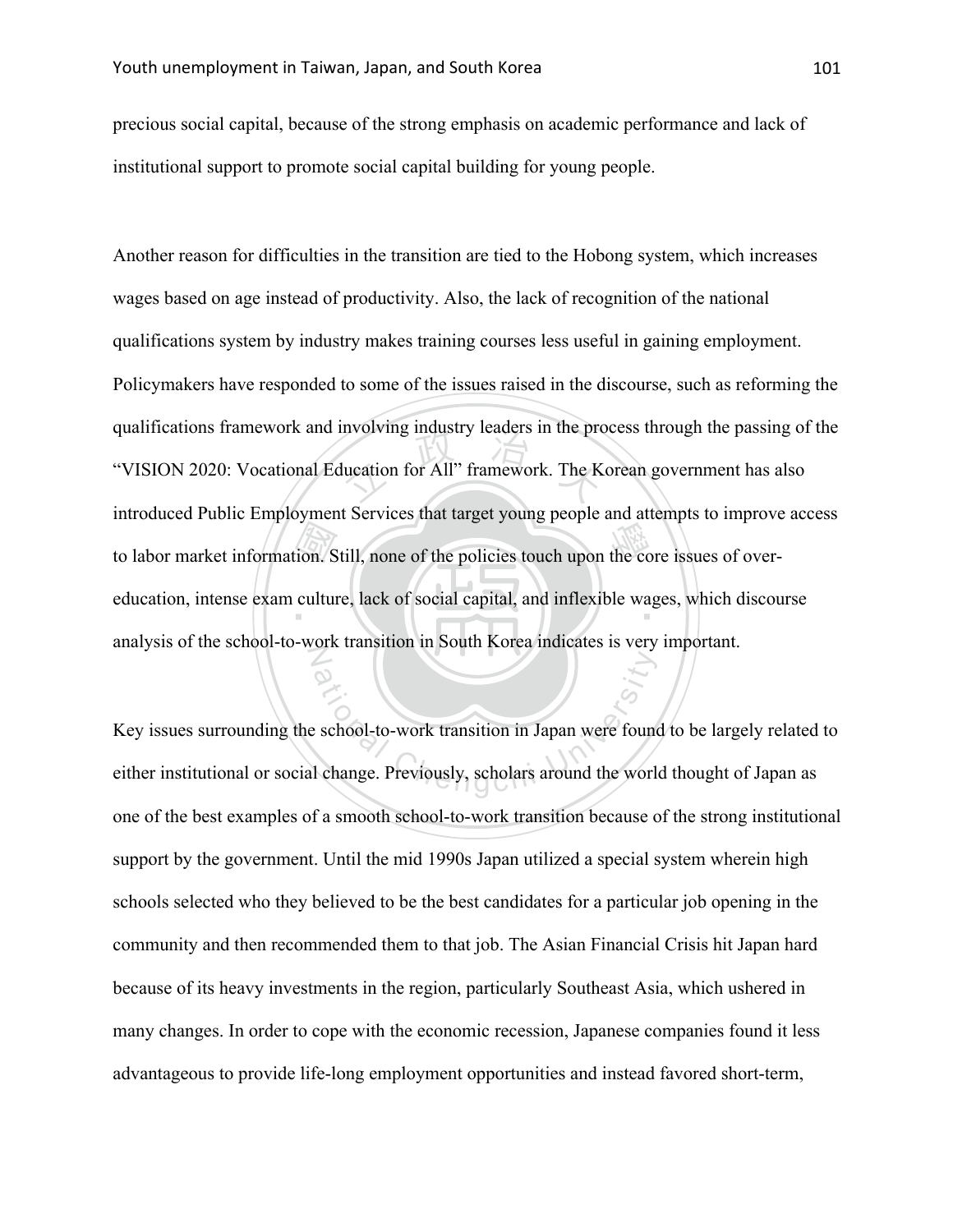flexible labor. There was thus less of an incentive to invest in recruitment, which contributed to the end of the institutionalized school-to-work transition system.

Free terms. They viewed the Free terms in the two settles where the status as Free terms. 學 Social values amongst Japanese youth have also been rapidly changing in the last two decades, with many youth expressing the desire for a different lifestyle from previous generations, specifically a less rigid one. The combination of poor economic conditions and a desire for more flexibility in their work gave birth to the concept of Freeters and Nito in Japan. According to surveys, while many of these youth admit their status as Freeter was involuntary, a significant amount of youth chose to be Freeters. They viewed the Freeter lifestyle as a way to support themselves while working towards a dream job.

**REAT**<br>ance of The shift away from reliance on institutional social capital makes it necessary for modern N Japanese youth to rely on their own stock of personal social capital in order to successfully enter I the more the case given the increasing number<br>ible lifestyle where one does not have lifelong<br>re with these changes, it is necessary for the Jap the labor market. This is all the more the case given the increasing numbers of youth in Japan who aspire for a more flexible lifestyle where one does not have lifelong employment with one company. In order to evolve with these changes, it is necessary for the Japanese government to promote programs in secondary and tertiary education that help young Japanese develop their personal network and social capital.

The Japanese government began including youth in their active labor market policies starting in the early 2000s, resulting in among others things a program called "Job Café." This program actively aimed at responding to the discourse surrounding the lack of institutional support for the school-to-work transition. Despite such admirable efforts, the Japanese government fails to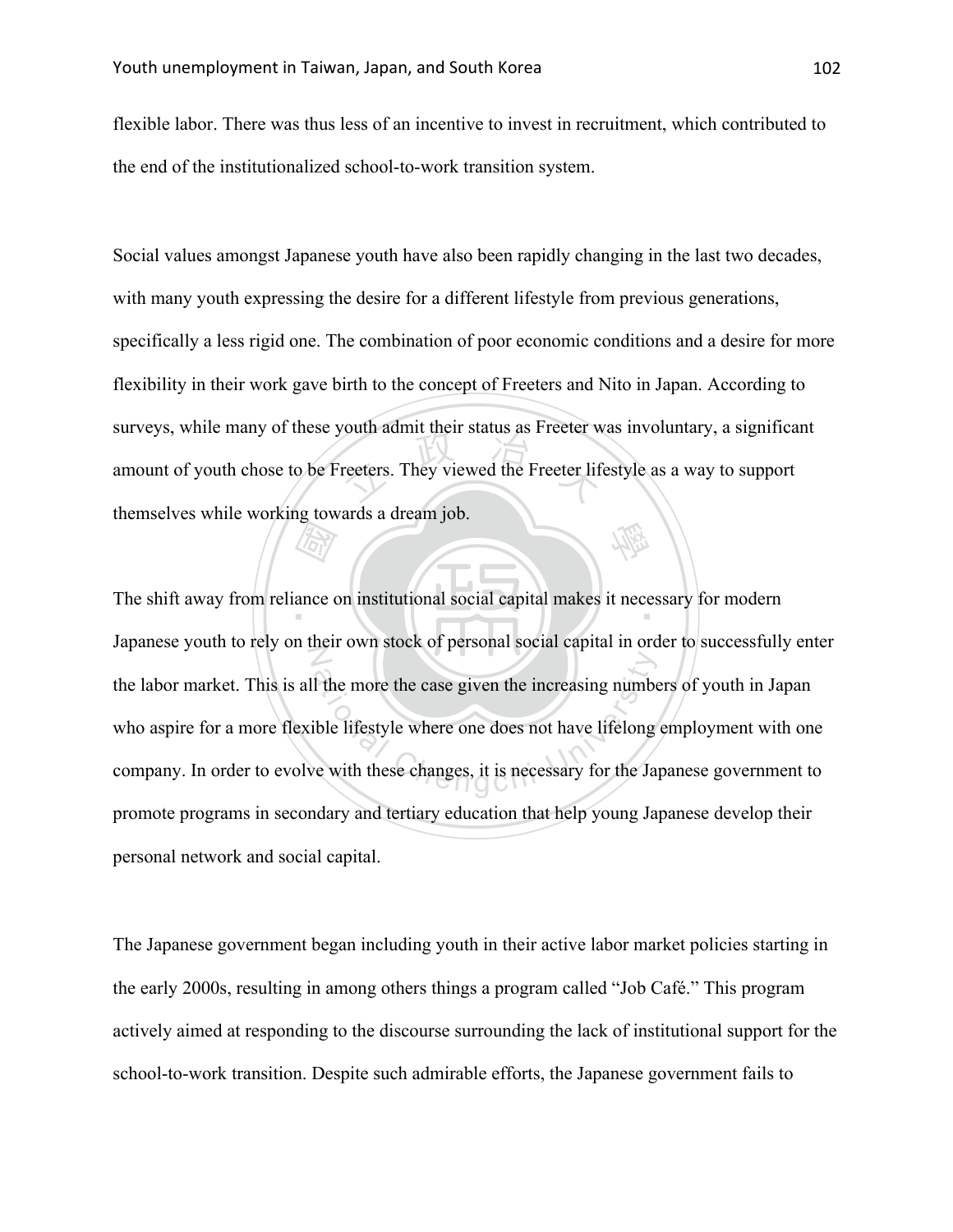address a very large body of literature about the changing social needs and attitudes of the new generation. Specifically, the government needs programs that recognize the value of part-time jobs, provide training outside the workplace, allow young people opportunities to gain real-life work experience, and chances to build their social capital. As such, while the Japanese government has instituted various job search and job matching programs, they have had only limited success in addressing the bottlenecks faced nationally in the school-to-work transition.

mations are similar with regards to the school-to-work transition and how their governments'<br>solutions vary. This analysis illustrated these three countries share many historic elements that analysis offered a comparative fens<br>aiwan, Japan and South Korea. First solutions vary. This analysis illustrated these three countries share many historic elements that directly and indirectly contribute to the present day transition, such as a shared Confucian culture. Modern discourse in all three countries<br>upital, pressure to succeed in exams and a defice<br>e difficulties faced in the school-to-work transi The last chapter of substantive analysis offered a comparative lens through which to view the school-to-work transition in Taiwan, Japan and South Korea. First, it brought together the discourse analyzed in the previous chapters to examine to what extent the context of these three heritage and a strong exam culture. Modern discourse in all three countries suggest that rote learning, a lack of social capital, pressure to succeed in exams and a deficit of practical experience contribute to the difficulties faced in the school-to-work transition. Policymakers' actions were largely not aligned with this discourse, and tended to focus on micro level problems rather than system wide change.

Secondly, the comparative analysis chapter drew on the East Asian Social Survey (EASS) to analyze quantitatively how similar or different the experience of youth in transitioning from school to work is. The results confirm the national trends and discourse previously discussed in the country chapters. Furthermore, the data from the EASS illustrate that similar trends can be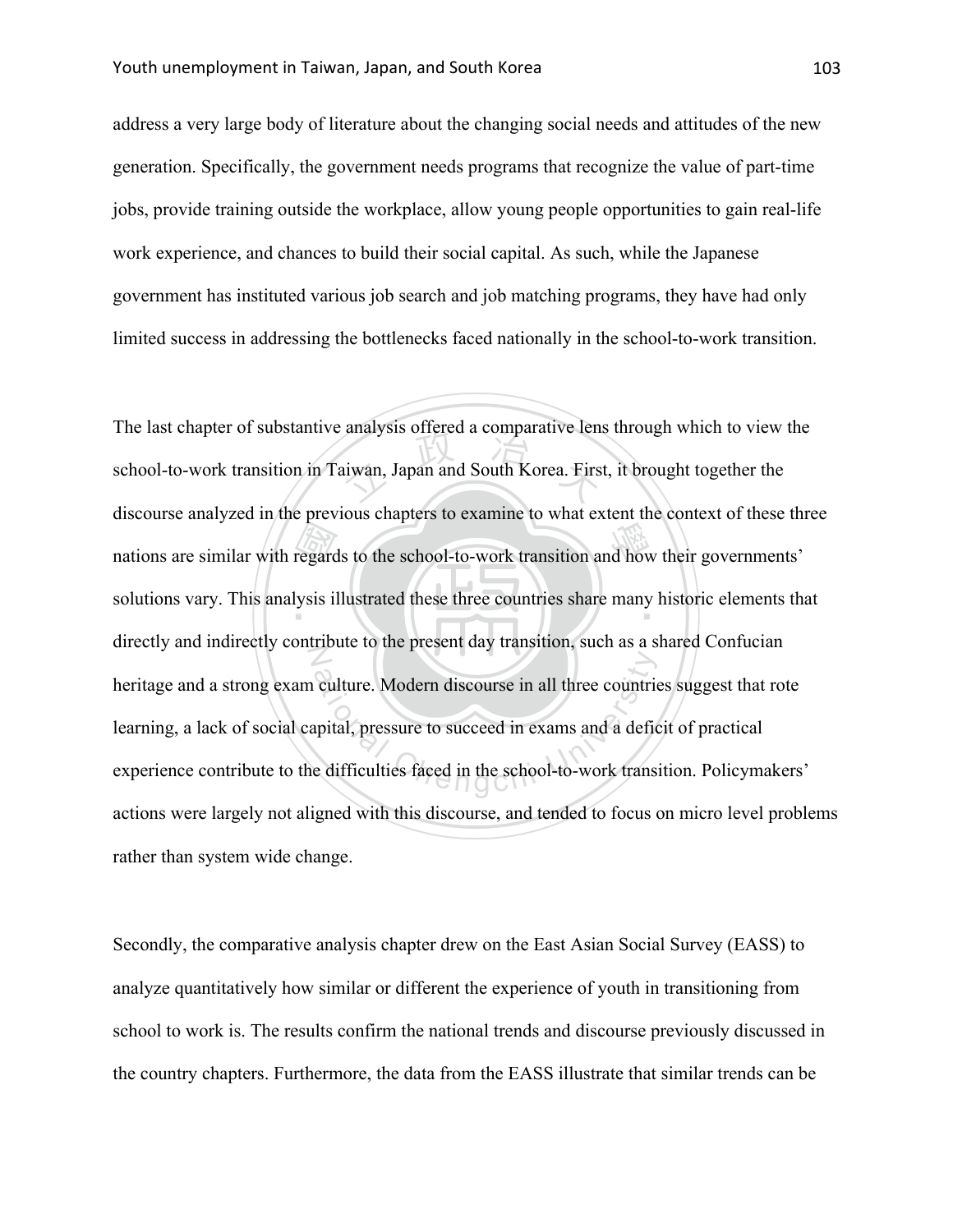observed across the three countries and differences tend to with regards to degree rather than direction. Regarding social capital, the data indicates that youth in these countries find social capital useful in securing employment but few young people engage in associations, which is a very useful place to build social capital. Additionally, the survey indicates that youth in these countries feel uncomfortable expressing dissenting views, which could make it harder for them to interact with new people and form bridging social capital.

discerned. Most importantly there needs to be a stronger focus on systemic change rather than<br>solving immediate problems. Policymakers should target both mainstream education and speci of the collext in which the discourse solving immediate problems. Policymakers should target both mainstream education and special cases when considering how to improve the relevance of the knowledge and skills youth attain. Based on the in-depth analysis of the context in which the discourse surrounding the school-towork transition emerged in Taiwan, Japan and South Korea along with careful examination of quantitative trends and survey results, suggestions for better policies and future research can be

The raining should not be restricted to specific streutums thus creating more equitable opportunities Vocational education and training should not be restricted to specific streams or schools but incorporated into all curriculums thus creating more equitable opportunities. Education systems should be structured to reduce inequalities rather than reinforce them because the experience of youth in education affects their transition into the labor market, which in turn affects their entire life course. The experience of Japan should be a strong reminder that the school-to-work transition is not only an economic issue but also a social issue. Policymakers need to consider the changing nature of society and how they can better prepare young people for a lifestyle they value. Introducing self-awareness courses along with more holistic career counselling could help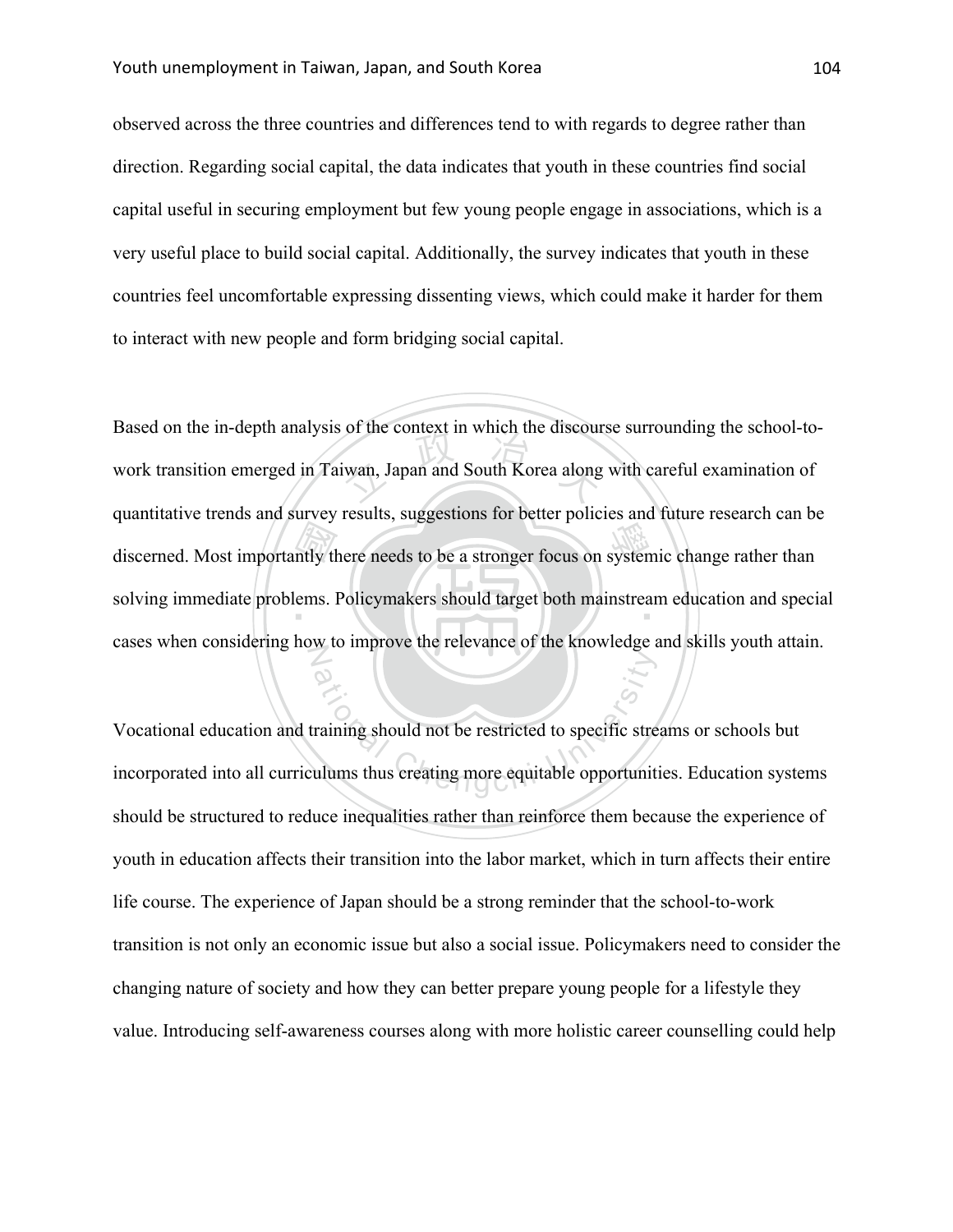achieve this. Similarly, promoting mechanisms that support pathways to different careers is also important, such as youth entrepreneurship programs.

example increasely a matter for points and way that has not been done before. At the same<br>time, policymakers today can start to actively consider how to help youth in their country build or market access for youth. Furthermore, time, policymakers today can start to actively consider how to help youth in their country build social capital. Pilot programs can be introduced that provide young people with more Chengchi University Both discourse and results from the EASS point to the usefulness of social capital in improving labor market access for young people. Therefore, more research should be conducted that focuses on how different measures of social capital affect youth's transition from school to work in these countries. This requires primary research that asks questions directly related to the effects of social capital on labor market access for youth. Furthermore, there is a need to research what mechanisms best promote social capital building for youth in these societies. Such research would be incredibly valuable for policymakers, as it would give them actionable points that opportunities to meaningfully interact with established professionals and thus expand their social network and strengthen their social capital.

The school-to-work transition is an issue that will never be completely solved, rather it is an ongoing and changing topic that continually requires looking at both the past and the present. A historic analysis provides an essential understanding of how the current state of affairs developed. There is also a need to evaluate the present situation of the school-to-work transition and see what can be learned from the past and other countries' experience. Such a complex phenomenon requires multiple lens to see the full picture, the transition has economic, political and social implications. As such, there needs to be greater communication between different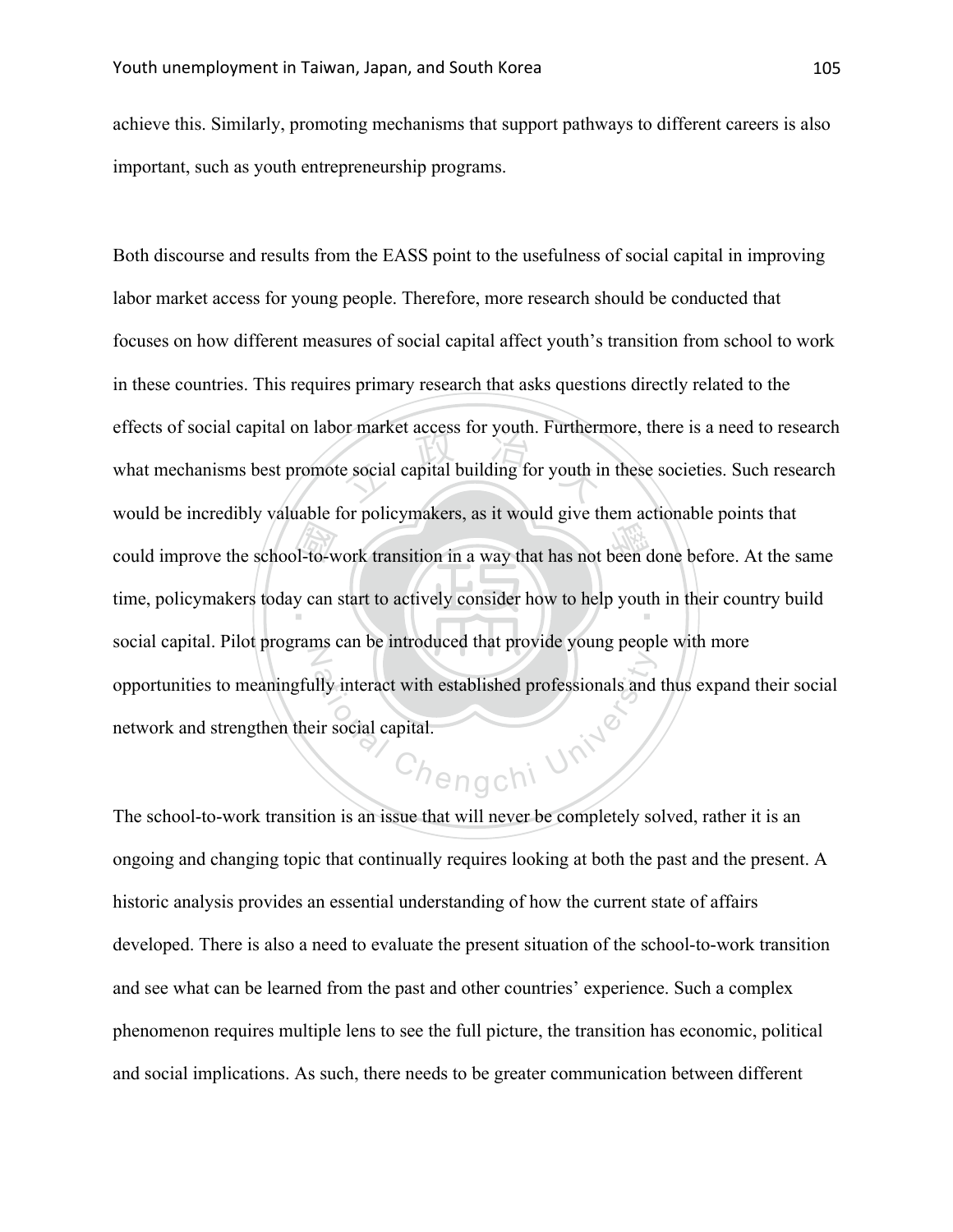academic fields and importantly between policymakers and academics. All the discourse and research of academia is of little use to the real-world situation without the engagement of academics in policymaking. There is tremendous potential for mutual benefit and collaboration between politicians and academic researchers and this needs to be realized.

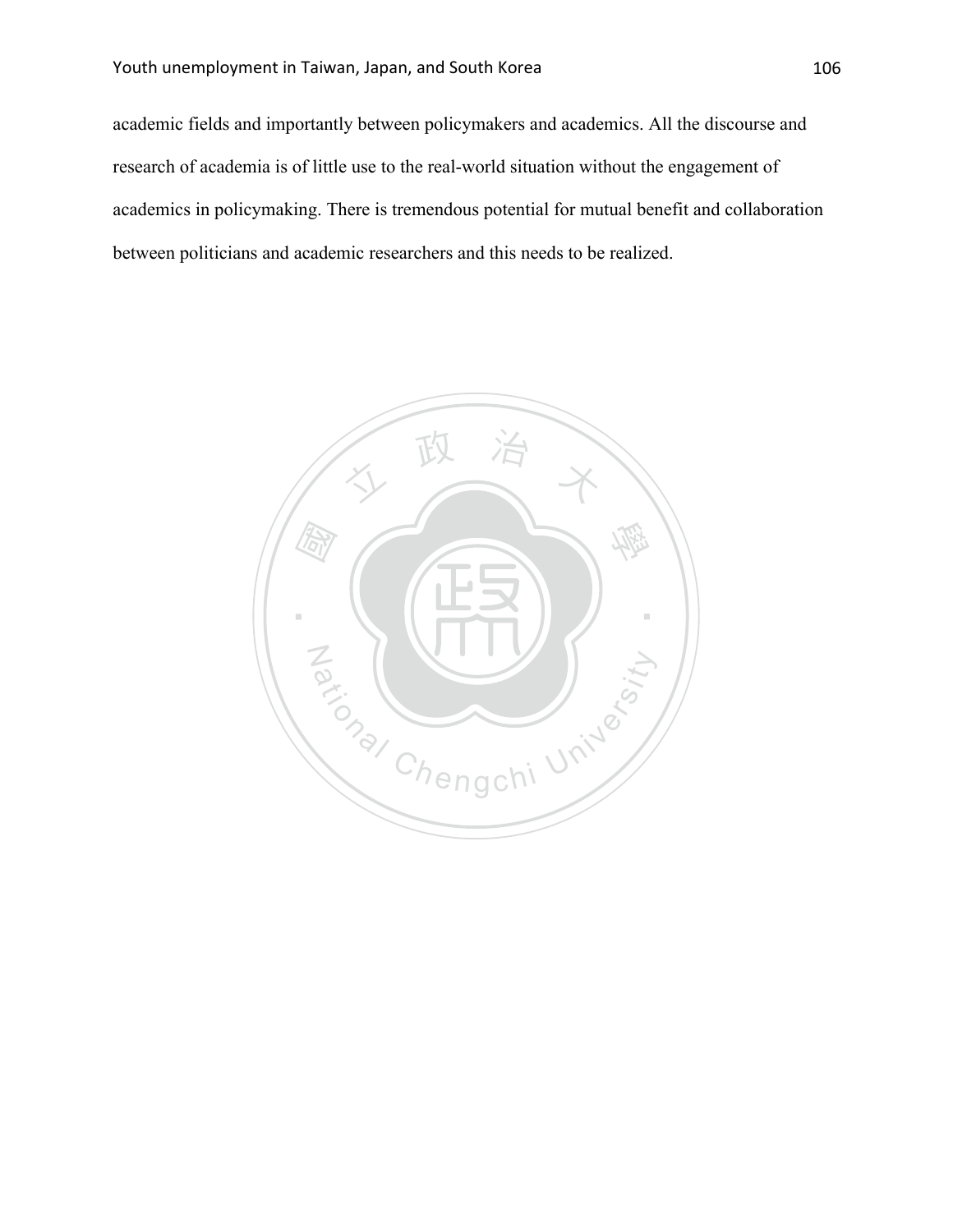# References

- Adler, P. S., & Kwon, S. (2002). Social capital: Prospects for a new concept. *Academy of Management Review, 27*(1), 17-40.
- Affichard, J. (1981). Quels emplois après l'école: La valeur des titres scolaires depuis 1973. *Économie Et Statistique, 134*(1), 7-26.
- Aikens, C. M., & Higuchi, T. (1982). *Prehistory of japan* Academic Pr.
- Alston, J. P. (1989). Wa, guanxi, and inhwa: Managerial principles in japan, china, and korea. *Business Horizons, 32*(2), 26-31.
- Asai, J., & Morimoto, W. (2005). The way to prevent your child from becoming NEET.<br>Takarajima-Sha,<br>Billott B. (2011). Youth social conital: Gotting on and gotting abord in life. *Takarajima-Sha,*
- Billett, P. (2011). Youth social capital: Getting on and getting ahead in life.
- Blanchflower, D. G., & Freeman, R. B. (2007). *Youth employment and joblessness in advanced*<br> *countries* University of Chicago Press.<br>
Bourdiue, P. (1985). The forms of capital. in handbook of theory and research for the *countries* University of Chicago Press.
- Bourdiue, P. (1985). The forms of capital. in handbook of theory and research for the sociology of education. *NY: Greenwood, Richardson Publisher,*

# Brewer, L. (2013).

Aloyability: What? why? and how? guide to core<br>
ial capital in the japanese youth labor market:<br>
olicy Sciences, 33(3-4), 289-306. *Enhancing youth employability: What? why? and how? guide to core work skills*. Geneva: ILO.

- Brinton, M. C. (2001). Social capital in the japanese youth labor market: Labor market policy, schools, and norms. *Policy Sciences, 33*(3-4), 289-306.
- Brinton, M. C. (2011). *Lost in transition: Youth, work, and instability in postindustrial japan* Cambridge University Press.
- Brinton, M. C. (2014). Japan's emerging youth policy: Getting young adults back to work by tuukka toivonen (review). *The Journal of Japanese Studies, 40*(2), 532-536.
- Burt, R. S. (1995). *Structural holes* Harvard University Press.

N

- Bush, R. C. (2003). The united states and taiwan. *International Conference on the United Nations and Taiwan. RITA L. D'ECCLESIA and,*
- Butler, Y. G. (2005). Comparative perspectives towards communicative activities among elementary school teachers in south korea, japan and taiwan. *Language Teaching Research, 9*(4), 423-446.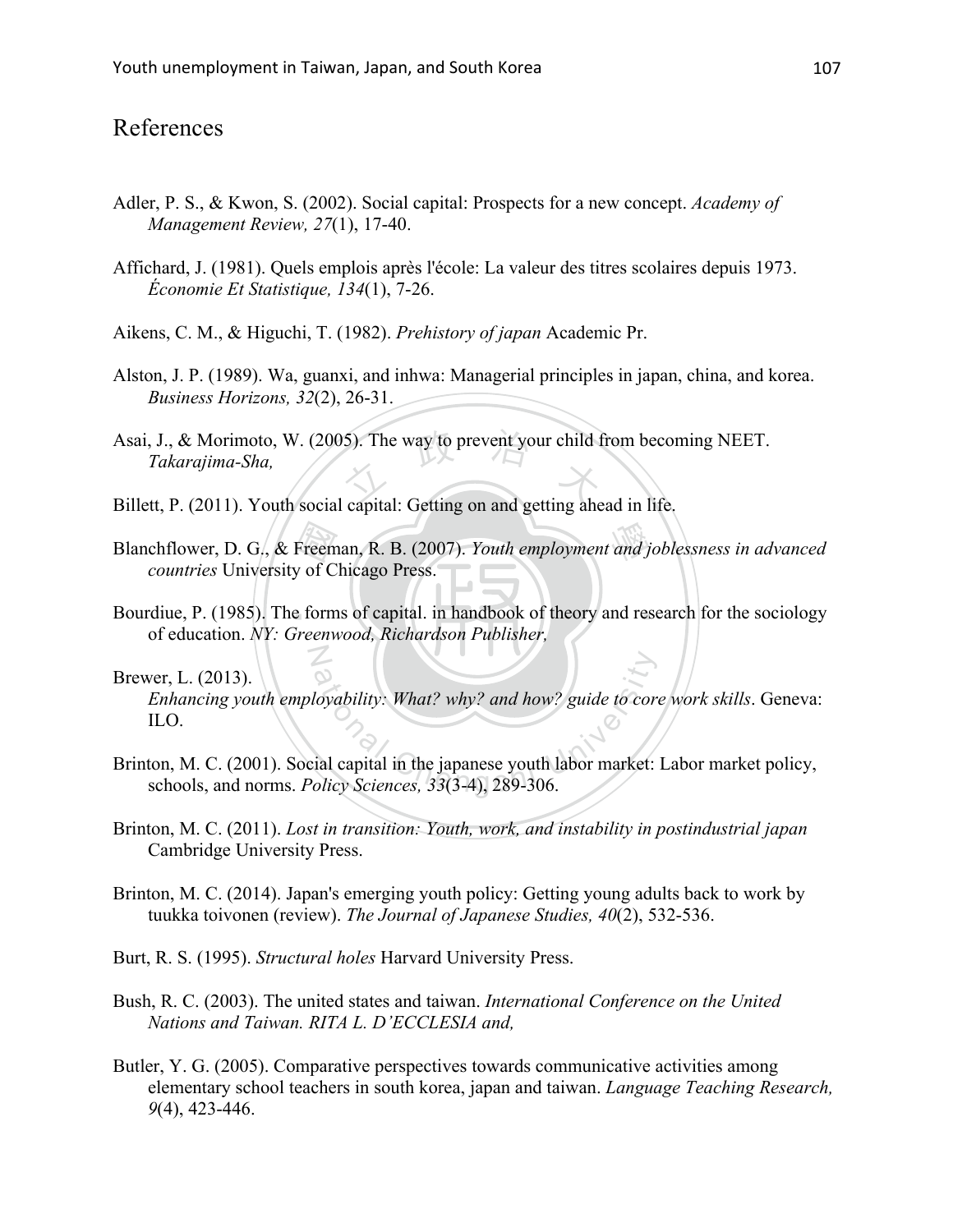- Chapman, D., & Sarvi, J. (2016). Widely recognized problems, controversial solutions: Issues and strategies for higher education development in east and southeast asia. In H. K. Mok (Ed.), *Managing international connectivity, diversity of learning and changing labour markets: East Asian perspectives* (pp. 25-46). Singapore: Springer Singapore.
- Chen, C. (2009). The distribution and return of social capital in Taiwan. *Contexts of Social Capital: Social Networks in Markets, Communities, and Families,* 193-227.
- Chen, H., & Fan, H. (2014). Education in taiwan: The vision and goals of the 12-year curriculum.
- Chen, Y. (2011). Once a NEET always a NEET? experiences of employment and unemployment among youth in a job training programme in taiwan. *International Journal of Social Welfare, 20*(1), 33-42.
- Cheong, W. D. (2015, 27 October 2015). Address by president park geun-hye at the national assembly on the government proposal for FY 2016 budget plan. *Korea.Net* assembly on the government proposal for FY 2016 budget plan. *Korea.Net*
- Cho, D., Kim, H., Kim, J. H., & Hyun, Y. (2014). The effect of social capital on college
- students' initial job selection in South Korea. *Journal of Business & Management, 3*(2), 17.<br>ang, H. (1999). Estimating the determinants of the unemployment duration for college<br>graduates in taiwan. *Applied Economics Let* ‧ Chuang, H. (1999). Estimating the determinants of the unemployment duration for college graduates in taiwan. *Applied Economics Letters, 6*(10), 677-681.
- N cultural validity of the identity capital model: American and Japanese students compared. Côté, J. E., Mizokami, S., Roberts, S. E., & Nakama, R. (2016). An examination of the cross-*Journal of Adolescence, 46*, 76-85.
- identity capital model: American and Japanes<br>e, 46, 76-85.<br>Roberts, S. E., Nakama, R., Meca, A., & Schw<br>ns in education-to-work transitions: A cross-cu<br>d states. *Identity*, 15(4), 263-286. Côté, J. E., Mizokami, S., Roberts, S. E., Nakama, R., Meca, A., & Schwartz, S. J. (2015). The role of identity horizons in education-to-work transitions: A cross-cultural validation study in japan and the united states. *Identity, 15*(4), 263-286.
- Crocetti, E., Tagliabue, S., Sugimura, K., Nelson, L. J., Takahashi, A., Niwa, T., . . . Jinno, M. (2015). Perceptions of emerging adulthood A study with Italian and Japanese university students and young workers. *Emerging Adulthood*.

Denzin, N. K., & Lincoln, Y. S. (2011). *The sage handbook of qualitative research* Sage.

- Dunbabin, J. P. D. (2014). *The cold war: The great powers and their allies* Routledge.
- Futagami, N. (2005). *The hope of nito: The message from the field.* Tokyo: Tokyo Keizai Inc.
- Galabuzi, G., & Teelucksingh, C. (2010). *Social cohesion, social exclusion, social capital* Region of Peel, Human Services.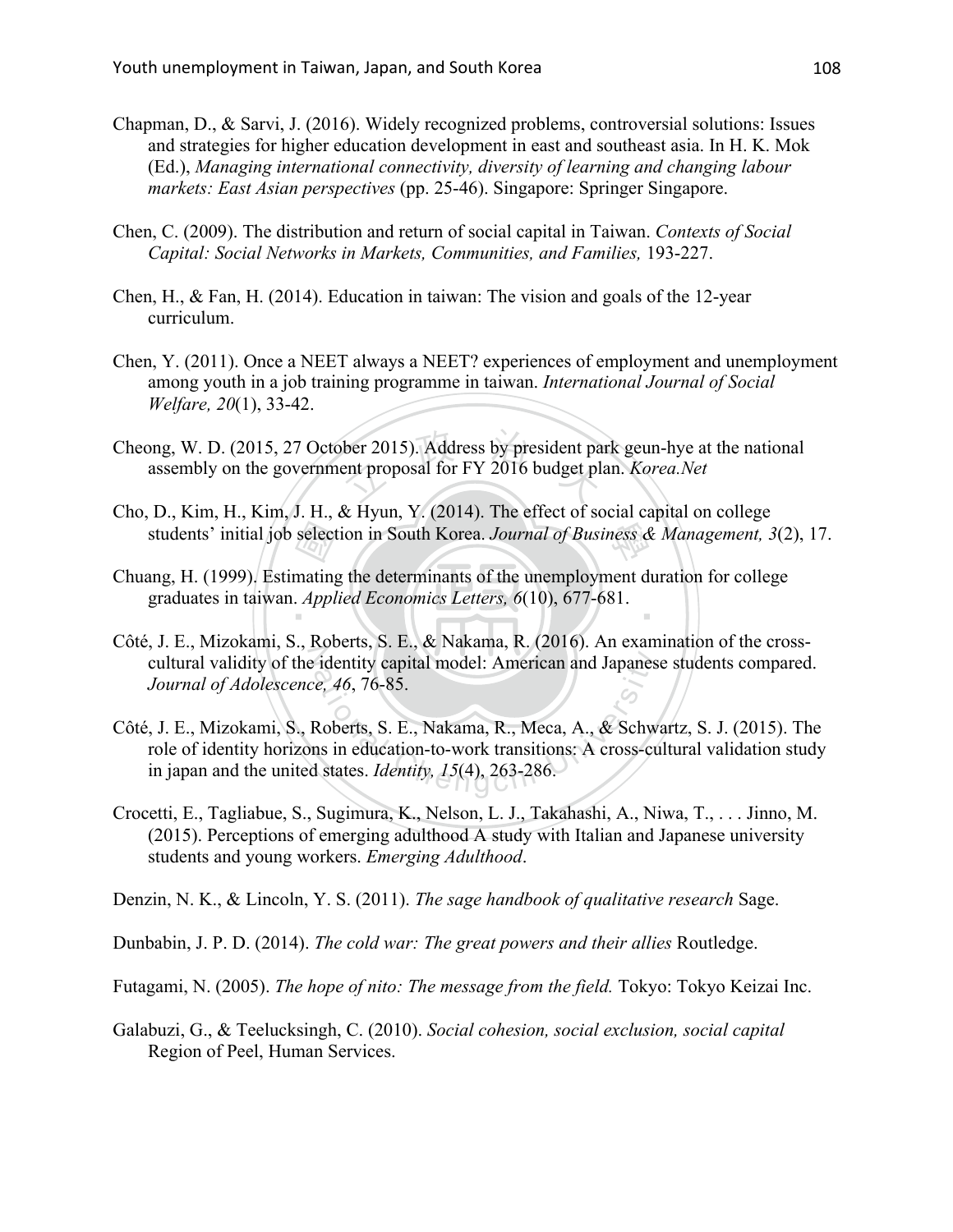- Genda, Y. (2003). Who really lost jobs in japan? youth employment in an aging japanese society. *Labor markets and firm benefit policies in japan and the united states* (pp. 103-134) University of Chicago Press.
- Genda, Y., & Kurosawa, M. (2001). Transition from school to work in japan. *Journal of the Japanese and International Economies, 15*(4), 465-488.
- Granovetter, M. (1983). The strength of weak ties: A network theory revisited. *Sociological Theory, 1*(1), 201-233.
- Gordon, Peter E. "What is Intellectual History? A frankly partisan introduction to a frequently misunderstood field" (2009).
- (2000). Dual origins of the Japanese. Common ground for hunter-gatherer and rathier 1<br>chromosomes. Journal of Human Genetics, 51(1), 47-58.<br>Herr, E. L. (1999). Theoretical perspectives on the School-to-Work transition: Rea Hammer, M. F., Karafet, T. M., Park, H., Omoto, K., Harihara, S., Stoneking, M., & Horai, S. (2006). Dual origins of the japanese: Common ground for hunter-gatherer and farmer Y chromosomes. *Journal of Human Genetics, 51*(1), 47-58.
- recommendations. *The Career Development Quarterly, 47*(4), 359-364.
- Hill, C., Soares, P., Mormina, M., Macaulay, V., Blumbach, P., Vizuete-Forster, M., ...<br>Oppenheimer, S. (2007). A mitochondrial stratigraphy for island southeast asia. The<br>American Journal of Human Genetics, 80(1), 29-43. ‧ Oppenheimer, S. (2007). A mitochondrial stratigraphy for island southeast asia. *The American Journal of Human Genetics, 80*(1), 29-43.
- N similarities. *Middle East Law and Governance, 4*(1), 168-188. Hoffman, M., & Jamal, A. (2012). The youth and the Arab spring: Cohort differences and
- ast Law and Governance, 4(1), 168-188.<br>
mation and transformation of the Japanese syst<br>
Science Japan Journal, 7(1), 103-115.<br>
ger, R. L. (2010). Contexts of social capital: Secand families Routledge Honda, Y. (2004). The formation and transformation of the Japanese system of transition from school to work. *Social Science Japan Journal, 7*(1), 103-115.
- Hsung, R., Lin, N., & Breiger, R. L. (2010). *Contexts of social capital: Social networks in markets, communities and families* Routledge.
- ILO. (2007). *The ILO at a glance*. Geneva: ILO.
- ILO. (2011). *Youth unemployment in the arab world is a major cause for rebellion*. Geneva:
- ILO. (2012). *Global employment trends for youth 2012*.
- Jang, S., & Kim, N. (2004). Transition from high school to higher education and work in korea, from the competency-based education perspective. *International Journal of Educational Development, 24*(6), 691-703.
- Jansen, M. B. (1988). *The cambridge history of japan* Cambridge University Press.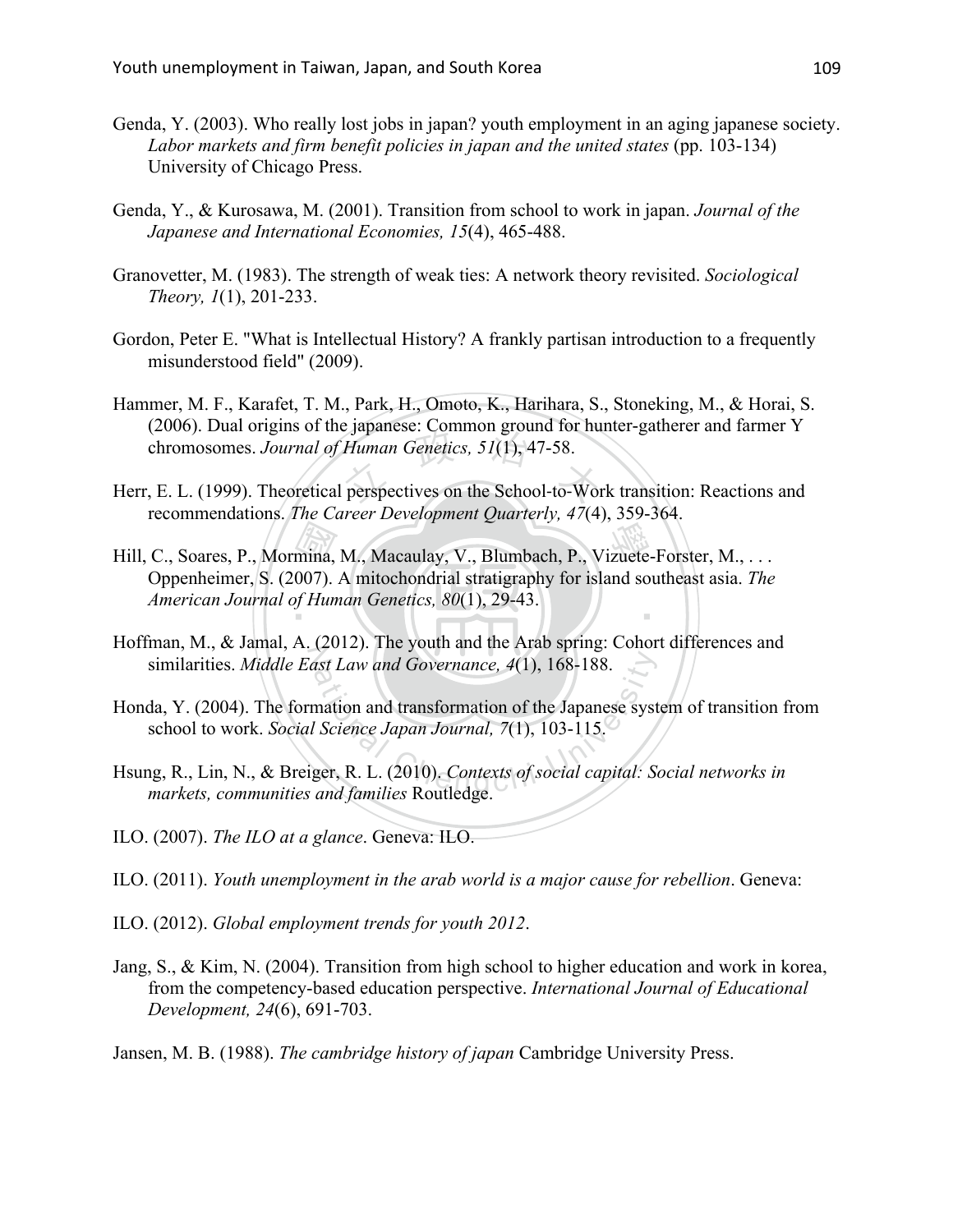- Jarrett, R. L., Sullivan, P. J., & Watkins, N. D. (2005). Developing social capital through participation in organized youth programs: Qualitative insights from three programs. *Journal of Community Psychology, 33*(1), 41-55.
- Jeong, I. (2007). The status of youth unemployment in korea and policy tasks. *Transition Support Policy for Young People with Low Educational Background,* 61.
- Ji, Y. G., Hwangbo, H., Yi, J. S., Rau, P. P., Fang, X., & Ling, C. (2010). The influence of cultural differences on the use of social network services and the formation of social capital. *Intl.Journal of Human–Computer Interaction, 26*(11-12), 1100-1121.
- Jung, T., Misko, J., Lee, K., Dawe, S., Hong, S. Y., & Lee, K. (2004). Effective measures for school-to-work transition in the vocational education system: Lessons from australia and korea. *National Centre for Vocational Education Research (NCVER),*
- Kamimura, Y., & Soma, N. (2013). Active labour market policies in japan: A shift away from<br>the company-centred model? Journal of Asian Public Policy, 6(1), 42-59. the company-centred model? *Journal of Asian Public Policy, 6*(1), 42-59.
- gradu<br>ry 201 work for university graduates in korea. *Korea Research Institute for Vocational Education*<br>and Training. Kim, A. G., Ryoo, H. G., Han, S. G., Lee, Y. D., & Jang, S. M. (2010). A study on school- to*and Training.*
- Kim, S. (2016, 20 January 2016). Government programs fail to boost youth employment. *The* **Harborah** *Hankyoreh.*
- Kobayashi, J., Kagawa, M., & Sato, Y. (2015). How to get a longer job? roles of human and **2. Sato, Y. (2015). How to get a longer job?**<br>panese labor market. *International Journal of* Jones (1995).<br>Vianen, A. E. (2012). Training career adaptativork transition. *Journal of Vocational Behavior*, social capital in the japanese labor market. *International Journal of Japanese Sociology, 24*(1), 20-29.
- Koen, J., Klehe, U., & Van Vianen, A. E. (2012). Training career adaptability to facilitate a successful school-to-work transition. *Journal of Vocational Behavior, 81*(3), 395-408.
- Korea Employment Information Service. (2012). Development and evaluation of the public employment service in South Korea. *Ministry of Employment and Labour,*

Korea Information Society Development Institute. (2014). 2015 ICT industry outlook of korea.

- Kosugi, R. (2004). The transition from school to work in japan: Understanding the increase in freeter and jobless youth. *Labour, 4*, 3.2.
- Lamley, H. J. (1999). Taiwan under japanese rule, 1895–1945. *Taiwan: A New History,* 201.
- Leavy, P. (2011). *Oral history: Understanding qualitative research* Oxford University Press.
- Li, J. (2002). Some discoveries of fossils and relics of prehistoric civilizations from around the world. *Pureinsight.*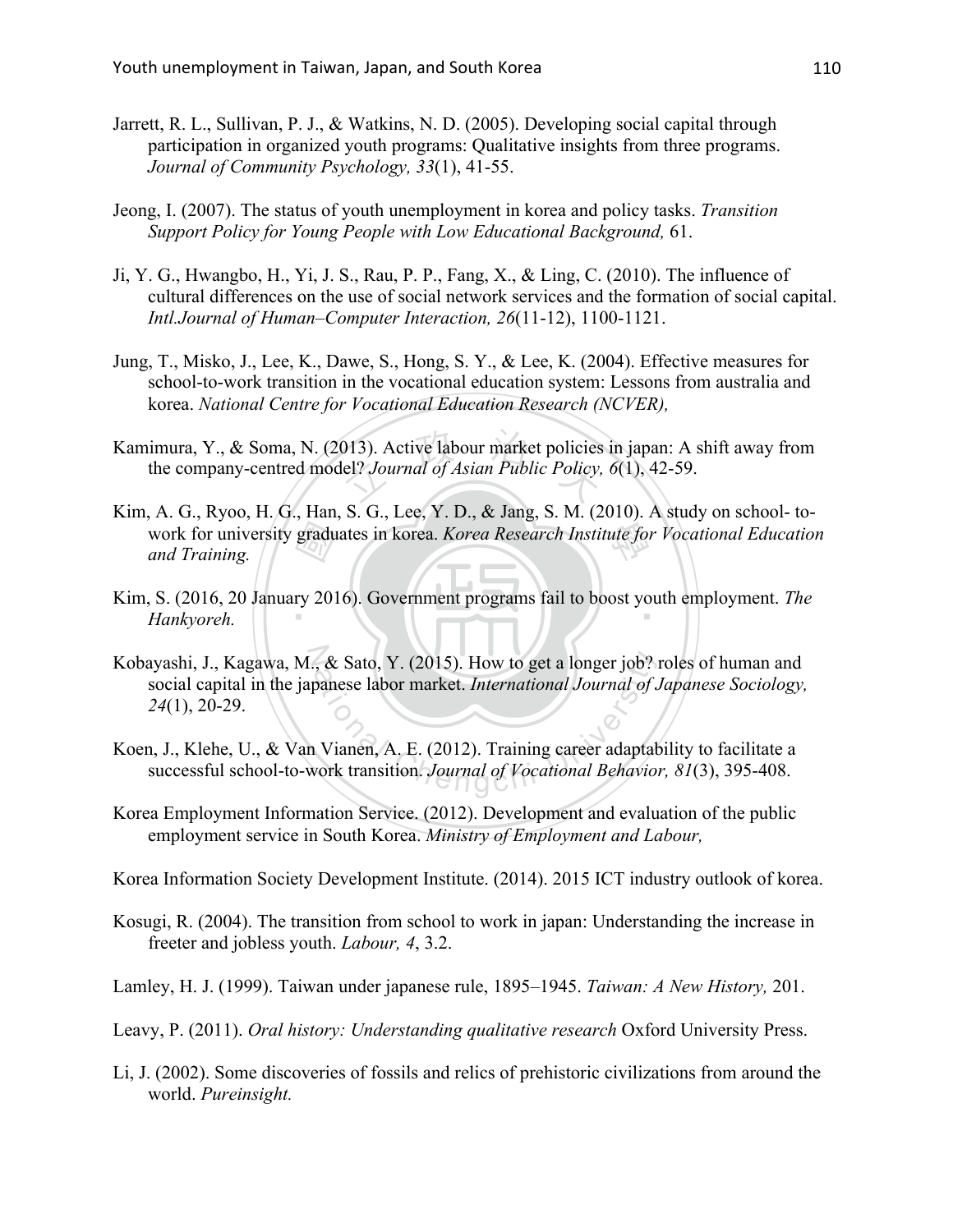- Lin, N. (1990). Social resources and social mobility: A structural theory of status attainment. *Social Mobility and Social Structure,* 247-271.
- Lin, N. (2000). Inequality in social capital. *Contemporary Sociology, 29*(6), 785-795.
- Luijkx, R., & Wolbers, M. H. (2009). The effects of non-employment in early work-life on subsequent employment chances of individuals in the Netherlands. *European Sociological Review,* , jcp002.
- Martinez-Fernandez, C., & Choi, K. (2013). *Skills development pathways in Asia* Springer.
- McMurphy, S. M., Weaver, R. D., Hrncic-Lipovic, K., & Habibov, N.Cultivating social capital through summer employment programs: Perspectives from youth participants.
- gan-ranker, D., & world Bank Foverty Reduction and Economic Management<br>Division. (1999). *Bonds and bridges: Social capital and poverty* World Bank.<br>L, Y. (2013). Analysis for Japanese youth employment. *Philadelphia Socia* Narayan-Parker, D., & World Bank Poverty Reduction and Economic Management, Poverty
- Nitta, Y. (2013). Analysis for Japanese youth employment. *Philadelphia Social Innovations Journal,*
- Okano, K. (1993). *School to work transition in japan: An ethnographic study* Multilingual<br>matters.<br>Padgett, M. Y., & Morris, K. A. (2005). Keeping it" all in the family:" does nepotism in the matters.
- Padgett, M. Y., & Morris, K. A. (2005). Keeping it" all in the family:" does nepotism in the hiring process really benefit the beneficiary? *Journal of Leadership & Organizational Studies* 11(2) 34-45 *Studies, 11*(2), 34-45.
- ational Chengchi University Chengchi University<br>and NEETs in japan and germany. Compare:<br>the Chengchi University Chenger Chengchi University<br>and Education, 45(1), 70-93. Pilz, M., Schmidt-Altmann, K., & Eswein, M. (2015). Problematic transitions from school to employment: Freeters and NEETs in japan and germany. *Compare: A Journal of Comparative and International Education, 45*(1), 70-93.
- Portes, A. (2000). Social capital: Its origins and applications in modern sociology. *LESSER, Eric L.Knowledge and Social Capital.Boston: Butterworth-Heinemann,* 43-67.
- Putnam, R. (2001). Social capital: Measurement and consequences. *Canadian Journal of Policy Research, 2*(1), 41-51.
- Reynolds, T. (2007). Friendship networks, social capital and ethnic identity: Researching the perspectives of caribbean young people in britain. *Journal of Youth Studies, 10*(4), 383-398.
- Roberts, S. (2011). Beyond 'NEET'and 'tidy'pathways: Considering the 'missing middle'of youth transition studies. *Journal of Youth Studies, 14*(1), 21-39.
- Rogers, M., & Creed, P. (2000). School-to-work transition: From theory to practice. *Australian Journal of Career Development, 9*(3), 20-26.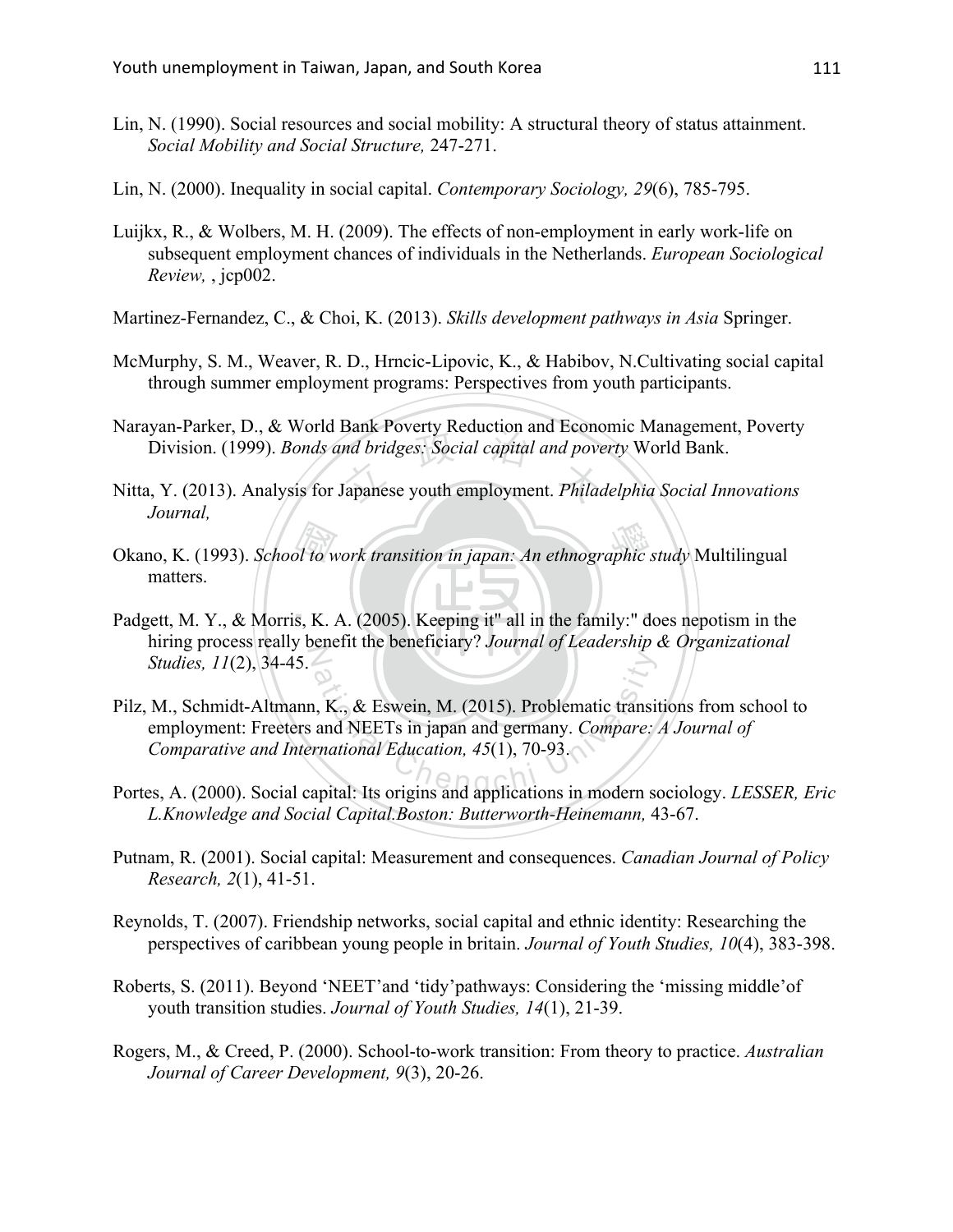- Rosenbaum, J. E., & Kariya, T. (1989). From high school to work: Market and institutional mechanisms in japan. *American Journal of Sociology,* 1334-1365.
- Rosenbaum, J. E., Kariya, T., Settersten, R., & Maier, T. (1990). Market and network theories of the transition from high school to work: Their application to industrialized societies. *Annual Review of Sociology,* 263-299.
- Ryan, P. (2001). The school-to-work transition: A cross-national perspective. *Journal of Economic Literature, 39*(1), 34-92.
- Sansom, G. B. (1978). *Japan: A short cultural history* Stanford University Press.
- Sawada, J. A. (1993). *Confucian values and popular zen: Sekimon shingaku in eighteenth century japan* University of Hawaii Press.
- So, K., & Kang, J. (2014). Curriculum reform in korea: Issues and challenges for twenty-first century learning. The Asia-Pacific Education Researcher, 23(4), 795-803. century learning. *The Asia-Pacific Education Researcher, 23*(4), 795-803.
- $\frac{d^2y}{dx^2}$ <br>sh soc<br> $y$ , R. W 學 Sorensen, C. W. (1994). Success and education in South Korea. *Comparative Education Review,*  , 10-35.
- Spicker, P. (2011). British social policy, 1601-1948. *An Introduction to Social Policy,*
- Sullivan, P. J., & Larson, R. W. (2010). Connecting youth to high-resource adults: Lessons from effective youth programs. *Journal of Adolescent Research*, 25(1), 99-123.
- Exercising paid and unpaid work in a confuciar<br>
Policy & Administration, 37(4), 342-360.<br>
d values" in singapore: A confucian perspective Sung, S. (2003). Women reconciling paid and unpaid work in a confucian welfare state: The case of south korea. *Social Policy & Administration, 37*(4), 342-360.
- Tan, C. (2012). "Our shared values" in singapore: A confucian perspective. *Educational Theory, 62*(4), 449-463.
- Toivonen, T. (2011). 'Don't let your child become a NEET!' the strategic foundations of a japanese youth scare. *Japan Forum, 23*(3), 407-429.
- Totman, C. (1980). From sakoku to kaikoku. the transformation of foreign-policy attitudes, 1853-1868. *Monumenta Nipponica,* 1-19.
- Totman, C. (2014). *A history of Japan,* John Wiley & Sons.
- Tsai, S. (1998). The transition from school to work in Taiwan. *See Shavit & Mueller, 1998*, 443- 470.
- Werquin, P. (1999). *Youth labour market entry in France* OECD.